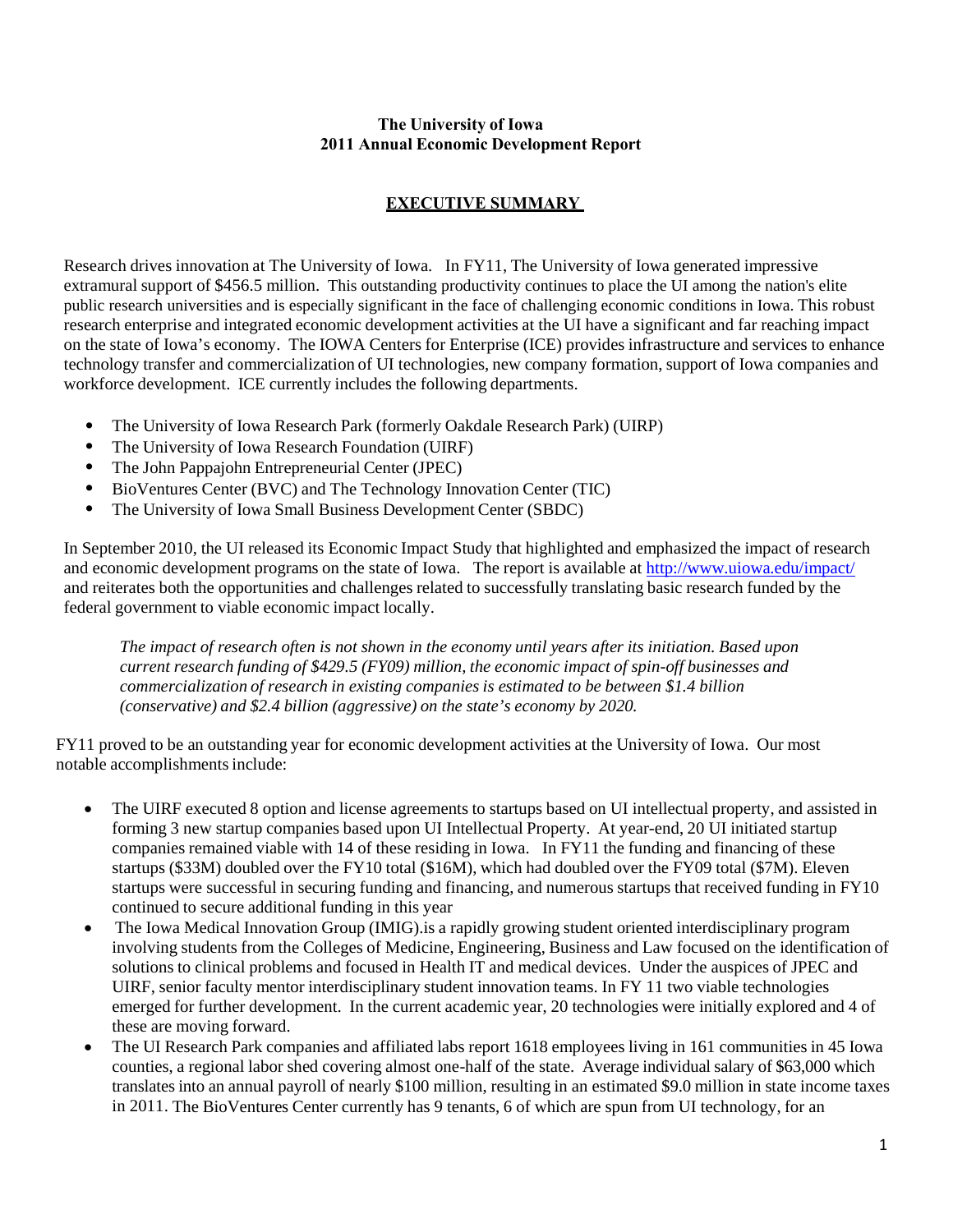occupancy rate of 65%. The Technology Innovation Center (TIC) currently houses 11 tenant companies for an occupancy rate of 77% with two new tenants (Angel eCare and Brain Image Analysis) this year. Since TIC opened in 1989, 23 of the 41 companies affiliated with TIC are still in business in Iowa today.

- The University of Iowa's John Pappajohn Entrepreneurial Center (JPEC) offers one of the most comprehensive entrepreneurial education and business support programs in the nation. Featured programs supporting economic development in FY211 include: providing business consulting services to small companies located across Iowa through its student field study program (55 companies assisted); hosting/sponsoring elevator pitch and business plan competitions to support innovation and new venture creation (5 competitions held); supporting the creation and launch of student-based business through the Bedell Entrepreneurship Learning Laboratory (17 offices at full capacity, plus 8 businesses on a waitlist); and delivering entrepreneurial education through academic courses across campus and online (103 sections taught on campus and 33 sections taught online), workshops/seminars (24 workshops held), and high school teacher training and curriculum.
- In FY11, the Small Business Development Center served 306 clients, assisted in 30 business startups, helped clients raise over \$3,800,000 in financing and created 103 jobs.
- In September, voters passed bond referendum that will enable the construction of a unique STEM education innovation center which will serve high school students from 7 surrounding school districts through joint UI, Kirkwood and Local High School faculty.

The following sections of this report will directly respond to specific areas as requested by the Board of Regents. These include: the impact of the University of Iowa activities on the economic growth in Iowa, institutional activities and services that indirectly promote economic development, quantitative information regarding economic development activities in FY11, a summary of outreach and service activities, direct economic development assistance to Iowa communities, summary of GIVF expenditures, and emerging trends in the area of economic development.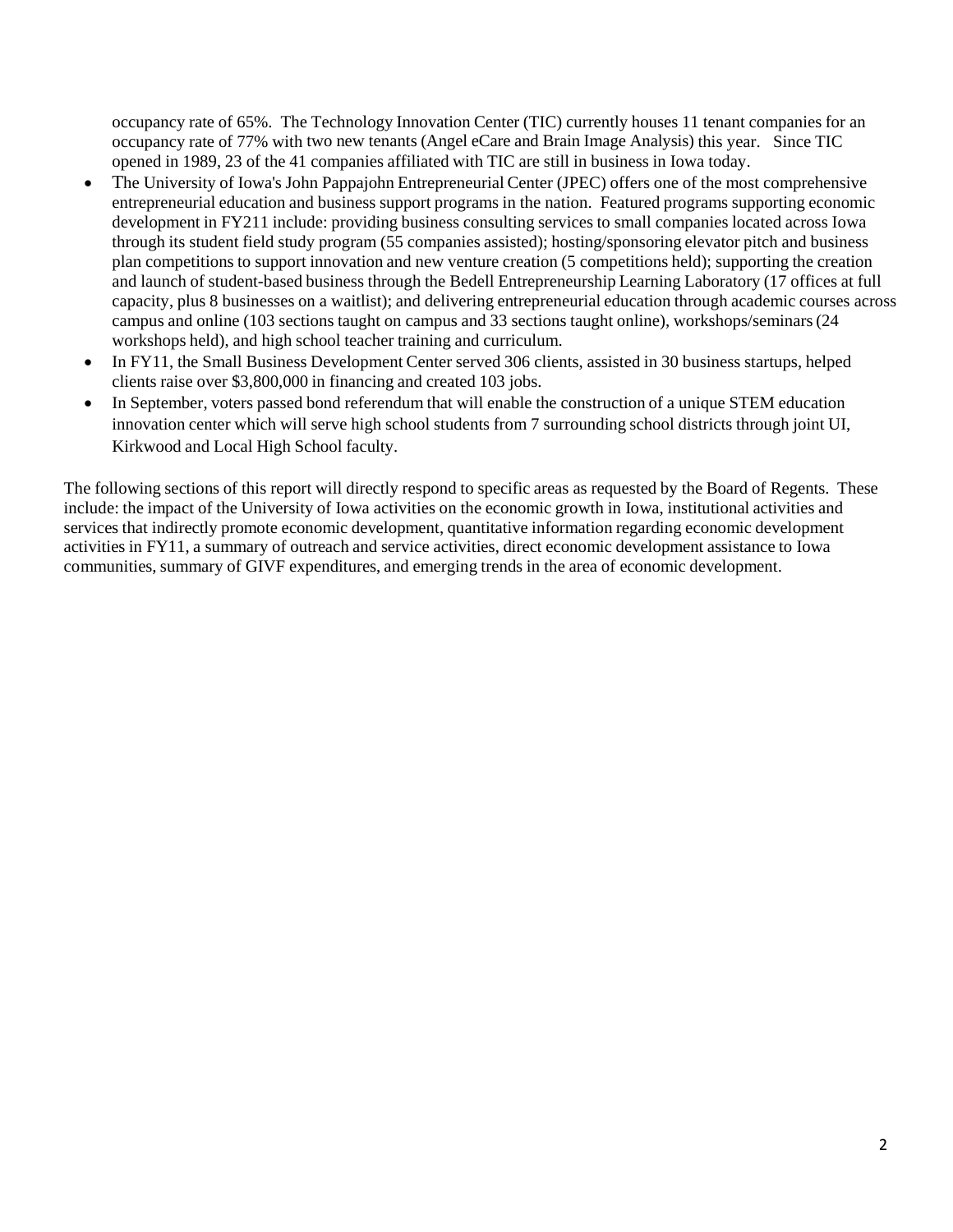## **IMPACT OF UI ECONOMIC DEVELOPMENT ACTIVITIES ON THE ECONOMIC GROWTH IN IOWA**

#### **Job creation and wealth in Iowa**

#### **University of Iowa Research Park (UIRP)**

UIRP, formerly known as the Oakdale Research Park & Oakdale Research Campus, is a blended campus consisting of a multitude of commercial ventures and a variety of university academic programs and infrastructure assets. As of June 2011, 8 established companies, 20 startup companies and 6 University anchor laboratories were located in the park. These companies have access to University research infrastructure including internet access and access to libraries and research facilities, core facilities to support chemistry, biology, computation and instrumentation. Importantly, companies have access to faculty collaborators and to students as interns or employees.

In FY 2011 the 41 active Iowa companies affiliated with UI Research Park and Technology Innovation Center<sup>1</sup> reported 1,618 employees earning an average salary of \$63,000. The 1,618 employees of companies and laboratories affiliated with the UI Research Park and business incubator reported living in 161 communities in 45 Iowa counties, a regional labor shed covering almost one-half of the state. The annual payroll nears \$100 million resulting in an estimated \$9.0 million in state income taxes in 2011. The affiliated companies and laboratories also reported employing 34 UI students, and 50 employees had earned doctoral degrees.

#### **BioVentures Center (BVC)**

The UI BioVentures Center at the Research Park opened in November of 2008. This 35,000 sq. ft. state-of-the-art biosciences incubator facility allows the University to provide laboratory facilities to support technology based companies emerging from the commercialization of faculty research as well as other startup companies drawn to the area by the substantial R&D assets of the University. We have 7 resident companies and have leased 10 of the 20 laboratories in this facility to startup companies, 6 of which were formed from technology created by UI faculty. GIVF funding was critical in enabling the design and construction of this facility, which now allows us to capitalize on University assets. Nine companies (ASL Analytical, Bio::Neos, Inc., Cellular Engineering Technologies, CQM Systems, Exemplar Genetics, KemPharm, Inc., Terpenoid Therapeutics, Inc, Vertex Pharmaceuticals, VIDA Diagnostics) occupy 10 laboratories and 19 offices in BVC, accounting for 65% of leasable space. Two floors of the west wing of the BioVentures Center have been fit out for those UI units previously housed in Oakdale Hall. These units are associated with research centers reporting to the Colleges of Public Health, Pharmacy and Office of The Vice President for Research.

#### **Technology Innovation Center (TIC)**

The Technology Innovation Center provides office space and a nurturing business environment to new technologybased ventures that do not require wet laboratories. In FY11, TIC reported two new tenants (Angel eCare and Brain Image Analysis), for a total of 11 companies. The occupancy rate for the TIC is at about 77%, 27 of the 35 offices are currently rented. Since TIC opened in 1989, 23 of the 41 companies affiliated with TIC are still in business in Iowa today.

 $<sup>1</sup>$  This includes active companies at the Technology Innovation Center and/or at the UI Research Park, and graduate companies</sup> located in Iowa that are still in business.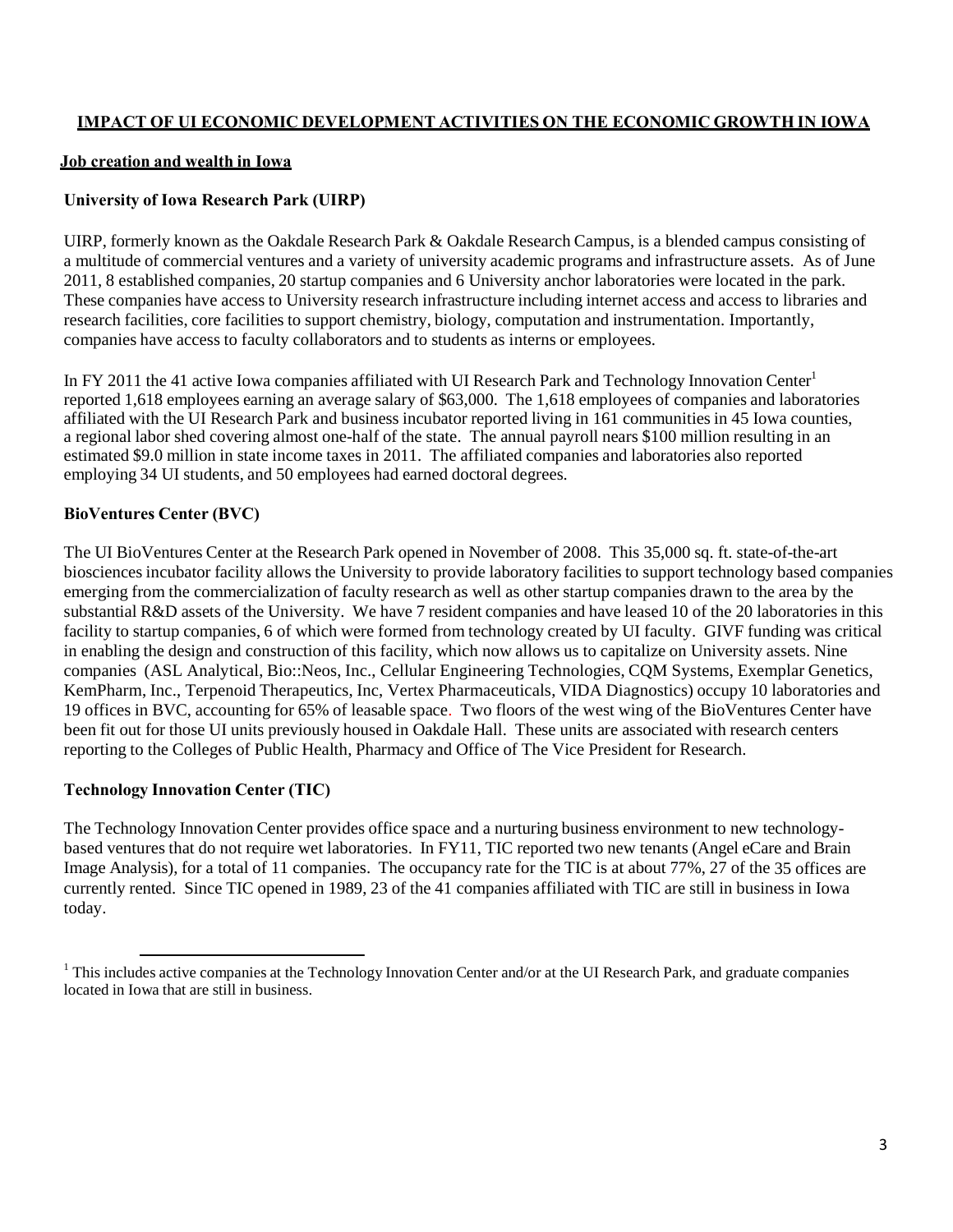

## **FY11 Labor Shed for Affiliated Companies and Anchor Laboratories UI Research Park, BioVentures Center and Technology Innovation Center**

## **Institutional activities and services which indirectly promote economic development**

## **University of Iowa Research Park, BioVentures Center and Technology Innovation Center**

A variety of educational and training programs are offered for UIRP/BVC/TIC tenants and faculty investigators including company marketing techniques, SBIR grant writing workshops, and other entrepreneurial workshops and boot camps. Quarterly round ables are held at the BioVentures Center. These roundtables are initiated by the Research Park companies. Agenda items cover Park and BVC updates as well as company issues and concerns. The Multi-Purpose Room at the BioVentures Center was also made available in FY 2011 to over 50 outside groups.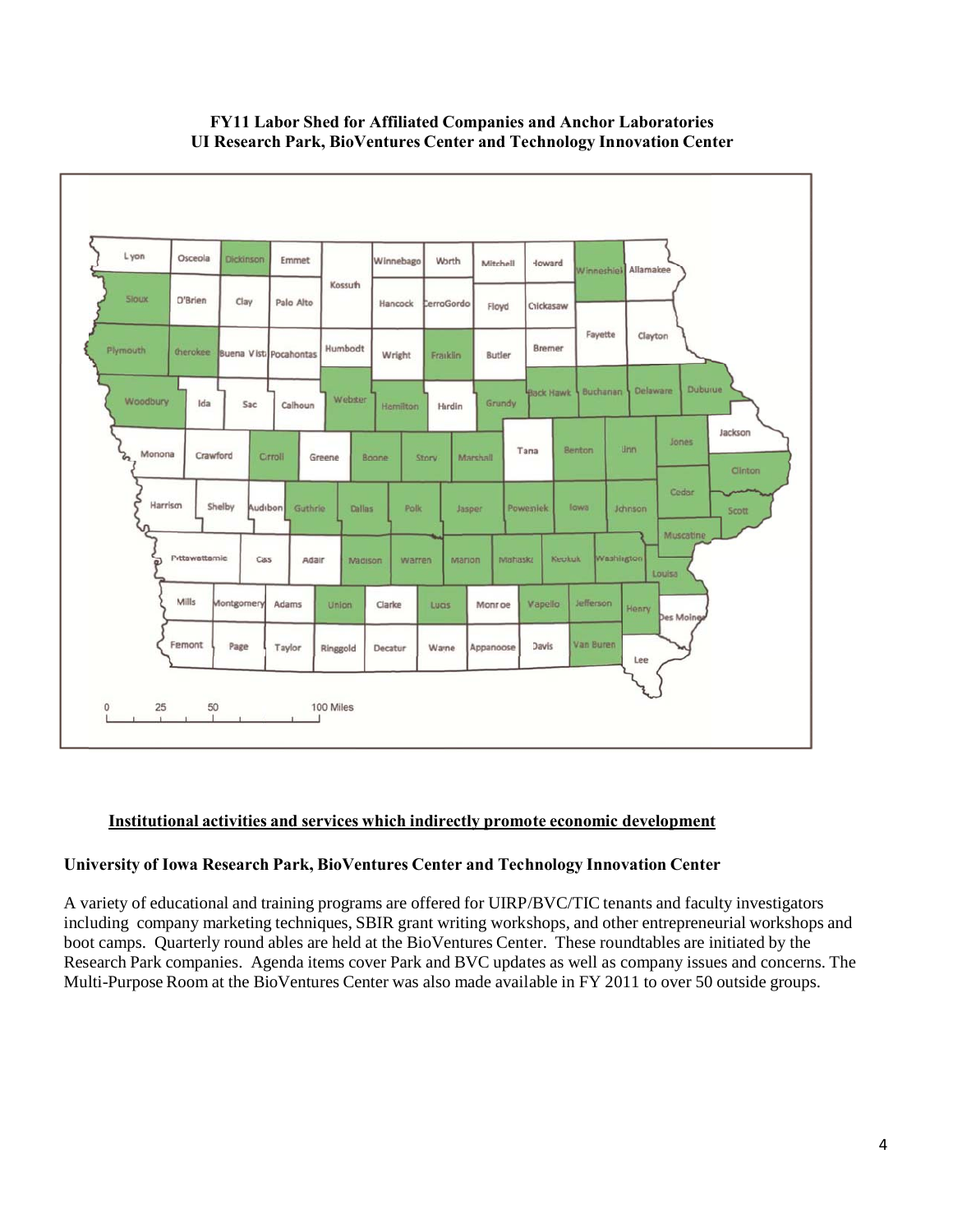## **The John Pappajohn Entrepreneurial Center (JPEC)**

JPEC offers one of the most comprehensive entrepreneurial education and business support programs in the nation. Featured programs supporting economic development include: providing business consulting services to small companies located across Iowa through its student field study program (55 companies assisted last year); hosting/sponsoring elevator pitch and business plan competitions to support innovation and new venture creation (5 competitions held); supporting the creation and launch of student-based business through the Bedell Entrepreneurship Learning Laboratory (17 offices at full capacity, plus 8 businesses on a waitlist); and delivering entrepreneurial education through academic courses across campus and online, workshops/seminars, and high school teacher training/curriculum.

- $\checkmark$  JPEC is one of the nation's top undergraduate entrepreneurship programs. The Center combines academic course work with experiential learning and is open to all UI students. Each year, over 2,000 students enroll in entrepreneurship courses and, since the program launched in 1997, over 1,800 students earned one of the certificates offered by the Center.
- $\checkmark$  The Bedell Entrepreneurship Learning Laboratory has been operating over its capacity of 17 offices, housing a total of 24 businesses throughout the past year. A total of 211 students from nearly every College have been impacted by the facility and received assistance on their business plans since its inception in 2004.
- $\checkmark$  The Jacobson Institute for Youth Entrepreneurship is a comprehensive program that enriches K-12 students' lives through classroom and practical educational experiences. During FY2011, the Jacobson Institute impacted over 800 youth and worked with nearly 350 teachers including 29 newly trained high school teachers in Iowa who are using the YouthBiz Central online curriculum. 116 students participated in summer camps held across Iowa.

## **IOWA Centers senior staff participated in economic development organizations in FY11.**

## STATEWIDE:

- Iowa Department of Economic Development (IDED)
	- o Board, Bioscience Alliance of Iowa (BAI)
	- o Board, Iowa Information Technology Council (ITC)
- Iowa Biotechnology Association, Board of Directors
- Technology Association of Iowa, Board of Directors
- Technology Association of Iowa, Panelist Reviewer for TAI annual awards
- Prolog Ventures, Iowa Deal Flow Committee
- Iowa Venture Capital and Entrepreneur Conference, Planning Committee
- Iowa First Capital Fund, Advisory Board
- Entrepreneurial Development Center Board, Member

## LOCAL AND REGIONAL:

- Priority One, Board of Directors
- Corridor Business Alliance
- Iowa City Area Development Group, Board of Directors
- Iowa City Area Chamber of Commerce, Member
- Dubuque Sustainable City initiatives

## NATIONAL:

- AUTM- Association for University Technology Managers Board of Directors, Assistant VP of Finance
- AUTM Foundation Board of Directors, Member
- National Science Foundation (NSF) SBIR program, Mentor for Phase I-II awarded startups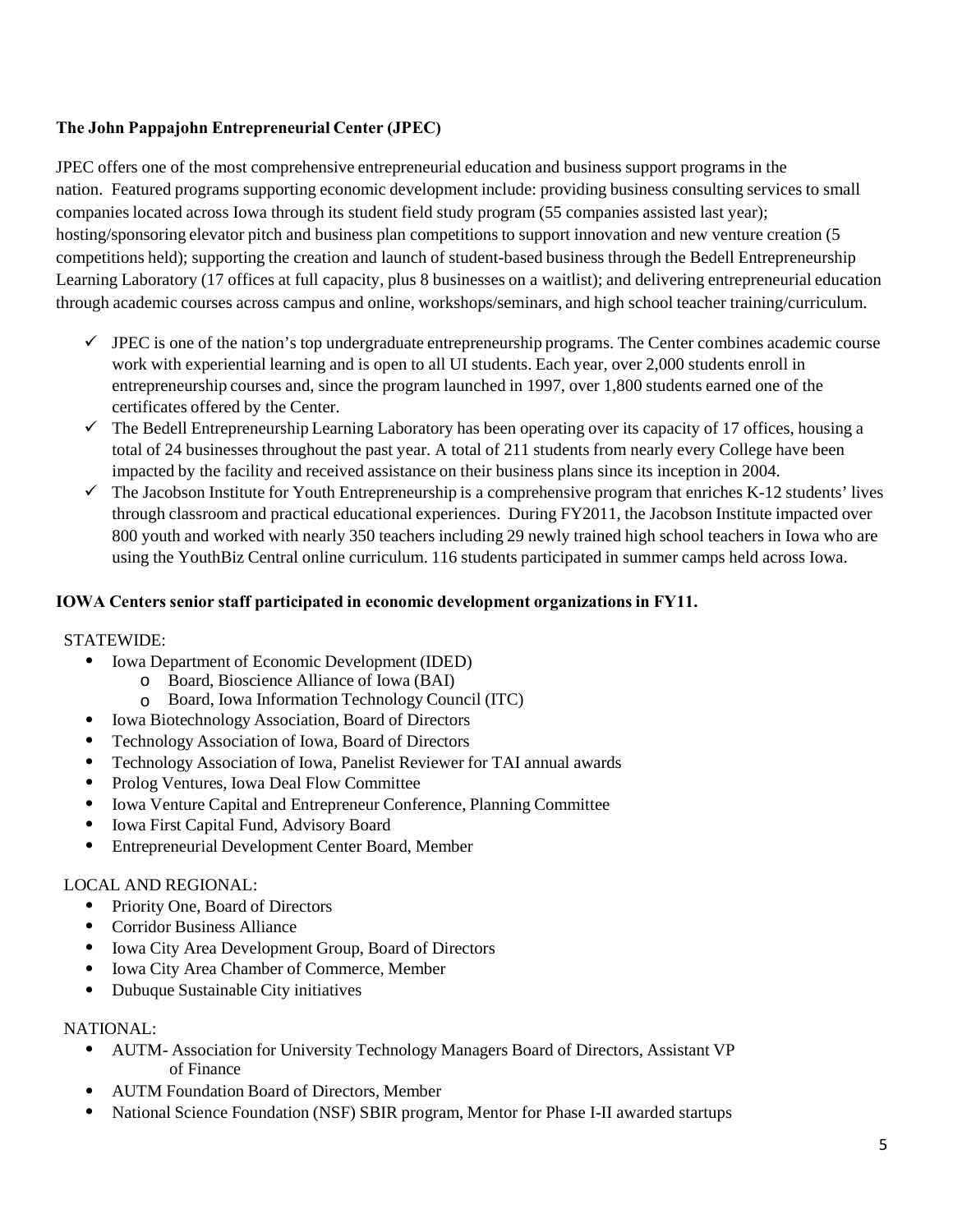- NSF SBIR program, Panelist for Proposal Reviews
- NBIA National Business Incubator Association
- AURP Association of University Research Park and Association of University Midwest Research Park Directors
- COGR Council on Governmental Relations

## **METRICS DESCRIBING UI ECONOMIC DEVELOPMENT ACTIVITY FY11**

| a. Number of disclosures of intellectual property                                                                                                                        | 68                              |
|--------------------------------------------------------------------------------------------------------------------------------------------------------------------------|---------------------------------|
| Number of patent applications filed<br>b.                                                                                                                                |                                 |
| U.S. Applications                                                                                                                                                        | 62                              |
| <b>National Applications</b>                                                                                                                                             | 21                              |
| <b>Patent Cooperation</b>                                                                                                                                                | $\overline{1}$                  |
| <b>Total Applications</b>                                                                                                                                                | 90                              |
| c. Number of patents issued                                                                                                                                              | 43                              |
| Number of license and option agreements executed on institutional intellectual<br>d.<br>property (The 24 license/option agreements were for a total of 48 different UIRF |                                 |
| disclosures)<br>In Iowa                                                                                                                                                  | 24                              |
|                                                                                                                                                                          | 5                               |
| e. Number of license and option agreement yielding income                                                                                                                | 94                              |
| f. Revenue to Iowa companies as a result of licensed technology                                                                                                          | \$1.99 million                  |
| Number of startup companies formed<br>g.                                                                                                                                 | 3                               |
| In Iowa (Memcine, Mencuro, Tansna)                                                                                                                                       |                                 |
| h. Number of companies in research parks, incubators and graduates located in Iowa                                                                                       | 41                              |
| i. Number of new companies in research parks and incubators                                                                                                              | 2                               |
| j. Number of employees in companies in research parks and incubators                                                                                                     | 1618                            |
| k. Royalties and license fee income                                                                                                                                      | \$6.28 million                  |
| 1. Total sponsored funding                                                                                                                                               | \$456.5M                        |
| m. Corporate sponsored funding for research and economic development                                                                                                     |                                 |
| In total                                                                                                                                                                 |                                 |
| In Iowa                                                                                                                                                                  | \$44.7 million<br>\$1.5 million |
| Iowa special appropriations for economic development in the following categories<br>n.                                                                                   |                                 |
| Annual state appropriations for ongoing programs (TIC, ORP and CADD)                                                                                                     | \$222,372                       |
| Grow Iowa Values Fund appropriations                                                                                                                                     |                                 |
|                                                                                                                                                                          | \$1,459,200                     |
| Estimated jobs created by SBDC clients                                                                                                                                   |                                 |
| 0.                                                                                                                                                                       | 103                             |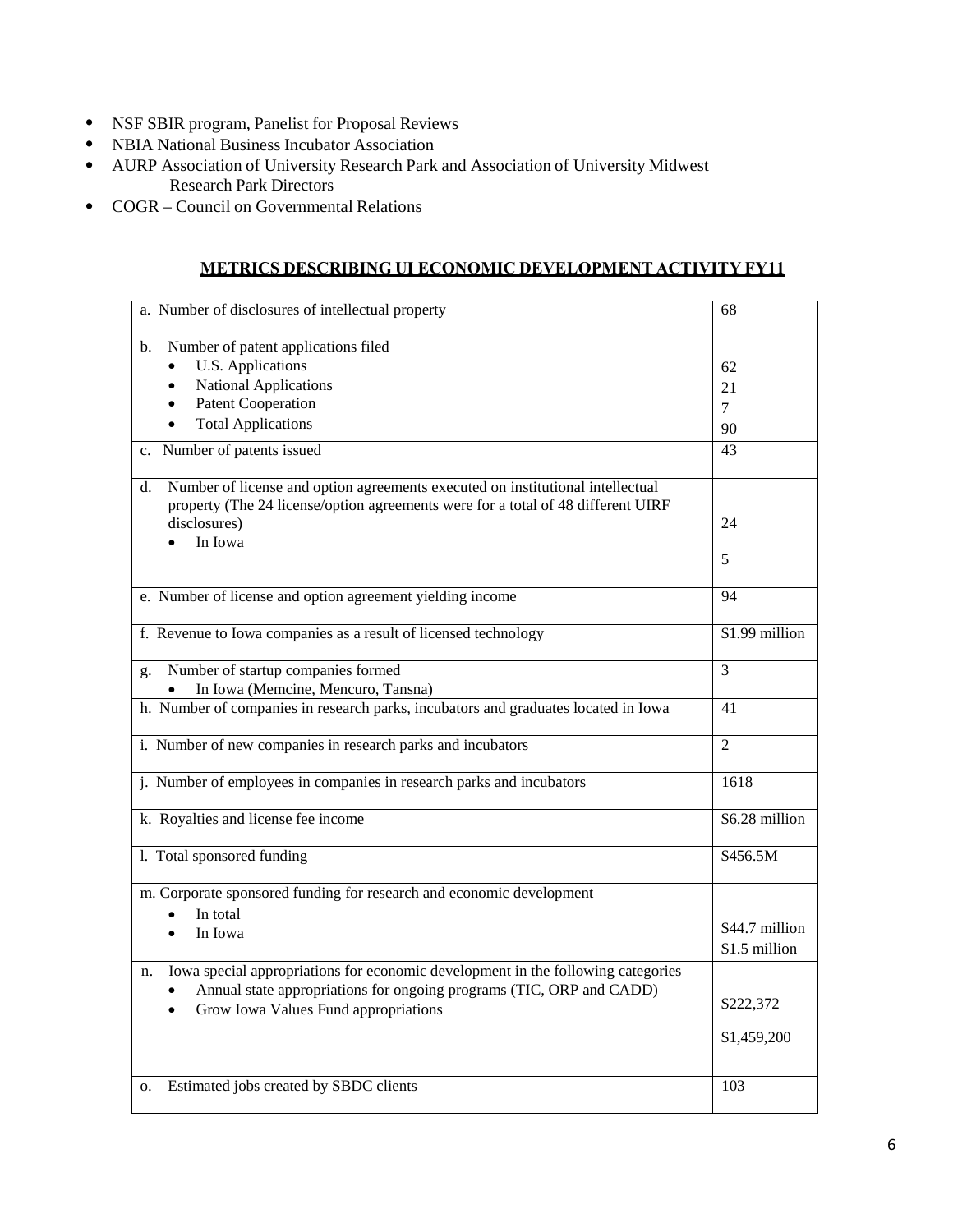## **DIRECT AND HANDS-ON TECHNICAL ASSISTANCE TO BUSINESSES, FACULTY INVESTORS & ENTREPRENEURS**

## **The University of Iowa Research Foundation**

- The UIRF aspires to maximize public benefit through commercial use of UI technologies, excellence in commercialization and long term sustainability. In pursuit of this vision, UIRF's primary functions are:
- Licensing finding suitable partners for commercializing UI technologies and inventions
- New Ventures identifying and developing new high growth UI technology spinout companies suitable for venture capital financing
- Intellectual property services which include protecting UI inventions through patents and copyrights, advising on intellectual property terms for Clinical Trials and Sponsored Research and executing out-going material transfers
- UIRF's economic development emphasis is heavily focused on startup formation. Working directly with UI faculty, entrepreneurs, and investors in selecting, evaluating and developing new companies, these activities include: IP analysis for viability of proposed company products and IP protection strategies and execution; UIRF fronts the cost of IP protection.
- Due diligence on the viability of UI spinout companies
- Business model development for UI spinout companies
- Provide *Entrepreneurs-in-Residence* for high new priority UI companies
- Provide gap funding for highest priority projects
- Licensing to UI spinout companies
- Extensive mentoring and education of faculty in new company formation

UIRF continued a pilot program called the "seeker" function, with the intention to find and work with key faculty with commercialization potential. The seekers met with 122 faculty members and have recommended continued work with 79 which have potentially commercially viable technologies. To date, the activities have led to 3 additional disclosures and the formation of 3 new companies. As part of this work, UIRF - in collaboration with the ICE and commercial partners (The Entrepreneurial Development Center and Startup Midwest) managed to vet new projects, and fund proof of concept projects that could lead to new company formation. A summary of projects evaluated and forwarded in FY11 is indicated in the first table below. A Historical View of GIVF Commercialization Funding that Stimulated Start Up Activity is also provided in Appendix A.

## **2011 Commercialization & Business Development Funding Awards Potential of New Projects Evaluated & Supported**

| No. | Project                       | <b>Lead Faculty</b> | <b>Funding</b><br>Awarded<br>\$(K) | Cumulative<br>Awards $S(K)$ | <b>Type of Award</b> |
|-----|-------------------------------|---------------------|------------------------------------|-----------------------------|----------------------|
|     | Improved vaccine efficacy     | Gail Bishop         | 40                                 | 40                          | Commercial.<br>Grant |
| 2   | New, improved Anticonvulsants | <b>Max Baker</b>    | 47                                 | 87                          | Commercial.<br>Grant |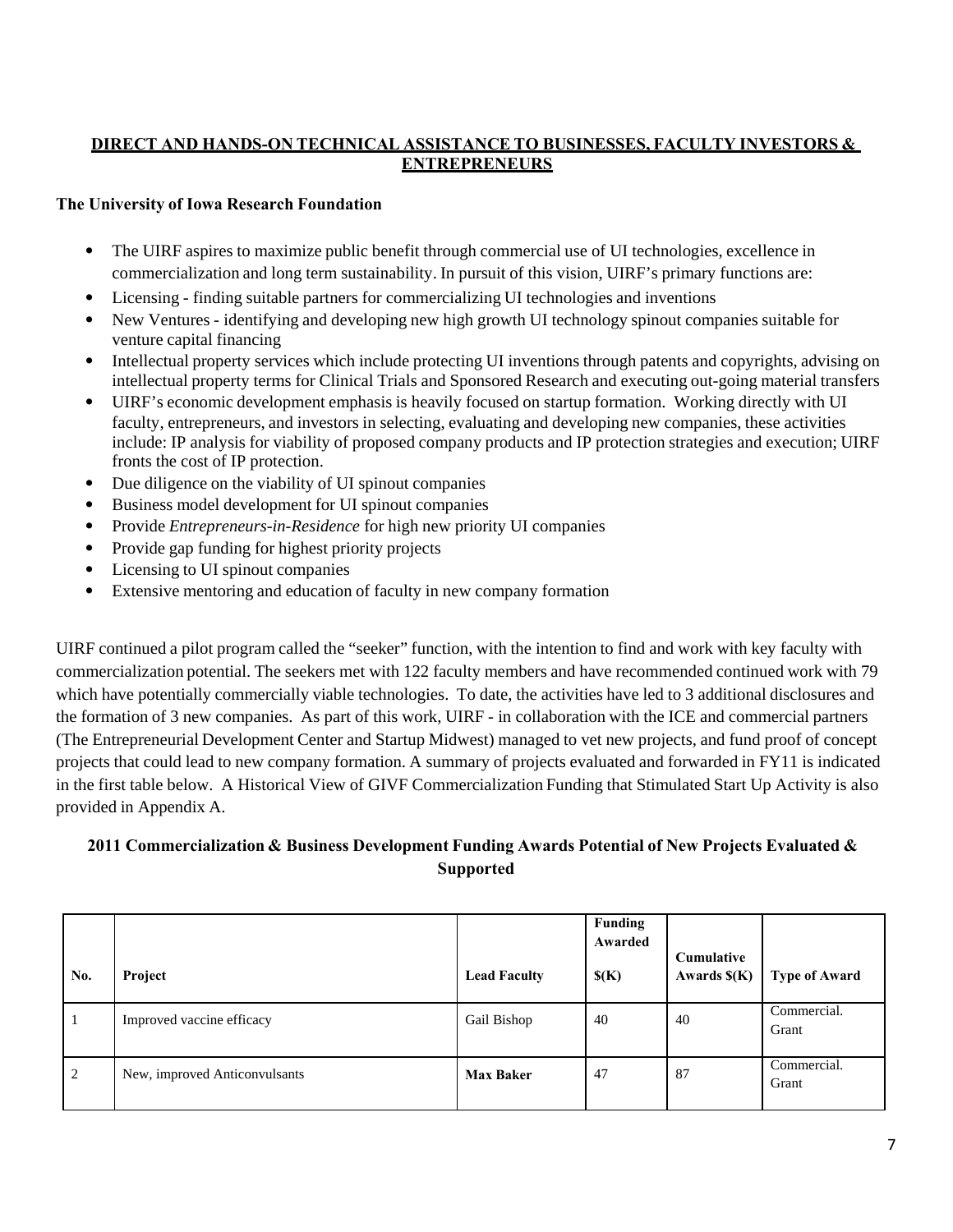| $\mathfrak{Z}$   | Service model and method for more accurate, rapid, and<br>lower cost genomic sequencing       | Harsha<br>Doddapaneni                  | 31           | 118              | Commercial.<br>Grant      |
|------------------|-----------------------------------------------------------------------------------------------|----------------------------------------|--------------|------------------|---------------------------|
| $\overline{4}$   | Rapid bone prototyping for surgical repair of bone<br>fractures                               | <b>Donald Anderson</b>                 | 48           | 166              | Commercial.<br>Grant      |
| 5                | Service model and method for rapid identification of<br>disease-causing gene mutations        | <b>Josep Comeron</b><br>(John Manak)   | 48           | 214              | Commercial.<br>Grant      |
| 6                | Back pain management                                                                          | Matthew Howard                         | 25           | 239              | Commercial.<br>Grant      |
| $\boldsymbol{7}$ | Natural cancer therapeutics                                                                   | Zhendong Jin                           | Up to 2      | 241              | <b>Further Evaluation</b> |
| $\overline{8}$   | Prostate cancer therapeutics                                                                  | Paloma Giangrande                      | Up to $2$    | 243              | <b>Further Evaluation</b> |
| $\overline{9}$   | Biomass hydrocarbon fuels                                                                     | Gary Aurand                            | Up to 2      | 245              | Further Evaluation        |
| 10               | Automated verification of industrial software                                                 | Cesare Tineli                          | Up to 2      | 247              | <b>Further Evaluation</b> |
| 11               | Driving simulator for emerging markets                                                        | Rangaswamy<br>Rajagopal                | Up to 2      | 249              | Further Evaluation        |
| 12               | Production of lower cost xylitol (natural sweetener)                                          | Michael Louie<br>(Shuvendu Das)        | Up to 2      | 251              | Further Evaluation        |
| 13               | Lower cost production of value-added chemicals and<br>ingredients                             | <b>Shuvendu Das</b><br>(Michael Louie) | Up to 2      | 253              | <b>Further Evaluation</b> |
| 14               | Nanoparticles for improving vaccine efficacy                                                  | Ali Salem                              | Up to $2$    | 255              | Further Evaluation        |
| 15               | Improving photovoltaic efficiency                                                             | Johna Leddy                            | $\Omega$     | 255              | Not Funded                |
| 16               | Diagnostics for alcoholism                                                                    | Rob Philibert                          | $\mathbf{0}$ | 255              | Not Funded                |
| 17               | Radiation hard silicone                                                                       | <b>Ugur Akgun</b>                      | $\mathbf{0}$ | 255              | Not Funded                |
| 18               | Patient stand enabling weight-bearing for improved<br>imaging of foot and ankle abnormalities | Phinit Phisitkul                       | $\Omega$     | 255              | Not Funded                |
| 19               | Mobile phone app for the magazine "The Iowa Review"                                           | <b>Russell Valentino</b>               | $\mathbf{0}$ | $\overline{255}$ | Not Funded                |
| 20               | Mobile phone app for highlighting Iowa City UNESCO<br>features                                | Jon Winet                              | $\mathbf{0}$ | 255              | Not Funded                |

**JPEC provides one-on-one counseling to technology based entrepreneurial companies**. JPEC also uses undergraduate and MBA student teams to conduct product assessments, strategic marketing assessments, and other components of an entrepreneurial business plan. Some 55 consulting projects were conducted in FY11. In addition, JPEC supports the efforts of the UIRF to vet and spin out companies based on faculty technology by providing strategic business advice and participating in business development assessments. Several programs related to hands-on technical assistance are described below.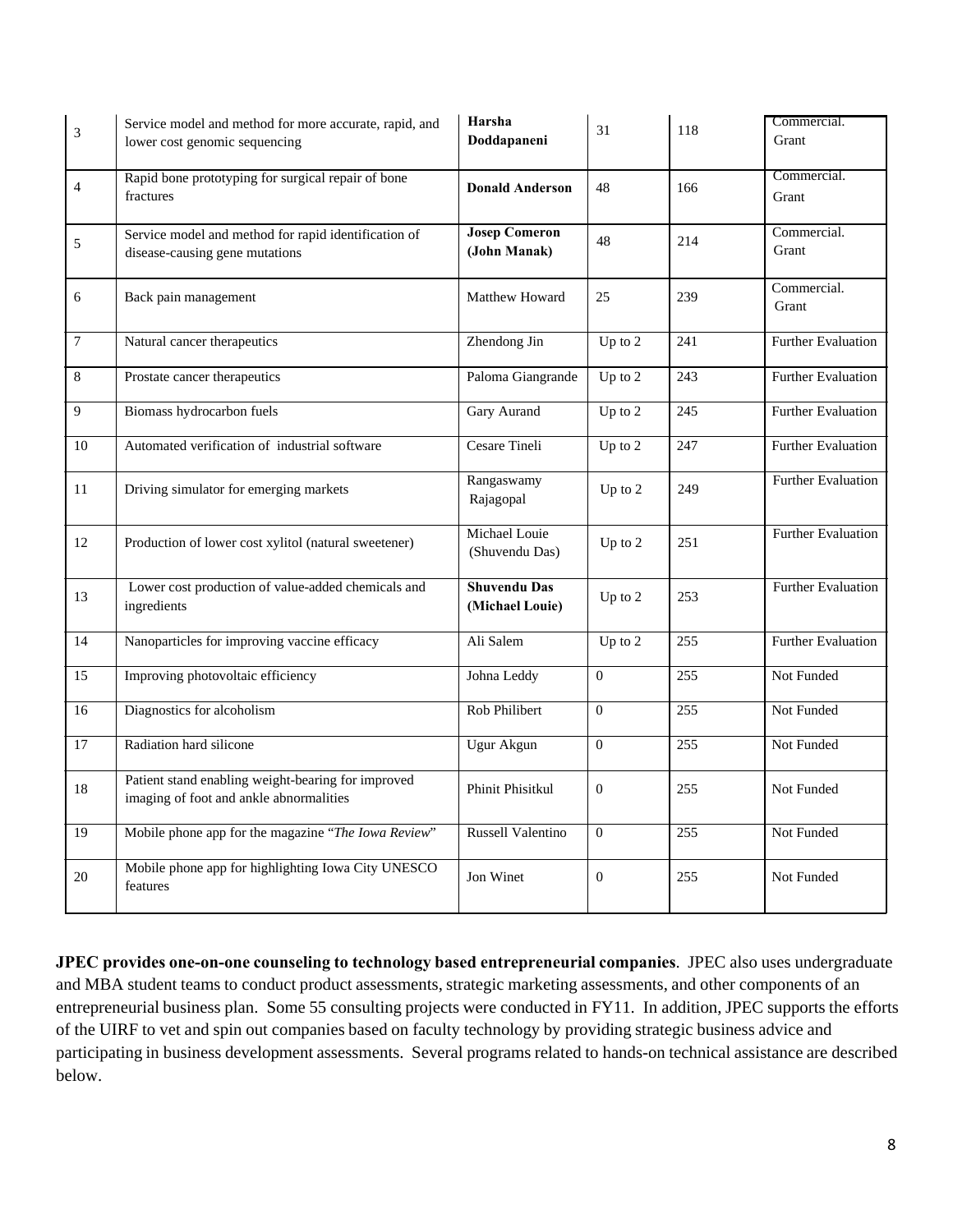- **FastTrac Entrepreneurial Training Program JPEC delivers the nationally acclaimed FastTrac®** entrepreneurial training programs of the Ewing Marion Kauffman Foundation of Kansas City. The initiative prepares aspiring entrepreneurs to launch new ventures and existing companies to grow their businesses. Two classes were held in Iowa City in FY11.
- **Seminars/Workshops/Lecture Series** JPEC hosted over 24 different opportunities last year for students, faculty and persons from the community. In FY11, over 2,100 attendees came to learn from experienced entrepreneurs on a variety of topics including: Technology Export Roundtable, various tax workshops and Entrepreneurial Boot Camp.
- **Entrepreneurial Ventures Group** JPEC conducts a seminar series, the Entrepreneurial Ventures Group, aimed at aspiring entrepreneurship in students, faculty and members of the community at-large.
- **Wellmark Venture Capital Fund** JPEC is the regional administrator of the \$5M Wellmark Venture Capital Fund that supports the creation and growth of new businesses throughout the state. JPEC screens applicants, performs due diligence, evaluates business concepts, and assists applicants with their business plans. JPEC partners with area angel investors, equity fund managers, lenders, the Iowa Department of Economic Development, and the Small Business Administration to help business owners secure additional venture funding.
- **Elevator Pitch Competitions**  Two Elevator Pitch Competitions were held with \$67,000 in cash prizes awarded. One contest was open to any current University of Iowa Faculty, Staff, or Graduate Assistant and 35 teams participated in the competition and the winners received \$50,000 in funds. A separate competition was held for UI students in which \$17,000 was awarded to 50 student teams.
- **New Venture Challenge**  The John Pappajohn Entrepreneurial Center and the University of Iowa Research Foundation hosted the Spring 2011 New Venture Challenge with over \$65,000 in cash prizes awarded. The New Venture Challenge was open to all University of Iowa Faculty, Staff and Students, as well as startup companies with principal addresses at the UI Research Park. Over 58 participants registered for this event.
- **Iowa Medical Innovation Group**  This unique student led program focuses on identification of solutions to clinical problems through collaborations in the Colleges of Medicine, Engineering, Business and Law. Students work on creating medical devices and/or Health IT solutions with the assistance of staff form JPEC and the UIRF and to date over 20 interesting technologies have been identified and reviewed and 4 are currently moving forward in advanced phases of development in anticipation of forming startup companies. This program, now in only its 2nd year, has attracted more than 40 students who meet weekly with faculty, staff and external business mentors.

## **The Small Business Development Center (SBDC)**

SBDC offers one-stop assistance to small business owners by providing high quality, one-on-one counseling that is tailored to the needs of individual clients. The SBDC conducts research, counsels, and trains business owners in management, financing, and operating small businesses, and provides comprehensive information services and access to experts in a variety of fields. Educational programs are offered on topics that include taxes, accounting systems, and business planning. It also offers a wide range of training seminars concerning business skills and issues, and assists small businesses in securing Small Business Administration backed loans. In FY2011, the SBDC served 306 clients, assisted in 28 startups, and helped clients raise \$3,800,000 in financing and create 103 jobs.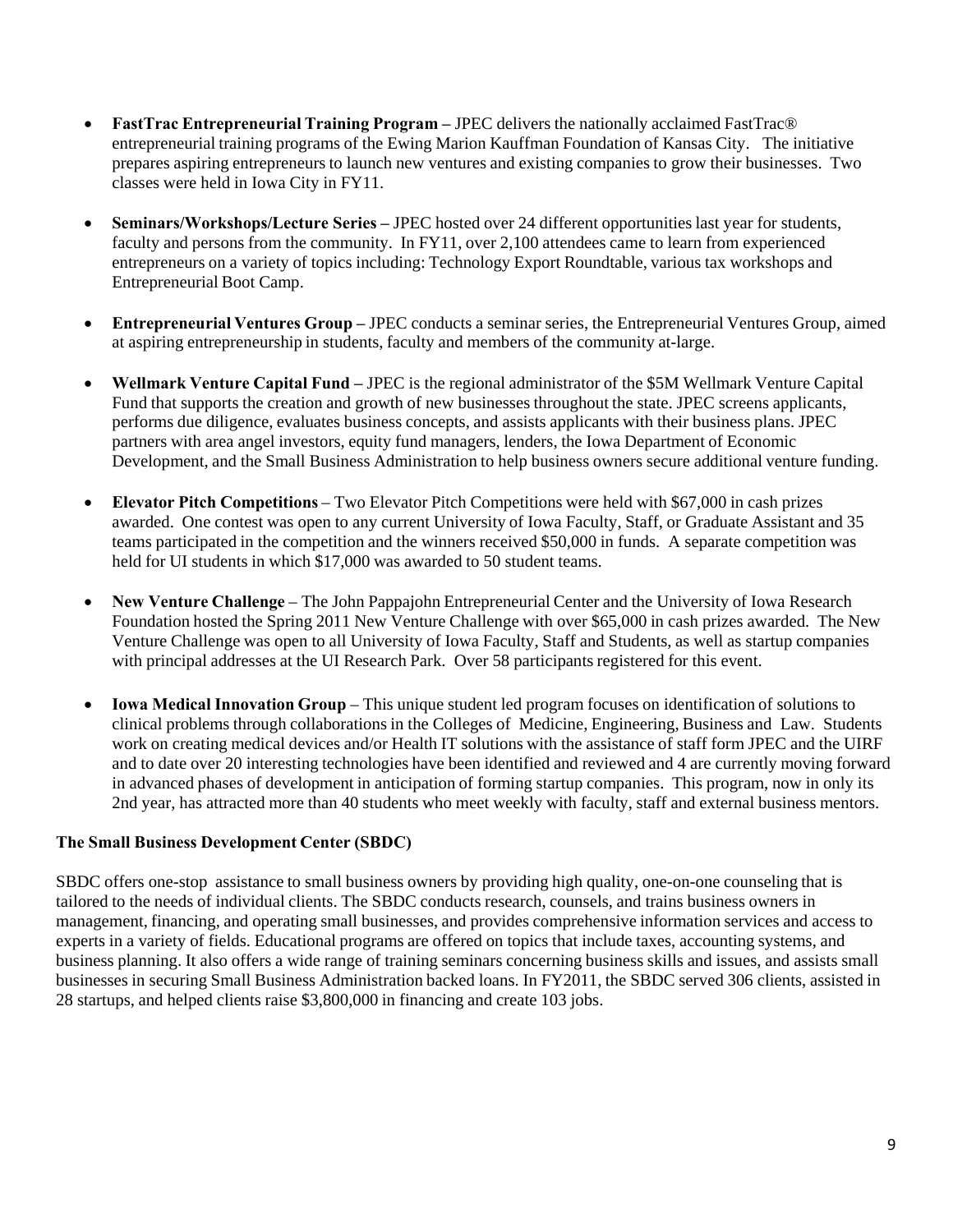## **DIRECT ECONOMIC DEVELOPMENT ASSISTANCE TO IOWA COMMUNITIES**

## **John Pappajohn Entrepreneurial Center**

- **Distance Certificate in Entrepreneurial Management** The Certificate in Entrepreneurial Management is available online to students across the state of Iowa as part of Iowa Community College partnerships. Many online students combine The Certificate in Entrepreneurial Management with the UI's Bachelor of Applied Studies (BAS) or Bachelor of Liberal Studies (BLS) in order to earn their undergraduate degree from The University of Iowa. These online opportunities are offered through UI Division of Continuing Education.
- **Business Consulting Services** JPEC offers business consulting services to entrepreneurial and startup companies around the state.
- **Okoboji Entrepreneurial Institute**  JPEC conducts an annual institute at UI's Lakeside Laboratories at Lake Okoboji that provides hands-on experiential learning for 40 undergraduates from UI, ISU, UNI, Buena Vista College and Iowa Lakes Community College about what it takes to launch an entrepreneurial enterprise.

#### **Corridor Business Alliance**

The Corridor Business Alliance was created in December 2009 and is composed of, leaders from the Cedar Rapids Area Chamber of Commerce, the Entrepreneurial Development Center, Iowa City Area Chamber of Commerce, Iowa City Area Development Group (ICAD), Kirkwood Community College, MidAmerican Energy, Priority One, Kirkwood's Small Business Development Center, the University of Iowa's Small Business Development Center, Research Foundation and Pappajohn Entrepreneurial Center. More information on this regional approach is available at http://corridor2020.com/2009/11/corridor-business-alliance/. The overarching goal is to identify and leverage the region's unique educational, business development and industrial assets to enhance recruitment of new companies, development of innovative startup companies and retention of existing industry.

#### **ECONOMIC DEVELOPMENT SERVICES PROVIDED BY THE RESEARCH PARKS, INCUBATORS SIMILAR SERVICE/ UNITS**

## **The University of Iowa Research Park, BioVentures Center and Technology Innovation Center**

Corporate tenants of the Park benefit from sustained relationships with UI in the form of access to specialized research facilities, library access, faculty consultation, research collaboration and access to students as interns and employees. UI resources also provide smaller companies with assistance in business planning, identifying professional service providers, introductions to local and state government agencies and the regional business community, help in identifying potential sources of investment and other funding and communications. For a list of companies and developers associated with the Research Park, BioVentures Center and Technology Innovation Center see Appendix C.

#### **Research Park Core Facilities**

In addition to campus based core university facilities, four specialized UI laboratories reside within the Research Park. These facilities provide technical support services critical to the growth of startup companies as well as University and existing industry partners. These units provide Iowa with unique capabilities that IDED and local economic development entities have utilized in recruitment of outside companies to the Park, the region and the state.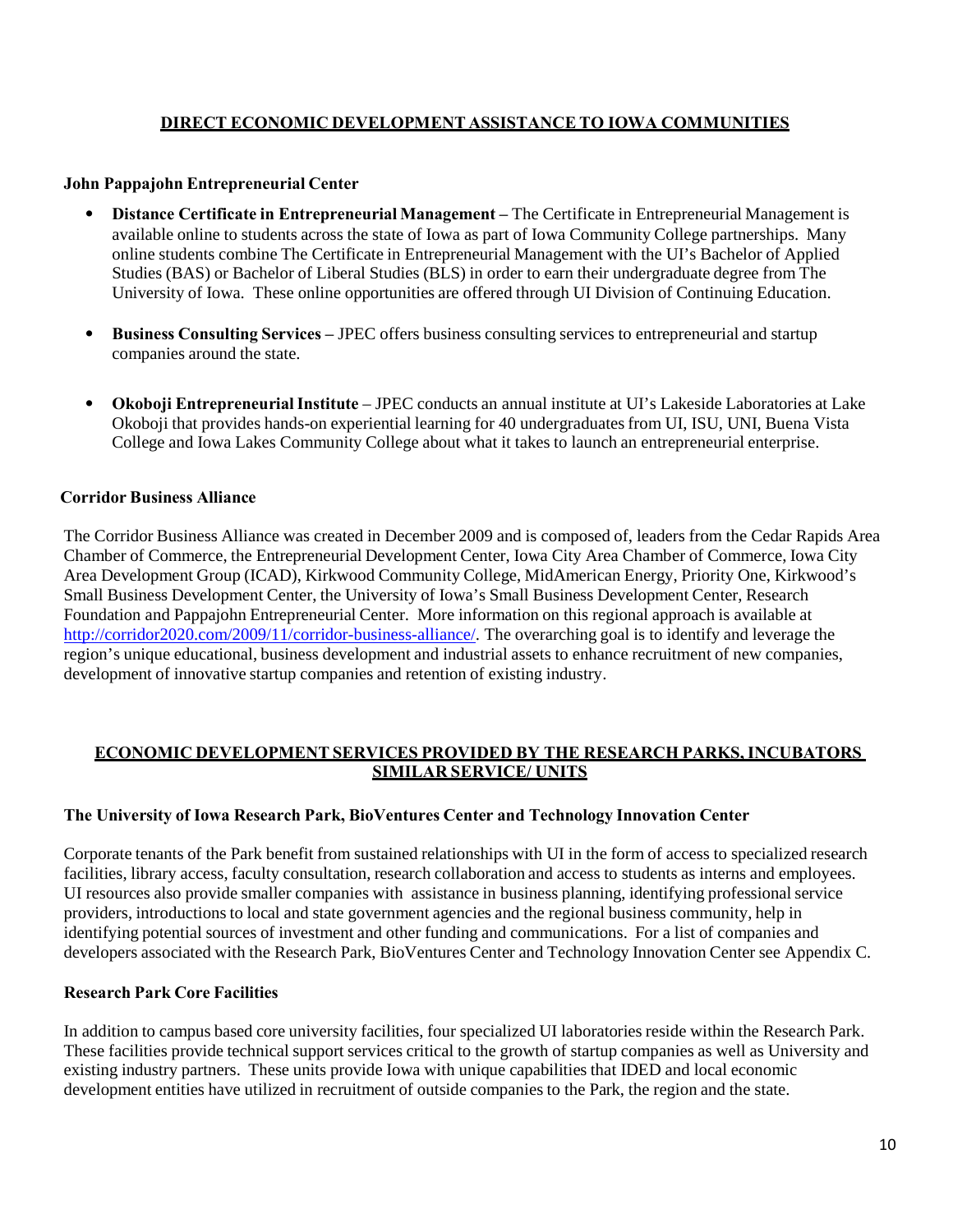These facilities include:

#### **Center for Advanced Drug Development (CADD)**

The Center for Advanced Drug Development (CADD) is a division of the University of Iowa College of Pharmacy that offers contract analytical and quality assurance services to the pharmaceutical and biotechnology industry. CADD is U.S. Food and Drug Administration (FDA) registered and current Good Manufacturing Practices (cGMP) compliant and works closely with the University of Iowa Pharmaceuticals, housed on the central University campus. The focus of both CADD and UI Pharmaceuticals is the manufacture and control of clinical supplies of new drugs entering initial Phase I clinical trials. They are particularly attractive to smaller pharmaceutical/biotechnology companies that have new drugs moving into the clinic but have not developed their own manufacturing capabilities.

CADD and UI Pharmaceuticals have an extensive recurrent client base of mainly smaller biotechnology companies, manufacturers of pharmaceutical excipients, and a growing pool of U.S. and foreign pharmaceutical firms. CADD and UI Pharmaceuticals are particularly well positioned to work directly with discoveries from Iowa university research laboratories, thereby providing an opportunity to hasten technology transfer and shorten the time to market. The presence of these FDA registered facilities along with the Center for Biocatalysis and Bioprocessing makes UI unique among US universities to facilitate the development of new therapeutics from pharmaceutical and biotechnology based companies as well as serving to enhance the translational science research occurring within the University of Iowa.

## **Center for Biocatalysis and Bioprocessing (CBB)**

The Center for Biocatalysis and Bioprocessing is a microbial research, pilot plant and education center reporting to the Vice President for Research and Economic Development. The center links university scientists from 6 different colleges who focus on biocatalysis and bioprocessing. The Center also performs process research and development including fermentation and bioprocessing of food products, biofuels, bio-pharmaceuticals and other products of biotechnology. The center collaborates with industries and is capable of working from small molecules to complex proteins, including such products as alcohols, vaccines, antibiotics, anticancer drugs, polymers, biochemicals, enzymes, pharmaceutical intermediates and derivatives of bioactive compounds. In the Research Development and Process Laboratory, we can conduct extensive process research including first level production from the bench-scale to 1000 liter fermentation. The center also has a current Good Manufacturing Practices (cGMP) production facility for biotherapeutics (products produced under cGMP conditions can be used in Phase I human clinical trials) at a scale of up to 300 liters.

The CBB is central to the University's efforts to attract Biotechnology R&D and industrial fermentation companies to Iowa. CBB has worked with ICE, IDED and other Iowa economic development agencies to recruit companies to Iowa. The GIVF funded cGMP laboratories has already put CBB as the leading bioprocessing facility in a US university setting. In 2008, CBB opened the GMP, a state-of-the-art fermentation and bioprocessing laboratory to produce biotherapeutics for Phase I human trials. This new facility will position UI on the cutting edge of biotherapeutics production. In FY11, CBB began technology transfer for production of pyruvic acid based upon patented processes developed at the CBB and this has since been licensed to a major Iowa Bio Based company.

#### **National Advanced Driving Simulator (NADS)**

The National Advanced Driving Simulator (NADS) is a center for driving simulation excellence located at the University of Iowa's Research Park. Development and research conducted at the NADS – sponsored by government, military, and industry partners – saves lives, improves quality of life for motorists, advances the state of the art in driving simulation, and improves the efficiency and productivity of the vehicle manufacturing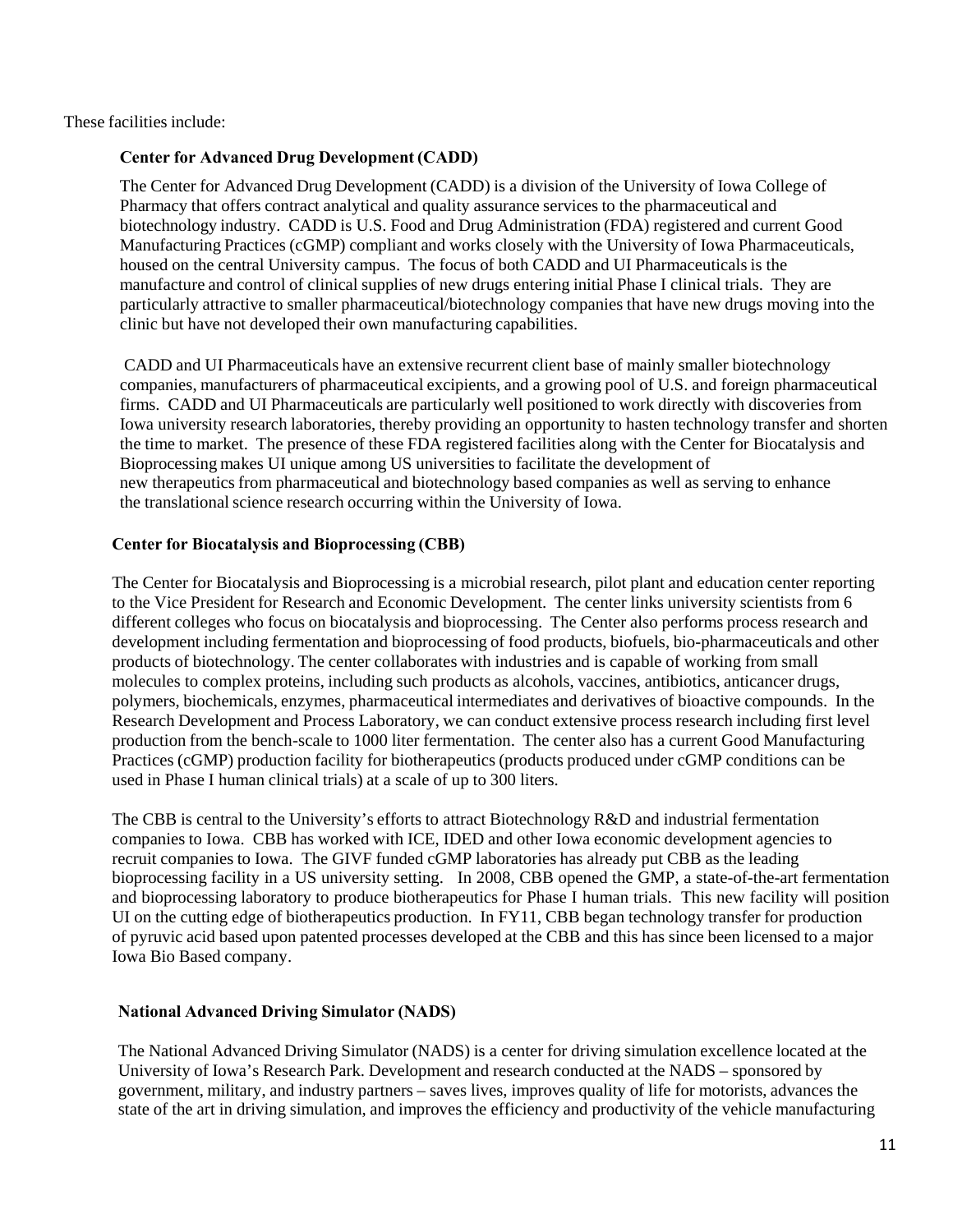sector. This facility is home to the world's most advanced research driving simulator, the NADS-1, as well as a collection of specific and general purpose driving simulators, including the MiniSim™. Recent research at NADS has focused on electronic stability controls systems, detection of impaired drivers, distracted driving, novice driver education, remedial safety training of fleet drivers, at-risk populations (older and younger) and assessment of the effects of pharmaceuticals.

#### **State Hygienic Laboratory (SHL)**

The State Hygienic Laboratory (SHL) has provided health and environmental laboratory services to the state of Iowa for more than 100 years. The SHL performs 175 different clinical laboratory tests in maternal screening, newborn screening, virology, serology, microbiology, molecular biology, blood lead screening and biological and chemical terrorism response. SHL uses state of art chemical, biologic and enzymatic analytical methods. These laboratories also serve as important training facilities and can perform fee for service analyses for companies at the UIRP and throughout Iowa and the Midwest. The new 113,665 sq. ft. State Hygienic Laboratory facility opened in the fall of 2010. The State Hygienic Laboratory also offers unique training facilities for companies and personnel associated with the clinical laboratory specialties, as an experiential education site for community college students studying clinical laboratory chemistry and will serve as a training headquarters through live and distance learning for public health professionals across Iowa.

## **COLLABORATION FOR ECONOMIC DEVELOPMENT WITH IOWA ENTITIES**

#### **Startup Company to Commercialize Animal Models of Human Disease**

UI, Trans Ova Genetics of Sioux Center and the IDED have collaborated to support a startup company that will develop animal models of human disease, an important tool for the research community in its effort to discover and develop new cures for diseases. The effort began with the work of UI's Michael Welsh, MD, an investigator who has studied the development of cystic fibrosis (CF) for more than 15 years. Dr. Welsh developed an animal model for this disease as a part of his investigation. The collaboration with Trans Ova Genetics will allow a mechanism for translation for broader use as a research tool. A \$400K Battelle award also supported a part of this development. A new company was formed, Exemplar Genetics, in which Trans Ova owns a minority share. The IDED supported further development of the business with a \$1M forgivable loan awarded to UI to support three related projects: 1) development of a small pig facility to support the work, 2) development of a molecular biology laboratory to support the work, and 3) further R&D into the CF model and perhaps one additional animal model of human disease. In FY11, Exemplar raised over 2.4 million dollars in SBIR/STTR funding and has begun selling the pigs developed at the UI to researchers throughout the country. In addition to cystic fibrosis, Exemplar is developing models of cardiovascular disease, cancer, neurodegenerative disease, and muscular dystrophy, among others.

## **Shovel Ready Site Initiative/Certification**

The Shovel Ready Site Program initiative was spear-headed by the Iowa City Area Development Group. The program is designed to give the UI Research Park a competitive edge in the site selection marketplace. The goal of the program is to have selected sites shovel ready, connections to utilities and other physical infrastructure, clear swift procedures for permitting and incentive programs that can be quickly applied to a project. The UI Research Park, along with two other area sites, was chosen as a pilot project site. Gaining shovel ready certification provides a very positive boost to recruitment of technology based companies to UI Research Park and multiple additional sites are nearing shovel ready classification as the interest in locating within the Park continues to grow.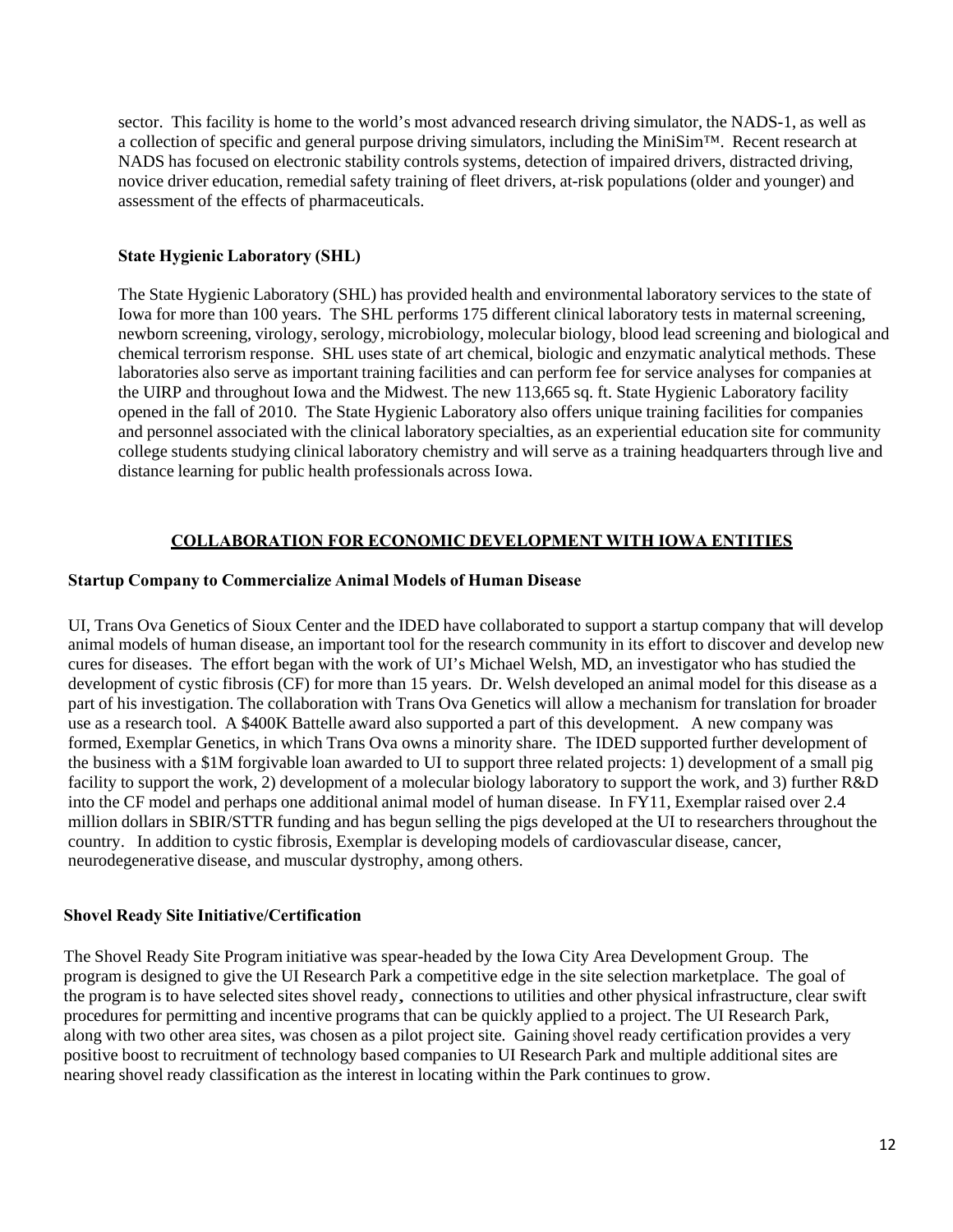## **IAWind**

The University of Iowa, and particularly the College of Engineering, took the lead in working with IDED to create the Iowa Alliance for Wind Innovation and Novel Development (IAWind), a virtual organization established to promote the wind energy industry in boost to Iowa. This collaboration includes:

- The Regents Universities
- Iowa Community Colleges
- State Agencies (IDED, DNR, Office of Energy Independence)
- Federal Agencies (NSF, DOE)
- Iowa Wind Industries
- Community Partners (Iowa Energy Center, Iowa Wind Energy Association)

The organization comprises components related to policy, research, training and education, and testing facilities. The impetus for this organization arose as the College of Engineering was assisting the Iowa Department of Economic Development in its efforts to recruit wind energy companies to the state, and the need to identify and integrate the state's wind energy assets became obvious. For more information: http://www.iawind.org

## **Iowa NSF EPSCoR**

The 3 Board of Regent Institutions, working with state government, the community colleges and industry led a successful effort to win a highly competitive 5 –year, \$24M year grant from the National Science Foundation. The program, known as EPSCoR (Experimental Program to Stimulate Competitive Research) is focused on enhancing the quality of faculty and their competitiveness for additional federal funding, focusing on enhancing the state's renewable energy goals, leveraging linkages with industry and Iowa economic development entities and increasing the pool of Iowan's well trained in the Sciences to allow to compete in the 21<sup>st</sup> century global economy. A state EPSCoR coordinating committee comprised of University, Community College, Industrial, Governmental and legislative leaders will oversee the ongoing programs and identify new directions as well as leveraging opportunities where Iowa communities can benefit directly from the work on the grant. The link to renewable energy, competitiveness. STEM education and workforce development also fits well with Governor Branstad's vision for innovation, economic development and STEM education on a statewide level.

## **The University of Iowa linkages to the Dubuque Sustainable City Program**

The University of Iowa's strong commitment to community economic development is illustrated in two major projects with the City of Dubuque.

**Sustainable Dubuque Watershed Network –** this joint research project led by Professor Jerry Schnoor at UI utilizes high frequency sensing of water resources using an embedded sensor network to develop a watershed network and intelligent digital watershed for the North Fork of Catfish Creek in Dubuque with an eye towards understanding, modeling and predicting the infiltration and inflow to the sanitary sewer system which creates unwanted by-pass flows.

**University of Iowa Sustainable Dubuque Initiative –** this joint effort between the City of Dubuque and The UI School of Urban and Regional Planning is focused on helping Dubuque validate and actualize the specific approaches they plan to take going forward and involves graduate students from UI working local college students and city leaders on several projects over the next two years which include:

#### **2011-12 Projects**

- Indicators and indicator measurements for the 11 sustainability principles.
- Renewable energy asset mapping
- Portrait of poverty in Dubuque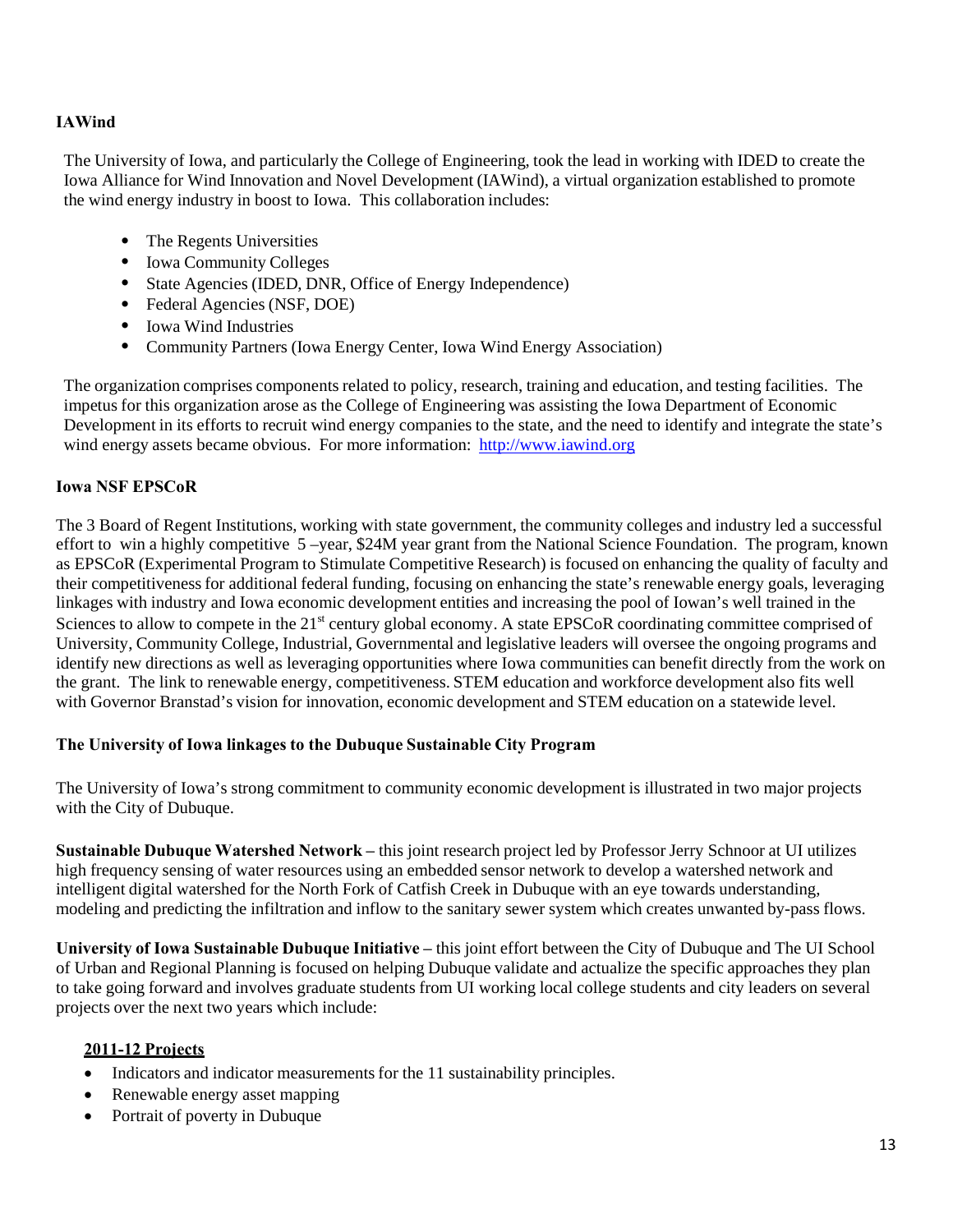- Local foods and local institutions
- Design of Green and Healthy Homes program

## **2012-13 Projects**

- Survey of best practices for land pricing and general plans for redevelopment of port areas
- Commercial/residential redevelopment plan for Washington neighborhood
- Opportunities for integrating city, school, and regional transportation systems.
- Determination of real housing need

Additionally Urban and Regional Planning students have had ongoing projects in Decorah, Wellman, Anamosa, and Columbus Junction in the past and have ongoing projects in Burlington, Decorah, Oskaloosa and Charles City in addition to the Dubuque projects.

#### **University of Iowa/Kirkwood Community College STEM Innovation Center**

Joint planning of an innovation campus to identify new models for STEM education and workforce development for Iowa by the University of Iowa, Kirkwood Community College and the Iowa City School District has led to a recent voter approved bond referendum which will enable the construction of such a center on the University of Iowa Research Park Campus. To our knowledge, this is the first of its kind where faculty from all three education sectors will work together to develop and evaluate new models of STEM education. High school and community college students will have access to Advanced College courses in STEM and will benefit from internships and other experiences in our state-of-the-art park facilities (NADS, SHL, CBB, and select other companies) as well as the rich laboratory and clinical resources on the UI campus.

## **GROW IOWA VALUES FUND (GIVF)**

## **GIVF Impact for the University of Iowa and the Iowa Centers for Enterprise (ICE)**

Over the past 6 years, GIVF has provided UI critical support to build the infrastructure needed to better transform UI faculty discoveries into new businesses and/or licensing opportunities. Funds have been used in the following general categories:

- to stimulate commercialization and provide proof of concept funding for promising UI research
- create an infrastructure through personnel and facilities to support growing startup companies within the University the UI Research Park campus
- provide comprehensive entrepreneurial education and business support programs
- lead regional economic development strategy for the Cedar Rapids/Iowa City/Coralville corridor and work closely with existing industry in terms of science and business development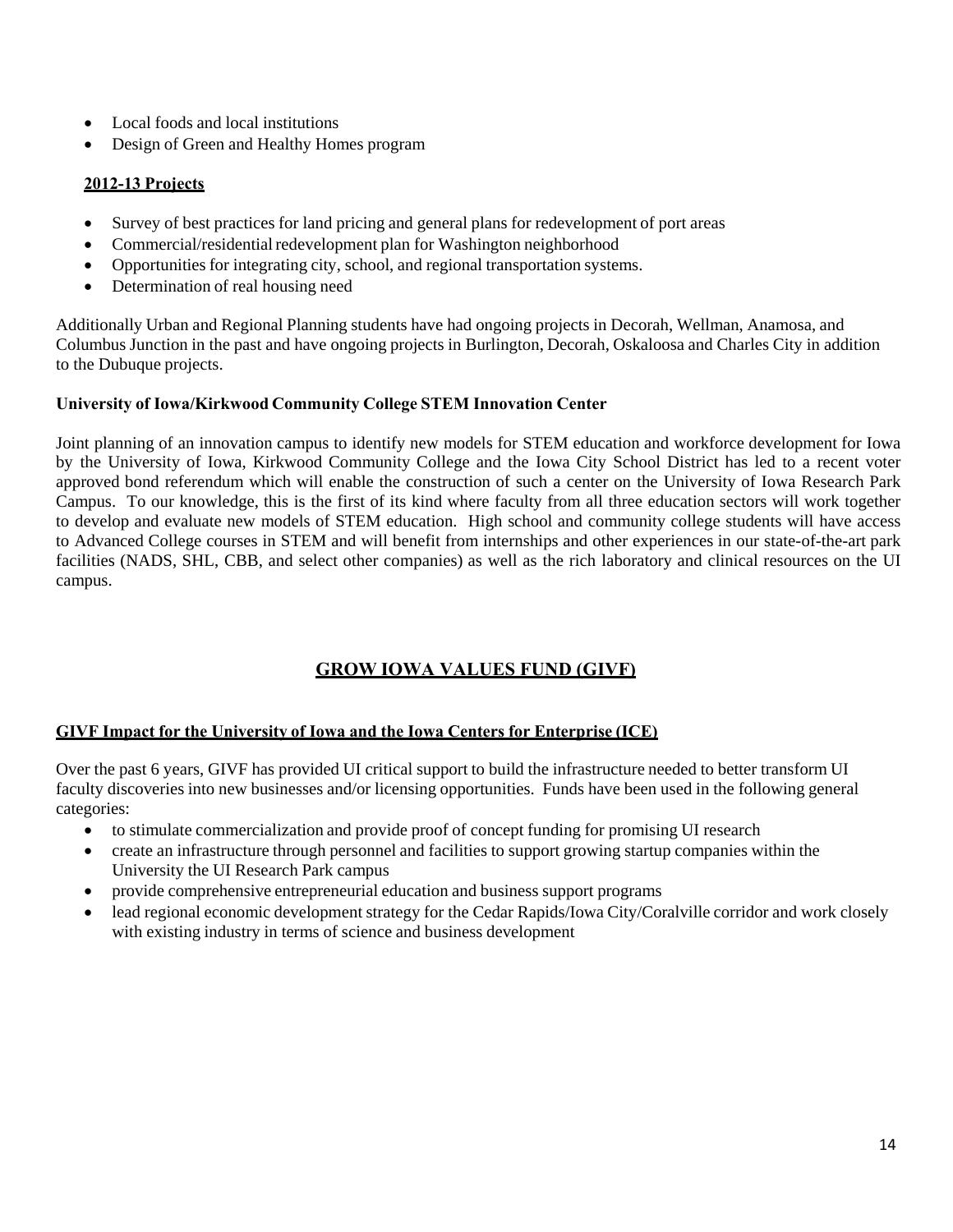## **Success Stories Based on UI Technology with GIVF Proof of Concept Support**

#### **ASL Analytical, Inc. was provided GIVF funding proof of concept funding in 2005, the company was established in 2006 and are currently located at the BioVentures Center at the UI Research Park and currently has 7 total employees. http://asl-analytical.com/**

Mark Arnold and Gary Small were researcher collaborators in the Department of Chemistry. Their idea was to develop chemical sensing technology that can be used to monitor the concentrations of critical chemical constituents within a process of interest. The key is the ability to monitor these concentrations accurately, non-destructively and in real-time, thereby providing a means for feedback control and enhanced productivity. Their plans are to develop this technology for a multitude of sensing applications in the biopharmaceutical industry, include protein expression by E. coli and CHO cells. They are also exploring the translation of this sensing technology into the intensive care unit (ICU) to improve medical treatment of critically ill adult, pediatric and neonatal patients. Since 2006, ASL has secured over \$2.6 million in funding from a variety of sources including private investors, SBIR funding from NSF, NIH, and the U.S. Army, and industrial grants and contracts. Efforts to match NSF SBIR Phase IIB funding are underway as a way to fund employee expansion.

**Terpenoid Therapeutics was provided GIVF funding proof of concept funding in 2005. The company is currently located in the University of Iowa Research Park in the BioVentures Center Incubator and currently has 6 employees.** http://www.terpenoid.com/ Terpenoid Therapeutics, Inc. is a spin off cancer drug discovery and development company based on the intellectual property from the research of Drs. David Wiemer and Raymond Hohl in Chemistry and Oncology, respectively. The company has been successful in multiple SBIR grant applications, the IDED DEMO fund as well as in raising significant private capital and has two lead compounds approaching Phase I human clinical trials. Since 2005, the company has raised over \$2M in external funds including IDED demonstration funds (\$150K), Series A funding (\$1.5M) and SBIR/STTR (\$414K).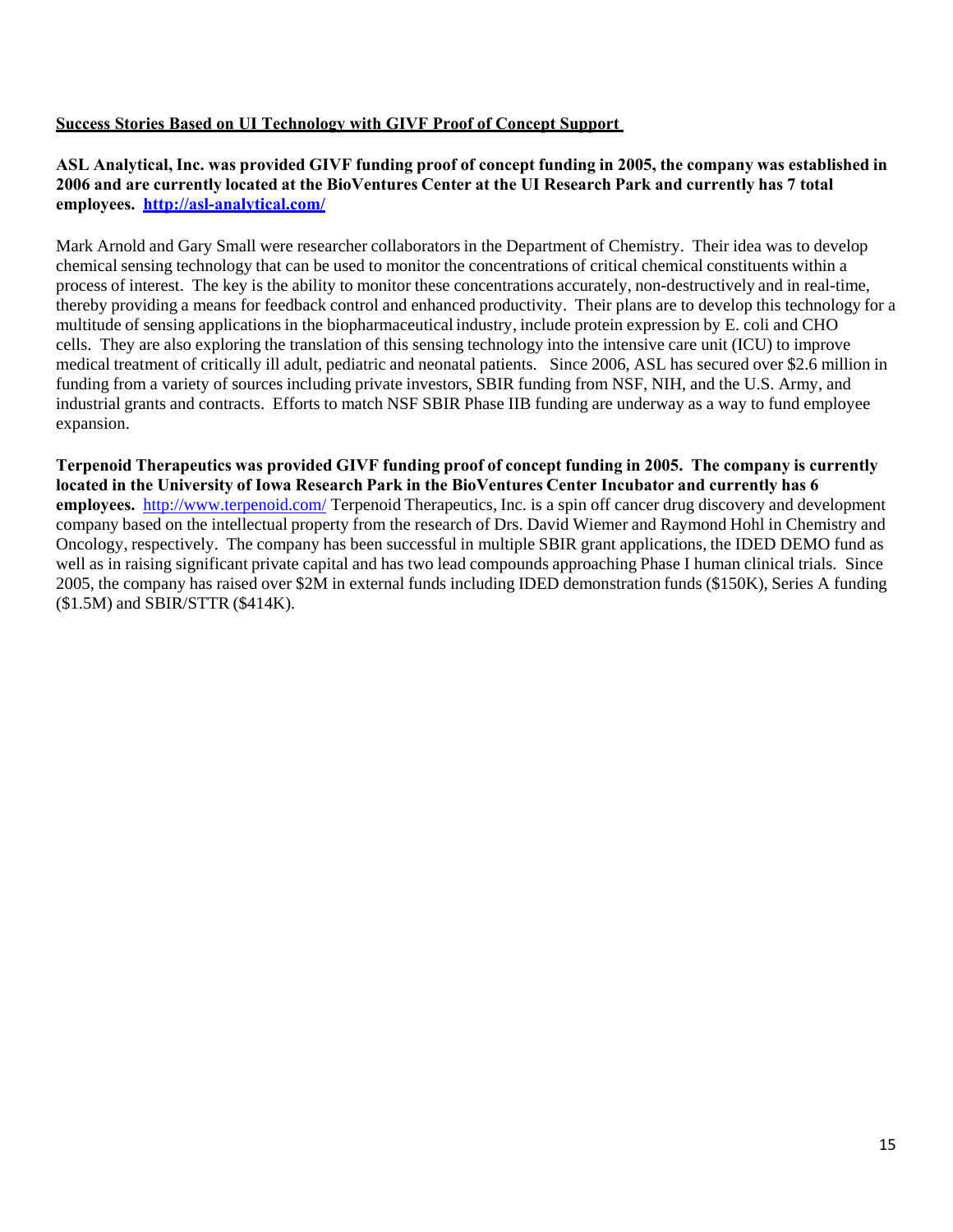## **Grow Iowa Values Fund projects for FY 2010 – FY2011**

| <b>GIVF Program</b><br><b>Summary</b>                                                    | <b>Description of Program</b>                                                                                                                                                                                                                                                                                                                                                                              | $FY11 - GIVF$<br><b>Expenditures From</b>                                                                                                                                      | Progress through June 30, 2010<br><b>ROI DATA</b>                                                                                                                                                                                                                                                                                                                                                                                                                                                                                                                                                                                                                                                                                                                                      |
|------------------------------------------------------------------------------------------|------------------------------------------------------------------------------------------------------------------------------------------------------------------------------------------------------------------------------------------------------------------------------------------------------------------------------------------------------------------------------------------------------------|--------------------------------------------------------------------------------------------------------------------------------------------------------------------------------|----------------------------------------------------------------------------------------------------------------------------------------------------------------------------------------------------------------------------------------------------------------------------------------------------------------------------------------------------------------------------------------------------------------------------------------------------------------------------------------------------------------------------------------------------------------------------------------------------------------------------------------------------------------------------------------------------------------------------------------------------------------------------------------|
|                                                                                          |                                                                                                                                                                                                                                                                                                                                                                                                            | FY10 and FY11                                                                                                                                                                  |                                                                                                                                                                                                                                                                                                                                                                                                                                                                                                                                                                                                                                                                                                                                                                                        |
|                                                                                          |                                                                                                                                                                                                                                                                                                                                                                                                            | <b>Match Funds Source</b>                                                                                                                                                      |                                                                                                                                                                                                                                                                                                                                                                                                                                                                                                                                                                                                                                                                                                                                                                                        |
| <b>VP</b> for Research                                                                   | These funds have been instrumental in enabling UI to<br>expand the economic development infrastructure. These<br>funds supported critical economic development<br>functions associated with University Research Park,<br>BioVentures Center, Technology Innovation Center and<br>IOWA Centers for Enterprise.                                                                                              | FY 2011 \$879,349<br><b>MATCH:</b><br><b>Ryan Companies,</b><br>UI Biology<br>Department<br>and UI<br>Research<br>Park<br>Corporation<br>in-kind<br>contributions<br>\$449,704 | Satellite offices for ICE units have been established at<br>BVC. This will provide tenant companies direct access to experts to help<br>move their business development goals.<br>Preferred vendors selected for critical UIRP infrastructure including a<br>fitness facility and a day care facility for park companies,<br>Our collaborative internal economic development organization is leading<br>efforts of the Corridor Business Alliance to create a regional economic<br>development strategy for the Cedar Rapids/Iowa City/Coralville corridor<br>Staff support for UIRP, BVC and TIC<br>Annual entrepreneurial education and celebration event that highlighted<br>ICE accomplishments as well as recognize UI faculty, staff and students<br>for entrepreneurial awards. |
| <b>BioVentures</b><br><b>Center and</b><br>University of<br><b>Iowa Research</b><br>Park | The BioVentures Building was made possible by a<br>collaborative partnership between Ryan Companies and<br>the University of Iowa. The new building provides critical<br>space and services for life science startup companies at the<br>University of Iowa Research Park. The BioVentures<br>Center will use these funds to pay debt associated with the<br>construction of the new BioVentures Building. | FY 2011 \$492,500<br><b>MATCH:</b><br><b>UI BioVentures Center</b><br>in-kind contribution<br>\$246,250                                                                        | 65% of leasable space at the BVC and 77% of leasable space at TIC.<br>Nine companies (ASL Analytical, Bio::Neos, Cellular Engineering<br>Technologies, CQM Systems, Exemplar Genetics, KemPharm, Inc.,<br>Terpenoid Therapeutics, Inc., Vertex Pharmaceuticals and VIDA<br>Diagnostics)<br>New shared lab space built out in BVC to support early stage companies in<br>their pursuit of external funding including SBIR<br>The University of Iowa Research Park has achieved shovel ready<br>certification.                                                                                                                                                                                                                                                                           |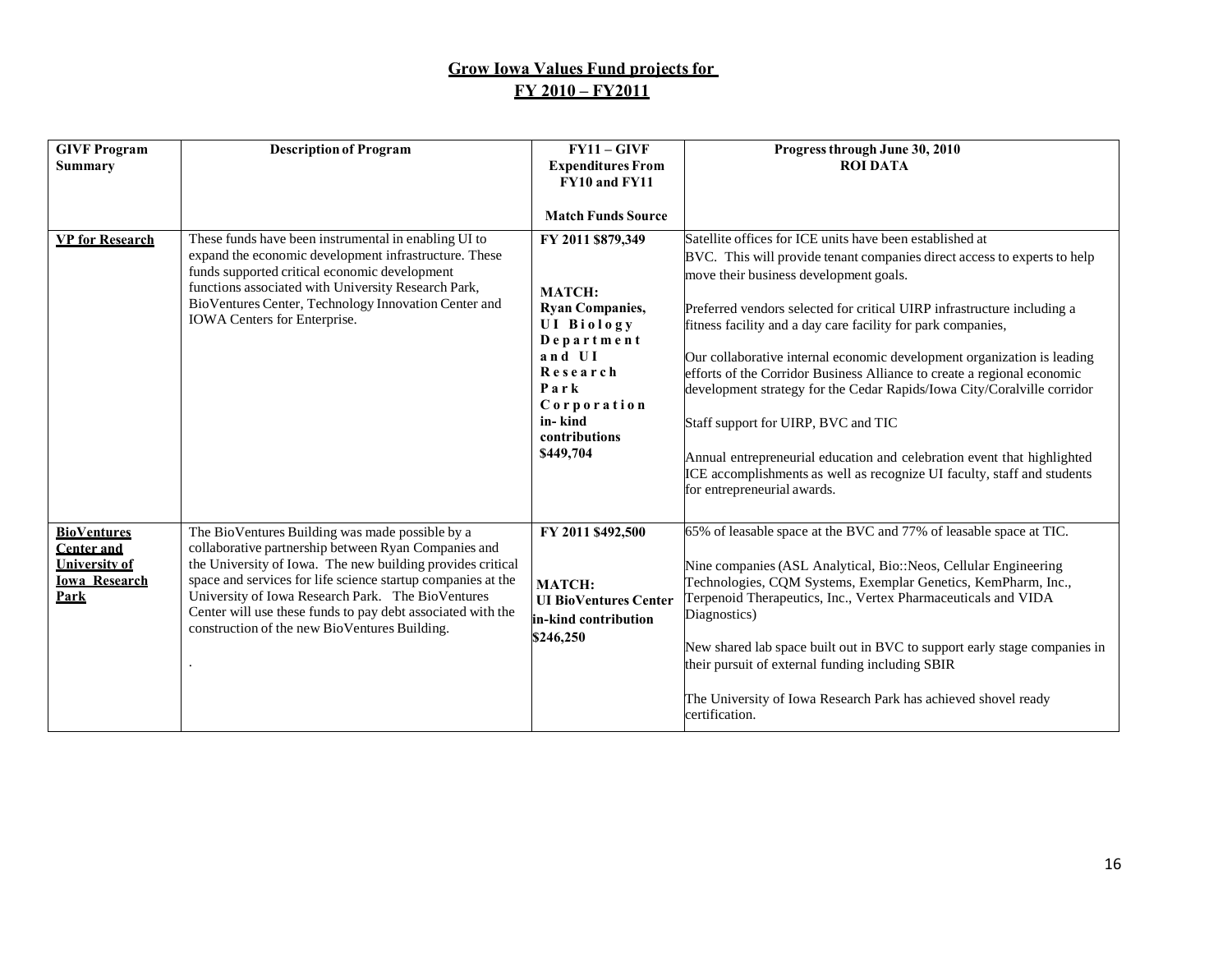| John Pappaiohn<br><b>Entrepreneurial</b><br>Center                          | To fund expenses associated with training, consultation and<br>outreach for Iowa entrepreneurs. JPEC continues to expand<br>outreach programs for Iowans: 1) Support the development,<br>implementation, and expansion of entrepreneurship<br>programs; 2) Enhance support for faculty and area<br>technology and high potential startup and early stage<br>companies through one-on-one consulting, education<br>seminars and workshops, and student/faculty field study<br>projects and 3) Continue support for elevator pitch and<br>business concept competitions for UI-based new and<br>emerging ventures.                                                                                                                                                                                                                                           | FY 2011 \$376,393<br><b>MATCH: JPEC in-kind</b><br>contribution \$175,307 | Employed a Project Manager to work with UI faculty / staff / students in<br>the areas of strategic business planning, market research, operations and<br>financial assessment. Project manager also identified and managed<br>projects for existing Iowa-based companies to work with UI student<br>consulting teams.<br>JPEC hosted over 24 different opportunities last year for students, faculty<br>and persons from the community. In FY11, over 2,100 attendees came to<br>learn from experienced entrepreneurs on a variety of topics including:<br>Technology Export Roundtable, various tax workshops, and<br><b>Entrepreneurial Boot Camp</b>                                                                                                                                                                                                           |
|-----------------------------------------------------------------------------|------------------------------------------------------------------------------------------------------------------------------------------------------------------------------------------------------------------------------------------------------------------------------------------------------------------------------------------------------------------------------------------------------------------------------------------------------------------------------------------------------------------------------------------------------------------------------------------------------------------------------------------------------------------------------------------------------------------------------------------------------------------------------------------------------------------------------------------------------------|---------------------------------------------------------------------------|-------------------------------------------------------------------------------------------------------------------------------------------------------------------------------------------------------------------------------------------------------------------------------------------------------------------------------------------------------------------------------------------------------------------------------------------------------------------------------------------------------------------------------------------------------------------------------------------------------------------------------------------------------------------------------------------------------------------------------------------------------------------------------------------------------------------------------------------------------------------|
|                                                                             |                                                                                                                                                                                                                                                                                                                                                                                                                                                                                                                                                                                                                                                                                                                                                                                                                                                            |                                                                           | JPEC held various elevator pitch and business plan competitions for UI<br>faculty, staff and students. 308 entrepreneurs participated and 55 received<br>a total of \$80,000 in seed funding.                                                                                                                                                                                                                                                                                                                                                                                                                                                                                                                                                                                                                                                                     |
| <b>Center for</b><br><b>Biocatalysis &amp;</b><br><b>Bioprocessing</b>      | To expand into a dedicated bioprocessing support for<br>industrial biotechnology companies at the CBB.<br>Currently, CBB is deficient in performing these<br>operations, which have the potential to convert soy and<br>corn residues to fuels and chemicals. CBB has<br>experienced a surge in these activities. This reflects the<br>surge in DOE and Venture funding into companies<br>involved in this area.                                                                                                                                                                                                                                                                                                                                                                                                                                           | FY 2011 \$549,758<br><b>MATCH: CBB in-kind</b><br>contribution \$274,879  | CBB achieved \$2.5 million in revenue in FY11.<br>Several 30 L fermenters and recovery equipment have already been<br>installed as a first step towards establishing full capability in the industrial<br>biotechnology area.<br>In FY11, CBB began technology transfer for production of pyruvic acid<br>This technology has been licensed to an Iowa company. The company<br>is further scaling up this technology for large scale production.                                                                                                                                                                                                                                                                                                                                                                                                                  |
| <b>University of</b><br><b>Iowa Research</b><br><b>Foundation</b><br>(UIRF) | UIRF focused on two primary activities: 1) continue its<br>contribution to the integrated model of new company<br>formation and 2) educate faculty in key colleges and<br>departments towards identifying viable technology that has<br>potential to create intellectual property that can be<br>protected and lead to new companies and/or licensing<br>opportunities. Since University derived intellectual<br>property is by nature very nascent in terms of its readiness<br>for forming companies and attracting additional<br>investment capital, GIVF has been critically important to<br>assist in establishing proof of concept in several of our<br>most exciting technologies in advance of forming<br>companies. These funds also are very helpful in helping<br>attract additional proof of concept funds from federal and<br>private sources | FY 2011 \$828,215<br><b>MATCH: UIRF in-kind</b><br>contribution \$414,000 | Funds were utilized to support existing projects that continue to<br>demonstrate commercial merit. This support included specialized<br>entrepreneurs-in-residence, technology experts, external grant<br>identification and application, intellectual property evaluation and strategy<br>external partnership development and assistance in securing investment.<br>GIVF Seed Grant Program. GIVF funding has been critical in<br>creating a culture of commercialization and enabling the creation of<br>highly innovative startups based on faculty research. GIVF<br>investments can be directly linked to 13 existing local startups as of<br>FY10, 2 more were formed in FY11 and 4 others are in formation<br>stages for a current running total of 19. See Appendix A for<br>Historical perspective of GIVF funding that Stimulated Start Up<br>Activity |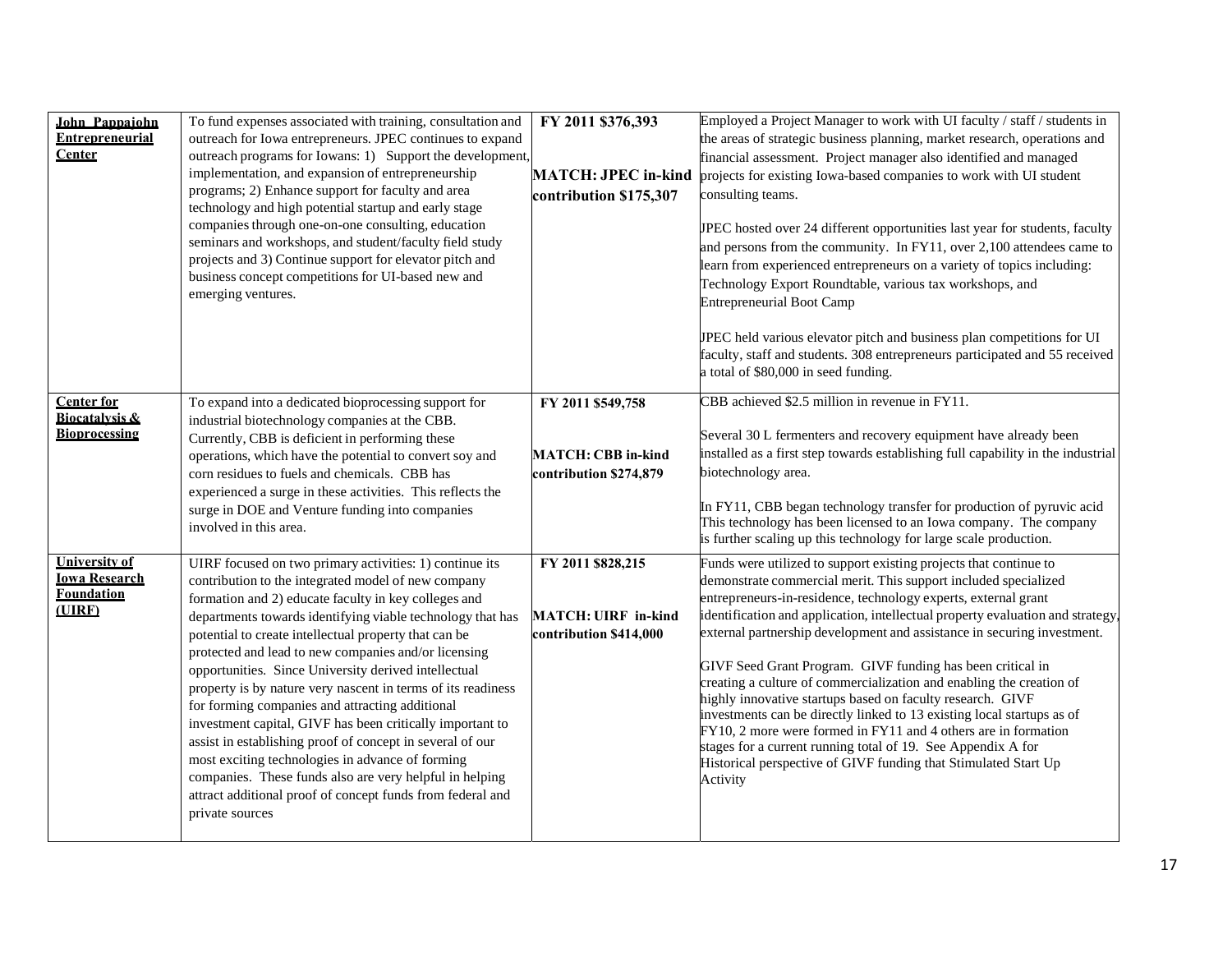#### **EMERGING TRENDS IN UNIVERSITY ECONOMIC DEVELOPMENT AND TECHNOLOGY TRANSFER**

**Emerging Trends-** There has been a clear focus among major research universities to enhance their infrastructure to more effectively move important research findings towards commercialization for the benefit of society as well as to maximize economic value. National conferences held by early stage investors and conferences held by university tech transfer groups are merging. Experienced business and new venture development professionals are becoming common place in university tech transfer organizations, and university tech transfer conferences are presenting relevant business and new venture sessions. Successful university research parks have vibrant laboratory- based business incubators that provide both facilities and active business support programs for their startup companies. Most successful university business incubators are constructed debt free, or very close to it. Graduate space for incubator companies – sometimes called accelerator space – is becoming a mainstream program to support companies as they graduate from life science and IT incubators.

**Available Capital-** Due to the very early stages of most technology based University Research, the access to proof of concept capital investment remains a critical element for continued success. GIVF funding has been critical to UI success to date and has enabled us to build an infrastructure to enhance our ability to identify high value technologies that could lead to commercialization in the future. Aside from this type of state funding, federal support through SBIR/STTR programs remains a vital program that enables competitive vetting of new ideas and technologies and in some states matching programs to federal support has enhanced technology transfer greatly. Without this early stage investment many of our nascent technologies and very early stage companies will fail in one of the many Valleys of Death along the technology transfer pipeline as most other investments, including some of Iowa's existing programs are focused on more established companies and technologies to insure financial viability.

**New Programs-** Most universities see only a few percent of technologies commercialized, typically because of lack of proof of concept for these innovations. As such, this is an area of growing focus for universities. New programs are focused on establishing the means for proof of concept that can lead to an interested commercial partner and the required capital to bring innovations to market. One example is to extend the concept of Entrepreneur-in-Residence which is applied to new startups, to Commercialization. These individuals are being attracted to universities for their combined technology and business expertise to help faculty invent for specific market needs, versus the more historical serendipitous approach. Another innovative program is the Iowa Medical Innovation Group. This is an interdisciplinary endeavor between JPEC, the TCOB, Carver College of Medicine, College of Engineering, and College of Law. The primary objectives of this program are to provide advanced students a working knowledge of all phases of medical device / technology development and to commercialize new medical innovations.

**Alignment with State and Regional Priorities and Cluster industries** – working closely with the IDED as they develop their Innovation Council universities are strategically positioned to support the state's three science and technology platforms of biosciences, advanced manufacturing and IT. They are also working across all 3 Regents institutions to develop strong infrastructure to support renewable energy. This alignment is crucial for Iowa's success in terms of science and technology infrastructure, workforce development and alignment with state and regional economic development assets need to create and recruit key companies in targeted areas. In the case of UI our local targeted industry clusters include Wind Energy, Food Processing and Biotechnology and the university continues to align itself to support growth in these areas.

**Faculty Cluster Research Priorities –** As a major strategy to focus our investments on our most successful research programs we have initiated hiring strategy revolving around clusters of faculty focused on societal problems of major importance and with high probabilities for attracting external funding. Thus in 2010 a faculty cluster hires in Water Sustainability were made across 6 colleges and we have current clusters forming in Aging, Obesity, Genetics and Public Humanities, all involving multiple colleges, and in some cases also linking with ISU and UNI. In each of these areas we were working to identify faculty who will also have as a high priority an interest in motivating their colleagues to focus on commercialization and technology transfer related to this "grand challenges".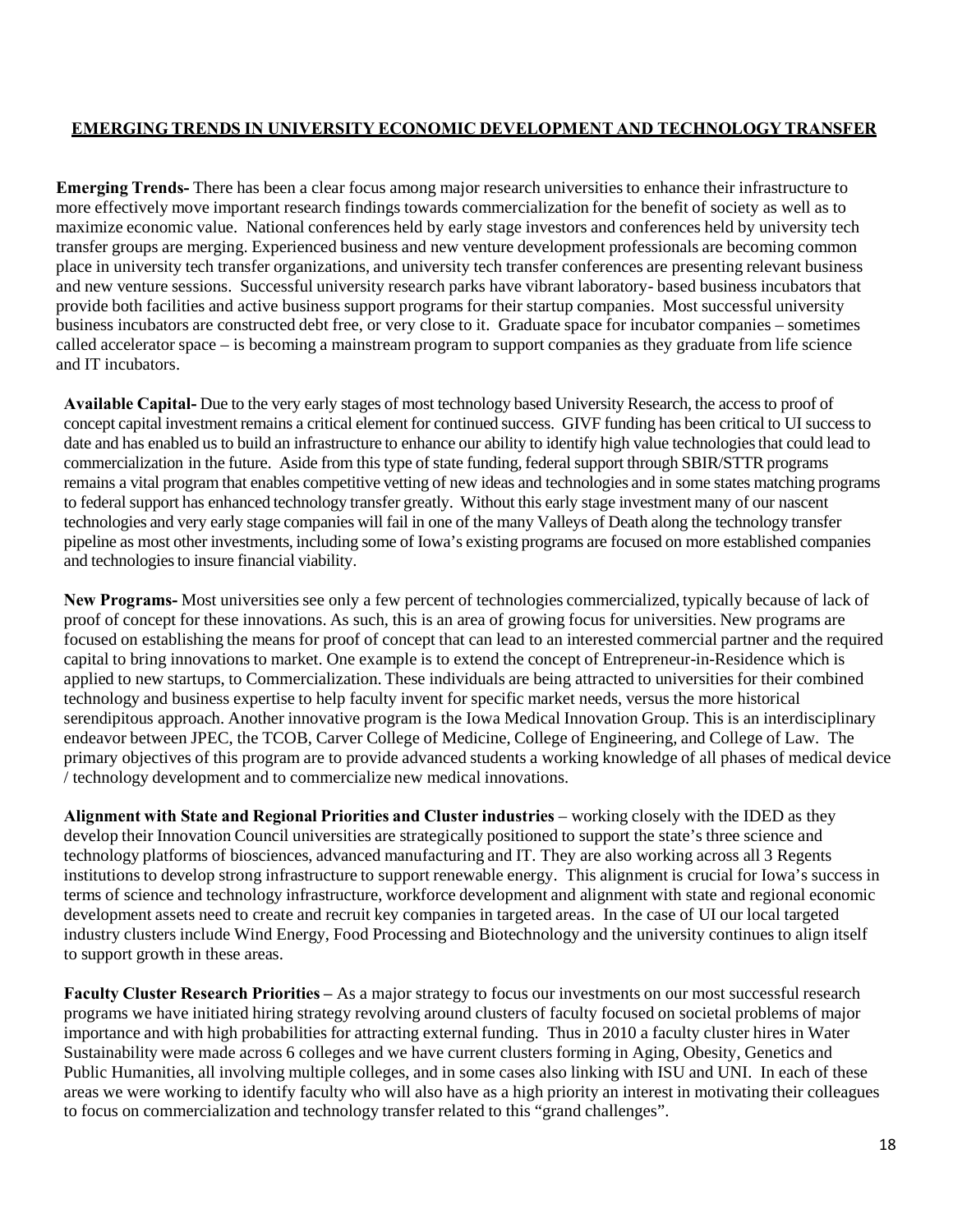## **Appendix A**

## **Summary of Historical GIVF Commercialization Funding Stimulating Startup Activity**

|               |                                          |                                           |                                 |      |                          | <b>Startup</b>       |                                                      |                                    |
|---------------|------------------------------------------|-------------------------------------------|---------------------------------|------|--------------------------|----------------------|------------------------------------------------------|------------------------------------|
| 2011          | <b>GIVF</b><br><b>Funded</b><br>Projects | Potential<br><b>Startup</b><br>Identified | <b>Startup</b><br><b>Formed</b> | Year | Company<br><b>Name</b>   | Is On-<br>Going      | <b>Remains Under</b><br>Consideration<br>for Startup | <b>GIVF stimulated What Result</b> |
| Anderson      | 1                                        | $\sqrt{}$                                 | $\sqrt{}$                       | 2011 | FxRedux<br>${\rm LLC}$   | Yes                  | $\sqrt{ }$                                           | <b>Startup Formation</b>           |
| <b>Baker</b>  | $\overline{c}$                           | $\sqrt{ }$                                | $\sqrt{}$                       | 2010 | Memcine                  | Yes                  | $\sqrt{ }$                                           | <b>Startup Formation</b>           |
| Doddapaneni*  | $\mathfrak{Z}$                           |                                           |                                 |      |                          |                      |                                                      |                                    |
| Manak*        | $\overline{4}$                           | $\sqrt{ }$                                |                                 |      |                          |                      | $\sqrt{ }$                                           | <b>Startup Interest</b>            |
| <b>Bishop</b> | $\mathfrak{S}$                           | $\sqrt{ }$                                | $\sqrt{ }$                      | 2010 | Mencuro                  | Yes                  | $\sqrt{ }$                                           | <b>Startup Formation</b>           |
| Howard        | 6                                        | $\sqrt{ }$                                |                                 |      |                          |                      | $\sqrt{ }$                                           | <b>Startup Interest</b>            |
| 2010          |                                          |                                           |                                 |      |                          |                      |                                                      |                                    |
| Schultz       | $\overline{7}$                           | $\sqrt{ }$                                | $\sqrt{}$                       | 2009 | ViewPoint<br>Mole. Diag. | Yes                  | $\sqrt{ }$                                           | <b>Startup Formation</b>           |
| Adams         | 8                                        | $\sqrt{ }$                                |                                 |      |                          |                      | $\sqrt{ }$                                           | <b>Startup Interest</b>            |
| McCray        | 9                                        |                                           |                                 |      |                          |                      |                                                      |                                    |
| Lim           | 10                                       | $\sqrt{ }$                                | $\sqrt{}$                       | 2007 | JL Meditech              | No                   |                                                      |                                    |
| Leddy         | 11                                       | $\sqrt{}$                                 | $\sqrt{\phantom{a}}$            | 2009 | Voltesla                 | $\rm No$             | Techs licensed to<br>partners                        | <b>Startup Formation</b>           |
| 2007          |                                          |                                           |                                 |      |                          |                      |                                                      |                                    |
| Abramoff      | 12                                       | $\sqrt{ }$                                | $\sqrt{}$                       | 2009 | IDX                      | Yes                  | $\sqrt{}$                                            | <b>Startup Formation</b>           |
| Arnold        | 13                                       | $\sqrt{}$                                 | $\sqrt{}$                       | 2005 | <b>ASL</b><br>Analytical | Yes                  | $\sqrt{ }$                                           | <b>Industry Partner</b>            |
| Hohl          | 14                                       | $\sqrt{}$                                 |                                 | 2005 | Terpenoid<br>Therapeutic | $\operatorname{Yes}$ | $\sqrt{}$                                            | Private Financing                  |
| Welsh         | $15\,$                                   | $\sqrt{\phantom{a}}$                      | $\sqrt{}$                       | 2007 | Exemplar<br>Genetics     | $\operatorname{Yes}$ | $\sqrt{\phantom{a}}$                                 | <b>Startup Formation</b>           |
| Wolgennaunt   | 16                                       | $\sqrt{}$                                 | $\sqrt{ }$                      | 2006 | <b>OMR</b> Sensors       | $\rm No$             |                                                      |                                    |
| <b>TOTAL</b>  | 16                                       | 14                                        | 11                              |      |                          | $\,8\,$              | $\overline{11}$                                      |                                    |

*1. Original company is no longer viable*

*2. Voltesla performed technology proof of concept work; technologies were subsequently licensed to other commercial partners; the startup co. is no longer needed. Original company is no longer viable*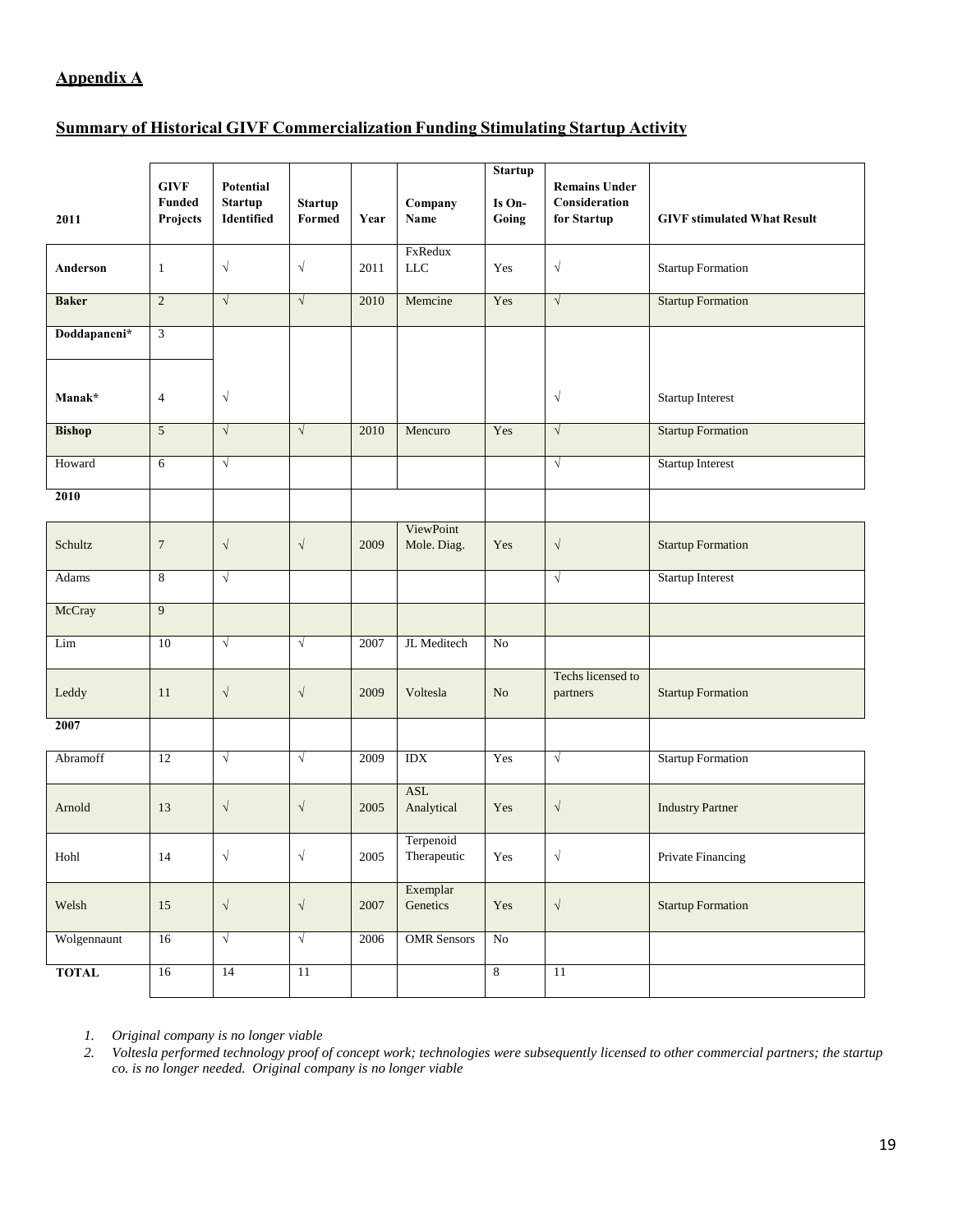# **Appendix B**

| <b>Name of Business or</b><br><b>Other Entity Served</b> |            | <b>City and County where</b><br>this Project is in Place | University Unit that interacted with business<br>or other entity |  |
|----------------------------------------------------------|------------|----------------------------------------------------------|------------------------------------------------------------------|--|
|                                                          | City       | County                                                   |                                                                  |  |
| <b>BUSINESS INCUBATOR TENANTS</b>                        |            |                                                          |                                                                  |  |
| <b>AMBI</b> Group                                        | Coralville | Johnson                                                  | <b>Technology Innovation Center</b>                              |  |
| <b>ASL</b> Analytical                                    | Coralville | Johnson                                                  | <b>BioVentures Center</b>                                        |  |
| Bio::Neos, Inc.                                          | Coralville | Johnson                                                  | <b>BioVentures Center</b>                                        |  |
| Cellular Engineering Tech.                               | Coralville | Johnson                                                  | <b>BioVentures Center</b>                                        |  |
| Componica, LLC                                           | Coralville | Johnson                                                  | Technology Innovation Center                                     |  |
| Digital Artefacts, LLC                                   | Coralville | Johnson                                                  | <b>Technology Innovation Center</b>                              |  |
| Exemplar                                                 | Coralville | Johnson                                                  | <b>BioVentures Center</b>                                        |  |
| Innomatix, LLC                                           | Coralville | Johnson                                                  | <b>Technology Innovation Center</b>                              |  |
| Corvida Medical                                          | Coralville | Johnson                                                  | <b>Technology Innovation Center</b>                              |  |
| KemPharm, Inc.                                           | Coralville | Johnson                                                  | <b>BioVentures Center</b>                                        |  |
| Ramaanchar Technologies, Inc.                            | Coralville | Johnson                                                  | <b>Technology Innovation Center</b>                              |  |
| Terpenoid Therapeutics, Inc.                             | Coralville | Johnson                                                  | <b>BioVentures Center</b>                                        |  |
| The Thomas Group                                         | Coralville | Johnson                                                  | <b>Technology Innovation Center</b>                              |  |
| <b>Vertex Pharmaceuticals</b>                            | Coralville | Johnson                                                  | <b>BioVentures Center</b>                                        |  |
| <b>VIDA Diagnostics</b>                                  | Coralville | Johnson                                                  | <b>BioVentures Center</b>                                        |  |
| Kepa Services                                            | Coralville | Johnson                                                  | <b>Technology Innovation Center</b>                              |  |
| SantosHuman, Inc.                                        | Coralville | Johnson                                                  | <b>Technology Innovation Center</b>                              |  |
| <b>RESEARCH PARK TENANTS</b>                             |            |                                                          |                                                                  |  |
| <b>LMS</b> North America                                 | Coralville | Johnson                                                  | UI Research Park/TIC Graduate                                    |  |
| Stanley Environmental, Inc.                              | Coralville | Johnson                                                  | <b>UI</b> Research Park                                          |  |
| Vangent, Inc.                                            | Coralville | Johnson                                                  | <b>UI</b> Research Park                                          |  |
| Integrated DNA Technologies, Inc.                        | Coralville | Johnson                                                  | UI Research Park/TIC Graduate                                    |  |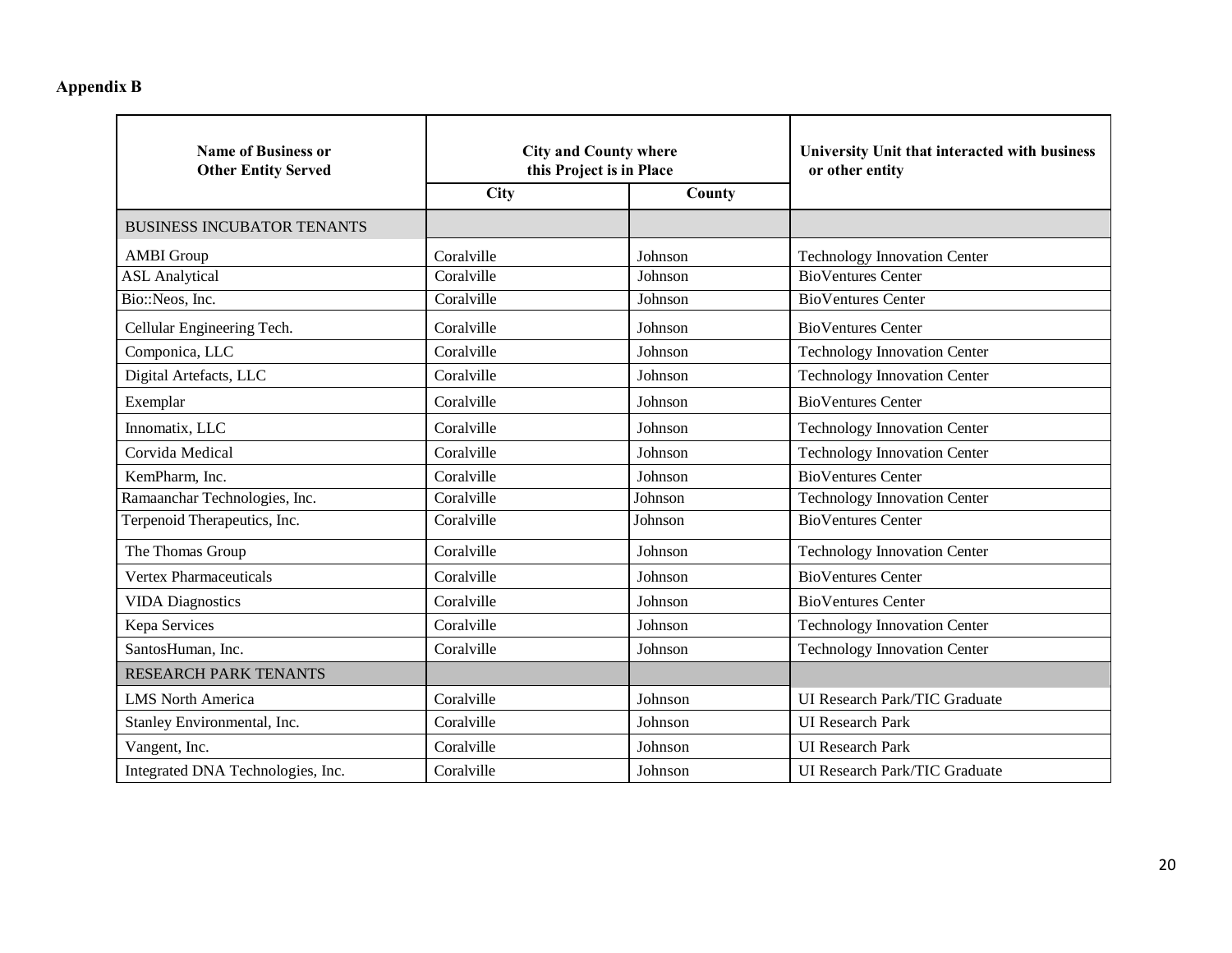| <b>Pearson Educational Measurement</b> | Coralville/Iowa City         | Johnson        | <b>UI</b> Research Park              |
|----------------------------------------|------------------------------|----------------|--------------------------------------|
| Noel-Levitz                            | Coralville                   | Johnson        | <b>UI</b> Research Park              |
| Cargill International                  | Coralville/Cedar Rapids      | Johnson        | <b>UI</b> Research Park              |
| <b>Brighton Group</b>                  | <b>Coralville/Des Moines</b> | Johnson/Polk   | <b>UI</b> Research Park              |
| <b>OTHER BUSINESS INCUBATOR</b>        |                              |                |                                      |
| <b>GRADUATES ACTIVE IN IOWA</b>        |                              |                |                                      |
| Ecolotree, Inc.                        | Lowden, North Liberty        | Cedar, Johnson | <b>Technology Innovation Center</b>  |
| Accredo Therapeutics                   | Iowa City                    | Johnson        | <b>Technology Innovation Center</b>  |
| Corcoran Communications, Inc.          | Iowa City                    | Johnson        | <b>Technology Innovation Center</b>  |
| Innovative Software Engineering        | Coralville                   | Johnson        | <b>UI Research Park/TIC Graduate</b> |
| Bio-Research Products, Inc.            | North Liberty                | Johnson        | <b>Technology Innovation Center</b>  |
| aJile Systems, Inc.                    | Cedar Rapids                 | Linn           | <b>Technology Innovation Center</b>  |
| CompuTerra, Inc.                       | Cedar Rapids                 | Linn           | <b>Technology Innovation Center</b>  |
| Sustainable Science                    | Iowa City                    | Johnson        | <b>Technology Innovation Center</b>  |
| Caviforce Technologies, Inc.           | Des Moines                   | Polk           | <b>Technology Innovation Center</b>  |
| Sebesta Blomberg & Assoc., Inc.        | Coralville                   | Johnson        | <b>Technology Innovation Center</b>  |
| HomeSafe                               | Coralville                   | Johnson        | <b>Technology Innovation Center</b>  |
| Integrated DNA Technologies, Inc.      | Coralville                   | Johnson        | UI Research Park/TIC                 |
| The Patient Education Institute        | Coralville/Iowa City         | Johnson        | <b>UI Research Park/TIC</b>          |
| Police Law Institute                   | Coralville/North Liberty     | Johnson        | <b>UI Research Park/TIC</b>          |
| <b>Goldfinch Diagnostics</b>           | Coralville                   | Johnson        | <b>Technology Innovation Center</b>  |
| Corridor Media Group                   | Coralville                   | Johnson        | <b>Technology Innovation Center</b>  |
| <b>DEVELOPERS</b>                      |                              |                |                                      |
| Myriad Developers, Inc.                | Cedar Rapids                 | Linn           | <b>UI</b> Research Park              |
| TMD, L.L.C.                            | Solon                        | Johnson        | <b>UI</b> Research Park              |
| Midwest Development & Invest.Corp.     | Fairfield                    | Jefferson      | <b>UI</b> Research Park              |
| <b>Liberty Growth</b>                  | Iowa City                    | Johnson        | <b>UI</b> Research Park              |
| <b>Hunter Companies</b>                | Cedar Rapids                 | Linn           | <b>UI</b> Research Park              |
| S & S Developers                       | Iowa City                    | Johnson        | <b>UI</b> Research Park              |
| <b>EMRICO</b>                          | Iowa City                    | Johnson        | <b>UI</b> Research Park              |
| Ryan Companies, US                     | Cedar Rapids                 | Linn           | <b>UI</b> Research Park              |
| LMC, LLC                               | North Liberty                | Johnson        | <b>UI</b> Research Park              |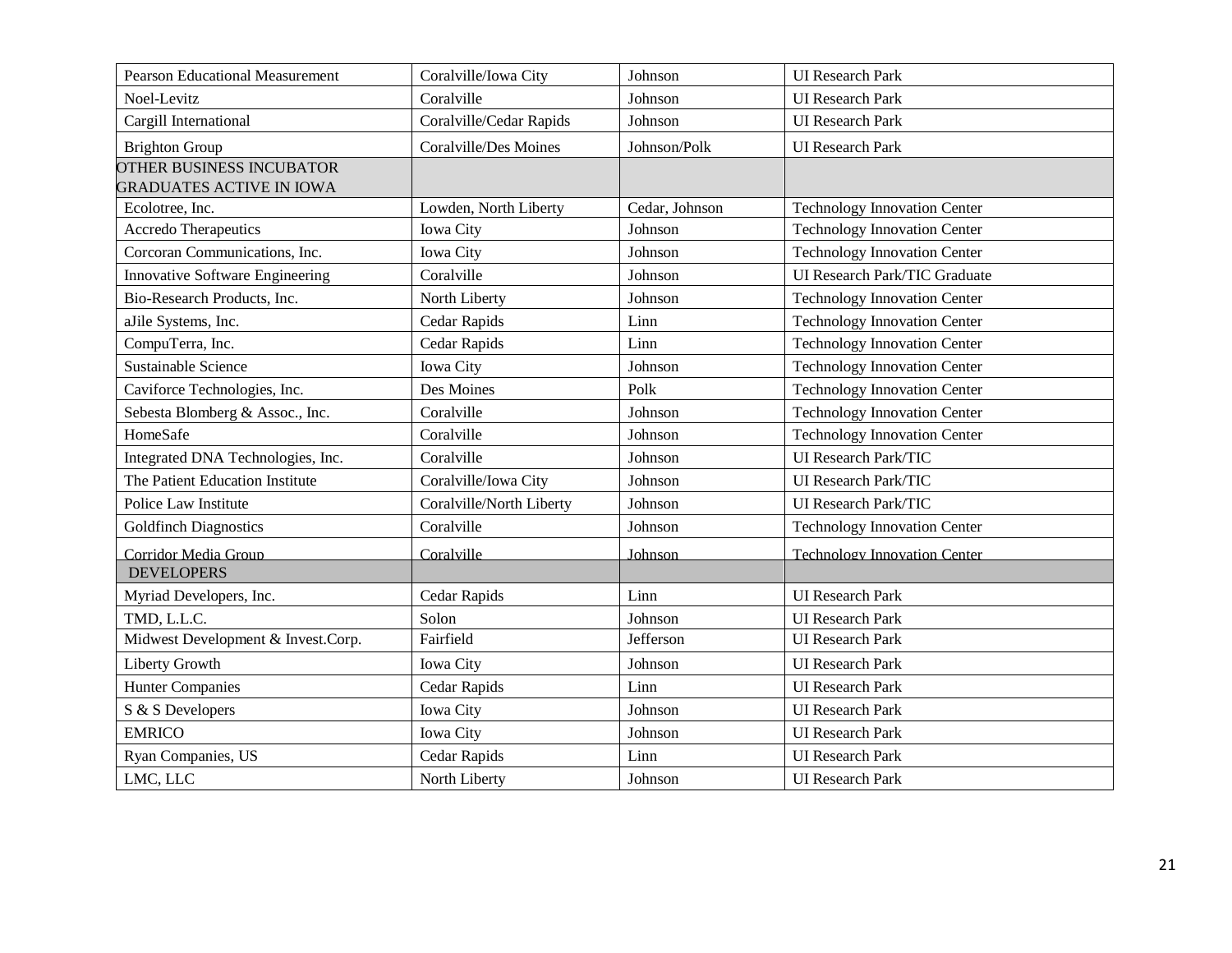# **IOWA STATE UNIVERSITY OF SCIENCE AND TECHNOLOGY**

# **FY11 Board of Regents, State of Iowa, Annual Economic Development and Technology Transfer Report**

# **PRESENTED BY SHARRON QUISENBERRY, VICE PRESIDENT FOR RESEARCH AND ECONOMIC DEVELOPMENT**

**September 20, 2011**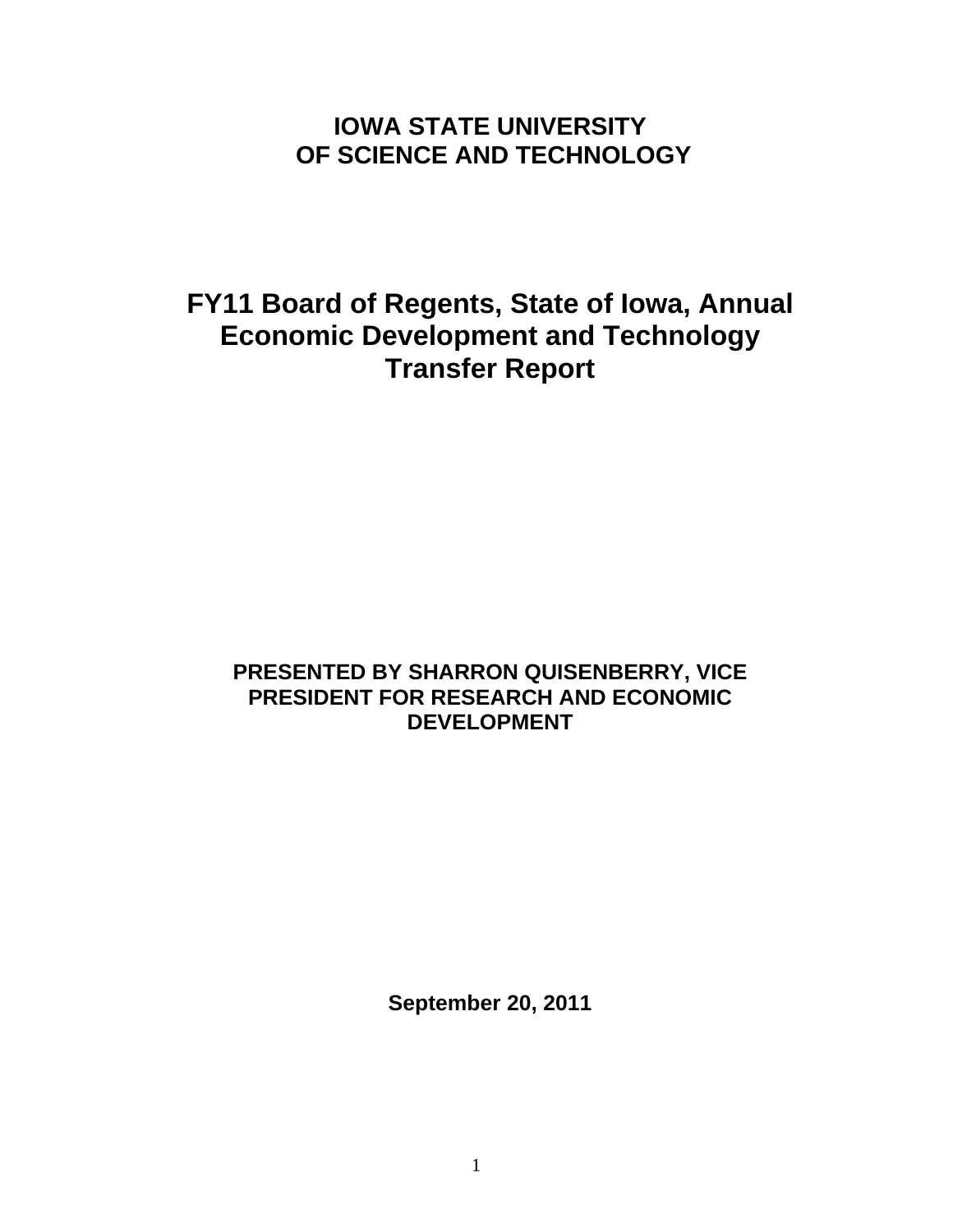## **FY11 Board of Regents, State of Iowa, Annual Economic Development and Technology Transfer Report**

1. Please briefly describe the relationship of your institution's economic development activities to the enhancement of economic growth in the state. The description should cover, but not necessarily be limited to the following:

A. the relationship between institutional activities and creation of jobs and wealth in Iowa B. Institutional activities and services which indirectly promote economic development, such as training provided to staff of local economic development agencies

#### *1A. Enhancement of Economic Growth through Job Creation and Retention, Investments, Sales, and Cost Savings*

Iowa State University engages in several activities that have direct impact on both the creation as well as the retention of jobs in Iowa. The ISU Research Park is a technology community that encourages commercialization of university research. Likewise, the Innovations Development Facility, part of the Plant Sciences Institute, incubates new companies. In addition, the IPRT (Institute for Physical Research and Technology) Company Assistance Program, ISU Extension's Outreach Center for Industrial Research and Service (CIRAS), the Small Business Development Center (SBDC) and the ISU Pappajohn Center for Entrepreneurship interact with companies across Iowa to solve production and management problems. These interactions lead to the resolution of problems related to product development and business management. As a consequence of the improved production resulting from these interactions, businesses have been able to retain and often expand their work force. Some examples of the direct impact that these ISU units have had this past year are as follows:

- $\triangleright$  The ISU Research Park continues to be successful in initiating as well as nurturing numerous new businesses. Nine new companies and affiliates have joined the Park in FY11, bringing the historical total to 210 companies, research centers, and affiliates. Currently, there are 53 companies, research centers, and affiliates located in the Park, employing 839 people.
- $\triangleright$  There are currently four faculty-affiliated start-up companies located in the Innovations Development Facility, the on-campus business incubator in the Roy J. Carver Co-Laboratory under direction of the Plant Sciences Institute. The PSI met with three entrepreneurs interested in forming Limited Liability Corporations involving plant science. They are currently working with these individuals and ISURF (Iowa State University Research Foundation) to develop SBIR phase I proposals to be submitted to USDA and NIH. A total of 15 companies have used this business incubator space since the facility opened in September 2003.
- $\triangleright$  A summary of project evaluation data clearly shows that Iowa companies with technical problems and research and development needs continue to find important technical help through the services of IPRT Company Assistance. Companies report positive impacts affecting their sales, investments, and operating costs despite the economic recession of 2009-2011. Of the IPRT clients responding to the survey, the estimated impact of projects conducted in FY10 was \$16.9 million; the average impact over the last 5 years is \$12.8 million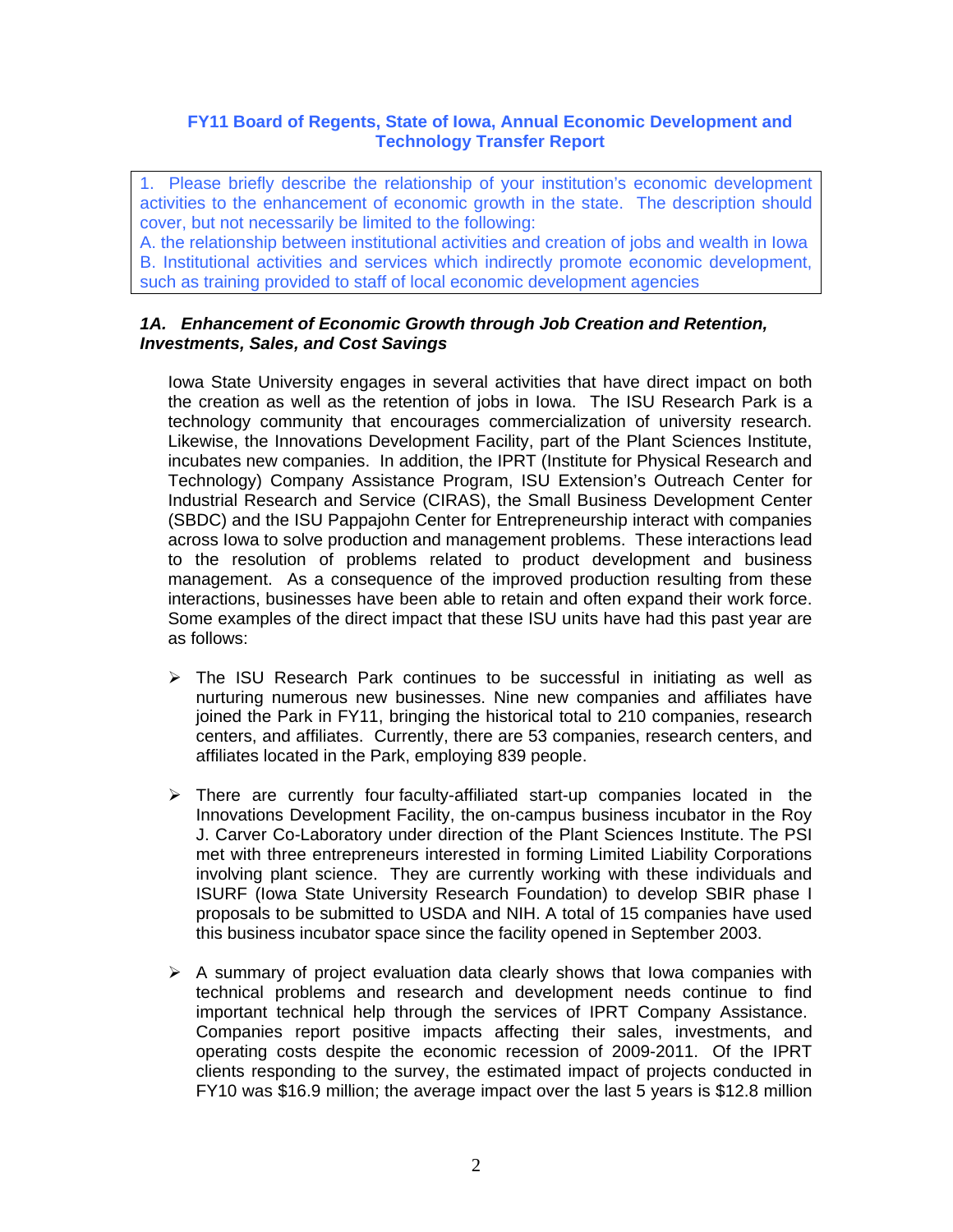per year. Companies also estimated over twenty-four jobs were created or retained each year from 2005-2010, with twenty jobs retained or created from projects surveyed in the past year. The satisfaction rating given by clients during the past year is 4.8 (1-5 scale, with "1" being "is not satisfied" and "5" being "very satisfied).

- ▶ BodyViz, a spin-off company from IPRT's Virtual Reality Applications Center, was named Breakout Company of the Year for 2011 at the Technology Association of Iowa's Prometheus Awards ceremony in April. The awards are recognized as Iowa's largest and most prestigious awards devoted to promoting and celebrating the innovation and high-tech excellence in Iowa. The company, founded in 2007, is the maker of BodyViz software that creates 3D MRI, CT scan visualizations, unlocking medical imaging for the practicing surgeon, diagnostics and treatment. The company is located in the Iowa State University Research Park. It has 3 fulltime and 4 part-time employees.
- Catilin Inc., a spin-off of IPRT's Center for Catalysis (CCAT), has been acquired by Albemarle Corp. of Baton Rouge, LA. Catilin, founded in 2007, is a technology leader in development and application of heterogeneous biodiesel catalysts. The company will restart Catilin's pilot plant operation at the Iowa Energy Center's Biomass Energy Conversion (BECON) Facility in Nevada, Iowa, to test catalysts on different feedstocks for reducing the cost of producing biodiesel, with the goal of running the facility 24 hours a day, seven days a week. Two former students of the late Victor S.-Y. Lin, Catilin founder, director of CCAT, and a professor of chemistry at Iowa State University, will be staying with the company.
- The Extension and Outreach Center for Industrial Research and Service (CIRAS) has a mission to improve the quality of life in Iowa by enhancing the performance of industry through applied research, education, and technical assistance. Cumulatively, over the past five years, CIRAS and its partners have reported impact from companies totaling more than one billion dollars (new investments \$331 million, costs saved or avoided \$83 million, sales gained or retained \$960 million) with 18,255 jobs added or retained as a result of the assistance they received.
- $\triangleright$  In FY11, 1,235 businesses from 95 counties in the state received assistance on projects or attended educational workshops from CIRAS staff or partners. Companies responding to surveys reported \$43 million in new investments, \$19 million in costs saved or avoided, and \$331 million in sales gained or retained. Company executives stated that 6,037 jobs were added or retained as a result of the assistance they received from CIRAS and partners.
- $\triangleright$  Over 750 participants were trained in FY11 by attending conferences and workshops offered through a partnership of CIRAS, Civil, Construction, and Environmental Engineering, Electrical and Computer Engineering, Alliant Energy, Black Hills Energy, CIPCO, the Iowa Association of Electric Cooperatives, Iowa Association of Municipal Utilities, Iowa Energy Center, MidAmerican Energy, and the Iowa Office of Energy Independence. Energy short courses educated participants on motor systems management with a goal of improving energy efficiency in facilities. Continuing education was provided for civil engineering practitioners in engineering survey, structural engineering, transportation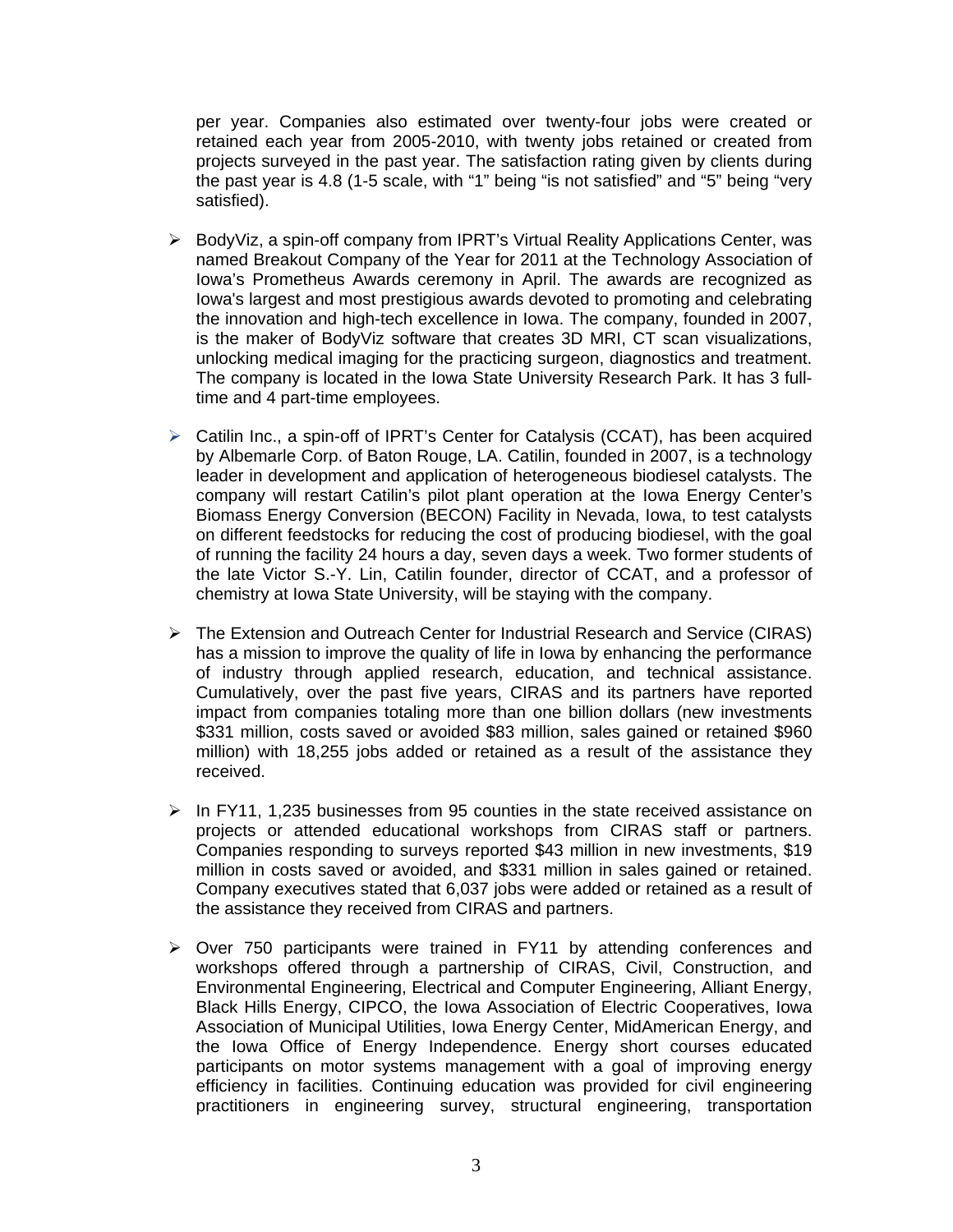engineering, geotechnical engineering, water resources and flood management, and environmental engineering. Attendees were able to obtain professional development hours towards retention of their Iowa engineering licenses.

- > CIRAS government contracting specialists work with Iowa businesses, from one person operations to some of the state's largest employers to help them understand the government procurement process and to secure contracts. As the only organization in the state of Iowa providing contracting assistance at all three levels of the government market segmentation – local, state, and federal – CIRAS staff provided counseling to more than 800 companies. Companies reported over \$203 million (an eight percent increase over FY10) in government contract impact due in part to the assistance they received. The Defense Logistics Agency, which funds CIRAS to provide assistance to Iowa companies, indicated this impact helped create or retain over 4,000 jobs.
- $\triangleright$  In 2011 CIRAS, working with the U.S. Department of Agriculture (USDA) and ASTM International, developed and initiated the USDA Biobased Product Certification and Labeling Program. The new label makes it easier for customers to identify biobased products, as well as serving as a valuable marketing tool for the manufacturers and vendors of the products.

As the manager of the biobased product certification and labeling program, CIRAS facilitates the label usage applications from manufacturers, vendors, and industry associations. Staff also implements quality control and corrective action procedures to maintain the level of excellence expected of the USDA brand.

In addition to the labeling and certification program, efforts by CIRAS staff increased the database of biobased products available for consideration under the BioPreferred program to 483 Iowa products sold by over 90 Iowa manufacturers and vendors. Nationally 26,654 products sold by over 3,300 companies have been identified.

- CIRAS is working with the BEST of Iowa (Business Expansion and Strategic Trends), a partnership of Iowa utility concerns, Iowa Department of Economic Development, Iowa Workforce Development and Iowa Department of Education to provide a statewide coordinated business retention and expansion program. Economic Developers throughout the state use the Synchronist data system to interview executives of Iowa industries to create a Competitive Capacity Scorecard for the state. CIRAS worked with this group to include interview questions concerning research and development and product design. Comparison of industry segments to other states has begun. This information will assist economic developers in focusing on high value, high growth companies that may be facing challenges with their mature products.
- During FY11, the Small Business Development Center (SBDC) provided business assistance to companies, involving 2,786 clients and 11,641 counseling hours. They also conducted 351 training workshops in which 4,017 individuals participated.
- The ISU SBDC, along with the ISU Pappajohn Center for Entrepreneurship, provided 571 hours of counseling assistance to start-up and existing companies;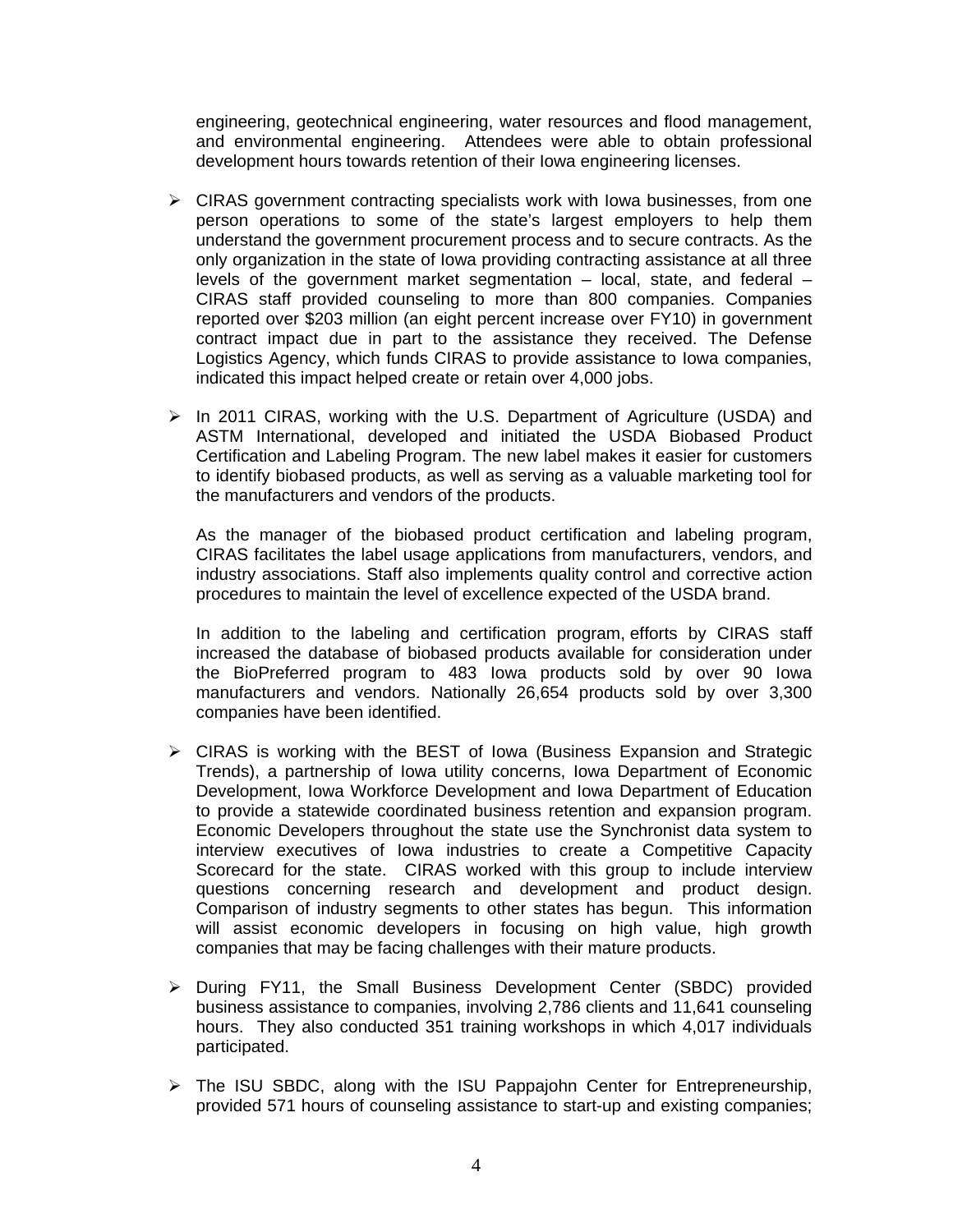served 127 clients with one-on-one counseling; educated 404 attendees through workshops; provided advice to several hundred clients via telephone and email; and advised 7 technology companies in the areas of licensing, equity based financing, market entry, and numerous operational areas.

- $\triangleright$  Every year the SBDC commissions Professor James J. Chrisman to review the economic impact of the SBDC's clients who receive five or more hours of counseling from the SBDC, which account for only 20% of the total SBDC client base. In a report on this client segment published by Professor Chrisman, *Economic Impact of Small Business Development Centers (SBDC's)*, it was shown that for every \$1.00 in state and federal funding in FY09, the total tax dollars returned to the State of Iowa and the federal government by SBDC clients in 2010 was \$.94. Among these clients there were 831 jobs retained, 403 jobs created, and nearly \$12 million in new sales. The SBDC helped these clients raise over \$70 million in financing for their businesses.
- Fechnologies originating at ISU and licensed to Iowa companies have resulted in over \$86 million in sales by those companies in calendar year 2010. Total sales of ISURF-licensed technologies were \$627 million, not including germplasm.
- $\triangleright$  The Office of Intellectual Property and Technology Transfer began supporting SBIR (Small Business Innovation Research) and STTR (Small Business Technology Transfer) outreach efforts in FY06. Since then, SBIR and STTR funding in Iowa has rebounded. In FY11, eighteen different Iowa companies won twenty-seven new or continuing SBIR and STTR awards worth \$7.1 million. This is a slight decrease from FY10, but the figure remains significantly higher than in FY06 and FY07 and is the second year it has surpassed \$7 million. An emphasis has been placed on outreach and training activities. This includes a monthly newsletter and workshops presented by Federal program managers. In addition, comprehensive proposal preparation support has contributed to an increasing number of companies applying for funding. Twenty-two Iowa companies were assisted in the preparation of twenty-five proposals during FY11, including five Iowa State faculty or staff-related companies. The funded projects reflect Iowa's strengths in biotechnology, information systems, materials development and agriculture. Over \$2.8 million in support was awarded by NIH for diverse projects that range from the development of medical devices and vaccines to new cancer drugs and new animal models for human diseases. An additional \$2.3 million was received from the National Science Foundation for projects that include bioreactors, novel sensors, improved quality control for medical imaging procedures and electricity generation.
- $\triangleright$  The ISU Grow Iowa Values Fund program has a competitive research component that pairs ISU faculty members with Iowa industries to create economic benefit for the companies. Surveys completed by companies on projects funded from June 2006 – June 2009 (surveyed one year after project completion) documented more than 100 jobs created or retained and an annual sales impact of more than \$14 M impact due to the research projects conducted in partnership between ISU and the companies.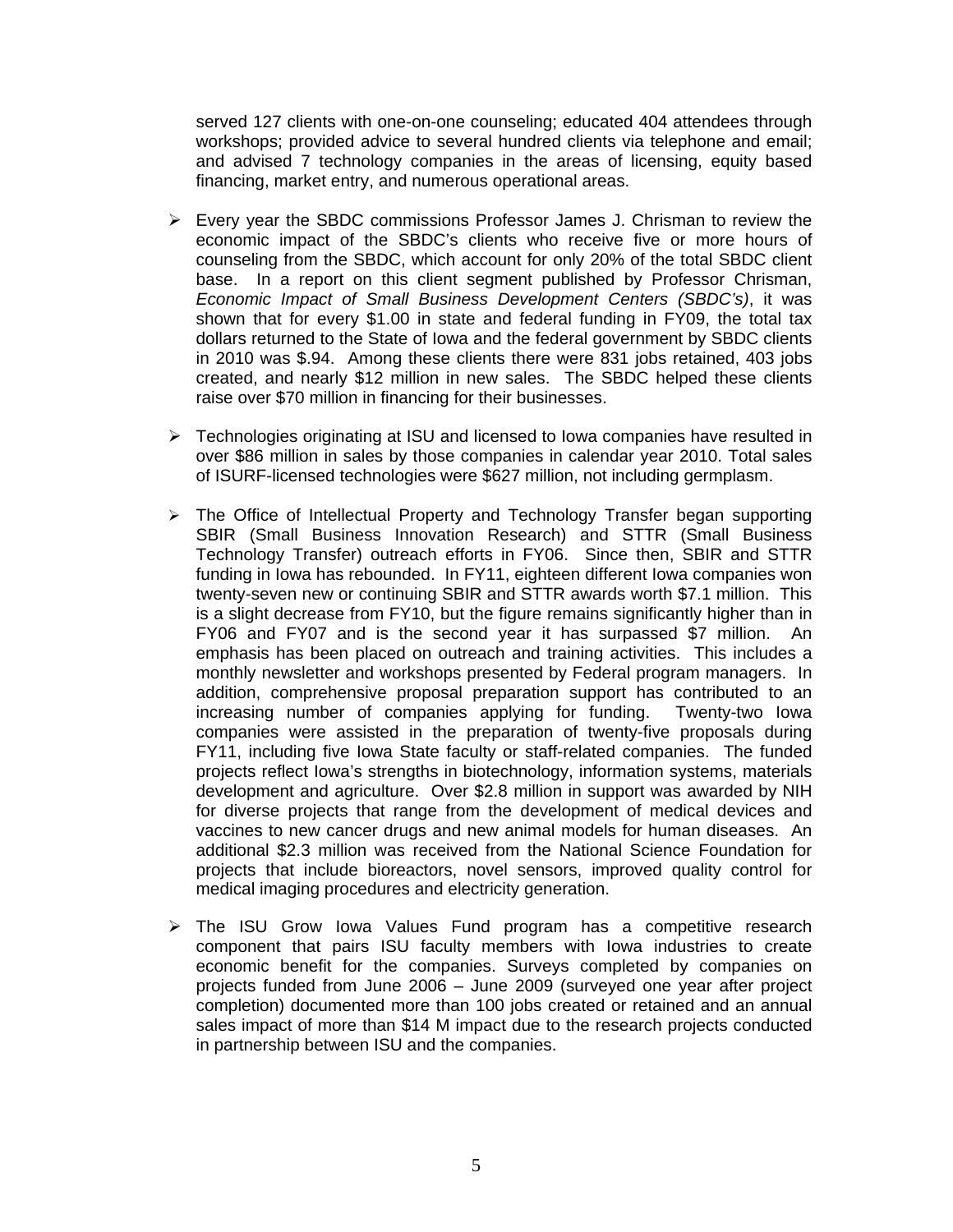#### 1B. Training Opportunities for Staff of Local Economic Development Agencies and *Other Activities that Indirectly Promote Economic Development*

- $\triangleright$  As part of the College of Engineering efforts to help grow the wind industry in Iowa, the college hosted a training session on Vistagy FiberSIM, a design and manufacturing software for composite layup. The session was attended by ISU researchers, engineers from TPI Composites, and Sandia National Laboratories.
- The College of Engineering and ISU Extension and Outreach Center for Industrial Research and Service (CIRAS) in partnership with the Iowa Alliance for Wind Innovation and Novel Development (IAWIND) acquired metrology equipment to support Iowa industry. The Faro laser tracker is used in student courses, to support research, and to assist Iowa companies. Support to industry will be enhanced by the recent acquisition of an articulated arm with a laser scanner.
- CIRAS developed and delivered a training curriculum for Iowa businesses to provide education on new compliance requirements regarding the Federal Funding Accountability and Transparency Act (FFATA). The FFATA legislation requires information on federal awards be made available to the public via a single, searchable website for the purpose of increasing government accountability. Five workshops and one-on-one counseling sessions were held throughout the state with over 100 businesses receiving assistance. This training provided companies with the necessary tools to meet their reporting requirements as federal vendors.
- $\triangleright$  As flooded rivers throughout the Midwest strained levees to the breaking point, CIRAS educated businesses regarding the importance of flood emergency planning. A flood emergency planning checklist was distributed directly to over 300 western Iowa companies. In addition, Safeguard Iowa, Iowa Workforce Development, Iowa Innovation Gateway, Iowa Association of Business and Industry, North and South Dakota Manufacturing Extension Partnership, Nebraska Manufacturing Extension Partnership, Nebraska Procurement Technical Assistance Program, and the Siouxland Chamber of Commerce provided the checklist to over 2,000 additional business leaders and company executives.
- $\triangleright$  In 2011 CIRAS was engaged in nine significant research projects in support of the biobased products industry. Efforts were focused on two major areas of importance to industry: economic impact and barriers to development and adoption.

Collaborating with faculty from the Colleges of Engineering and Design, CIRAS researched improvements in performance and processing of biobased products as well as breaking down barriers to consumer adoption. Outcomes included the development of a methodology for cutting and welding biobased plastic film using ultra sonic energy, resulting in a patent disclosure being filed with ISURF, and the development of testing resources at ISU for evaluation of compostability of plastics.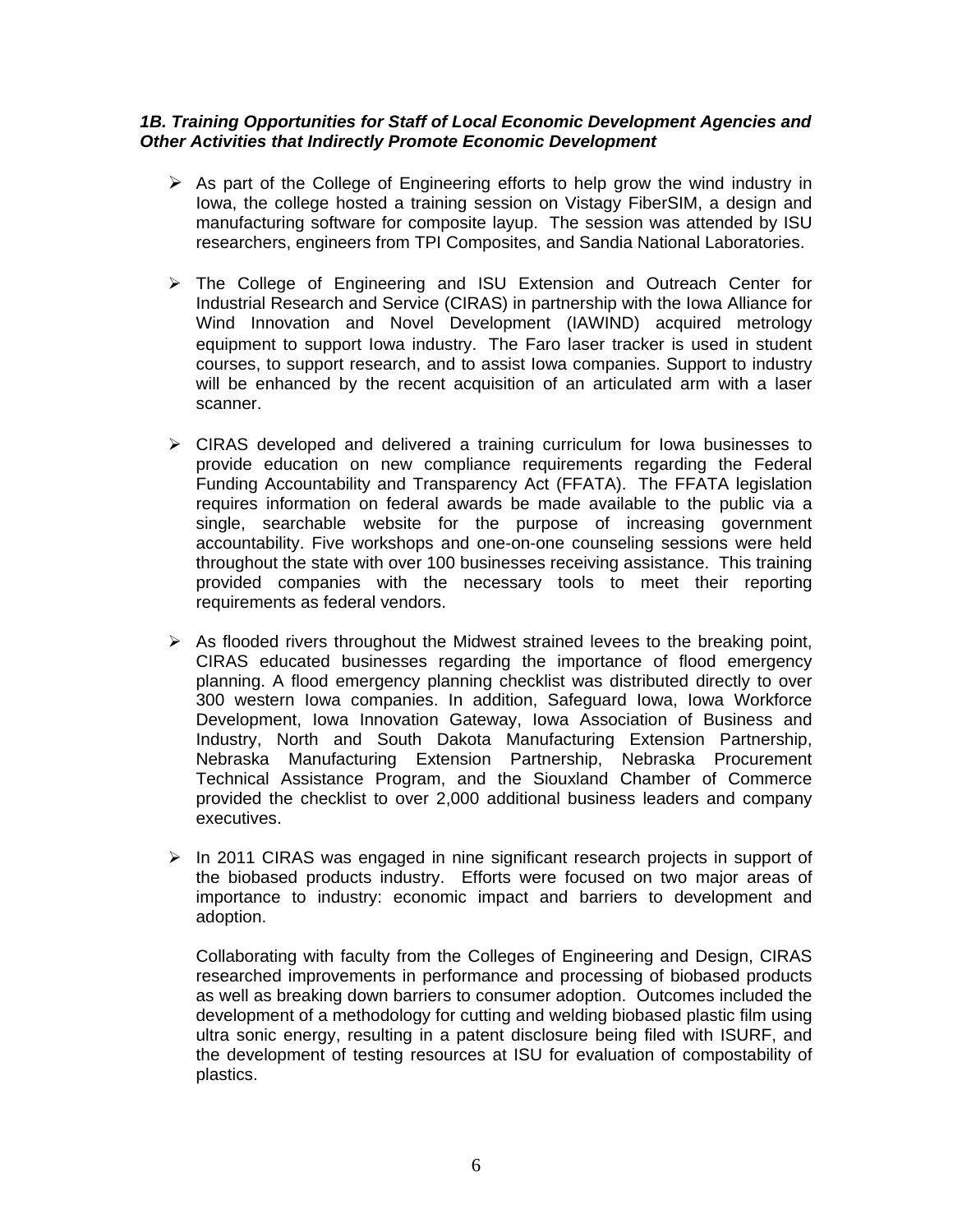Using the expertise of faculty and staff from the Survey and Behavioral Research Services, the College of Agriculture and Life Sciences Department of Economics, and the College of Liberal Arts and Sciences Sociology Department, CIRAS research focused on developing benchmark data, industry input, and increased knowledge of potential growth and impact of the biobased products industry. Reports on the analysis of the biobased products industry survey data and the biobased manufacturer index pilot survey were released.

Ongoing research in consumer acceptance of biobased products, recycling impacts for biobased products, and continuing industry input surveys will help expand and improve the growth and impact of this important economic sector.

Nearly 500 people attended Iowa's Advanced Manufacturing Conference: Manufacturing in the Global Economy. CIRAS partnered with the Iowa Association of Business and Industry (ABI), the Des Moines Area Community College (DMACC), and Rockwell Collins to provide education and discussion on a broad range of issues affecting manufacturing in the Midwest.

- $\triangleright$  The Electric Power Research Center (EPRC) is a consortium of eleven utilities that sponsor multidisciplinary power systems research at Iowa State University. Nine of the eleven companies provide services in Iowa; the remaining two are international. Funds provided by the companies are used to conduct research on the reliable and economic operation of power systems. In addition, the research deals with the integration of increasing amounts of wind energy into the grid and the implications of the electrification of transportation. EPRC research helps assure that Iowa, the U.S., and the world have a supply of electric power that is cost-effective, reliable, and sustainable.
- $\triangleright$  Keeping the pipeline full of youth interested in STEM fields is a key component of Iowa's economic development plans. Participants from every Iowa county engaged with the College of Engineering and its industrial partners to inspire the next generation of Iowa's STEM workforce. The College of Engineering plays a vital role in this effort because of the need for engineers in Iowa companies. The College provides leadership for K-12 efforts, including Project Lead the Way, FIRST Lego League, Junior FIRST LEGO League, engineering kids camps, Mom's Night out for STEM, and more. In FY11, over 620 K-12 students engaged in summer camp activities, 242 FIRST LEGO League teams were formed, and over 143 Project Lead the Way sites offered pre-engineering curriculum to middle and high school students.

2. Please provide the following information for FY11: (If your institution utilizes additional metrics specific to your institution's specialized areas of research or service, please include them here)

#### *Note: Unless noted, the data provided below are FY11 data.*

- a. Number of disclosures of intellectual property: 106
- b. Number of patent applications filed: 47
- c. Number of patents awarded: 25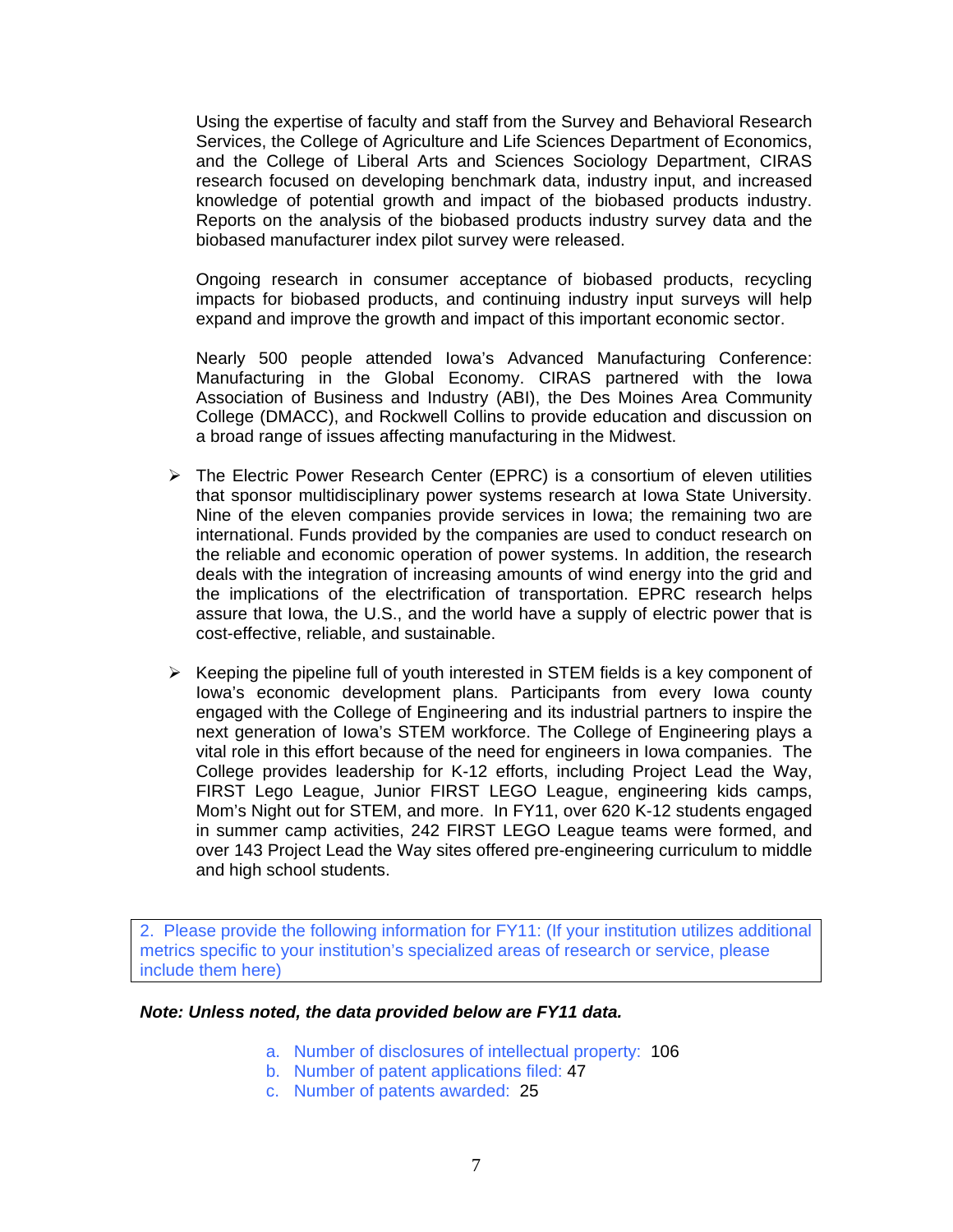- d. Number of license and option agreements executed on institutional intellectual property, in total and in Iowa: 49 total, 19 in Iowa
- e. Number of license and option agreements yielding income: 217
- f. Revenue to Iowa companies as a result of licensed technology: \$86 million (CY10)
- g. Number of startup companies formed, in total and in Iowa (through licensing activities): 2 total, 2 in Iowa
- h. Number of companies in research parks and incubators: ISU Research Park: 40 private and 13 university-related; Plant Sciences Institute Innovations Development Facility (IDF): 4 (all universityrelated or affiliated)
- i. Number of new companies in research parks and incubators: ISU Research Park: 4 private,1 university-related & 4 affiliates; Plant Sciences Institute IDF: 1 (university-affiliated)
- j. Number of employees in companies in research parks and incubators: ISU Research Park: 618 private and 221 universityrelated; Plant Sciences Institute IDF: 7 FTE (all university-related or affiliated)
- k. Royalties and license fee income: \$11.3 million
- l. Total sponsored funding received: \$342.3 million of which \$197.4 million is for research
- m. Corporate sponsored funding received for research and economic development, in total and in Iowa: \$24.9 million total, \$12 million in Iowa
- n. Iowa special appropriations for economic development in the following categories:
	- Annual state appropriations for ongoing programs (such as research parks, SBDC, IPRT, IDM, Metal Casting Center): \$2.5 million includes \$894,929 SBDC (includes state-wide programs), \$130,010 ISU Research Park & \$1,451,043 IPRT
- Grow Iowa Values Fund appropriations: \$1,459,200
- o. Research expenditures (including state appropriations and external (funding) \$250.1 million—Note that this is an FY10 number, most recent number available
- p. Licenses and options executed per \$10 million research expenditures: 4 (est.)—Note that this is an FY10 figure, most recent number available
- q. Sales of licensed products by Iowa-based companies: See d. above
- r. Number of employees for current Research Park tenants and incubator, as well as former tenants that are still in existence in basic form world-wide 2,993

3. Please describe the ways in which your institution is engaged in the following activities (For example, what is the nature of the outreach and service activities? Which units provide it? What kinds of people and organizations benefit?)

A. Direct and hands-on technical assistance to businesses and entrepreneurs

B. Direct economic development assistance to Iowa communities

C. Economic development services provided by research parks, incubators or similar service units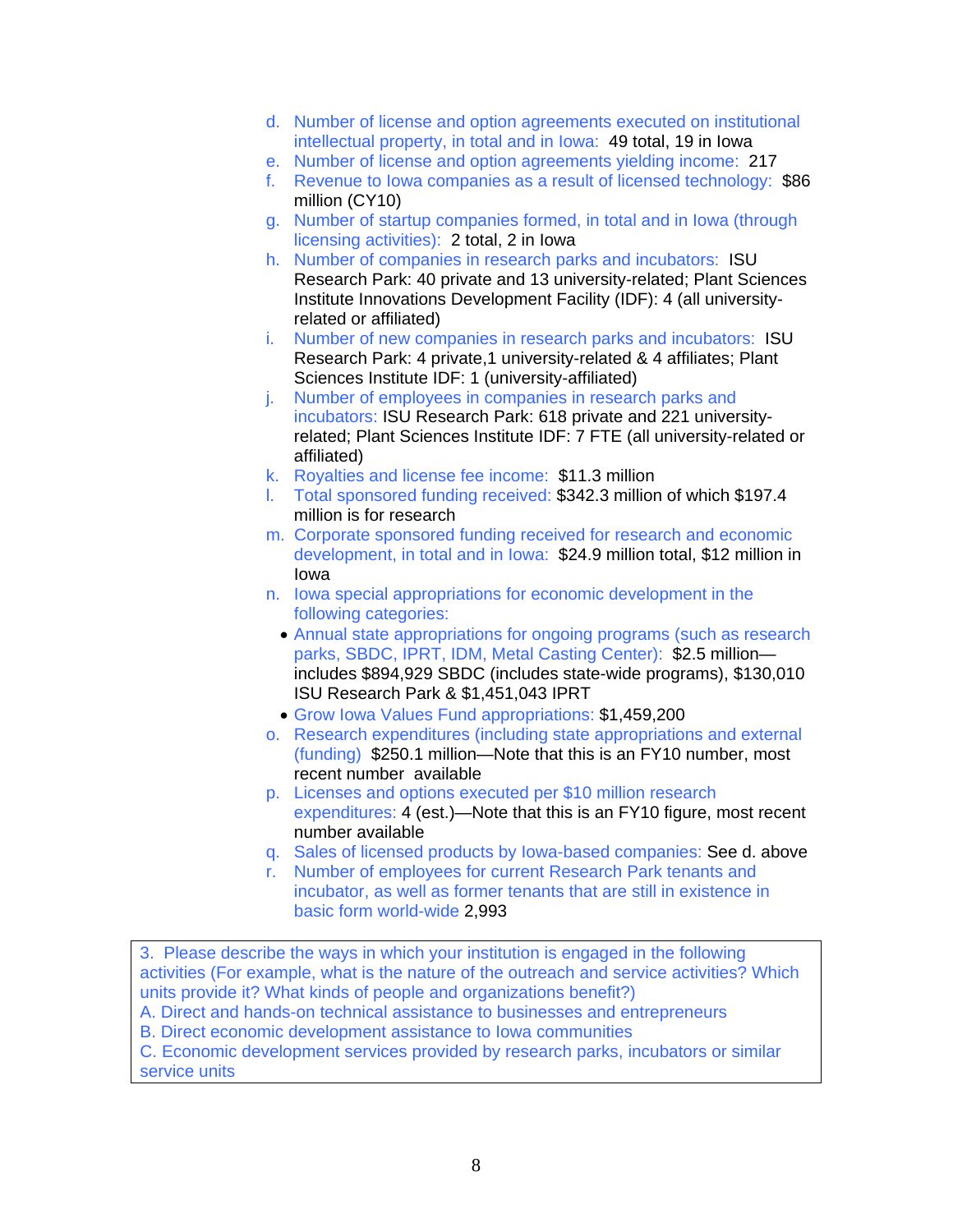#### *3A. Direct and Hands-on Technical Assistance to Businesses and Entrepreneurs: ISU System for Innovation*

Iowa State University is charged with advancing economic development and technology transfer activities that promote growth and benefit all citizens. While creation of knowledge remains the basic responsibility of a research university, the way we share knowledge determines our success. ISU shares knowledge and expertise with students (learning and teaching), communities (engagement), and business and industry (technology transfer and economic development). ISU ranks as one of the most successful universities nationwide in several categories of technology transfer and economic development. The activities of the colleges, institutes and centers are coordinated through the Research and Economic Development Council that advises the Vice President for Research and Economic Development. The Vice President and this Council continuously communicate with economic development entities within the State such as the Iowa Department of Economic Development, the Iowa Innovation Council, the Iowa Business Council, the Greater Des Moines Partnership, the Ames Economic Development Commission and other local and regional agencies.

The Iowa State University "System for Innovation" was developed to focus on the transfer of university technologies into commercial applications in start-up or existing companies. Functions of the ISU System for Innovation include:

- **Business Development & Assistance and Entrepreneurial Activities**: Efforts related to start-up companies, including business assistance services & SBIR/STTR applications.
- **Technical Assistance & Technology Development**: Solving technical problems, assisting in product development and process improvement projects for existing businesses. This includes the current efforts of no-cost technical assistance and cost-sharing projects.
- **Industry Relations**: Facilitation of a multitude of interactions between ISU and its industry partners, including the management of research relationships and interactions with economic development groups, legislative groups, and other third parties.
- **Community Development**: To disseminate and develop programming, facilitating community organizations, fostering community planning, and coordinating with community and regional economic development networks and organizations.
- **Technology Transfer and Licensing:** The transfer of intellectual property (patentable inventions, copyright works and proprietary materials) to business and industry through license agreements.
- **Physical Space:** Physical space for business incubation is available in the ISU Research Park, the Plant Sciences Institute, and the Center for Crops Utilization Research.
- **Research and Instrumentation Facilities:** Iowa State University maintains more than 20 central research facilities that also serve communities and businesses on a fee-for-service basis.
- $\triangleright$  Senior capstone design projects are the culmination of engineering education for undergraduate students. Iowa companies, through a partnership between CIRAS and the College of Engineering, provide students the opportunity to apply their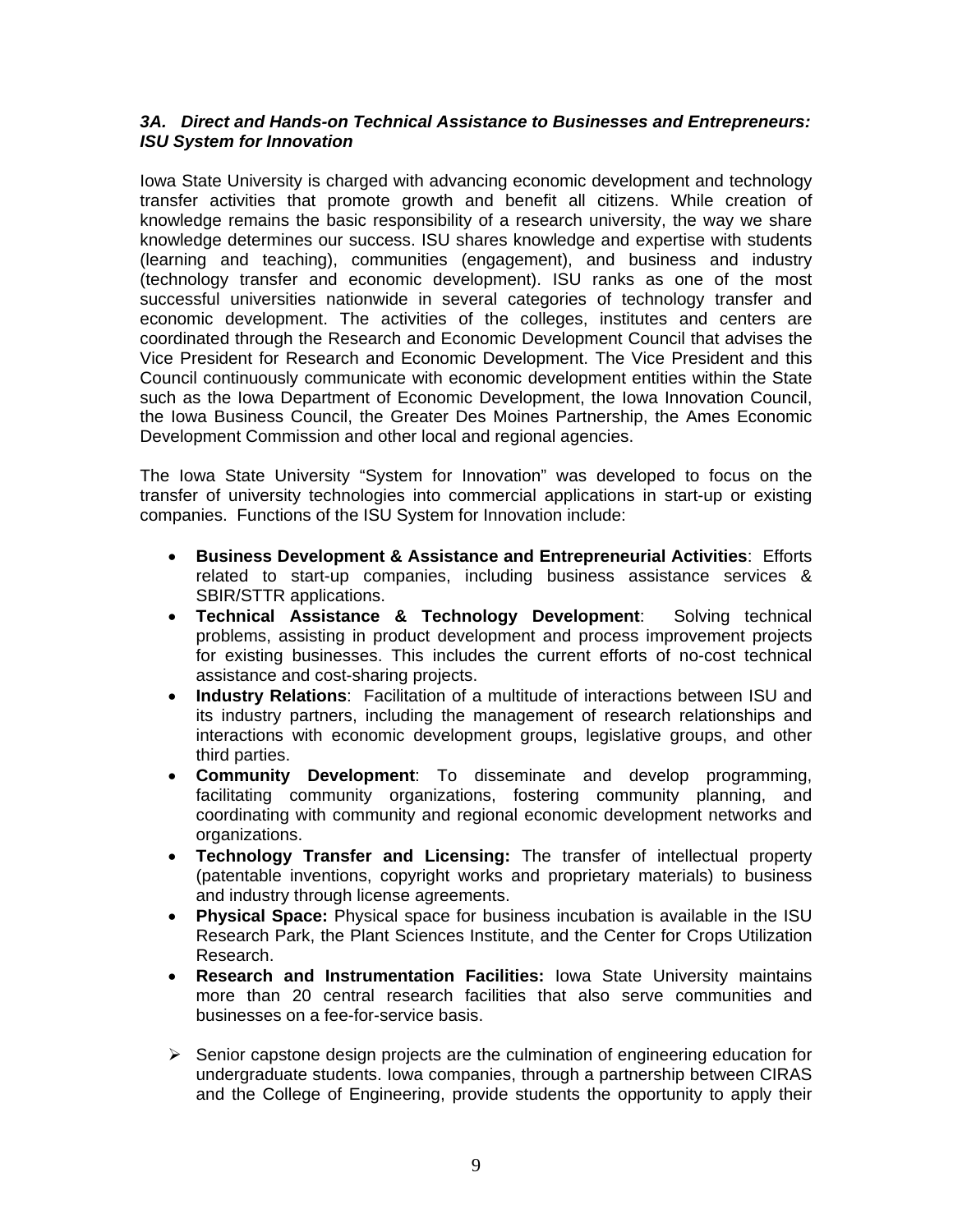engineering knowledge to real-world applications as a final step in preparation for joining the workforce.

As Iowa experienced the second highest net out-migration of young, single, and college educated residents (only behind North Dakota) from 1995 to 2000, this program has a further goal of slowing the Iowa brain drain. Students are able to obtain a better understanding of job opportunities within the state and businesses discover the value of making an investment in their workforce by providing higher level, higher wage jobs.

By working with the students, companies gain a new perspective on difficult engineering problems with many achieving innovative solutions that enhance productivity and lower costs. Companies have a heightened understanding of the value engineers bring to an organization and are able to showcase their company to students nearing graduation.

In addition to the senior capstone design projects, engineering students have worked with companies on projects related to cellular lean, materials, and facility planning.

In FY11, students worked on 33 projects with 22 different companies. Companies reported impact of nearly \$10 million for these projects.

#### *3B. Direct Economic Development Assistance to Iowa Communities*

 $\triangleright$  In FY11, CIRAS was awarded a 3-year grant under the Economic Development Administration (EDA) University Center program to develop and implement the Sustainable Economies Program in the state of Iowa. This program provides Regional Trade Centers (RTCs) in rural Iowa with an in-depth economic assessment of the financial, social, and environmental "triple bottom line" wellbeing of the region coupled with technical assistance to the critical organizations and businesses of the region.

The program provides sustainability assessments, technical assistance, and mentoring within the communities and businesses that drive the regional economy. During the first year of the program, CIRAS staff, Extension Community and Economic Development staff, and College of Agriculture and Life Sciences economists researched, developed and launched a pilot implementation in the region of Carroll, IA.

Through the Sustainable Economies Program, applied research is ongoing in business and economic sustainability, employee wellness and supply chain sustainability.

#### *3C. ISU's Key Units Engaged in Economic Development*

Iowa State University, as part of the higher education system in the State, is charged with advancing technology transfer and economic development activities that promote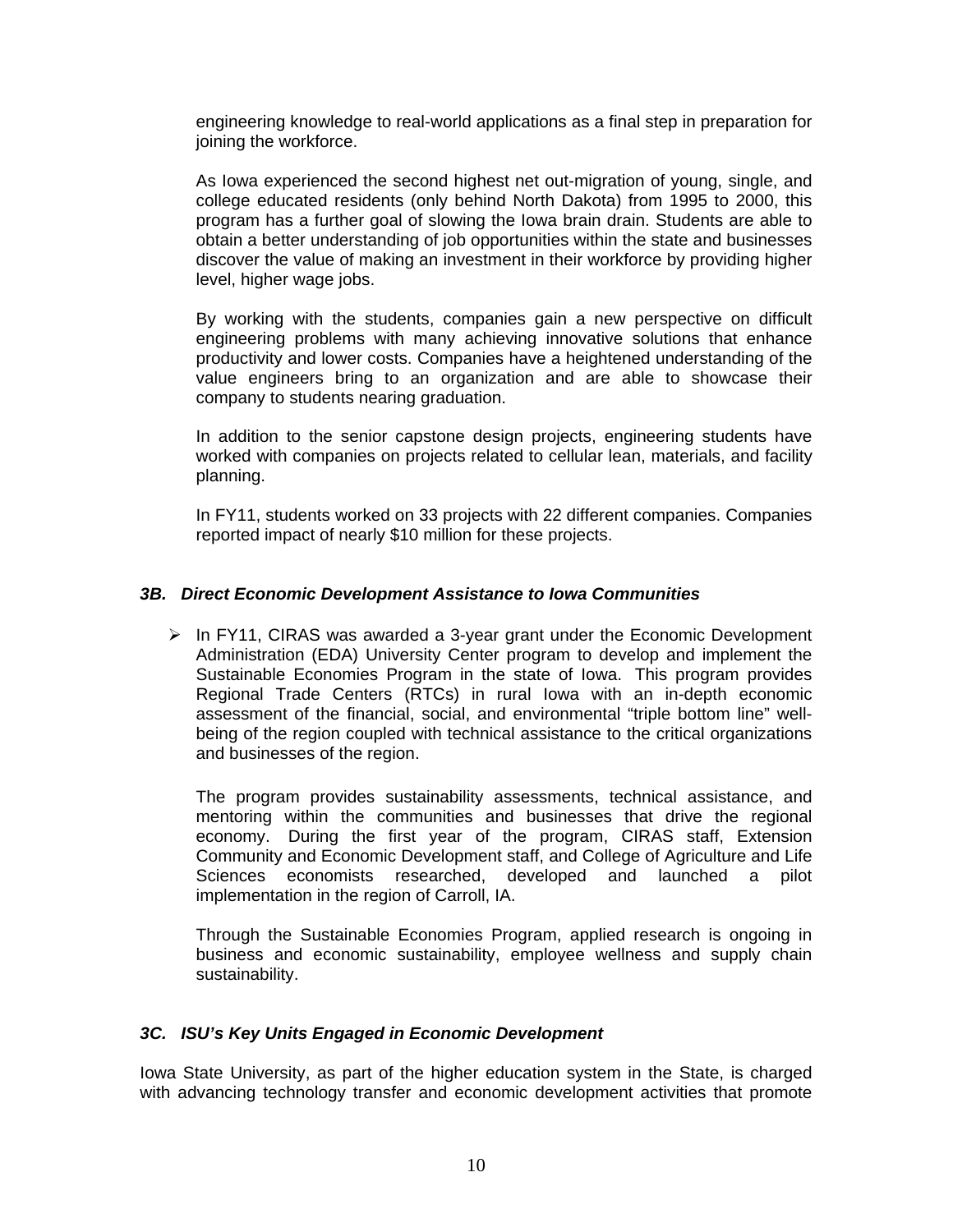growth and benefit all citizens. The University evolves these goals by contributing to workforce development, creating intellectual property, advancing ideas to the stage of market readiness, supporting creation of new companies, offering assistance to existing companies, and attracting new companies to the State. The University's economic development/technology transfer support system includes the following units that are coordinated through the Research and Economic Development Council:

- o **Pappajohn Center for Entrepreneurship and the Small Business Development Center at ISU (SBDC)**. These units work with researchers to define the technologists' role in the company, evaluate markets, assist in the creation of a business plan and help the company develop connections with a network of business resources including consultants, accountants, attorneys, prospective employees and investors. In a typical year, the Pappajohn Center, working with IPRT, the Plant Sciences Institute, ISURF/OIPTT and other research centers, identifies approximately 25 prospective new technologies. These technologies can take six to 26 months to develop sufficiently to justify the formation of businesses. During this time the researcher receives assistance from, among others, the Small Business Development Center at ISU in moving the technology from the researcher's bench to the marketplace. The Pappajohn Center helps the researcher develop the model for the business and establish the network of resources necessary to implement the plan. These resources can include business assistance, students or capital. The Pappajohn Center/SBDC also continues to provide a referral network and facilitates the recruitment of students including access to internships.
- o **Institute for Physical Research and Technology (IPRT).** Through IPRT's Company Assistance Program, Iowa companies can leverage the expertise of the IPRT research centers and other ISU capabilities in order to solve technical problems, create new products and processes, and increase productivity and quality. IPRT Company Assistance provides help through both its Research and Development cost-sharing program and through short-term, no-cost technical assistance. IPRT actively collaborates with Iowa companies on technology development projects. Many successful businesses have emerged from IPRT technologies, including Mechdyne of Marshalltown, BodyViz of Ames and PowerFilm, Inc. of Ames.

The staff members of the Materials Group and the Nondestructive Evaluation Group within Company Assistance provide significant and broad expertise to help Iowa manufacturers address material and inspection issues. These programs offer state of the art knowledge to business, and both groups have expanded their capabilities and facilities to keep pace with research advances and modern industrial needs. This direction allows them to interact with various industrial clients and tackle an increasingly wide range of challenges.

o **Iowa State University Research Park.** The Iowa State University Research Park is a 230-acre development with over 325,000 square feet of building space and is located south of the Iowa State University campus. The ISU Research Park is more than just land and buildings; it is a technology community that encourages commercialization of University research.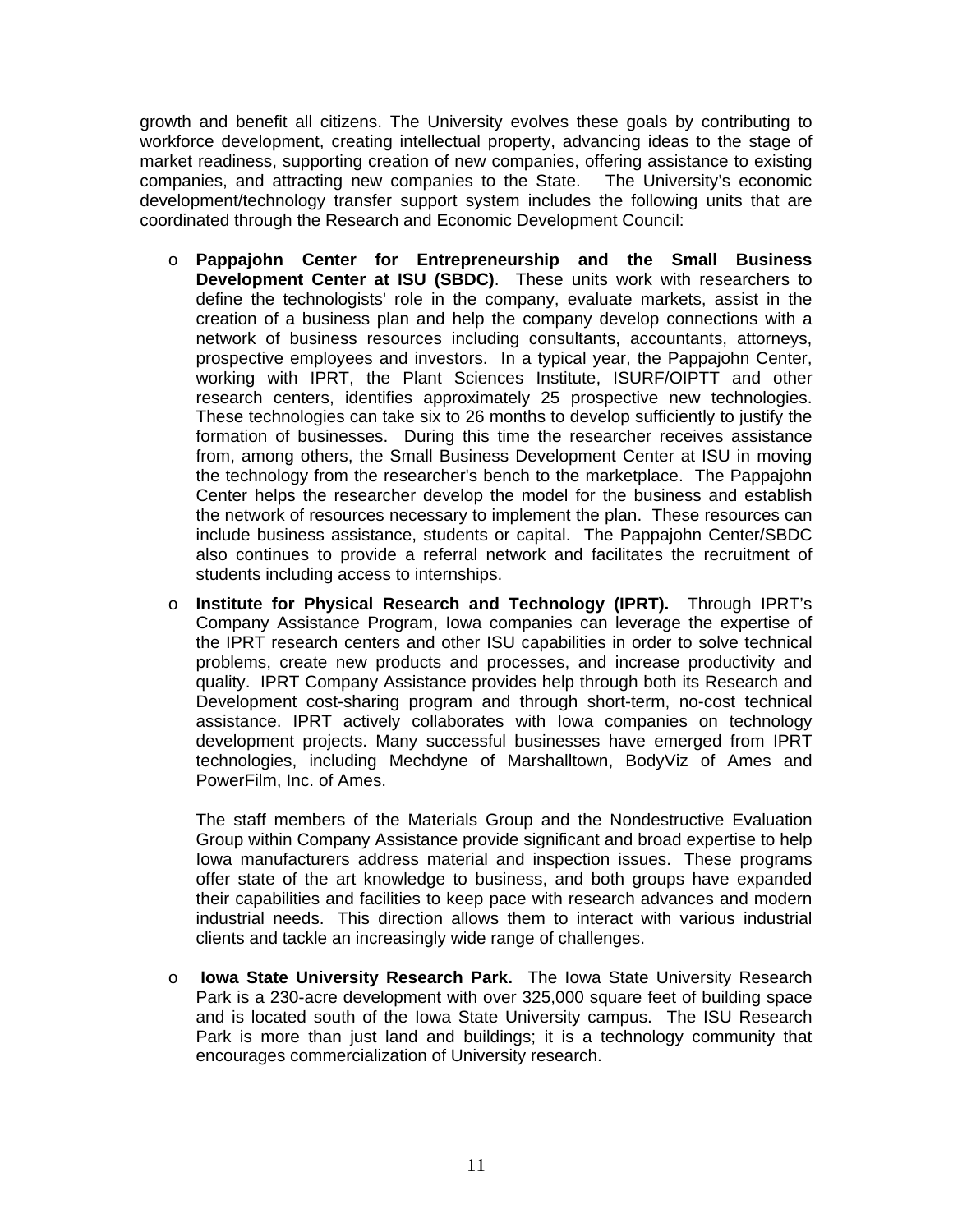o **Extension and Outreach Center for Industrial Research and Service (CIRAS)**. CIRAS provides applied research, education, and technical assistance to Iowa industry through partnerships with Iowa's universities and community colleges, government agencies, and business associations. Account managers throughout the state meet with clients to assess needs and provide links to resources that companies can use to increase their competitiveness. Solutions are offered through a combination of direct assistance from center staff, university faculty, partner organizations, and outside consultants.

CIRAS staff has expertise in engineering, biobased products and biorenewables, energy systems, management practices, government contracting, productivity, growth services, supply chains, quality systems, and community-business economic development. Service to industry includes technical assistance in conjunction with ISU College of Engineering labs, regional economic development studies to better understand rural economies, engineering workshops for utilities, county and city engineers, educational workshops and mentoring for small to medium sized businesses.

CIRAS manages the statewide National Institute of Standards and Technology's Hollings Manufacturing Extension Partnership (MEP), a program of the Department of Commerce. The MEP mission is to act as a strategic advisor to promote business growth and connect manufacturers to public and private resources essential for increased competitiveness and profitability. The objective of the program is to enhance productivity, technological performance, and strengthen the global competitiveness of small-medium sized manufacturers. CIRAS provides companies with the training, tools, and connections to accelerate innovation, leading to new opportunities in domestic and export markets.

The USDA BioPreferred program, enacted as part of the 2002 and 2007 Farm bills, has a goal of increasing the purchase of biobased products by the federal government. CIRAS has helped USDA build this program since its inception in 2002. CIRAS staff manages implementation of the program by gathering industry input, developing government focused marketing strategies, testing biobased content, and facilitating participation in the program. Staff educates public and private stakeholders, manages the biobased product certification and labeling program, and assists with the development of programmatic infrastructure and policy.

The Defense Logistics Agency, on behalf of the Department of Defense, administers the Procurement Technical Assistance Program (PTAP). The purpose of the program is to generate employment and to improve the general economy by assisting business firms in obtaining and performing under federal, state, and local government contracts. CIRAS is responsible for this program in the state of Iowa. Staff helps businesses determine if they are suitable for government contracting, provides workshop training and outreach events, assists businesses with capturing government sales, and provides post award contract assistance.

CIRAS manages the Economic Development Administration (EDA) University Center Program in Iowa. The EDA's mission is to lead the federal economic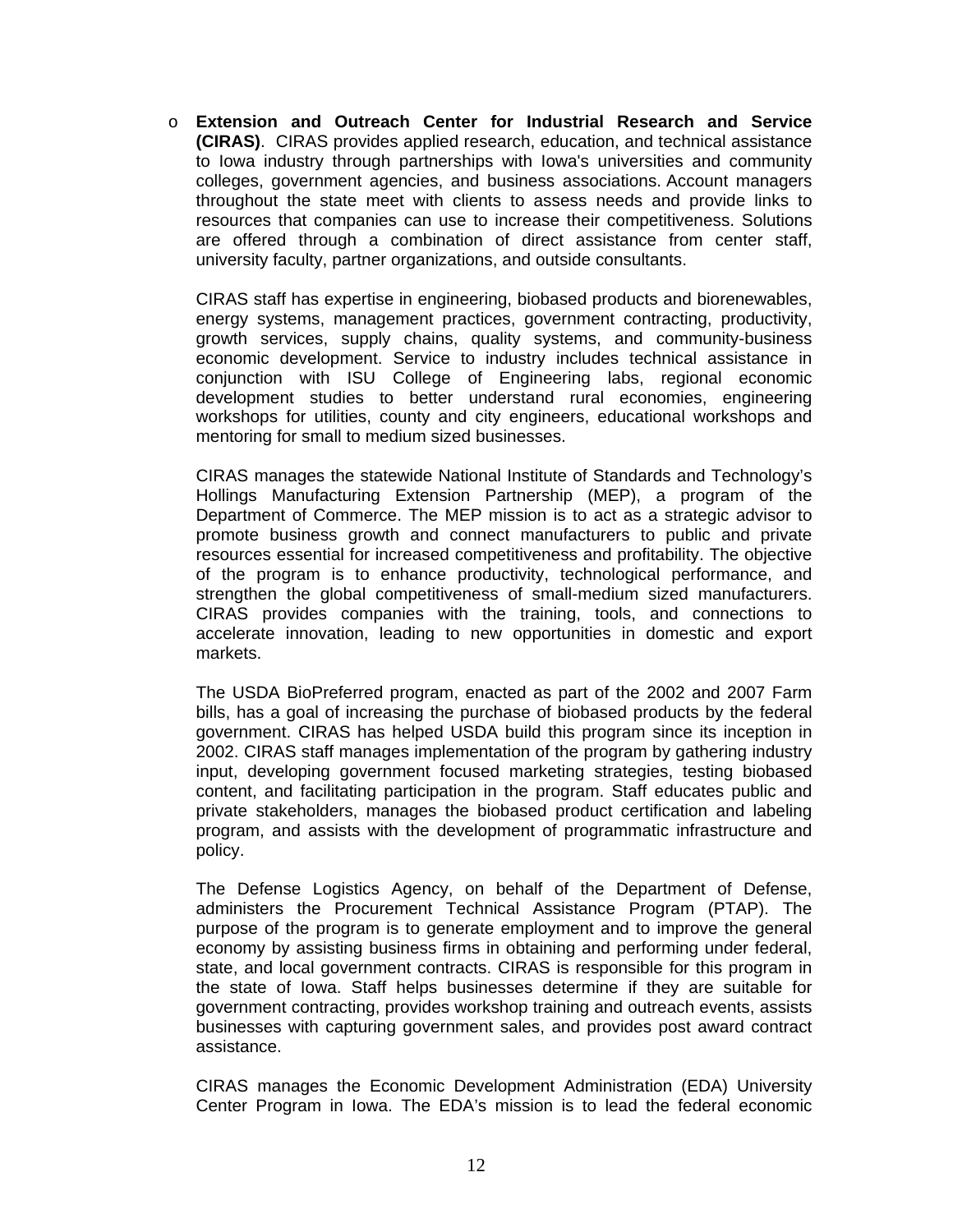development agenda by promoting innovation and competitiveness, preparing American regions for growth and success in the worldwide economy. In FY2011, CIRAS was awarded a 3-year grant to develop and implement the Sustainable Economies Program. This program integrates detailed economic studies with financial, social, and environmental technical assistance to communities and businesses in rural trade centers across Iowa. This integrated, scientific-based approach to sustainability and the triple-bottom line helps the businesses, communities, and overall regional economy begin the process of reliable, longterm growth.

- o **ISU Research Foundation (ISURF) and the Office of Intellectual Property and Technology Transfer (OIPTT).** ISURF owns and ISURF and OIPTT jointly manage, market and license the intellectual property for Iowa State University. ISURF/OIPTT works with faculty members in regard to the reporting and protection of innovations, including patenting inventions. It markets the innovations to find commercial partners interested in licensing. It also funds projects within the University that have potential for broadening the intellectual property protection or providing value for its commercial potential. ISURF also provides assistance to Iowa companies, including ISU faculty start-ups with SBIR and STTR applications.
- o **Innovations Development Facility (IDF).** This is a business incubator operated by the Plant Sciences Institute to promote the commercialization of plant biotechnology. IDF encourages ISU faculty, staff, and students to commercialize their research in the plant sciences and promotes the development of start-up companies among aspiring entrepreneurs. IDF is housed in the Roy J. Carver Co-Laboratory and consists of six well-equipped laboratory modules. The facility offers an environment to transition research from a university to a business setting. The IDF facility is a productive research location where scientists from academe and industry can work together to advance the mission of the Plant Sciences Institute and to promote economic development in Iowa.

## o **Extension to Communities and Economic Development (CED)**

## Iowa's Living Roadways Community Visioning Program

For 15 years, the Community Visioning Program has helped rural communities plan transportation enhancements using state funds from the Iowa DOT. To-date, 180 Iowa towns have completed the process and collaborated with design teams to create conceptual transportation enhancement plans. Documented impacts of the program since 1996 include:

- Ninety-four percent of participating communities complete at least one project.
- Internet research of state funding shows that to date, 124 visioning communities received funding from five state programs to do 285 projects. Seventy-seven percent of the projects were directly related to visioning concept plans and 27% were not directly related to the program.
- More than \$16.9 million in state funds was awarded to visioning projects and \$12.4 million to non-visioning projects for a total of nearly \$30 million.
- Estimated cash matches from awardees exceed \$12.6 million for an estimated \$42 million generated.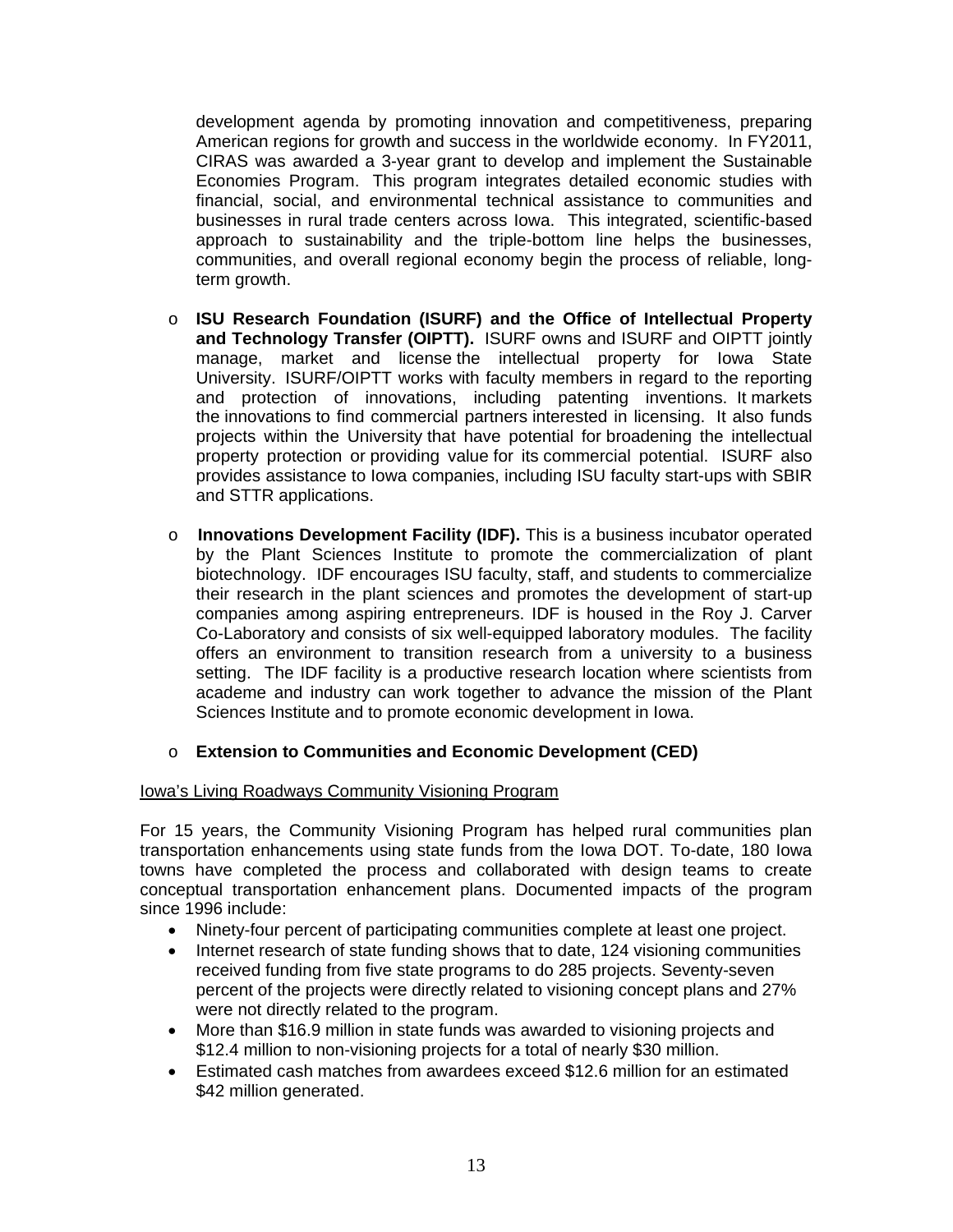## West Liberty Economic Area Development (WE-LEAD)

WE-LEAD is a non-profit 501(c)(3) corporation organized in 2006 to create, develop, and maintain strong business relationships, and to establish a climate in which new and existing businesses can flourish. As part of this initiative, the City of West Liberty (75%) and ISU Extension Community and Economic Development (CED) (25%) jointly hired a community development specialist. In 2010, WE-LEAD worked with 173 clients, including shareholders, entrepreneurs, local leaders and elected officials, community residents, and students. In 2010 WE-LEAD assisted with 11 business plans, five of which were completed, and added more than 35 jobs in West Liberty. Leadership West Liberty is a community-focused leadership program designed to grow the next generation of leaders in West Liberty. Twenty-nine students have graduated from the four-year-old program. Completion of a community project is a requirement and more than 15 projects have been completed. Keokuk and Jones County are considering the WE-LEAD model. Extension CED is in the process of negotiating a similar contract with the City of Keokuk.

## Tourism

ISU Extension CED specialist Diane Van Wyngarden, Ph.D. developed a model travel program for Iowa and marketed it to a national audience through Road Scholar. Current programs include: Exploring Uncommon Communities: a Touch of History, a Taste of Utopia; Upper Mississippi River Reflections: Historic Towns, Trails and Tales; and Missouri River Reflections: a Ribbon of Legends through Four States. Nationally, the Road Scholar program has suffered due the recession, with roughly half of its scheduled programs canceled. None of ISU Extension's programs have been canceled, and most were sold out with waiting lists. In 2010:

- 229 people from 42 states and two foreign countries participated in the Road Scholar Program. Tuition is \$1,000 to \$1,500 per participant.
- The program has affected more than 100 businesses, and the estimated dollar value of those impacts is \$288,915. The program is self-supported, and the money generated goes directly to travel-related businesses along tour routes.

## **Sustainability**

The ISU Extension and Outreach began a "green initiative" in 23 counties four years ago and has been working with Fairfield on sustainable living and energy-efficient technology. Part of an Iowa Power Fund partially funded a sustainability specialist position shared between ISU Extension and Outreach and the City of Fairfield. The sustainability specialist serves the 9,200 Fairfield residents, as well as southeast Iowa and the state, facilitating community sustainability programs initiated by businesses, industry, and other organizations.

- For example, Fairfield's Green Commission set goals to process 75% more recyclables with a corresponding 25% decrease in waste going to landfills by December 2012.
- After two months of the new program, recyclables increase 67% from the previous monthly average, and in December 2010 the increase in recyclables was 132%. This spring the contract with Fairfield was extended five years.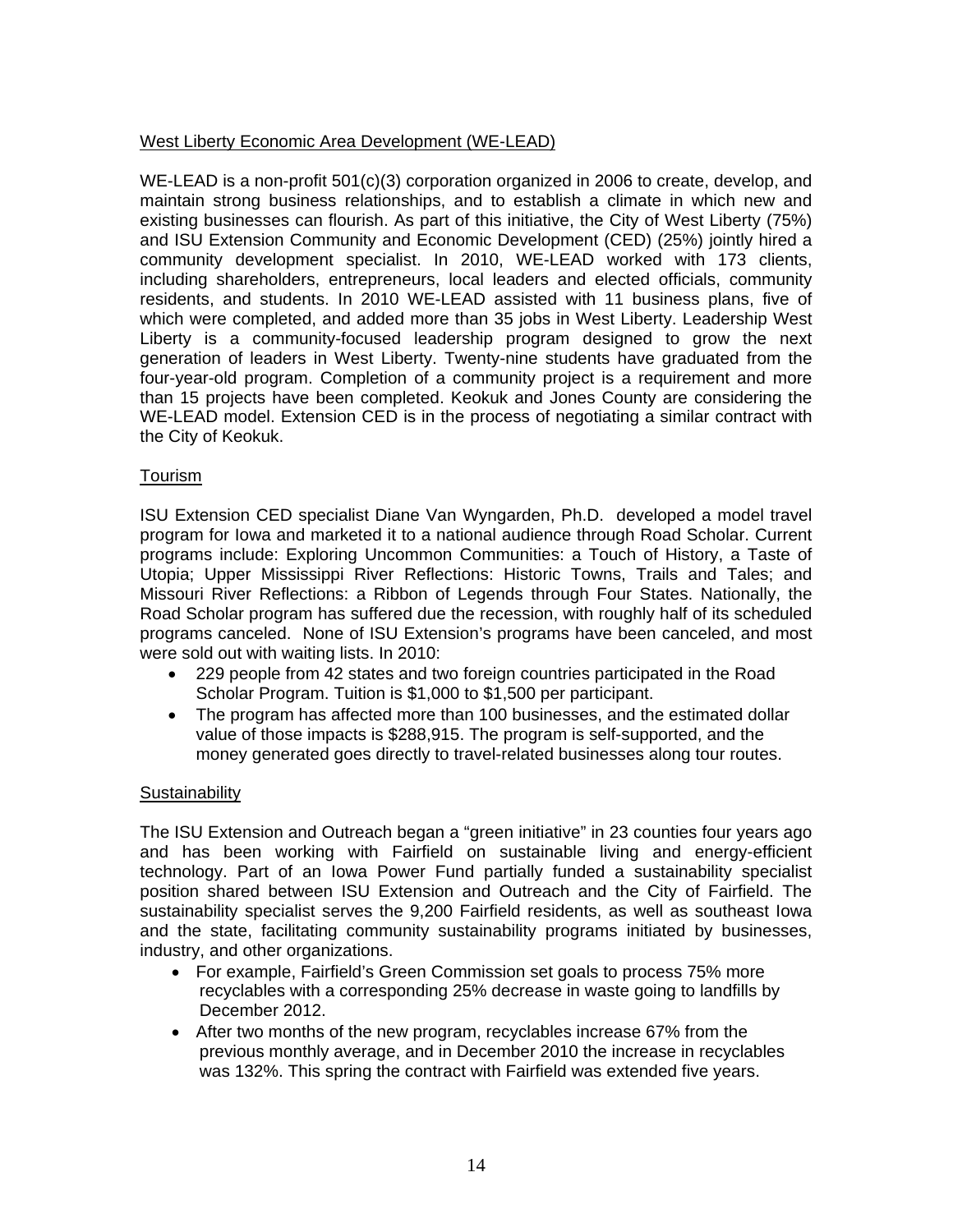Extension CED has been approached by the State of Iowa to expand this program.

## Local and Regional Housing Trust Funds

The Iowa Finance Authority (IFA) administers a state housing trust fund offering forgivable loans to rehabilitate existing housing; however, many Iowa communities do not have the structure in place to apply for and administer such loans. Through an agreement with IFA, ISU Extension CED is helping communities, counties and regions develop local housing trust funds (LHTF), with which they can apply for seed money from the state to use for affordable housing.

Existing housing trust funds cover 52% of Iowa's population. Primary clientele include counties and regional COGs. Extension CED has incorporated the LHTF development format into regional housing trust fund development. The following regions applied for certification on October 1:

- Region 6 Housing Trust Fund, Inc.—Hardin, Tama, Marshall and Poweshiek Counties
- Northeast Iowa Regional Housing Trust Fund—Allamakee, Clayton, Howard and Winneshiek Counties
- Northwest Iowa Regional Housing Trust Fund, Inc.—Emmet, Lyon, O'Brien, Osceola and Sioux Counties

## Lake Delhi Alternative Futures

In summer 2010, the Delhi Dam on the Maquoketa River collapsed under pressure from rising floodwaters. The breach drained a nine-mile lake behind and dam and the resulting flash flood destroyed 16 homes, caused damage to more than 70 others, and released tons of accumulated sediment downstream. In response, the Governor created the Lake Delhi Recover and Rebuild Task Force to develop strategies to assist in the recovery and rebuilding of the area. With ISU Extension Community and Economic Development, the community design studio in the ISU landscape architecture program presented a plan to IDED to collect public input, conduct community and economic analyses of the area, and create scenarios for future development of the Lake Delhi area. The class presented three development scenarios for the area and a final report was presented to the state task force in December 2010.

## o **Extension to Families**

## Horizons

Thirty-six Iowa communities with populations under 5,000 and poverty rates over 10% trained 301 local facilitators to lead 1,538 community members in a discussion, "Thriving Communities – working together to move from poverty to prosperity for all" discussion.

- 29 communities addressed food insecurity,
- Dunlap's food pantry served 300 people in 2010.
- Eleven Volunteer Income Tax Assistance (VITA) sites completed over 500 returns without charge and claimed over \$250,000 in Earned Income Tax Assistance to eligible families.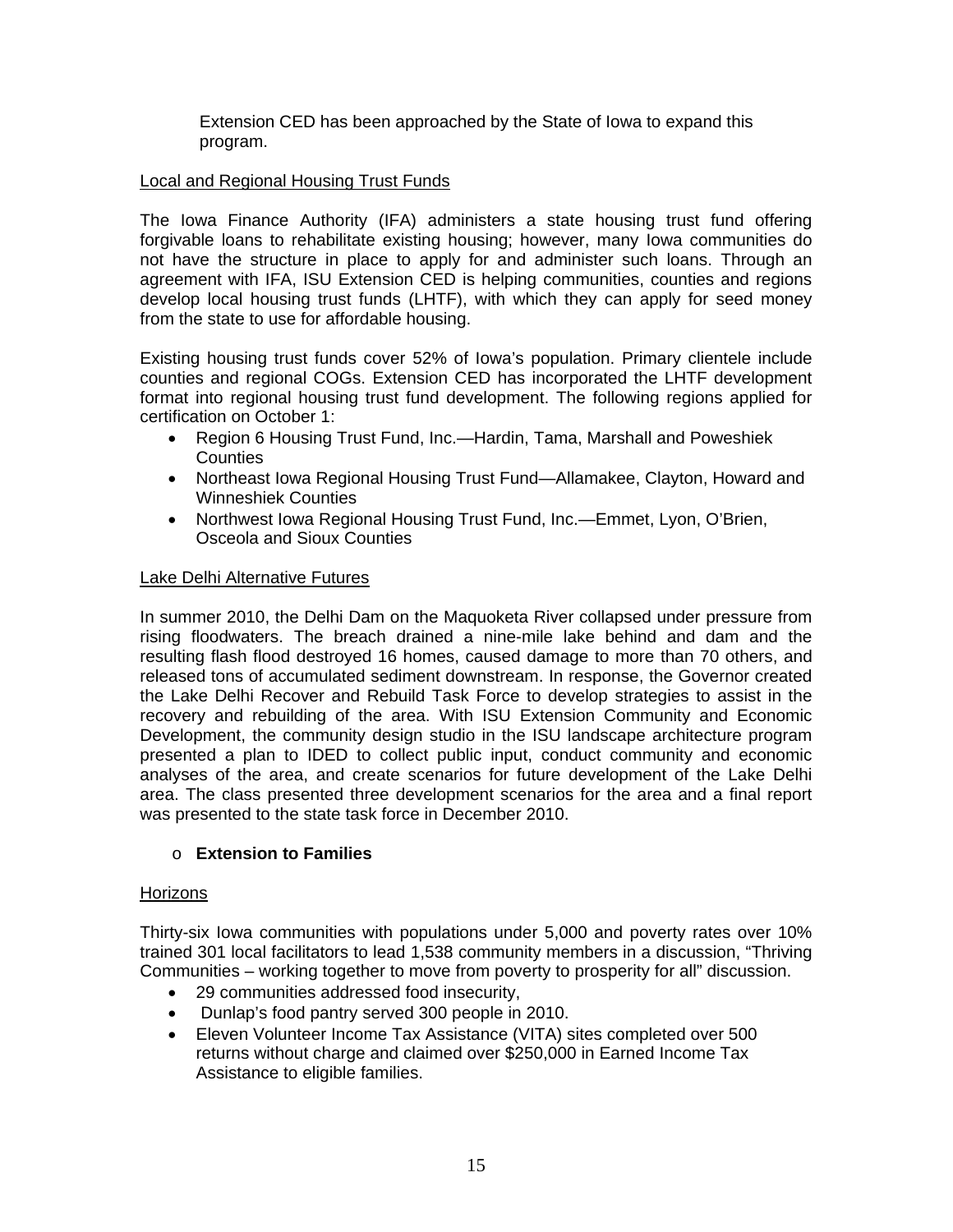- Twelve communities prepared 434 youth for academic success with mentoring, tutoring or early learning programs. Elma built an early learning center which now serves 70 children.
- Ten communities engaged entrepreneurs to increase family income.
- 105 local trained volunteers taught leadership skills to 923 participants. Some became mayors, city council members or provided leadership to local boards, commissions, clubs and organizations thus building stronger communities and families.
- 8,829 community residents shared their thoughts as part of a local visioning process leading to a local action plan to help reduce the local effects of poverty.

# Community Volunteers Help Reduce Poverty and Return Dollars to Economy

The Earned Income Tax Credit (EITC) augments the wages of low- and moderateincome workers and, in turn, this flow of income makes a substantial economic impact in local communities. EITC recipients circulate their refunds through the local economy, creating a ripple effect many times the size of the original refund. This money strengthens neighborhoods, assists small businesses, and spurs local economic development. ISU Extension worked with community partners to recruit and train 84 volunteers to provide free tax preparation services to low- and moderate-income families through the Volunteer Income Tax Assistance (VITA) program. In 2011, VITA volunteers working at 37 VITA sites helped 1,875 low- and moderate-income Iowans complete income tax returns. Special efforts were made to increase awareness of the EITC and VITA in rural Iowa. Nine of the VITA sites were established in underserved rural communities that are part of the Horizons project, a Families Extension initiative to reduce poverty and build assets. Twenty Horizons communities conducted EITC awareness campaigns to inform eligible residents about this refundable tax credit. 601 of the filers who qualified for the Earned Income Tax Credit (EITC) received \$816,635 in the 42 counties that participated in the Extension-community partnerships to expand VITA programs in rural Iowa.

# Early Childhood Programs

Iowa currently ranks  $2<sup>nd</sup>$  in the nation for the percentage of young children with all parents in the household employed. An estimated 75 percent of Iowa's children under six-years of age need early care and education while their parents work. The 2009 Iowa Early Care and Education workforce study, found that only 7% of child care center assistant teachers and only 34% of teachers had a bachelor's degree in early childhood or related field. A turnover rate of 31% for assistant teachers and 14% for teachers coupled with low education levels, meant that many of Iowa's children were constantly in the care of a poorly educated, constantly changing workforce. The Better Kid Care New Staff Orientation program has been adopted by Iowa as a key component for stabilizing workforce turnover and providing a basic level of knowledge for new early childhood teachers and assistant teachers who may have limited education and experience. This outstanding program provides new teachers with 30-lessons over a four month period. Teachers view DVD demonstrations, practice and fulfill on-site activities and complete workbook lessons, which are sent into Iowa State University for review. Currently 733 centers and preschools (53% of Iowa licensed programs) participate in the Better Kid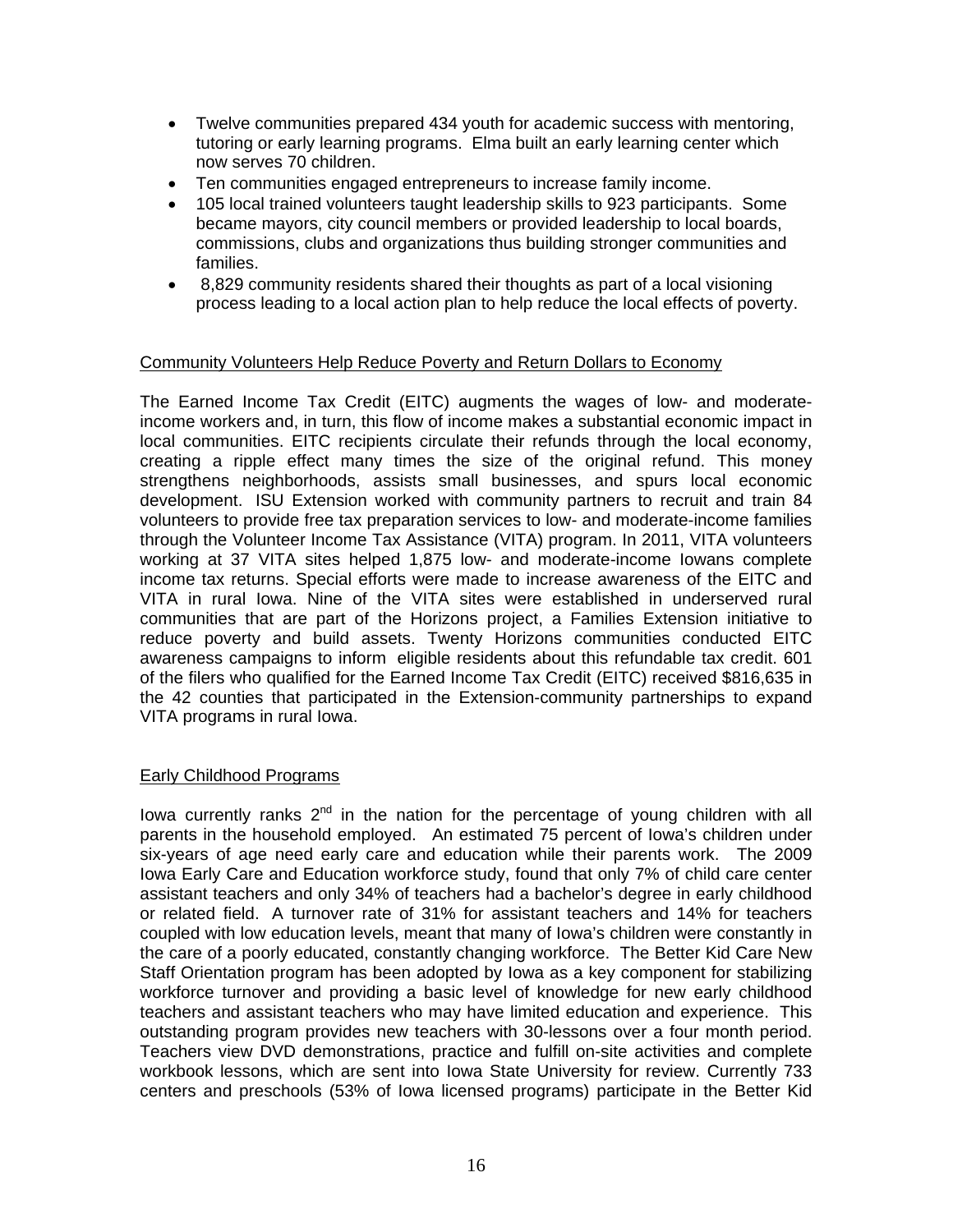Care New Staff Orientation (NSO) program. As a result of participating in NSO program, 620 new child care teachers have completed a total of 18,600 training hours and report making significant gains in knowledge and program improvements. Ninety-one child care center directors participating in the program report made significant improvements in their skills for effective supervision and support of new early childhood teachers.

# o **Agriculture and Natural Resources Extension**

# Drainage Professionals

Faculty and staff in ISU Extension to Agriculture and Natural Resources (ANR) provide educational leadership to drainage contractors in Iowa through annually hosting the three-day Iowa Drainage School. In 2010, 40 participants attended the drainage school. Post-meeting evaluations indicated that 75% of respondents indicated the program would help them increase revenues with their work with dollar values ranging from \$50,000 to \$250,000 or up to \$150/acre.

# Co-Products from the Ethanol Industry

Co-products of the ethanol fermentation process can be cost effective feeds but have unique characteristics and present challenges in handling storage and delivery. A comprehensive, integrated research and educational program is ongoing. Activities included cattle feeding research, feeding and long term storage demonstrations, workshops, meetings, software development, factsheets newsletters and consultations. In 2007 alone, 67 meetings were held for producers and consultants on the topic. In 2011, participants in educational programs were surveyed on changes in their knowledge, behavior and cost outcomes as a result of educational activities conducted by ISU Extension on ethanol co-product feeding for beef cattle during the period 2006- 2010.

- Of those surveyed, 69% had received information or attended an educational event during that time period.
- Of those that had obtained information on this topic from ISU Extension, 88% indicated that the information improved their knowledge of effective ways to incorporate these feeds into the diets of cattle.
- During that time period, 57% of those surveyed increased the usage of ethanol co-products in cattle diets.
- Of those surveyed 91% reported either improved cattle performance or reduced costs of at least 10% as a result of the information received. Of that group, 27% reported a 10% or more reduction in feed costs without decreasing animal performance, 19% reported a 10% or greater improvement in animal performance, and 45% reported both a 10% improvement in animal performance and a 10% decrease in cost of production.
- With today's costs, a 10% reduction in feed costs has a value per animal fed of over \$60. With over 2 million head of cattle fed annually this represents a significant contribution to this growing sector of the Iowa agricultural economy and their local communities.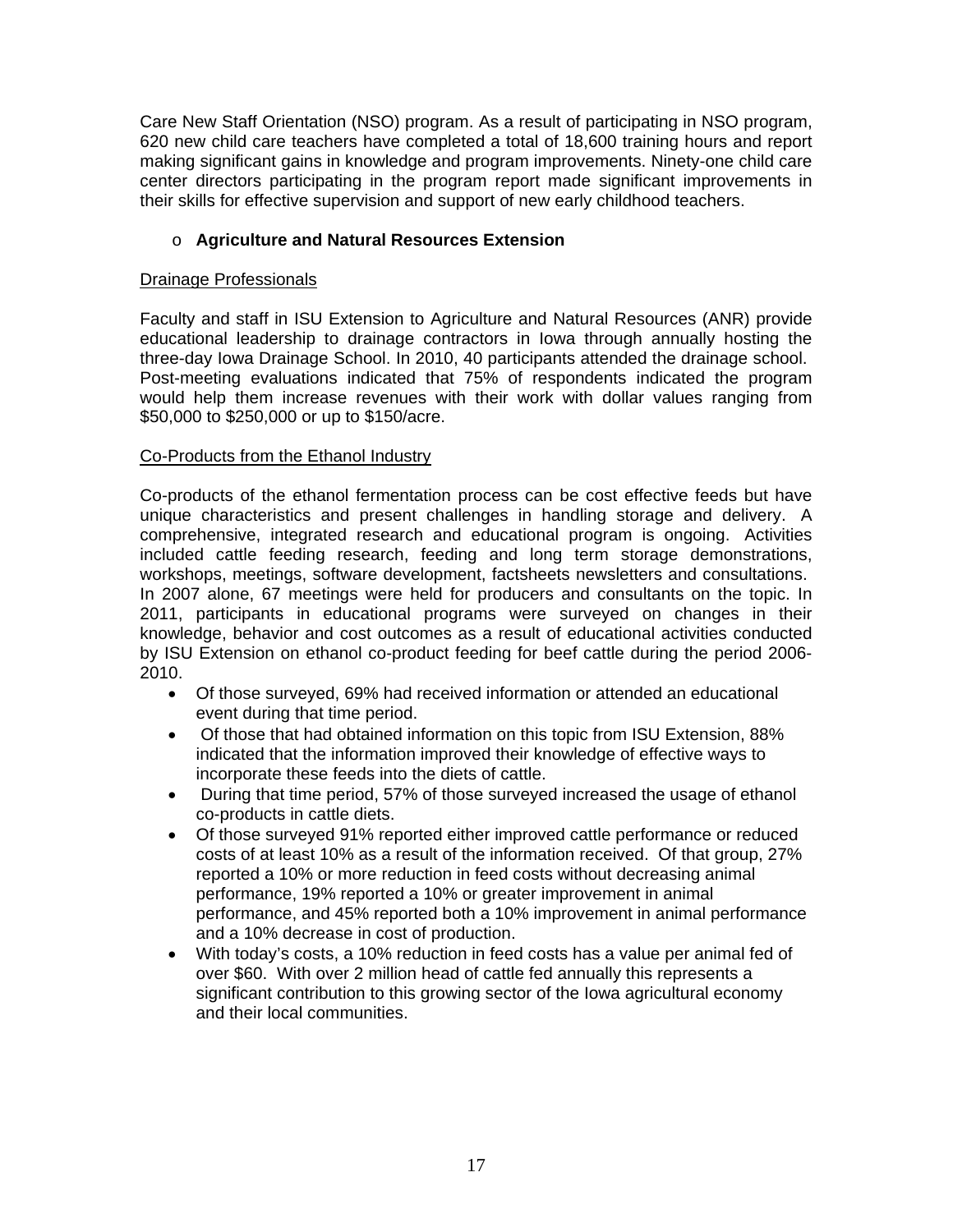# Financial Decision Making

Beginning farmers often lack access to credit at reasonable rates and terms, to use for purchasing operating inputs and financing purchases of land, livestock, and equipment. To be eligible for financing from the Farm Service Agency, beginning farmers must show knowledge of sound financial management principles by completing an approved course in farm financial management. ISU Extension developed an Internet-based home study course titled Financial Decision Making that allows borrowers to meet this requirement. The course consists of modules covering topics such as developing financial statements to financing long-term assets. Enrollees must satisfactorily complete on-line quizzes and homework assignments.

- As of August 21, 2011, at total of 345 FSA loan applicants have completed the Financial Decision Making course.
- In January 2011 graduates of the course were asked to estimate their annual gross farm income and farm net worth before and after completing it. The average change reported was an increase of \$247,101 in annual gross farm income and \$381,458 in net worth.
- Based on data from the Iowa Farm Business Association, the average net farm income as a percent of gross income during the years that enrollees completed the course was 25%, and the average return on net worth was 9.8%. Applying these rates to the average increases reported results in an estimated increase in annual net income per operator of \$38,182 per operator, or over \$13 million annually for all the families who have completed the course.

These dollars will be reinvested in the state economy and keep more young farmers employed in Iowa agriculture.

# Community Vitality Center

The Community Vitality Center (CVC) is a statewide catalyst for identifying and demonstrating new strategies for improving the economic vitality of Iowa's communities and rural areas. CVC received the 2010 Iowa Venture Distinguished Leadership Award from the Iowa Area Development Group for the creation of Iowa MicroLoan and other entrepreneurial and philanthropy development activities. Iowa MicroLoan was founded in 2008 as an independent 501(c)(3) foundation by the Community Vitality Center (CVC) to serve as a statewide microfinance. Since then, Iowa Microloan has received more than \$3.5 million in grants and loan capital as an intermediary for the SBA MicroLoan Program and USDA Rural Micro-Entrepreneur Assistance Program (RMAP). Iowa MicroLoan provides a business plan "second look" and technical assistance for entrepreneurs who have been denied credit from conventional lenders.

- During 2010, IFMCV had loans outstanding to 26 businesses.
- Seventeen of the businesses were startups.
- Fourteen of the businesses were from rural counties (54%) and 12 were from metro counties (46%).
- Of the total co-signors and guarantors involves, 56% were women and 44% were men, 5% were minority, and 5% were people with disabilities.
- Of the total, 15% were below the HHS poverty level, 29% were below HHS 150% poverty level, and 46% were below the HUD low income level.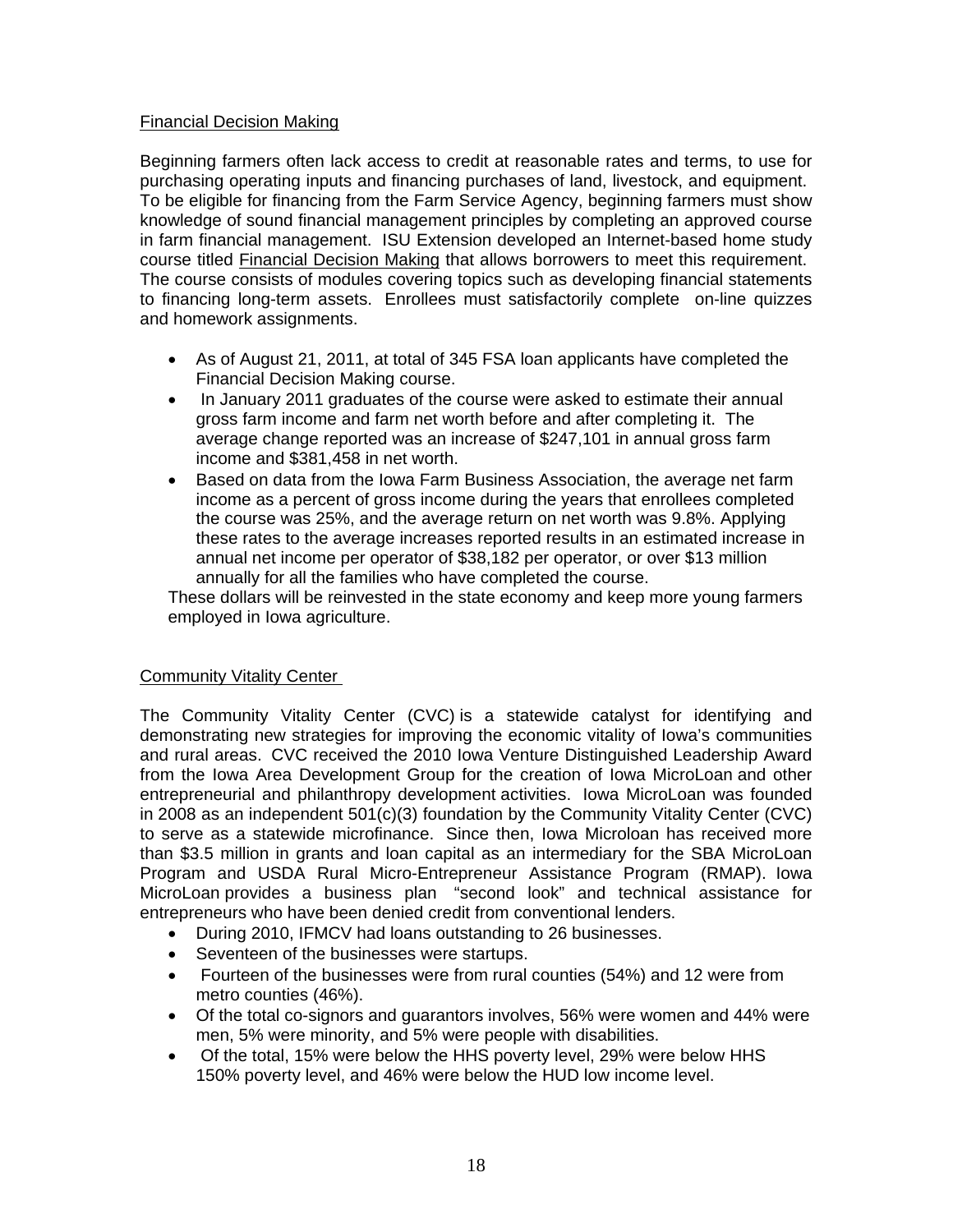During 2010, CVC assisted IDED and Iowa Microloan in implementing the Iowa Small Business (ISB) Loan Program approved by the Iowa General Assembly and signed by the Governor in 2010. CVC provided input for the Administrative Rules, facilitated loan application and underwriting process subcontract between IDED and Iowa MicroLoan, facilitated coordination of the ISB Loan Program among IDED, Iowa MicroLoan and Iowa Small Business Development Centers, and conducted an evaluation of the program.

- During the eight months in operation from August 1, 2010 to March 31, 2011, the ISB Loan Program provided loans to 42 businesses that created or retained 130 direct jobs and generated \$3,423,837 in new business financing investment by leveraging \$1,639,889 in direct loans with \$1,783,948 in co-financing by local financial institutions.
- As a result, it is estimated that 228 total direct, indirect and induced jobs were created and/or retained by the implementation of the Iowa Small Business (ISB) Loan Program.
- Twelve of the applications approved were for startup businesses. Applications were received from 29 of Iowa's 99 counties with 30 applications from enterprises located in rural counties and 24 from metro counties. Two of the companies receiving ISB Loans have more recently been highlighted in separate features by the Des Moines Register for innovations in their respective industries.
- CVC and Iowa MicroLoan's involvement and performance in the ISB Loan Program led to participation in IDED's recently approved application for \$13.1 million from the State Small Business Credit Initiative (SSBCI) program of the U.S. Treasury Department in which \$3.2 million is allocated for continuation of the ISB program.

The Office of the Vice President for Research and Economic Development (OVPR/ED) works closely with all of the above units, including the Office of the Vice President for Extension and Outreach, in promoting the University's mission related to technology transfer and economic development.

- The Research and Economic Development Council (chaired by the VPR/ED) coordinates ISU research, technology transfer and economic development activities. Members meet periodically to discuss problems, update each other on activities, assess the state and national environment for technology transfer, and propose policy and procedures to encourage technology transfer and economic development activities at ISU. This council, formed in 1993, is comprised of representatives from all units on campus that have a primary role in economic development and technology transfer as well as representatives from each of the seven colleges.
- The recently initiated comprehensive management strategy for key industrial partners is continuing to show results. This effort is co-led by the Industry Relations Team and the Corporate and Foundations Relations group in the ISU Foundation. The goal is to develop ten strategic partners during the period FY11 – FY16. Based on the established metrics, we are half way toward achieving that goal.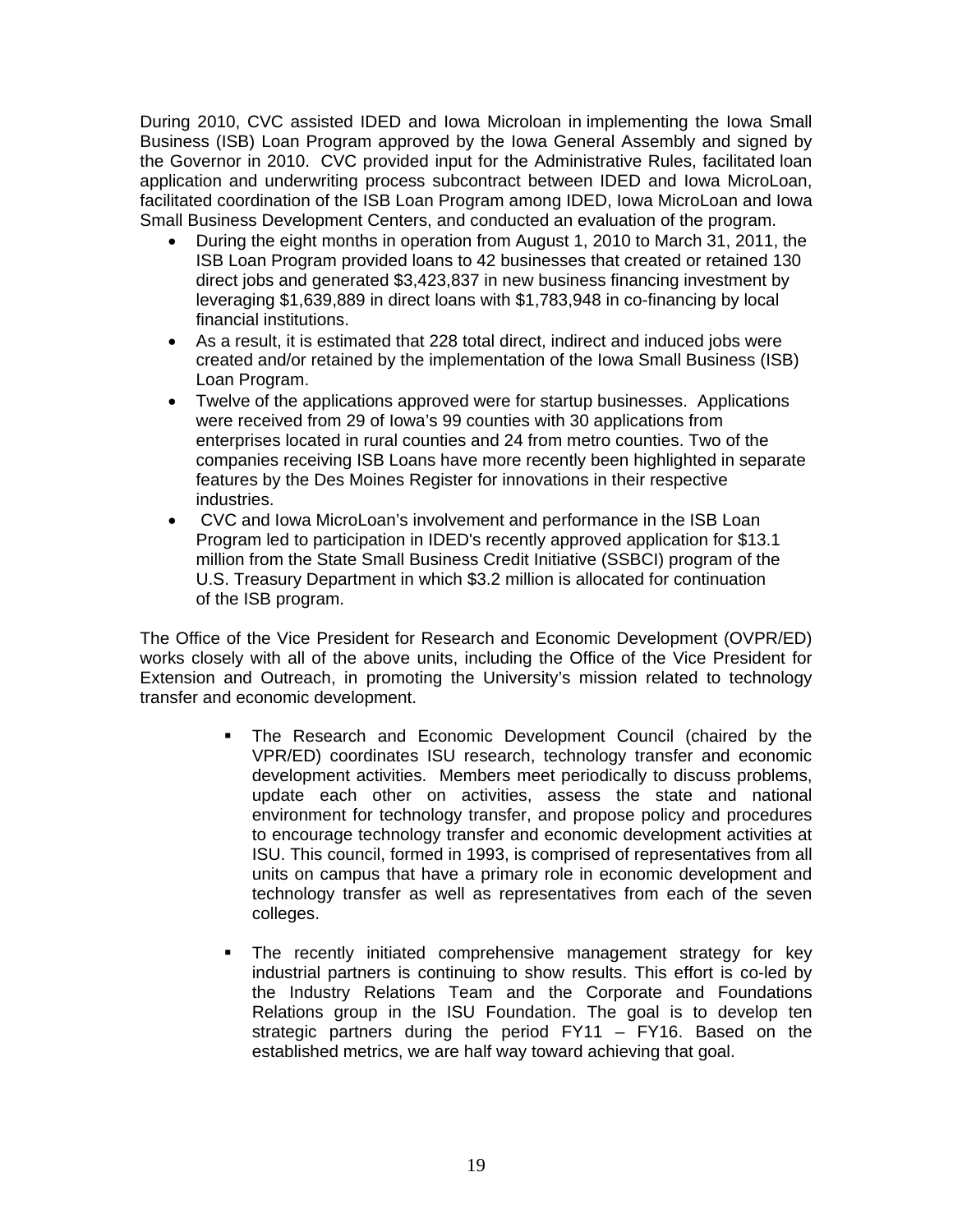The above units are the key units that focus attention on economic development and technology transfer at ISU; however, significant additional related activity also occurs across campus in individual academic departments, centers and institutes, and colleges.

4. Please briefly describe two or three examples of major economic development collaborative projects with such other entities as Regent universities, Iowa community colleges, the Iowa Department of Economic Development, Iowa Workforce Development, or other state agencies.

# *Major Economic Development Collaborative Projects*

*NSF EPSCoR.* ISU collaborated with UNI and the U of I on an NSF EPSCoR proposal that received funding (\$20 M) in September 2011. The grant will develop a statewide energy plan for the State of Iowa, covering two renewable energy platforms--wind and bioenergy--and a third platform dealing with energy efficiency. The ultimate outcome will be an energy plan leading to energy efficiency and sustainability for the State. Other partners include the Iowa Economic Development Authority, the Iowa Energy Center, community colleges and other four-year institutions in Iowa, and industry.

*Grow Iowa Values Fund.* This legislation is providing the universities and private colleges financial resources to expand technology transfer and commercialization efforts. We are in the seventh year of GIVF funding, in addition to providing core support for infrastructure in the Research Park, Pappajohn Center and the VPR/ED office. Each year projects are funded that pair ISU researchers and Iowa companies. More information appears later in this report.

*Innovate Iowa Proof of Concept Initiatives*. Iowa State is establishing an initiative that will focus on increasing the transfer of technology while reducing the time required to commercialize it. Technology and business development will occur in parallel by engaging staff from the ISU Research Foundation, the ISU Research Park, the Pappajohn Center for Entreneurship and technology experts. This initiative will provide a single, visible interface for faculty, staff and students seeking opportunities and provide simplified, coordinated communication.

*A reinvigorated process for prospect development and start-up company acceleration*. The ISU Research Foundation, the ISU Research Park and the Pappajohn Center for Entreneurship are engaged in a strategic partnership to reinvigorate our approach to engaging students, staff and faculty in entrepreneurial start-up activities. Information about this new process will be available in early 2012.

*State-wide committees* – Many people from ISU serve on committees that promote economic development programs such as the Iowa Innovation Council, the Biosciences Alliance of Iowa, the Iowa Innovation Council's Iowa Advanced Manufacturing Committee, Iowa Meat Processors Association, Institute of Food Technologists-Iowa Section, the Iowa Lean Consortium, the Partnership for Industrial Energy Efficiency, Professional Developers of Iowa, the Iowa Business Council, the Iowa Alliance for Wind Innovation and Novel Development (IAWIND), Innovate Iowa!, etc.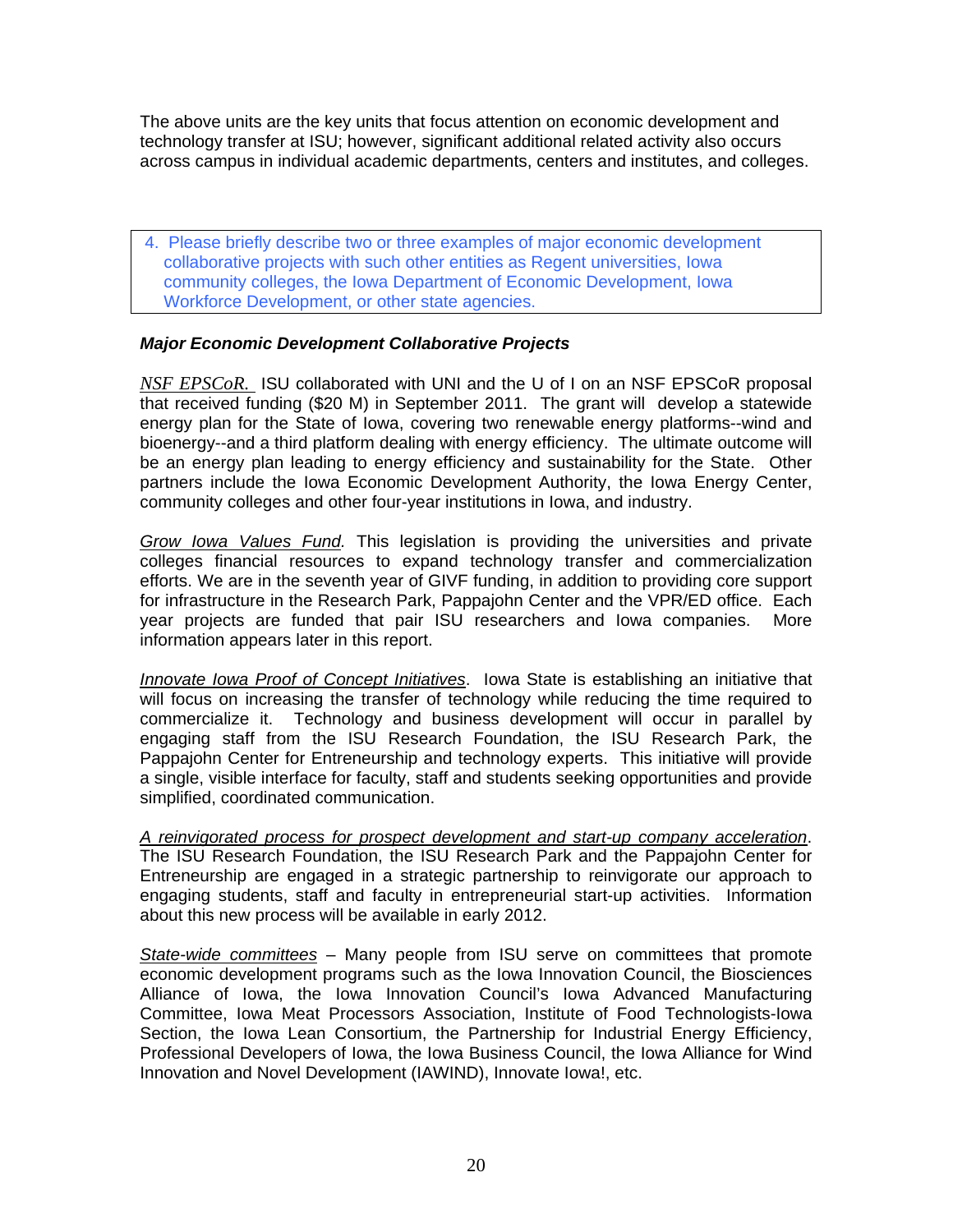5. Please provide the following information about Grow Iowa Values Fund projects for FY 2010:

A. Identify and briefly describe each project or initiative which received GIVF funding in FY 2011 including information on outcomes or progress made

B. Identify metrics which were used to measure outcomes for each project and report progress on each metric for FY 2011

C. Provide a description of the sources of the matching institutional dollars for each GIVF-funded project

The ISU Grow Iowa Values Fund (GIVF) program has a competitive research component that pairs ISU faculty members with Iowa industries to create economic benefit for the companies. See **Appendix 1 and Appendix 2** for complete report.

6. Optional: If desired, please include observations regarding: A. Availability of startup and venture capital for technology entrepreneurs B. Suggestions for new programs or activities that could further enhance the impact of university technology transfer and service on creation of jobs and wealth in Iowa.

6A. Iowa continues to suffer from a lack of investment capital for start up and rapidly growing technology/innovation based firms.

- The Values Funds to the universities have provided a valuable source of funding for proof of concept/early stage development funding for the innovations that will become the next generation of businesses.
- There has been an increase in the number of Angel/Seed funds throughout the state. Available capital and experience varies widely and there is little coordination between the funds. The seed funds have typically brought more individual investors into play.
- The funding provided by Wellmark through the Pappajohn Center's has been a very valuable tool for early stage investment.
- There are very few true venture capital firms located in the state of Iowa actively investing funds at this point in time. Iowa continues to suffer from a lack of investment capital for start up and rapidly growing technology/innovation based firms.
- Each fund has a particular focus, the investment profile further limiting choices and resulting in very little competition.
- Most venture firms invest with other venture firms, one as lead with the others in secondary positions to spread risk and assure the ability to continue to fund the needs of the company--this is a major problem in Iowa.
- Firms must look outside the state for significant investments of \$5 million plus.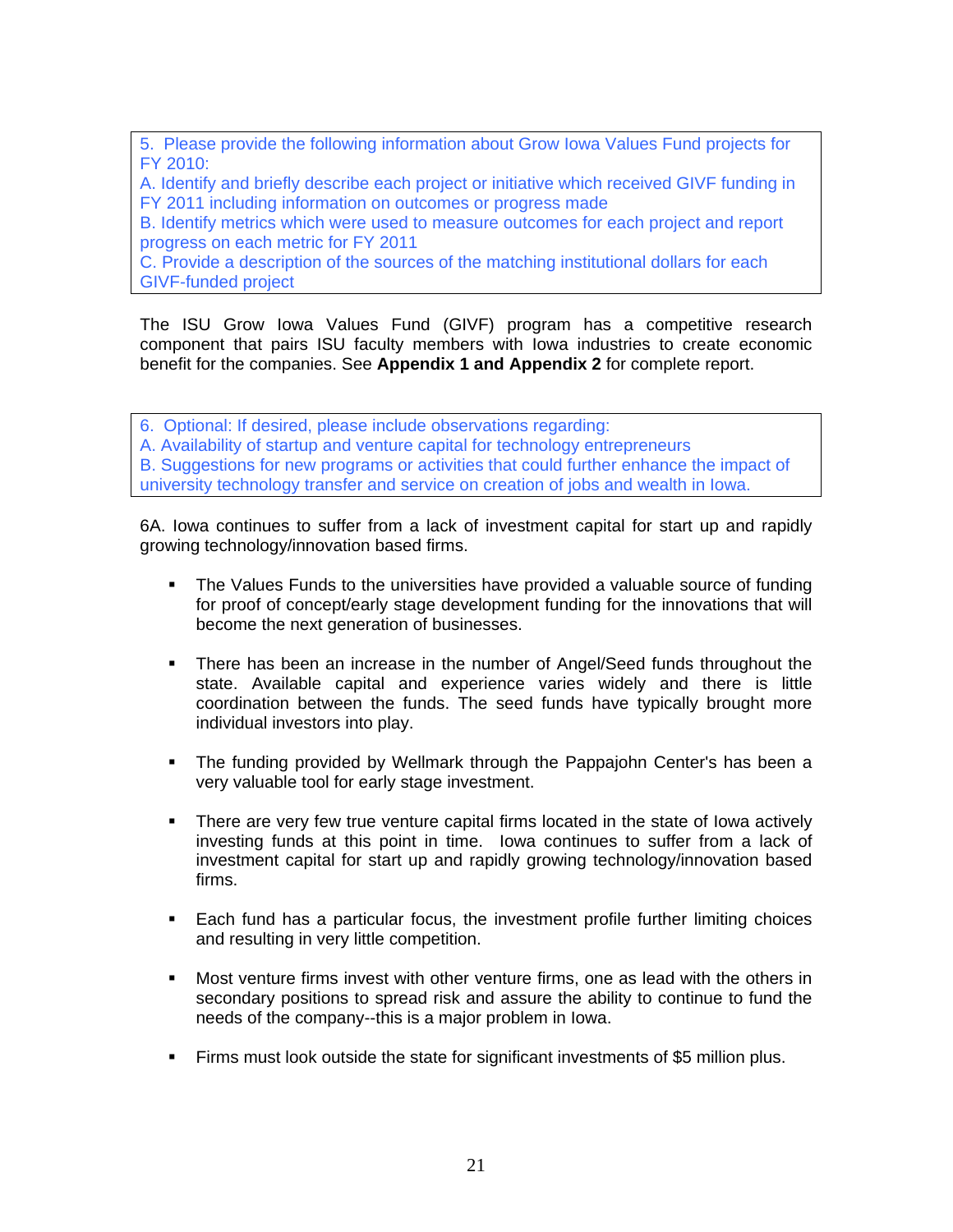Really good businesses with really good management teams will attract money; a major problem is the development of an experienced/skilled management team.

6B. Restoration of funds for economic development and technology transfer activities due to budget cuts in the past several years would greatly enhance the University's efforts in this area. The following is a summary of what benefits would occur if funds were restored in the units affected by budget cuts.

o **Small Business Development Centers.** The legislature cut a total of \$16,373 from the SBDC budget for FY09 and another \$99,436 for FY10. In FY10 the state appropriation after the 10% reduction was \$894,930. In FY11, the legislature appropriated an additional \$100,000 restricted solely to business counseling and for no other purpose, raising the total line item appropriation for FY11 to \$994,930. The FY12 state line item appropriation was reduced to \$936,345. In addition, the \$266,000 the program received from the Grow Iowa Values Fund in FY11, all of which was distributed to the service centers, was reduced to \$105,000. Total state resource dollars directed to the program for FY12 is \$1,041,345, down from \$1,260,929 in FY09. In addition, pursuant to census changes, the program's allocation of federal funds is reduced by \$34,063 for FY12. The total reduction in funding for FY12 over FY11 is \$195,063.

As demonstrated by an independent study, for every Iowa tax dollar spent on the Small Business Development Center program, \$2.47 is generated in increased tax collections the following year from SBDC counseling services alone. The majority of any restored and new funds would be directed toward client counseling, resulting in an increase in tax revenues over tax expenditures.

State budget cuts for FY12 have been addressed by forcing austerity budgets on the program's service centers and requiring them to divert program funds from other uses. These budgets are too lean to allow for adequate services. Thus, if state funding is not restored to at least FY09 levels, including \$350,000 originally allocated to the program through Grow Iowa Values Funds, multiple service centers will have to be closed, thereby diminishing the net beneficial impact of the program.

- **Iowa State University Research Park.** The restoration of approximately \$230,000 in funding to the Iowa State University Research Park would provide direct benefit to Iowa State University efforts to establish and support new technology ventures. New funds would be utilized to support the costs of providing incubator space and the support services required by new and early stage companies. The additional funds will increase the capacity for business incubation resulting in more new companies created and higher quality support for the young companies.
- **Center for Industrial Research and Service.** CIRAS has successfully leveraged its state budget to bring in additional federal grants and fees to expand technical assistance, education programs and economic development studies to support Iowa businesses. In FY11, CIRAS helped generate an additional \$2.70 for each \$1 of state funds provided. Of the approximately \$4.5 million of additional funding generated, more than \$1.2 million was distributed to other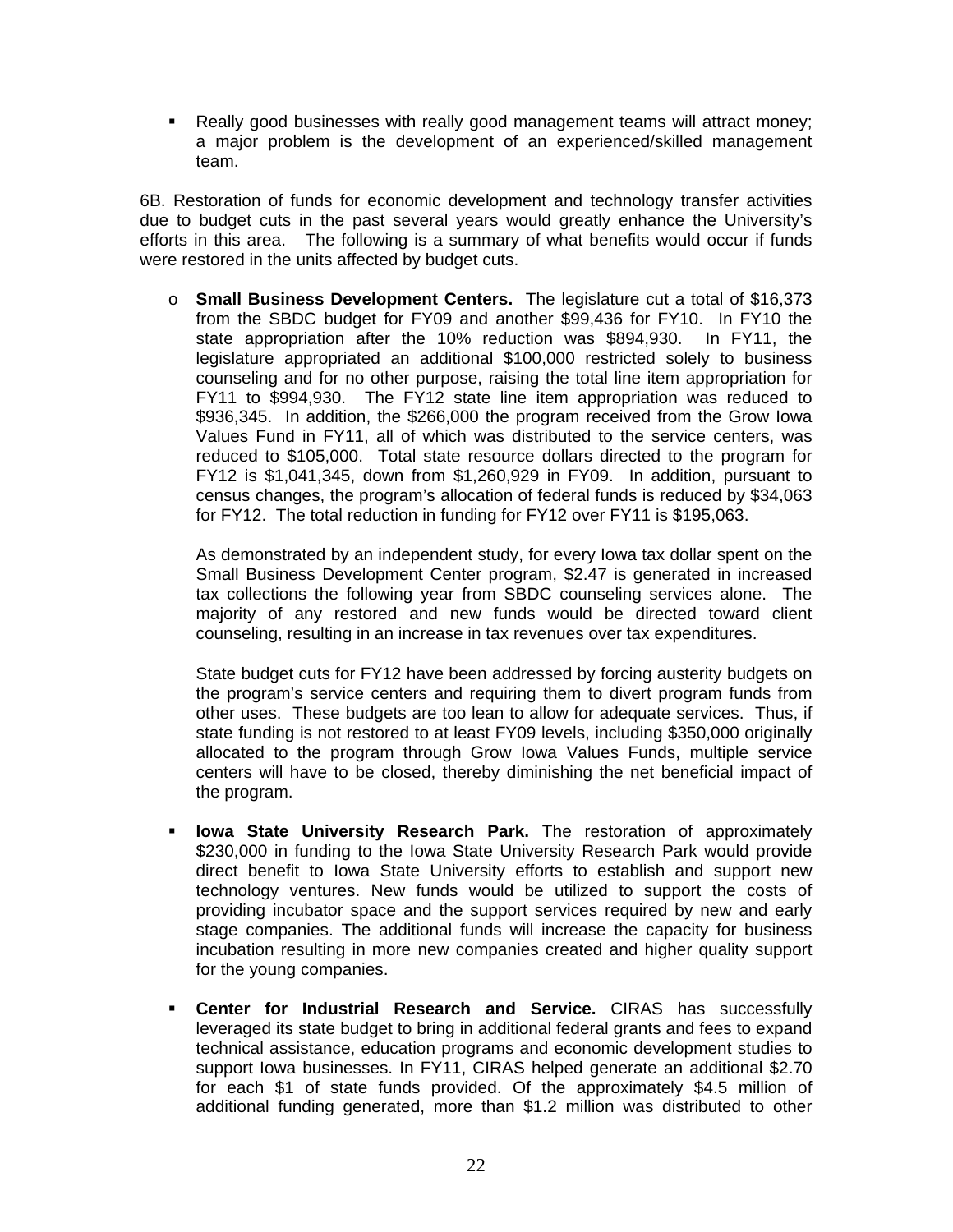business outreach units on campus to help them expand their work with Iowa companies.

CIRAS has lost over \$1.6 million of funds (in 2011\$) from their annual budget in the past decade. This includes state appropriations and matching funds provided by the Iowa Department of Economic Development. These funds were used as match on the Department of Commerce/NIST Manufacturing Extension Partnership award and the Department of Defense Procurement Technical Assistance Program award. This loss of state funds reduces the extent of CIRAS assistance to companies and communities and limits the amount of additional funds that might be brought to Iowa via new business assistance grants.

The loss of annual funding from state appropriations and agencies equates to a reduction of approximately 13 full time staff - includes salary and fringe benefits, and associated expenses. This can cause a further reduction of roughly 13 staff due to a loss of federal awards requiring matching funds from the state. Based on an analysis of data provided by Iowa companies, these 26 staff positions might have generated nearly \$60 million of impact and more than 700 jobs in Iowa companies — each year.

Using this same data, for every \$100,000 of additional state funds that are made available, CIRAS would be able to leverage the funds to bring in an additional \$150,000 from grants and fees and hire two new business professionals to provide services in the areas of engineering, biobased products and biorenewables, energy systems, management practices, government contracting, productivity, growth services, supply chains, quality systems, and communitybusiness economic development. These two staff would help create nearly 50 jobs and \$5,000,000 of new sales, cost savings, and investment impact in Iowa companies.

**Institute for Physical Research and Technology (IPRT).** The IPRT economic development programs suffered losses of over \$500,000 over the past three years. These losses follow \$2,500,000 in budget cuts in 2003, which were never restored. Ironically, these cuts came at times when the need for IPRT's expertise by Iowa industries was rapidly growing. Although pieces of the program have survived the cuts, it now serves only a fraction of the Iowa companies it once served and the current personnel are overextended. Companies seeking help outside the core competencies of the IPRT Company Assistance staff cannot be assisted. In the past these potential clients were guided to working with faculty members via subsidized projects. Because of the budget cuts, IPRT has restricted the technical assistance it provides to Iowa companies to those services that fall within the core competencies of IPRT staff rather than pursuing these collaborative, cross-disciplinary projects. Also, fewer R&D cost-share projects that can lead to new products are pursued due to the declining funding. Over 75% of the Iowa manufacturers that IPRT serves have less than 100 employees. This means that the typical industrial client will likely not have the needed expertise internally to address their material and inspection issues.

The materials assistance unit of the IPRT economic development program provides short-term no cost technical assistance to Iowa manufacturers and is often the first interaction that manufacturers have with the University.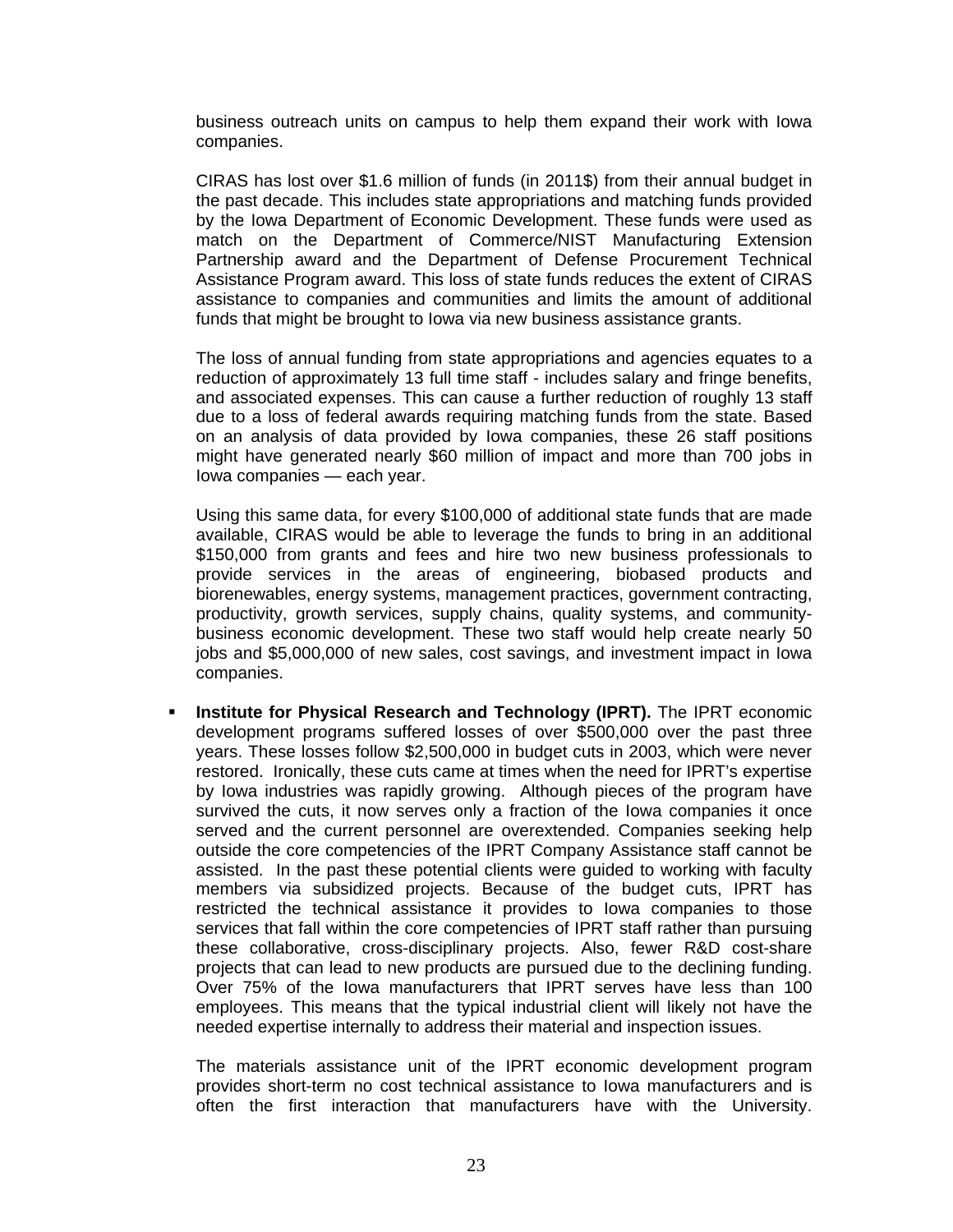Restoration of funding would allow for growth of materials assistance, enhancing their delivery of services. They seek to offer a wider scope of services directly meeting the needs of Iowa manufacturers.

The NDE (nondestructive evaluation) unit of this program functions similarly to the materials group, in that short-term technical assistance is provided to Iowa manufacturers on a no-cost basis. The focus of the NDE Group is to assist companies in areas of inspection and quality control. To that end, the NDE Group serves as an unbiased source of information, offering clients a broad range of expertise in various inspection methodologies. Manufacturers often do not have staff acquainted with these capabilities, so the group in effect complements the engineering capabilities of their clients. The group assists client companies in addressing problem areas, ensuring product development and quality. This assistance requires robust budget support to maintain the needed flexibility to successfully address the wide range of industrial concerns that are presented to it.

The technology commercialization unit administers cost-sharing, contract research projects, working with Iowa's small to medium-sized manufacturers These small companies have very limited Research and Development dollars and facilities, and now, this unit does not have the funds needed to leverage Iowa companies' limited resources. These are projects with obvious economic impact—introduction of new products, addressing manufacturing processes, and improving quality—all areas that impact Iowa's global competitiveness in the manufacturing sector. Before the budget cuts of the last several years, the staff proactively marketed the research and development strengths of ISU's faculty to potential Iowa industry partners. This outreach effort was eliminated due to constraints on staff time and funds available for these projects, which may have had other unintended consequences.

A unique feature of the economic development program in IPRT is the active participation of scientists from internationally renowned ISU centers such as the Center for Nondestructive Evaluation, the Virtual Reality Applications Center and the Center for Catalysis. These centers have excellent track records of spinning off new Iowa start-up companies in the areas in which they excel. Restoring the budget cuts to IPRT units would have a rapid positive impact on Iowa's manufacturing sector. An investment now will result in continuing benefits to Iowa's companies, important opportunities to retain our brightest students, and new start-up companies based on increased technology transfer from IPRT centers.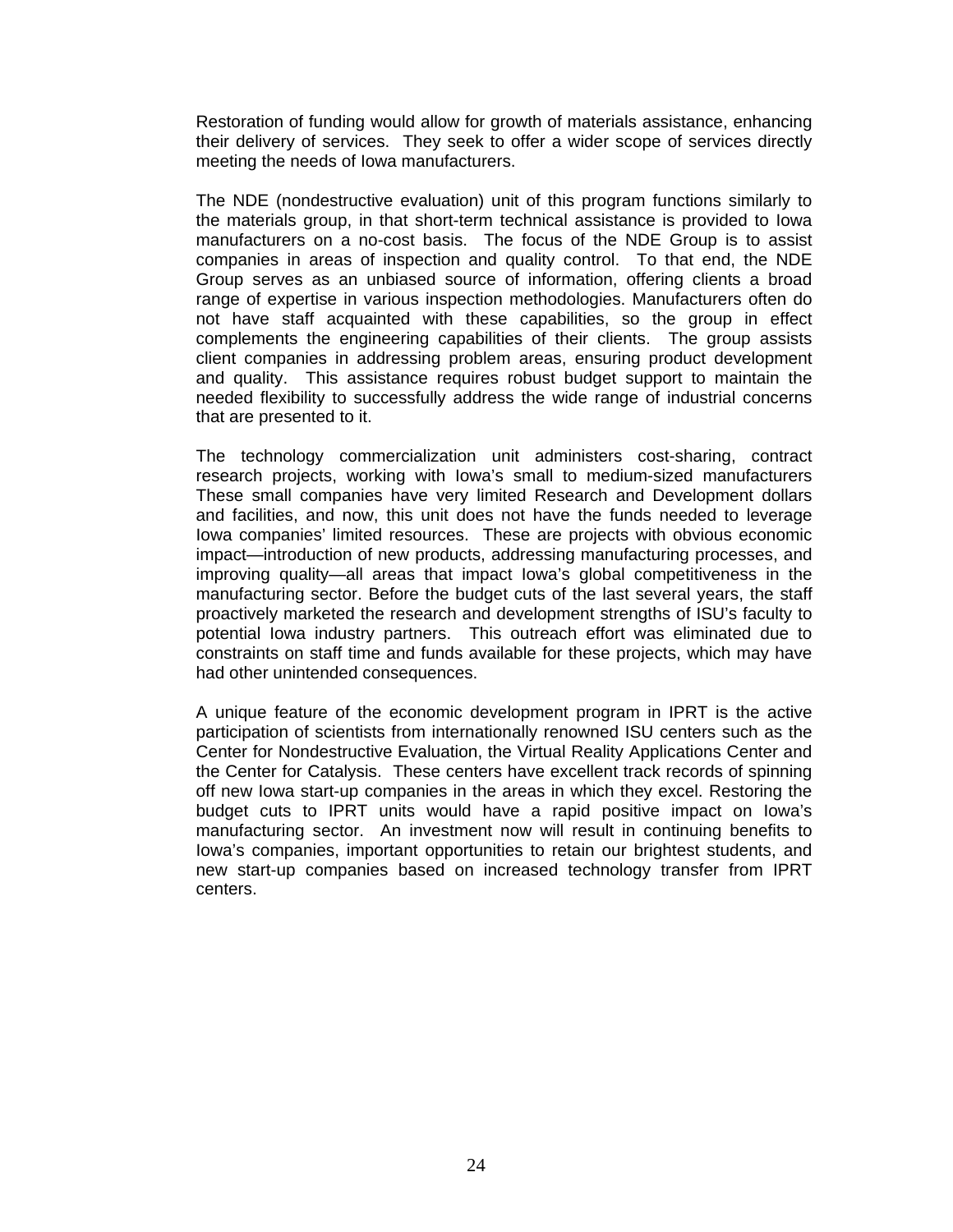## **MID-YEAR FULL REPORT: JULY 2011 IOWA STATE UNIVERSITY GIVF PROGRAM**

#### **EXECUTIVE SUMMARY**

#### **Commercialization Program**

The projects pair ISU faculty with Iowa companies to create or improve products or processes. Each project lasts two years. One year after the completion of the project (or three years after the start), the Iowa companies are surveyed for impact by CIRAS. These funds are a **critical source of gap funding**. They represent a unique resource that can applied toward the success of Iowa companies. A summary of the projects funded to date is below, followed by the list of active projects. To date, 77 projects have been funded through the Commercialization Program. Forty-one of these projects are complete and many show excellent progress in improving the competitiveness and profitability of the Iowa companies involved. 28 startup companies have been assisted; including **13 new companies that were started in the first five years as a direct result of the GIVF funding**. In total more than 50 Iowa companies have participated in the program.

Surveys are conducted by the Center for Industrial Research and Service (CIRAS) on year after project completion (true impact takes a minimum of 5-10 years).

| Project<br>Dates   | Survey<br>Year | Companies<br>Surveyed | <b>Jobs Created</b><br>or Retained | Total<br><b>Sales</b><br>Increase | Total<br>Investment<br>& Cost<br><b>Savings</b> | Average<br>Impact per<br>Company |
|--------------------|----------------|-----------------------|------------------------------------|-----------------------------------|-------------------------------------------------|----------------------------------|
| FY06-FY07          | FY08           | $Q*$                  |                                    | \$9,100,000                       | \$23,500,000                                    | \$3,600,000                      |
| FY07-08            | FY09           | 9                     | 18                                 | \$3,700,000                       | 2,760,000                                       | 720,000                          |
| FY08-09            | FY10           | $8**$                 | 6                                  | 600,000                           | 732,000                                         | 166,500                          |
| $FY09-$<br>$FY10+$ | <b>FY11</b>    | $7**$                 | 13                                 | 675,000                           | 967,000                                         | 234,571                          |

\* All surveyed companies were start-up companies

\*\* Surveys were not completed for all projects (not everyone chooses to participate in the survey)

+ The sales increase was primarily from 1 successful project, but the jobs impact was spread. Many companies indicated it was too early to tell the sales impact (this is a frequent comment through the years).

| Year<br>Project<br>Completed | Number<br>of<br><b>Projects</b> | Number of<br><b>Publications</b><br>&<br>Presentation<br>s | Number<br>of<br>Awards | Number of<br>Invention<br><b>Disclosures</b> | Number of<br>External<br>Funding<br>Applications | Number of<br>Applications<br>Awarded | External<br>Funding<br>Received* |
|------------------------------|---------------------------------|------------------------------------------------------------|------------------------|----------------------------------------------|--------------------------------------------------|--------------------------------------|----------------------------------|
| $FY12**$                     | 11                              | 13                                                         |                        |                                              | 11                                               |                                      | \$1,304,000                      |
| FY11                         | 11                              | 46                                                         |                        |                                              | 20                                               | $\Omega$                             | 940,000                          |
| FY10                         | 14                              | 99                                                         |                        | $^{\circ}$                                   | 47                                               | 13                                   | \$2,720,000                      |
| FY09                         | 15                              | 53                                                         |                        |                                              | 48                                               | 20                                   | \$3,500,000                      |
| $FY07-08***$                 | n/a                             | n/a                                                        | n/a                    | n/a                                          | n/a                                              | n/a                                  | n/a                              |

\*Some information on award amounts was not included \*\*These projects are ongoing \*\*\*Data was not collected

#### **Infrastructure**

| $\bullet$ | ISU Research Park                       | \$200,000 |
|-----------|-----------------------------------------|-----------|
|           | • Pappajohn Center for Entrepreneurship | \$200,000 |
| $\bullet$ | <b>VPRED Office</b>                     | \$100,000 |

Note: Due to FY10 budget cuts, support to IPRT (\$100,000) and the post-doc entrepreneurship program (\$150,000) was eliminated.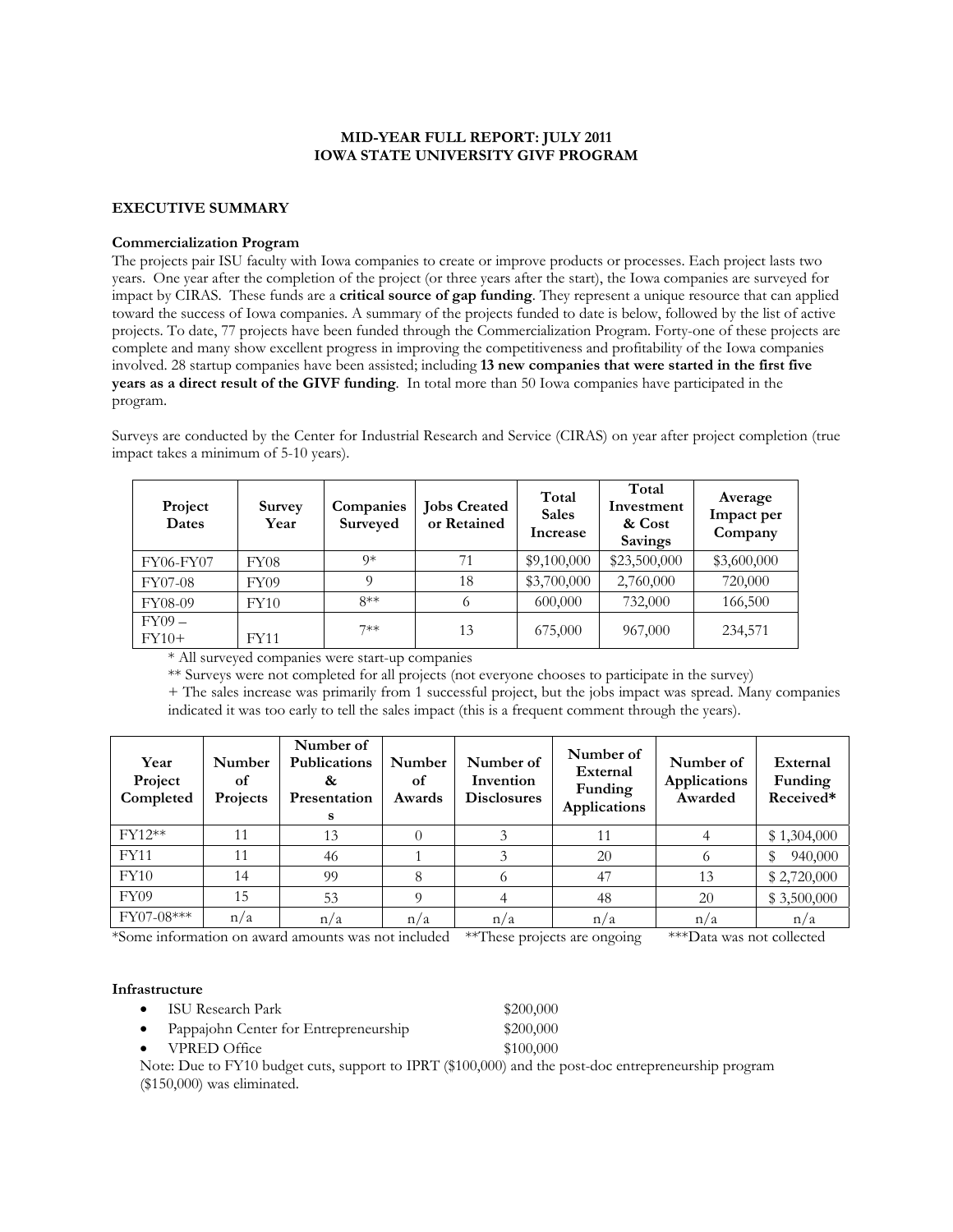# **DETAILED REPORTS**

| Principal            |                                                                         | <b>Award Amount</b>    | <b>FY11</b> |
|----------------------|-------------------------------------------------------------------------|------------------------|-------------|
| Investigator         | <b>Project Title</b>                                                    |                        | Allocation  |
| <b>Jim Bloedel</b>   | Testing of lead PK compounds in preclinical animal models of            |                        |             |
| (Kanthasamy)         | Parkinson's disease                                                     | \$128,100              | \$128,100   |
| <b>Jim Bloedel</b>   | Use of Beta-Glucuronides of Vitamin D to treat inflammatory             |                        |             |
| (Jesse Goff)         | bowel disease                                                           | \$<br>89,657           | \$89,657    |
|                      | <b>Bryony Bonning</b> Transgenic Plant Resistance to Invertebrate Pests | \$107,680              | \$107,680   |
| <b>Byron Brehm-</b>  | Rapid Sequence- based Detection of Human Pathogens: From                |                        |             |
| <b>Stecher</b>       | Farm to Fork to Physician                                               | \$106,690              | \$106,690   |
|                      | Development of a novel Genetic Test fo Inherited Bovine Diseases        |                        |             |
| Pat Halbur           | and its application to tissues and embryos                              | 69,500<br>\$           | \$69,500    |
|                      | Prevention of swine influenza: Commercialization of replicon            |                        |             |
| <b>Brad Bosworth</b> | particle and replicon subunit vaccines                                  | \$146,610              | \$146,610   |
| <b>Rick Sharp</b>    | Effect of oral ATP on human muscle performance                          | \$<br>29,890           | \$29,890    |
| Tanja                |                                                                         |                        |             |
| Opriessnig           | Cross Protective Immunity                                               | 80,000<br>$\mathbb{S}$ | \$80,000    |
| <b>Eliot Winer</b>   | Volumetric Model Analysis for Bariatric Medicine                        | \$100,000              | \$100,000   |
|                      | Iowa Powder Atomization Technologies (IPAT); Titanium                   |                        |             |
| <b>Iver Anderson</b> | Atomizer Prototype Design                                               | \$221,499              | \$91,264    |
| Mike Kessler**       | Pultruded Window Frames from Agricultural Oils                          | \$<br>40,000           | \$28,275    |
|                      | David Grewell** Naturally Controlled Gelatinization of Corn Starch      | \$34,504               | \$34,504    |
|                      | Development of the Next Generation of Vortex Flow Meters for            |                        | \$4,804     |
|                      | Mike Olsen*,** Engine Applications                                      | \$104,690              |             |
| Ted                  | HeindelWaste Plastics, Crude Oil Sludge, and Tar Sand to Diesel -       |                        |             |
|                      | (Atul Kelkar)** Capturing Energy from Waste                             | \$143,814              | \$9,337     |

## **FY10 Projects (to finish May 31, 2011)**

\*Project was completed May 31, 2010 and the final report submitted in the previous report.

\*\*Data from these projects is not included in the cumulative report above because these projects were included in final report for the FY09 projects.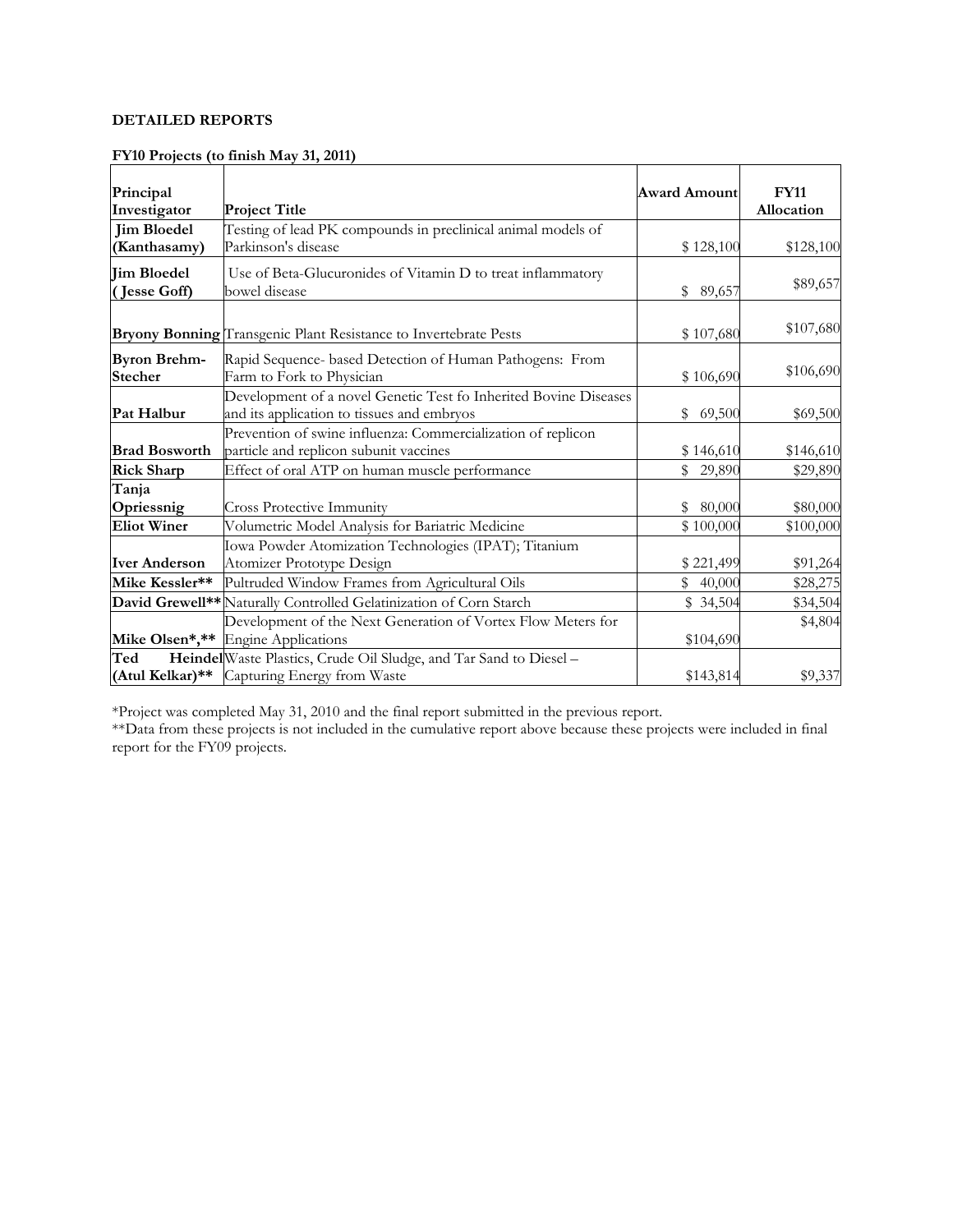**Title:** Testing of lead PK compounds in preclinical animal models of Parkinson's disease **Principal Investigator:** James R Bloedel / Anumantha Kanthasamy **Company Partners:** PK Biosciences Corporation **Project Goal:** 

Our main goal is to develop oral neuroprotective drugs for the treatment of Parkinson's disease (PD) in humans. Currently we are in the preclinical stage of drug development. The ultimate success of the proposed neuroprotective technology may create many new opportunities in Iowa, including economic and job growth and a viable biotechnology industry.

#### **Invention disclosures:**

We have submitted full patent application SN 61/260,676, titled "Design, Synthesis and Functional Characterization of Rottlerin Analogs" filed on Nov 12, 2010 by ISURF. The data obtained from this proposal will augment our efforts to submit a full patent application in the future.

**Publications/presentations based on project:** None to date

**Awards received:** None to date

#### **External funding applied for (indicate received/denied/pending):**

Denied: SBIR Phase II proposal to NIH *National Institute of Neurological Disorders and Stroke* (*NINDS*). Submitted April 05, 2010 (\$1 million).

Denied: SBIR Phase II proposal to NIH *National Institute of Neurological Disorders and Stroke* (*NINDS*). Submitted Dec 05, 2010 (\$1 million).

Pending: SBIR Phase 1 to NIH *National Institute of Neurological Disorders and Stroke* (*NINDS*). Aug 05, 2011 (\$200,000).

#### **Progress report (300 word maximum, please focus on results in nontechnical terms and commercialization progress):**

#### **Results**

In the previous funding period (Jan-Dec 2010), we had synthesized 4th generation analogs derived from PK302 structure, in which meta-phenols containing Michael acceptors were protected by methoxy groups and other chemically reactive groups were modified. In this funding period generated a new set of 12 analogs designated RM analogs against Fyn kinase a new therapeutic target that regulates PKC kinase activity. We identified a lead RM analog, RM101, which was neuroprotective in cell culture Parkinson's disease (PD) models, with IC<sub>50</sub>s in the nM levels for its intended therapeutic target Fyn kinase at 725nm. We will these novel data to submit a new SBIR phase 1 application in Aug 2011.

#### **Commercialization:**

We have strengthened our Drug discovery and business management team by adding two new consultants with vast experience in medicinal chemistry and drug development to strengthen our drug discovery team. 1) Robert John Kerns, Ph.D., with >15 years experience in medicinal chemistry and pharmacology; and 2) Michael Crider, Ph.D., with >30 years experience in drug development. Their personal statements are included in their biosketches. Two new business development consultants, 3) John S. Kiely, Ph.D and 4) Pandi Veerapandian, Ph.D, who have over 25 years of experience each in leading biotechnology and pharmaceutical companies. We intend to recruit an industry experienced management team in order to secure partnerships and substantive venture capital as our drug discovery efforts meet certain milestones, such as meeting minimal requirements for IND filing.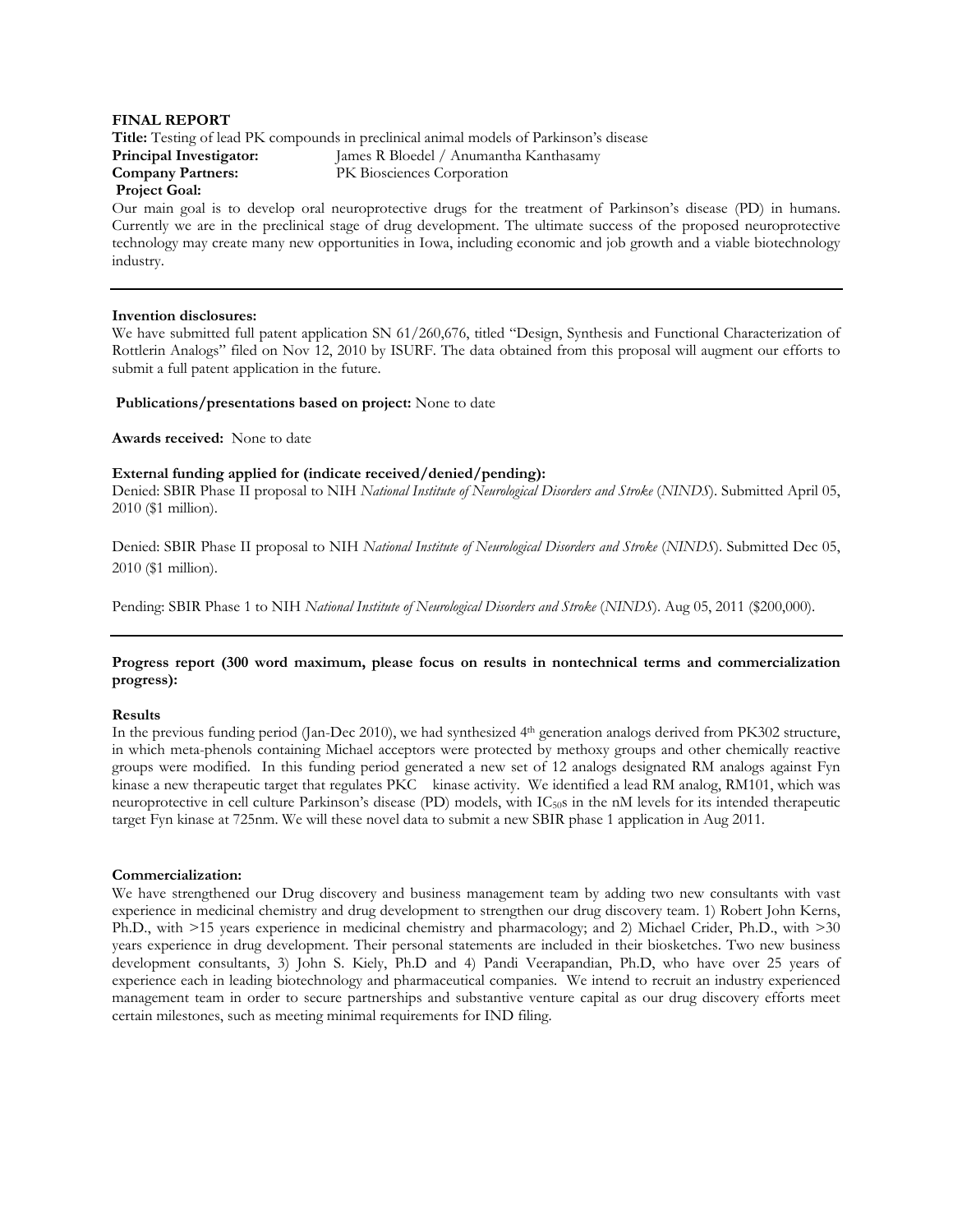**Title:** Use of Beta-Glucuronides of Vitamin D To Treat Inflammatory Bowel Disease PI: Jesse Goff (with James Bloedel, Chair, BMS)

**Company Partners (company names only):** GlycoMyr, Inc.; Heartland Assays, Inc

**Project Goal:** Develop products based on vitamin D to treat and prevent a number of human and animal diseases. The basis for these products is a plant of the *Solanaceae* family that contains a number of vitamin D-related compounds that have been shown to have unique activities affecting both calcium metabolism and cell growth and immune function. The native hormone form of vitamin D has been shown to ameliorate the symptoms or slow development of several auto-immune disorders in mice. However, the hypercalcemic effect of the native hormone precludes its use in humans. We intend to utilize glycosides of vitamin D compounds to target delivery of the vitamin D compounds to the lower gut to ameliorate inflammatory bowel disease. By delivering the vitamin D compounds only to the affected tissues we can reduce the potential for toxicity allowing use in humans.

**Invention disclosures:** Glycomyr, Inc., has filed a US and a PCT (European Union) patent on the use of these compounds for treating disorders in the bowel.

**Publications/presentations based on project:** None to date

**Awards received:** None to date

**External funding applied for (indicate received/denied/pending):** NIH Challenge Grant - Denied

#### **Progress report (300 word maximum, please focus on results in non-technical terms and commercialization progress):**

 In a mouse model utilizing dextran sodium sulfate to induce inflammatory bowel disease (IBD), we previously demonstrated our 1,25-vitamin D -glucuronide reduced severity of disease. Though 1,25-dihydroxyvitamin D had a similar effect, it caused severe hypercalcemia. We focused on our compound's ability to "target" deliver 1,25dihydroxyvitamin D, the active hormone, to the colon. 1,25-dihydroxyvitamin D acts on tissues to cause up-regulation of an enzyme known as 24-hydroxylase. Measuring 24-hydroxylase mRNA levels allows a very sensitive indicator of the degree to which a tissue has responded to a vitamin D compound. Administering 24 pmoles of 1,25-dihydroxyvitamin D up-regulated colon 24-hydroxylase 5-8 fold. Giving 24 pmoles of our 1,25-dihydroxyvitamin D glucuronide upregulated colon 24-hydroxylase almost 700 fold, clearly demonstrating targeting of the drug's actions to the colon. In humans, marginal plasma vitamin D concentrations are associated with increased risk of IBD. We found bacterial numbers in the colon of vitamin D deficient mice are from 50 – 100 fold higher than in vitamin D replete animals. Cadherin is a protein that forms tight junctions between colon epithelial cells and keeps bacteria from breaching the intestinal wall. We found a 20-30% decline in cadherin mRNA in vitamin D deficient mice. It is believed two factors that "cause" IBD are an aberrant response to bacteria residing in the gut, and a loss of integrity of epithelial cell tight junctions. We will determine the dose of 1,25-vitamin D -glucuronide required to maintain "normal" bacterial numbers in the gut and integrity of the tight junctions. We already know that at the doses we are using the native hormone causes life threatening hypercalcemia, while our compound does not. We have also done two studies looking at the effect of our compound in chronic IBD models. The results suggest a modest, but repeatable, ameliorating effect on IBD. Demonstrating the direct effects on the colon along with the therapeutic effect in several IBD models will improve the likelihood that this will be chosen for use in human Phase I clinical trials. Both Glycomyr and Heartland assays will continue to work with Goff and ISU to further these findings.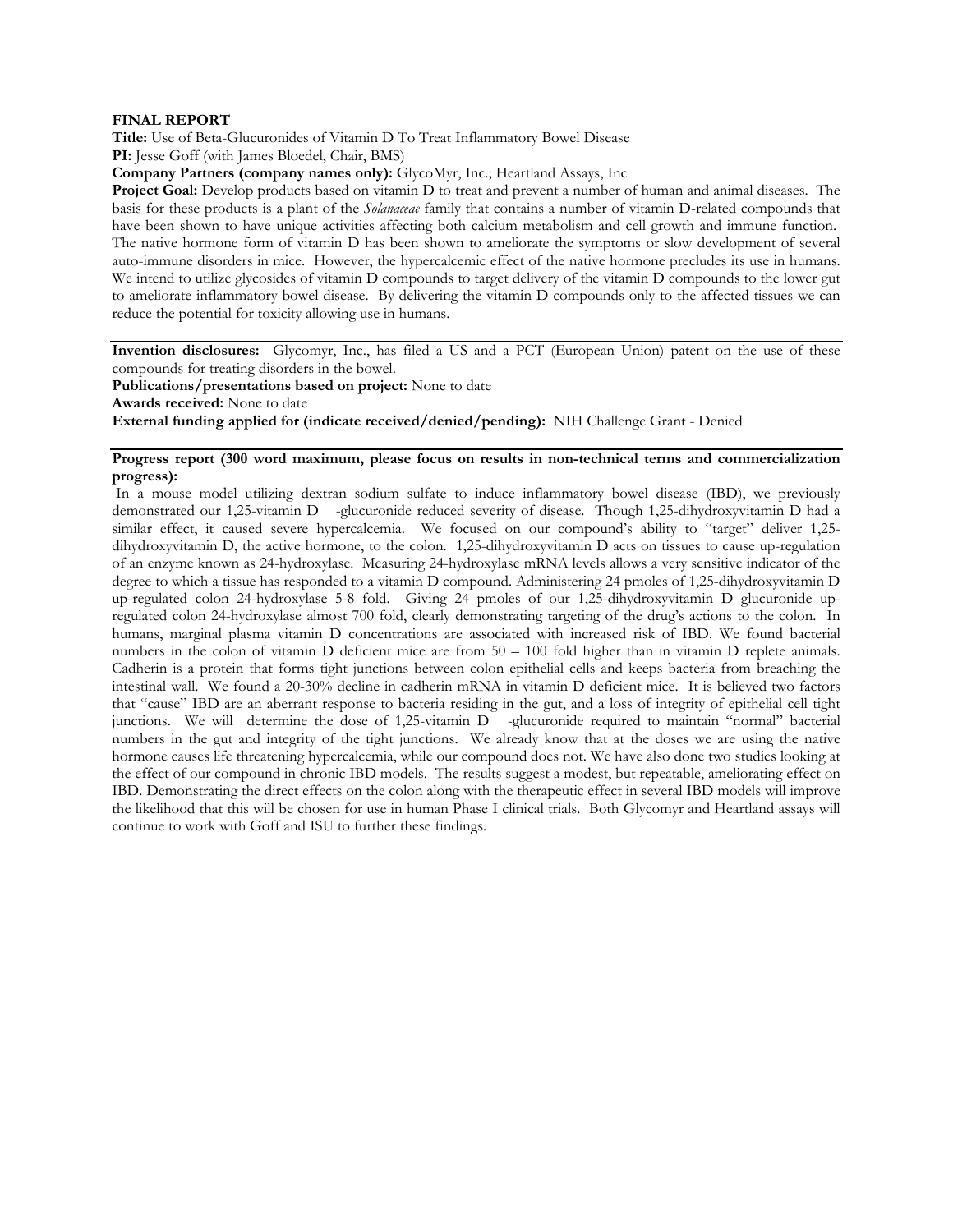**Title:** Transgenic Plant Resistance to Invertebrate Pests **Principal Investigator(s)** Bryony C. Bonning and W. Allen Miller **Company Partner(s):** Pioneer Hi-Bred International, a DuPont Company **Project Goal:** We have developed a new technology for plant resistance to aphids based on a plant virus coat protein (CP) fused to an insect specific toxin (omega-atracotoxin Hv1a) that acts within the aphid body cavity (Miller and Bonning, 2007). The objectives of this research are to (1) test the CP-P-Hv1a resistance technology against a broad range of invertebrate pests, and (2) construct transgenic plants and determine the extent of pest resistance.

**Publications/presentations based on project:** None to date **Awards received:** None to date **Invention disclosures:** None to date **External funding applied for (indicate received/denied/pending):** None to date

### **Progress Report:**

Objective 1. As the receptor for the plant virus CP in the aphid gut is unknown, we do not know whether CP-P-toxin fusions will be specific to aphids, or whether the fusion protein will also be delivered into the hemocoel of other insects. Feeding of larvae of the tobacco budworm caterpillar, *Heliothis virescens*, with 8 ng CP-P-Hv1a and the control fusion protein (CP-P-Hv1am with a mutated, inactive toxin) resulted in lethargy of larvae that ingested CP-P-Hv1a but not those in the control treatment. This result indicates that higher concentrations of the fusion protein may be toxic to lepidopteran larvae. Transgenic plants developed in objective 2 will be used to test for resistance against other economically important pest species.

Objective 2. We constructed transgenic Arabidopsis for expression of CP-P-Hv1a, CP-P-Hv1am and CP-P-EGFP (control) with native coding sequences using standard procedures. Transgene expression was confirmed in T2 and T3 plants expressing transgenes with native codon sequences, and in T2 plants expressing codon-optimized transgenes, by western blot, RT-PCR and fluorescence microscopy of the roots for CP-P-EGPF expressing plants. Bioassays conducted with the green peach aphid, *Myzus persicae* on T2 homozygous plants with transgenes with native codon sequences showed that CP-P-Hv1a significantly suppressed aphid populations: There was a 10-fold reduction in aphid numbers per plant by day 17 compared to all three of the control treatments (transgenic plants expressing CP-P-Hv1am, CP-P-EGFP and gssHv1a – the toxin alone). Specifically, CP-P-Hv1a plants had an average of 25 aphids per plant, compared to an average of 250 aphids on each of the control plants. Paralysis was seen in aphids feeding on the CP-P-Hv1a expressing plants, and the high aphid numbers on control plants resulted in discoloration of the leaves. A preliminary bioassay on T1 plants with codon-optimized transgenes showed similar results by day 13; T2 plants with high expression levels will be used for bioassays with *M. persicae* for comparison of efficacy between transgenes with native and codon-optimized sequences. Taken together, these bioassay data indicate that this technology will be highly effective for management of aphid pests, and has particular potential for use in transgenic soybean for management of the soybean aphid.

Objective 3. To assess the potential of this technology for delivery of multiple, diverse toxins we screened an additional two toxins for oral toxicity, and for toxicity by injection. From this evaluation, we will identify additional toxins that could be used effectively with the CP-P- delivery system. We tested the toxins Cyt1Aa and LqhIT against the pea aphid, *A. pisum* and the green peach aphid, *M. persicae*. While LqhIT was not toxic by ingestion, the LC50 for Cyt1Aa was 1.56 and 2.89 µg/100 µl diet for *M. persicae* and *A. pisum* respectively. The LD50 for Cyt1Aa by injection for *A. pisum* was 13.84 ng. The LD50 by injection for LqhIT in *A. pisum* was 28 ng. The LD50 was calculated based on data for 5 dose treatments (by probit analysis using PoloPlus Version 2.0 (LeOra-Software, 1987; Russell et al., 1977). Hence, overall we identified five toxins (w-Agatoxin IVA, rCharybdotoxin, rMaurotoxin, rChlorotoxin and LqhIT) that are not toxic to aphids by ingestion. Although none of these toxins appear to be as toxic as Hv1a by injection, they provide ideal additional candidates to test the versatility of the CP-P-toxin delivery system.

#### References cited

LeOra-Software (1987). "POLO-PC, a user's guide to probit and logit analysis." LeOra Software, Berkeley, California. Miller, W. A., and Bonning, B. C. (2007). Plant Resistance to Insect Pests Mediated by Viral Proteins. U.S. Patent 7,312,080, Vol. .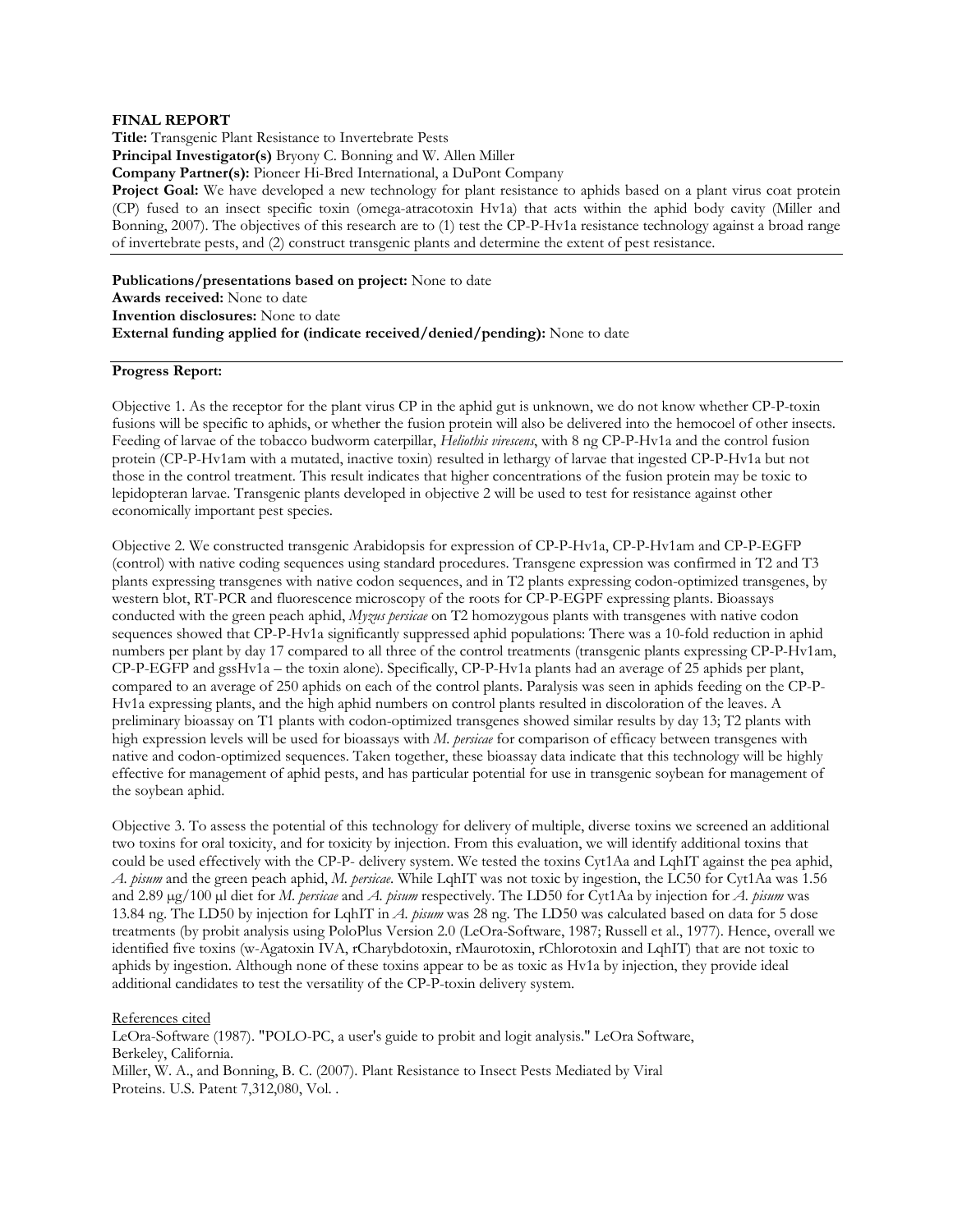**Title:** Rapid Sequence-Based Detection of Human Pathogens: From Farm to Fork to Physician **PI:** Byron Brehm-Stecher

**Companies:** Advanced Analytical Technologies, The Cleveland Clinic Foundation

**Project Goal:** To apply home-grown Iowan technology developed by Advanced Analtyical Technologies, Inc. to effect a transformative impact on the environmental, food and clinical testing markets, allowing end users to not only quickly detect target pathogens, but also to characterize isolates and distinguish them based on minute genetic differences.

#### **Publications/presentations based on project:**

- Progress on Grow Iowa Values Fund project was reported in a University news release in May 2010: http://www.news.iastate.edu/news/2010/may/StecherAATI
- MS thesis, Brittany Porter, expected August 2010; Thesis title: "New CE tools for rapid sequence-based detection and characterization of human pathogens". **Update (01/2011):** Unexpected delay in graduation due to student's involvement in an out-of-state car accident. Graduation now expected May, 2011.
- Byron Brehm-Stecher named as chair for "High Throughput Analysis of Foods" session at the Association for Laboratory Automation meeting, January 2011 (LabAutomation2011).
- Pierre Varineau of Advanced Analytical Technologies, Inc., to present "Parallel capillary electrophoresis with fluorescence detection for sensitive, reproducible and automated analysis of DNA" in LabAutomation2011 session on "High Througput Analysis of Foods", January 2011.
- "DNA PROfiling for the detection and characterization of *Salmonella* in peanut butter" B. Porter, H.-J. Kim, H.-m. Pang, A. Oppedahl, G.W. Procop and B.F. Brehm-Stecher. Poster presentation, International Association for Food Protection's Annual Meeting, Anaheim, CA.
- "From Farm to Fork to Physician: Detection of Human Pathogens Across the Production to Consumption to Disease Continuum", Symposium proposal to International Association for Food Protection; Brehm-Stecher symposium co-convener with Dr. M.L. Tortorello, Chief, Food Technology Branch FDA/National Center for Food Safety and Technology, Chicago, IL. **Update (01/2011):** This idea accepted by IAFP for full development as a 3.5 hour symposium. Invited speakers include Dr. Gary Procop of the Cleveland Clinic Foundation, a collaborator on this grant.
- "Rapid Detection of Pathogens in Complex Food Matrices", invited talk at the 29<sup>th</sup> annual Current Concepts in Foodborne Pathogens and Rapid and Automated Methods in Food Microbiology meeting, University of Wisconsin-River Falls.
- "DNA PROfiling for Characterization of *Salmonella* spp", B. Porter, W. Wei, H. Pang and B.F. Brehm-Stecher, poster presentation P-080, American Society for Microbiology General Meeting, Philadelphia, PA.
- Byron Brehm-Stecher spoke at the "Single Cell Analysis Summit", held 28-29 October, 2010, San Diego, CA
- Byron Brehm-Stecher accepted an invitation to speak in Select Biosciences' "Advances In Biodetection & Biosensors" conference to be held in Hamburg, Germany, June 30- July 1, 2011. Will coordinate visit and presentation with Lutz Büchner, Director of European Operations, Advanced Analytical Technologies, GmbH.
- **Two abstracts** submitted to the American Society for Microbiology 2011 General Meeting (New Orleans, LA):
	- a. High-Throughput Capillary Electrophoresis for DNA-Based Typing of *Salmonella* spp.
	- b. Combination of Multiplex PCR and Electrophoretic Detection for Identification of *Salmonella*, with Subspecies Differentiation
- **One abstract** submitted to the 2011 International Association for Food Protection (IAFP) Annual Meeting (Milwaukee, WI):
	- a. Application of Multiplex PCR for Rapid Differentiation of *Salmonella* Subspecies I, *S*. Typhimurium and *S*. Enteritidis from Biochemically-Similar Enterobacteriaceae Isolated from Layer Hen Production Facilities

#### **External funding applied for (indicate received/denied/pending):**

 **Received. Midwest Poultry Research Program (MPRP, H. Xin, PI). USDA-NIFA \$438,345.** USDA grant for enhancing safety and animal welfare in Midwest Poultry production systems. **My Role:** Co-PI responsible for development of molecular detection and characterization techniques as rapid alternatives to current methods for screening of egg production facilities for the presence of *Salmonella*. Work will be carried out in close coordination with an Iowan partner company, a leading producer of layer hens to the world market.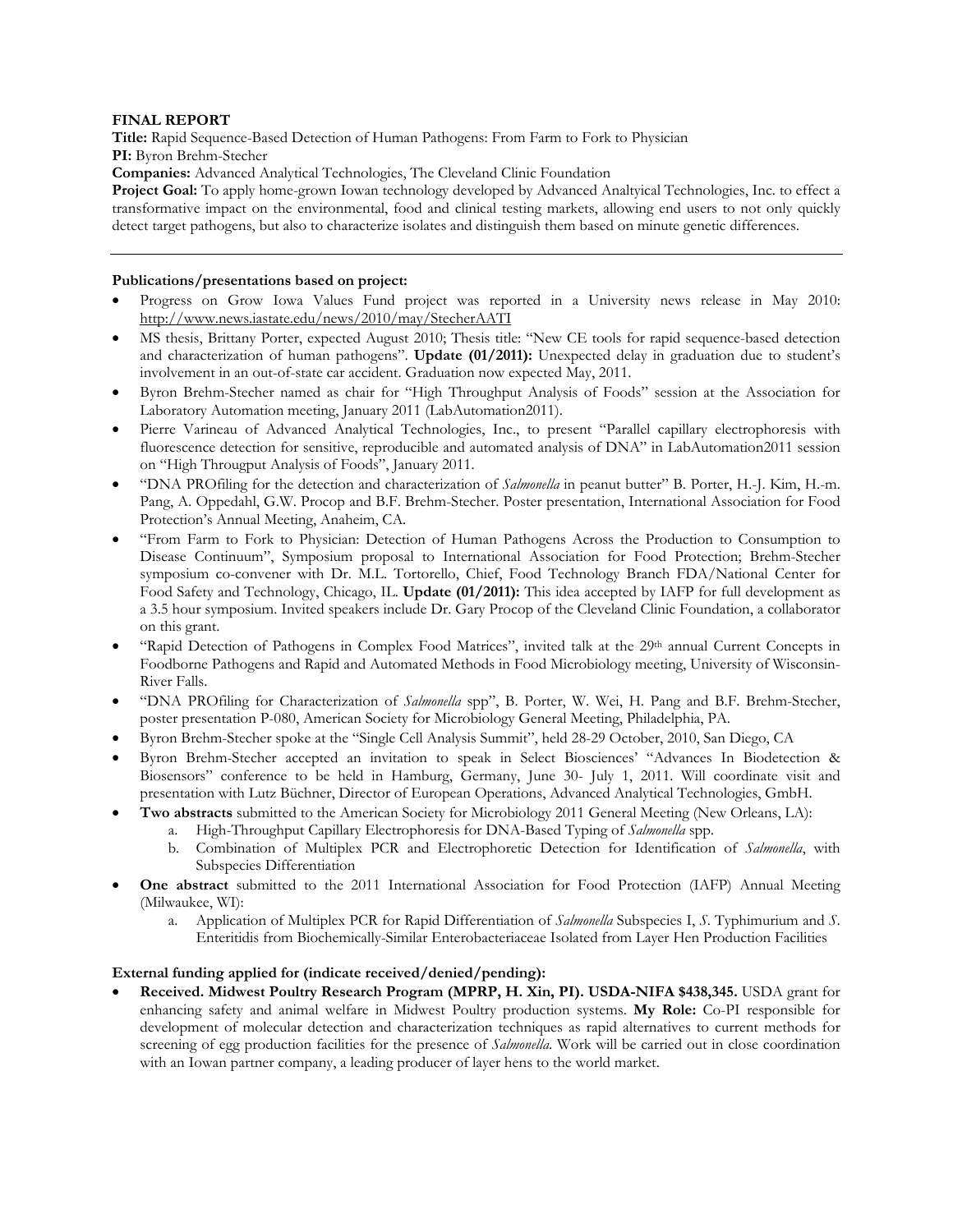- **Received. Assessment of Alternative Production Systems for Laying Hens to Safeguard Animal Welfare and Sustainable Egg Supply (H. Xin, PI).** USDA grant to investigate cage-free layer systems from a holistic perspective (hen behavior and health, environmental impact and food safety). **USDA-NIFA: \$699,906**. **My Role:** Co-PI responsible for classical microbiological testing and development of new molecular tests for *Salmonella* spp. in environmental and aerosol samples taken from traditional and alternative layer hen housing.
- **Received. Tuning and Upgrading the Food Safety Education Curricula for BSc (TU-BE-Safe; L. Wilson, PI).** ATLANTIS grant awarded for harmonizing of EU-US food safety regulations through exchange of ideas between regulators, educators, industry and students and through tuning of Bachelor of Science food safety curricula. EU-US Department of Education**: 70,000€ (\$89,000). My Role:** Co-PI serving as member of the U.S. team travelling to Romania and Slovenia to provide scientific expertise on rapid detection of pathogens and on development of educational curricula related to this topic.
- **Received.** "Pre-Analytical Concentration of Bacteria from Dairy Processing Surfaces", Midwest Dairy Association, 01/01/2010-12/31/2010, **\$30,469**.
- **Denied/Pending:** Brehm-Stecher Rapid Microbial Detection and Control Laboratory named as subcontractor on NSF SBIR proposal submitted June 9<sup>th</sup>, entitled "96-Channel Pulsed Field Capillary Electrophoresis for Rapid Strain Typing of Microbes", subcontract value **\$62,006**. Update (01/2011): First submission not funded. Improved proposal and applied again, November, 2010.

**Awards received:** None to date **Invention disclosures:** None to date

**Progress report (300 word maximum):** This work is synergistic with our other Grow Iowa Values Fund project, *AdvanCE*s in Food Safety: Fast Fragment Analysis for Differentiation and Tracking of Foodborne Pathogens. Both projects are collaborative with Advanced Analytical Technologies, Inc. (AATI) and both focus on capillary electrophoresis-based methods for analysis of biological materials, yet each project retains distinct individual goals. Parallel work on both projects has facilitated excellent interactions with AATI and have resulted in unique opportunities to gain additional market exposure for the company. For example, AATI will present data from this project during Association for Laboratory Automation's LabAutomation2011 meeting in January 2011 in a session on high-throughput methods for the analysis of foods, chaired by Dr. Brehm-Stecher, and Dr. Brehm-Stecher will coordinate his invited talk at the European Lab Automation conference on "Advances In Biodetection & Biosensors" (Hamburg, Germany, July, 2011) with Lutz Büchner, Director of European Operations for AATI. This coordination will enable us to maximize exposure of our work with AATI's instrumentation to potential customers in Europe. Highlights of our progress during this period include:

- Receipt of external funding from the USDA and the US Department of Education (listed above) for rapid microbial detection work that will directly benefit Iowan agribusiness partners such as Hy-Line, International
- "From Farm to Fork to Physician: Detection of Human Pathogens Across the Production to Consumption to Disease Continuum", idea to International Association for Food Protection accepted for full development as a 3.5 hour symposium. Invited speakers include Dr. Gary Procop of the Cleveland Clinic Foundation, a collaborator on this grant.
- Invited by the editors of Journal of Visualized Experiments to co-author (with AATI) a video article on application of the FS-96 instrument for DNA-fragment-based analyses of *Salmonella* spp.
- Profiler instrument retrofitted with a heated capillary array box to enhance resolution.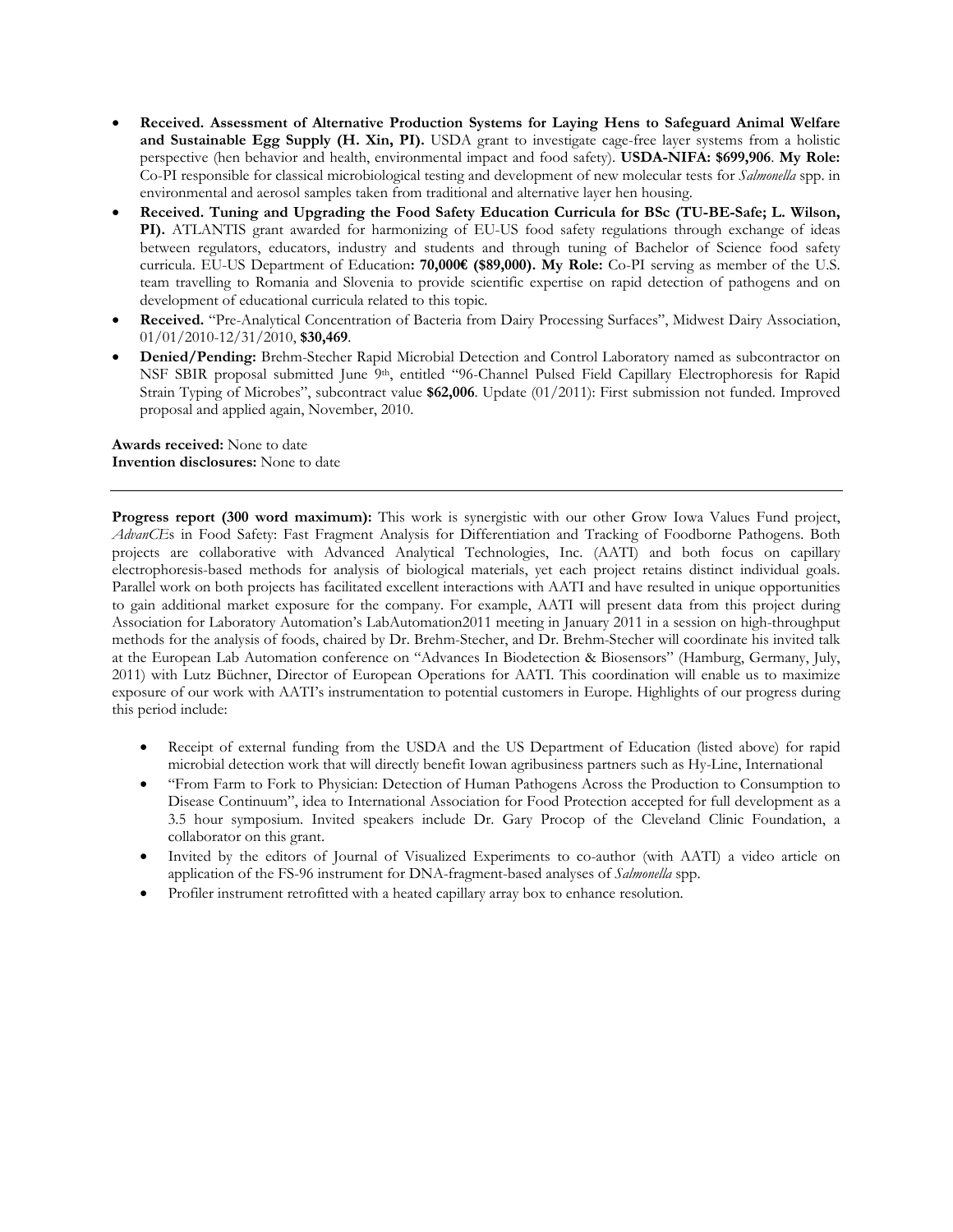#### **INTERIM REPORT**

**Title:** Development of a novel genetic test for inherited bovine diseases and its application to tissues and embryos **PI:** Patrick G. Halbur

**Company Partners (company names only):** Ames Center for Genetic Technologies (ACGT)

Project Goal: Develop and commercialize a panel of molecular diagnostic assays for detection of genetic diseases and production traits sensitive enough to use on biopsies from bovine embryos. This will benefit the Iowa beef and dairy industries by decreasing costs associated with maintaining the pregnancies of genetically diseased animals and accelerating the selection of genetically superior seed stock Iowa cattle producers.

The update is provided under the FY11 section, the project received continued funding.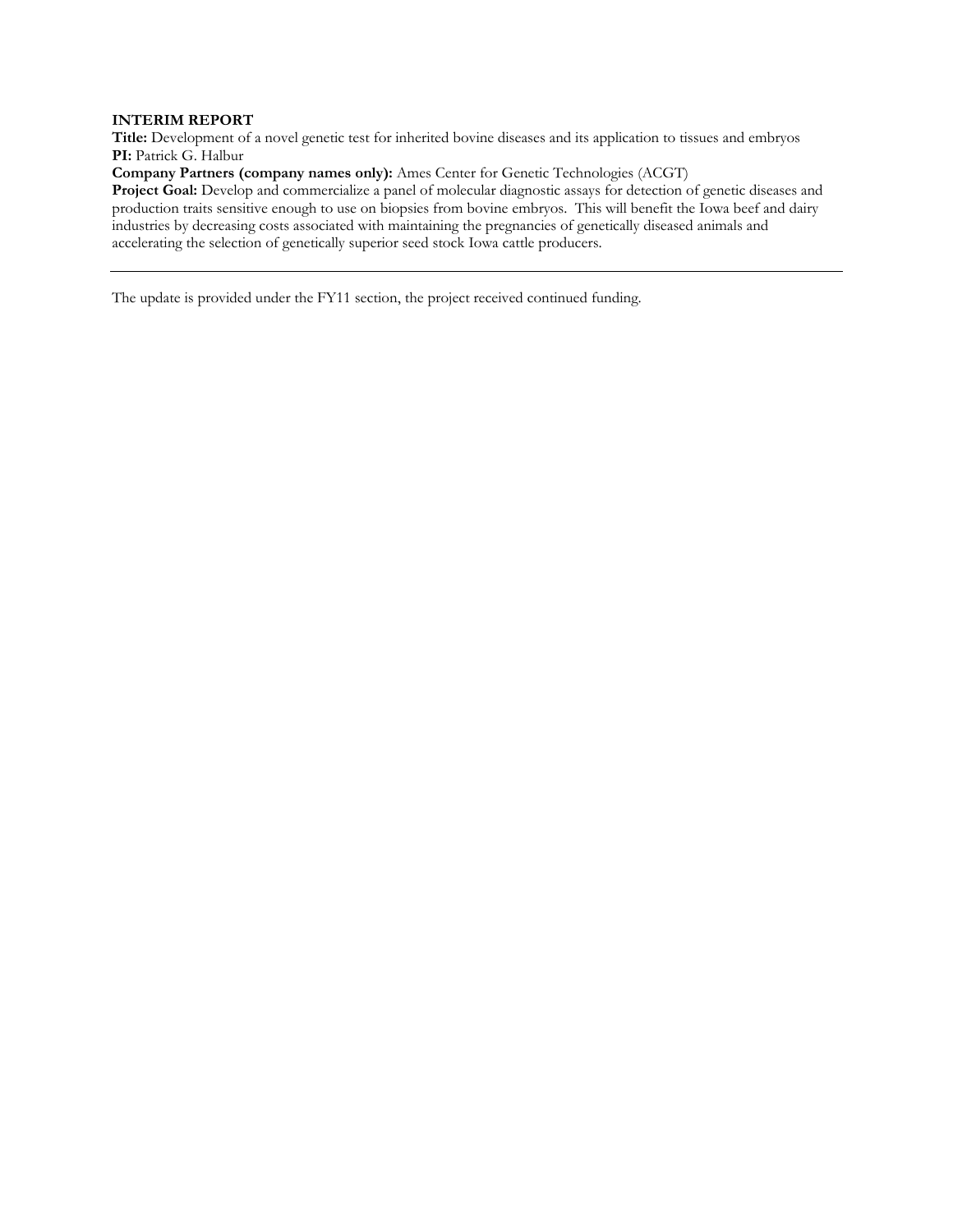**Title:** Prevention of Swine Influenza: Commercialization of Replicon Particle and Replicon Subunit Vaccines **Principal Investigator(s):** Bosworth, Brad **&** Vander Veen, Ryan

**Company Partner:** Harrisvaccines, Inc. d/b/a Sirrah Bios

**Project Goal:** The goal of this project is to develop replicons that express various influenza HA genes and to determine their immunogenicity and efficacy as SIV vaccine candidates

#### **Awards received:** None to date

**Invention disclosures:** None to date

#### **External funding applied for (indicate received/denied/pending):**

- A Universal Swine Vaccine for the Prevention of Transmission of Influenza Viruses, National Pork Board, 2010. Denied.
- A prime/boost strategy using a swine model to develop broadly protective influenza vaccines, which benefit both human and farm animal health, National Institutes of Health, 2010. Pending.

#### **Publications/presentations based on project:**

- Vander Veen, R., Kamrud, K., Mogler, M., Loynachan, A.T., McVicker, J., Berglund, P., Owens, G., Timberlake, S., Lewis, W., Smith, J., Harris, D.L.. Rapid Development of an Efficacious Swine vaccine for Novel H1N1. *PLoS Currents Influenza*. 2009 October 29.
- Vander Veen, R. 2009 presentation. Rapid Development of a Novel H1N1 Vaccine for Swine Using Replicon Technology. Conference for Research Workers in Animal Diseases, December 6-8, 2009.
- Vander Veen, R. 2010 presentation. Vaccination of pigs against the novel H1N1 virus using replicon technology. American Association of Veterinarians annual meeting, March 6-9, 2010.
- Erdman, M.M., Kamrud, K.I., Harris, D.L., Smith, J. Alphavirus replicon particle vaccines developed for us in humans induce high levels of antibodies to influenza hemagglutinin in swine: proof of concept. *Vaccine* 2010; 28(3):594-96.
- Bosworth, B., Erdman, M.M., Stine, D.L., Harris, I., Irwin, C., Jens, M., Loynachan, A., Kamrud, K., Harris, D.L. Replicon particle vaccine protects against influenza. *Comparative Immunology, Microbiology and Infectious Disease* 2010; 33(6): 99-103.
- Vander Veen, R. 2010 presentation. Efficacy of swine influenza virus vaccines produced using the alphavirus replicon system. 21st International Pig Veterinary Society Congress, July 18-21, 2010.
- Harris, D.L. 2010 presentation. Selection of influenza vaccine strains and rapid method for producing antigenically homologous vaccine. 21<sup>st</sup> International Pig Veterinary Society Congress, July 18-21, 2010.
- Russell, B., Mogler, M., Vander Veen, R., Harris, D.L. Induction of robust antigen-specific interferon-gamma responses in swine using alphavirus-derived replicon particles. American Association of Swine Veterinarians annual meeting, March 2011.

#### **Progress Report**

 Since its introduction, novel H1N1 virus has been a concern for the swine industry. For a novel H1N1 vaccine efficacy study, we produced novel H1 replicon particle (RP) and replicon subunit (RS) vaccines within two months of the outbreak being reported. Following challenge, both H1 RS and RP vaccinated pigs demonstrated reduced viral shedding and lung pathology, and increased average daily gain, when compared to non-vaccinated pigs. In addition to homologous influenza protection, we have conducted studies demonstrating that some level of protection may be achievable from heterologous challenge when vaccinating with either conserved influenza proteins or with novel vaccination regiments.

 In addition to novel H1, replicons expressing swine H1 Beta, Gamma, Delta, and cluster 4 H3 have been produced and evaluated for antibody responses in pigs. Antigen-specific antiserum from the study is used in a hemagglutination inhibition assay with swine influenza field isolates to determine antigenic cross-reactivity. These results can be used to quickly produce customizable RS vaccines via Sirrah Bios' VCP (Vet/Client/Patient) relationship. In 2009, Sirrah Bios sold 198,868 doses of SIV RS vaccine via VCP relationship, 559,500 doses in 2010, and 199,900 doses YTD May 2011. In addition, Harrisvaccines, Inc. d/b/a Sirrah Bios, has submitted an application to the Center for Veterinary Biologics (CVB) for full licensure of a cluster 4 H3 RP vaccine, expected in late 2011.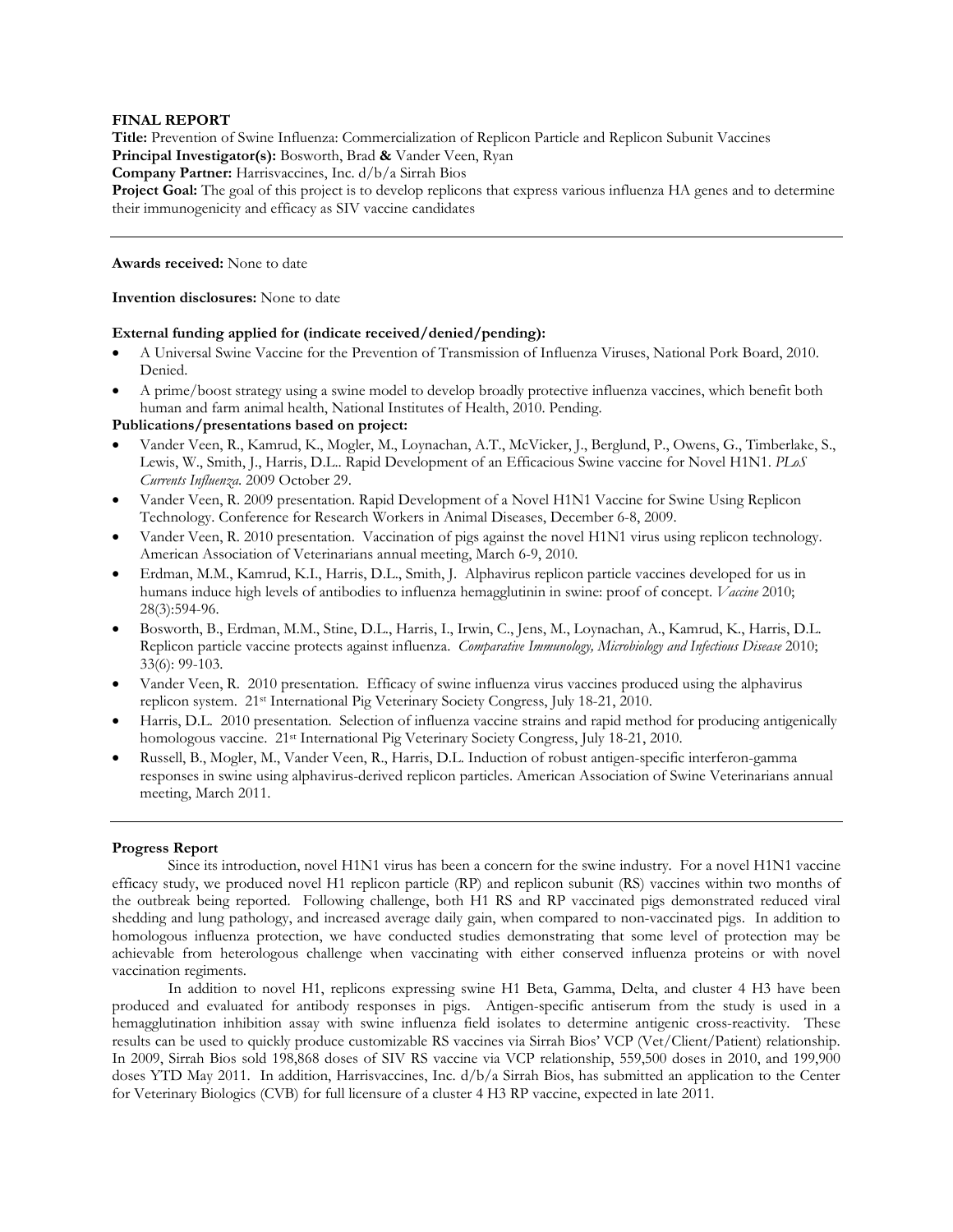**Title:** Effect of oral ATP on human muscle performance **PI:** Rick Sharp

**Company Partners (company names only):** Metabolic Technologies, Inc

**Project Goal:** There is evidence that intramuscular and intravenous injection of ATP is effective in restoring muscle function after injury and as result of chronic muscle fatigue such as low-back pain. Although oral supplements of ATP are available as non-prescription dietary supplements, there is presently no evidence of their efficacy. Our purpose is to determine if providing an oral dose of ATP (adenosine triphosphate) will influence human muscle strength or endurance.

**Publications/presentations based on project:** None to date **Awards received:** None to date **Invention disclosures:** None to date **External funding applied for (indicate received/denied/pending):** None to date

#### **Progress report (300 word maximum, please focus on results in non-technical terms and commercialization progress):**

All human subject testing trials have been completed and analysis of blood samples has been completed. We are currently conducting analyses of clinical chemistry markers to document safety of the product and are conducting statistical analyses on the measures related to muscle performance (strength and endurance). In our analysis of results, we found a marginally promising effect of ATP supplementation in reducing the amount of muscle fatigue in repeated exercise muscle contractions. This finding, however, was confined to only the higher dose we studied and was barely considered significant. As a result of this finding, we have contracted with Metabolic Technologies Inc to add an additional trial to the experiment which will add additional subjects. It is hoped that the larger sample size will resolve the issue of whether our marginally significant effect of ATP is reliable. The additional testing is in process and will likely be completed by October 2011. No additional funds were requested from GIVF to perform the extra testing, but publication had been delayed until these results can be analyzed.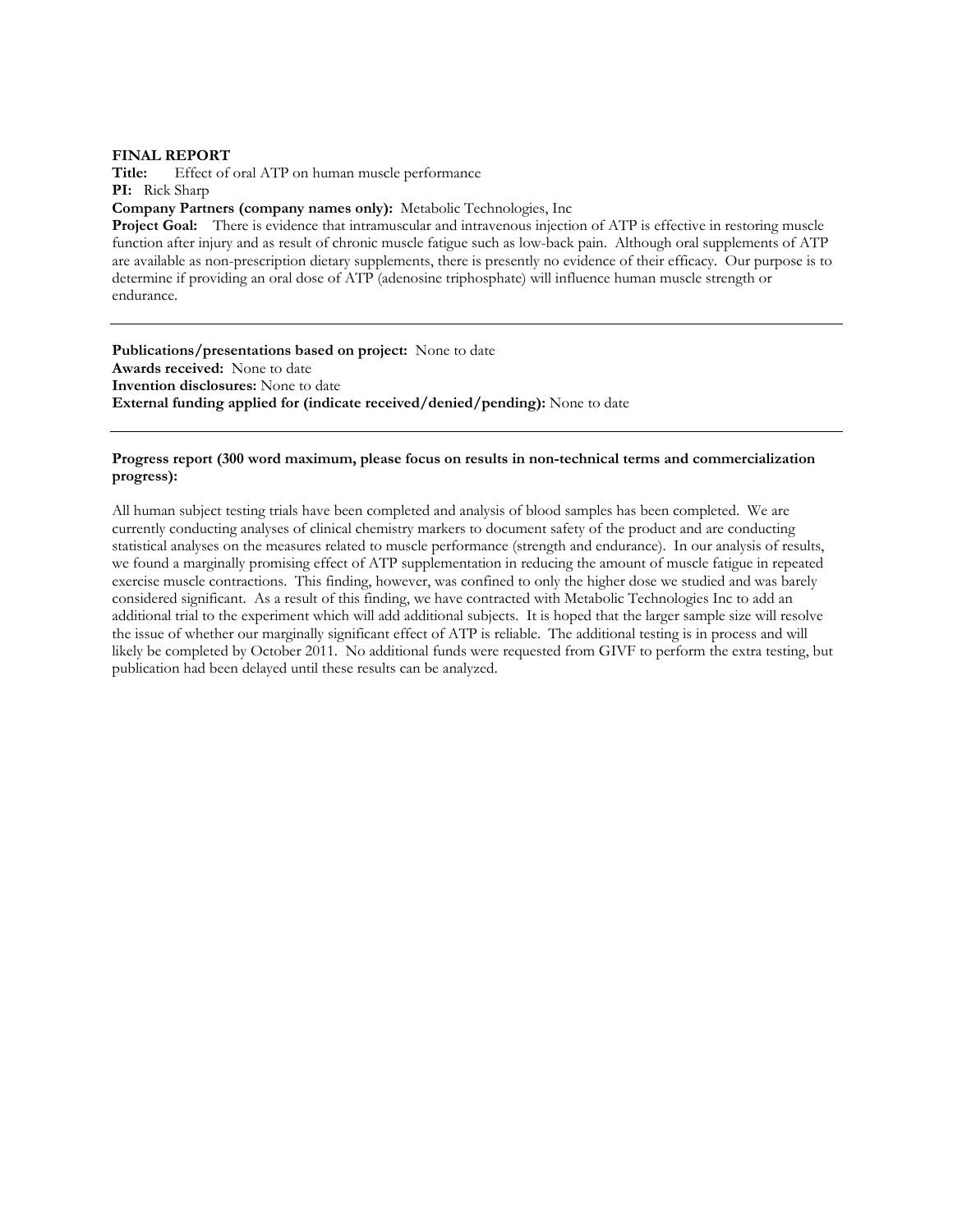**Title:** Cross Protective Immunity **PI:** Tanja Opriessnig **Company Partners (company names only):**The Center for Advanced Host Defenses, Immunobiotics and Translational Comparative Medicine.

**Project Goal:** The objective of the current project is to further explore a novel PRRSV vaccine candidate, and to validate the results from the previous pilot study while concurrently evaluating details of the immune response and cross protection provided by the vaccine.

#### **Publications/presentations based on project:**

Hemnani K, Trujillo JD, Opriessnig T, Messel R, Nara P. Development of a broadly protective PRRSv vaccine Presented at the research day at the University of Iowa. The Graduate student presenter (Khushboo Hemnani) won the 1<sup>st</sup> prize in the Veterinary Student Section.

**Awards received:** None to date

**Invention disclosures:** None to date

**External funding applied for (indicate received/denied/pending):** None to date

#### **Progress report (300 word maximum, please focus on results in non-technical terms and commercialization progress):**

In two previous proof-of-concept studies, we have injected antibody-virus complexes using IgG purified from sera taken at various times after infection. Upon challenge with heterologous virus, the animals were examined for a variety of correlates of lessened virus replication and pathogenesis and the reductions in lung lesions observed grossly, in histopathological scores of stained lung tissues, and reduced viral RNA concentrations suggested that the AIM-treated animals had developed broadened protective responses compared to the other groups. In the last study performed in 2010-2011 utilizing AIM vaccination and heterologous virus challenge as compared to autogenously vaccinated pigs, immunization with AIM resulted in 33% vaccine efficacy in prevention from heterologous PRRSv infection. Autogenous vaccination had no efficacy in this study with regard to prevention of infection. Moreover, pigs vaccinated with AIM that were not protected from infection (66%) had a significant reduction in pulmonary viral loads and PRRSv associated histopathology in the lung. At seven days post challenge, only two AIM vaccinated pigs had detectable PRRSv in their blood as compared to all of the autogenous vaccinated pigs and all of the non-vaccinated control pigs. Immunization with AIM and autogenous vaccination resulted in a significant reduction of viral load at peak viremia; however, this reduction in peak viremia only affected disease outcome in the AIM vaccinated group. Ongoing research includes the determination of immunological correlates of immunity and refinement of AIM using antibody fragments and completion of field studies for continued translation of this vaccine and its technology into clinical practice. The focus of this work is to translate the work done in the laboratory to the field and therefore to determine whether the AIM technology can be used as a low-cost stimulator of broadly protective immunity against PRRSV.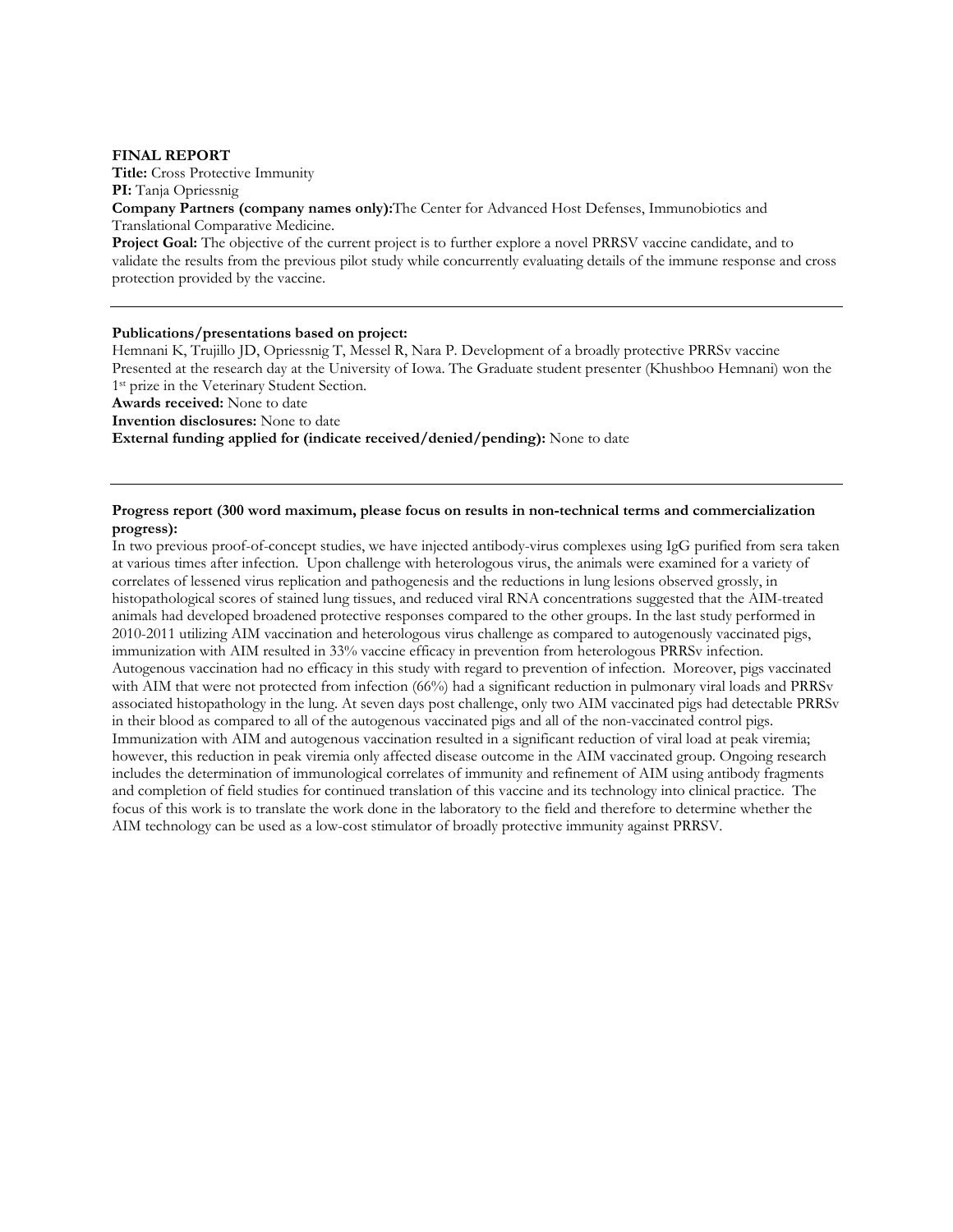**Title:** Volumetric Model Analysis for Bariatric Medicine **PI:** George Kraus / Eliot Winer **Company Partners (company names only):** Visual Medical Solutions, LLC. **Project Goal:** Research visualization strategies that can aid in bariatric medicine for diagnosis and treatment of patients.

**Publications/presentations based on project:** None to date **Awards received:** None to date **Invention disclosures:** None to date **External funding applied for (indicate received/denied/pending):** None to date

#### **Progress report (300 word maximum, please focus on results in non-technical terms and commercialization progress):**

We have developed multiple tools to assess the physical characteristics of patient's in diagnosis and treatment from a bariatric specialist. These advances include:

- Basic segmentation of organs and structures to allow visual examination
- Creation of tools to measure required physical characteristics such as measures of length and volume
- Heuristics to compute weight and other inferred properties necessary for proper diagnosis

In addition, a user study has been started to assess the efficacy of 3D medical planning tools compared to traditional 2D tools. This is critical to understanding what features and capabilities should be developed and how.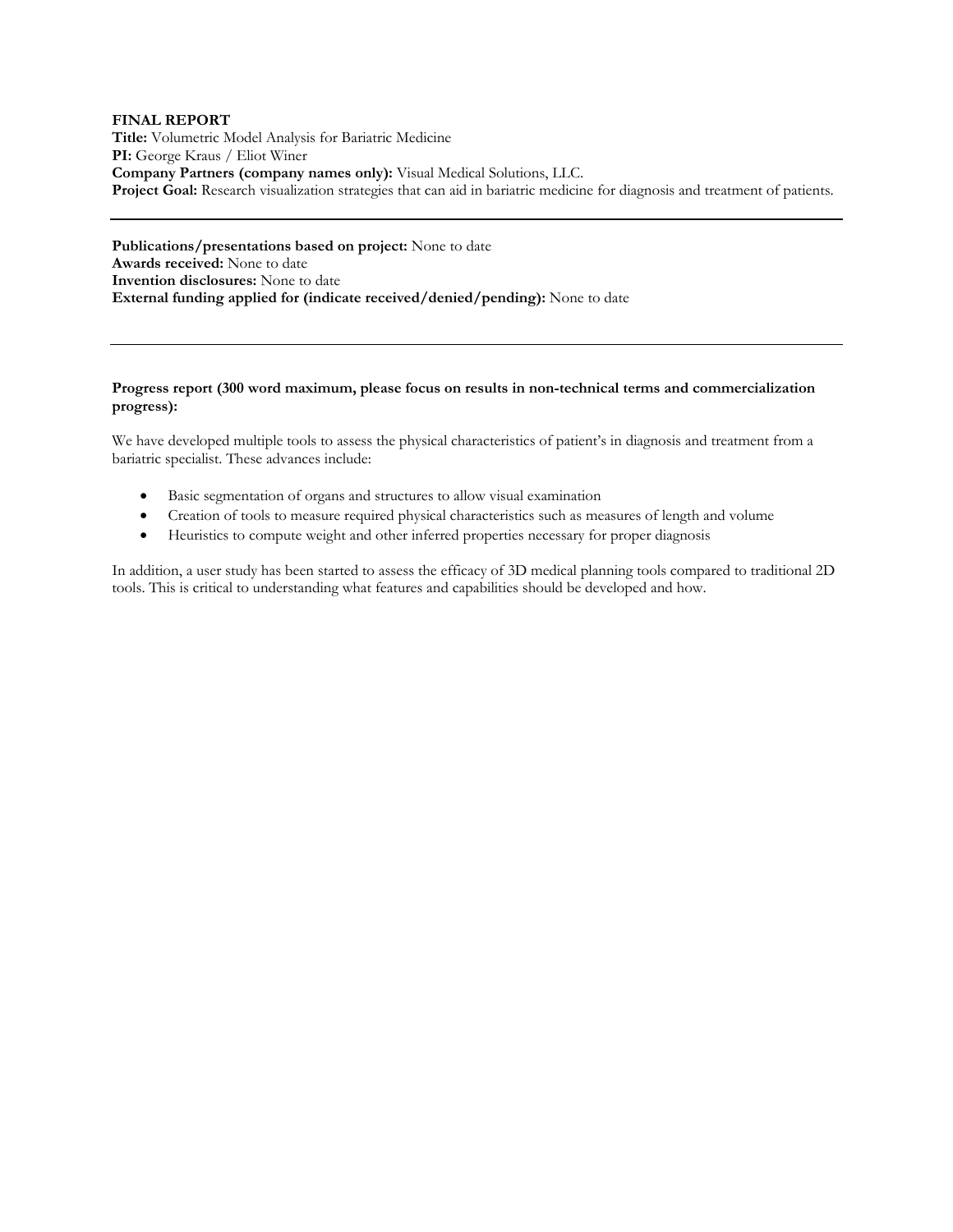**Title:** Iowa Powder Atomization Technologies (IPAT); Titanium Atomizer Prototype Design **PI:** Iver E. Anderson

**Company Partners (company names only):** Iowa Powder Atomization Technologies (IPAT)

**Project Goal:** The primary goal of this project is to design and fabricate a novel prototype atomizer for the production of fine spherical titanium metal powder. Upon completion, this prototype will be used to demonstrate the feasibility of an innovative titanium melt pouring concept that can be coupled to a high pressure gas atomization nozzle to produce high quality Ti powder. If successful, commercialization of this atomization technique could result in the start of a new business called Iowa Powder Atomization Technologies (IPAT).

#### **Publications/presentations based on project (includes previous related GIVF project):**

- J.R. Rieken, I.E. Anderson, A. Heidloff, and D. Byrd, "Development and Commercialization of a New Titanium Gas Atomization Process," presented at the Integrated Titanium Factory Vision and Roadmap Conference, held at Rock Island Arsenal (US Army) on May 12, 2009.
- I.E. Anderson, J. Sears, D. Byrd, J.R. Rieken, A. Heidloff, M. Glynn, and M. Ward, "Development of Advanced Gas Atomization Process for Ti and Ti Alloy Powders," presented at the 2009 International Conference on Powder Metallurgy & Particulate Materials on July 1, 2009 at the Mirage Hotel, Las Vegas, Nevada.
- Editorial feature in *Powder Injection Moulding International*, Industry News section: "Lower Cost Titanium Powder Production on Track at Iowa Powder Atomization Technologies," vol. 3, No. 3, pp.16-17 (2009)
- A.J. Heidloff, J.R. Rieken, I.E. Anderson, D. Byrd, J. Sears, M. Glynn, and M. Ward, "Advanced Gas Atomization Processing for Ti and Ti Alloy Powder Manufacturing," presented at The Minerals, Metals, and Materials Society (TMS) 2010 Annual Meeting on February 16, 2010 at the Washington State Convention Center, Seattle, Washington.
- A.J. Heidloff, J.R. Rieken, I.E. Anderson, D. Byrd, J. Sears, M. Glynn, and M. Ward, "Advanced Gas Atomization Processing for Ti and Ti Alloy Powder Manufacturing," Proceedings of The Minerals, Metals, and Materials Society 2010 Annual Meeting, TMS, Warrendale, PA, February 14-18, 2010, vol. 1, pp. 257-266.
- A.J. Heidloff, J.R. Rieken, I.E. Anderson, D. Byrd, J. Sears, M. Glynn, and R.M. Ward, "Advanced Gas Atomization Processing for Ti and Ti Alloy Powder Manufacturing," JOM, vol. 62, No. 5, pp. 35-41 (2010), **\*Editor's Selection\*** from TMS 2010 Annual Meeting.
- I.E. Anderson, J.R. Rieken, A. Heidloff, and D. Byrd, "Development and Commercialization of a New Titanium Gas Atomization Process," presented at the QCML Launch and 2nd Annual Titanium Summit, held at Rock Island Arsenal (US Army) on April 6-7, 2010.
- I.E. Anderson, D. Byrd, A.J. Heidloff, and J.R. Rieken, "Initial Results for Advanced Gas Atomization Processing of Ti and Ti Alloy Powder," presented at 2010 International Conference on Powder Metallurgy & Particulate Materials on June 28, 2010 at the Westin Diplomat Hotel, Ft. Lauderdale, Florida.
- D. Byrd, I.E. Anderson, M. Besser, J.R. Rieken, and A.J. Heidloff, "Three Layer Composite Plasma Sprayed Pour Tubes for Titanium Atomization," presented at 2010 International Conference on Powder Metallurgy & Particulate Materials on June 28, 2010 at the Westin Diplomat Hotel, Ft. Lauderdale, Florida.
- I.E. Anderson, A.J. Heidloff, J.R. Rieken, and D. Byrd, "Initial Results for Advanced Gas Atomization Processing of Ti and Ti Alloy Powder," Advances in Powder Metallurgy and Particulate Materials, vol. 2, pp. 34-44 (2010).
- D. Byrd, I.E. Anderson, M. Besser, J.R. Rieken, and A.J. Heidloff, "Monolithic and Composite Plasma Sprayed Pour Tubes for Gas Atomization," Advances in Powder Metallurgy and Particulate Materials, vol. 2, pp. 88-100 (2010).
- A.J. Heidloff, J.R. Rieken, D. Byrd, and I.E. Anderson, "Characterization and Properties of Titanium Alloy Powder Produced by Close-Coupled Gas Atomization and of Resulting Consolidated Samples," presented at The Minerals, Metals, and Materials Society (TMS) 2011 Annual Meeting on March 1, 2011 at the San Diego Convention Center, San Diego, California.
- A.J. Heidloff, J.R. Rieken, D. Byrd, and I.E. Anderson, "Advancements in Ti Alloy Powder Production by Close-Coupled Gas Atomization," presented at the 2011 International Conference on Powder Metallurgy & Particulate Materials on May 20, 2011 at the Marriott Marquis, San Francisco, California.
- I.E. Anderson, J.R. Rieken, J. Meyer, D. Byrd, and A.J. Heidloff, "Visualization of Atomization Gas Flow and Melt Break-up Effects in Response to Nozzle Design Variations: Simulation and Practice," presented at the 2011 International Conference on Powder Metallurgy & Particulate Materials on May 21, 2011 at the Marriott Marquis, San Francisco, California.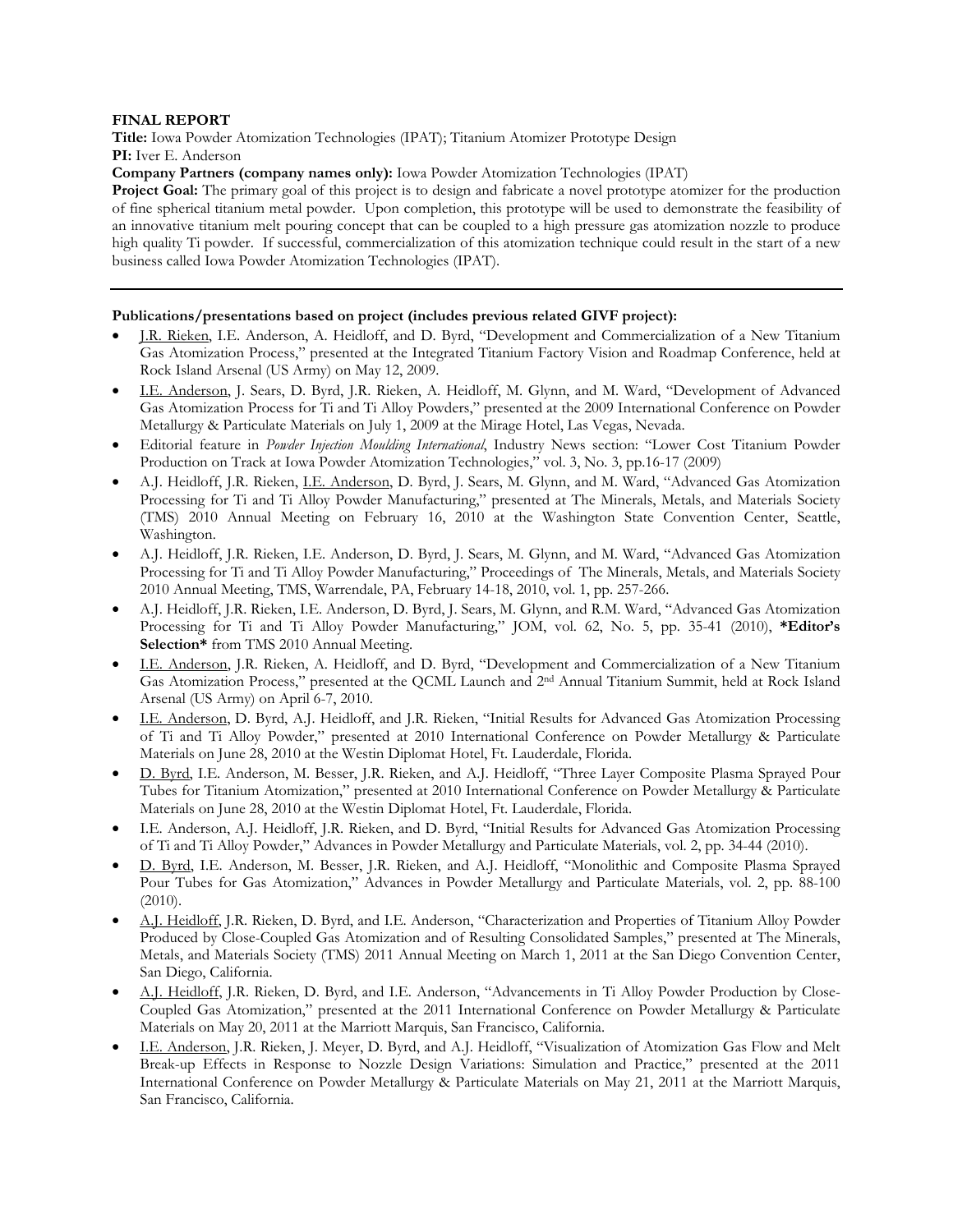- D. Byrd, I.E. Anderson, M. Besser, J.R. Rieken, J. Meyer, and A.J. Heidloff, "Plasma-Sprayed Pour Tubes and Other Melt-Handling Components for Use in Gas Atomization," presented at the 2011 International Conference on Powder Metallurgy & Particulate Materials on May 21, 2011 at the Marriott Marquis, San Francisco, California.
- A. Heidloff, J.R. Rieken, I.E. Anderson, and D. Byrd, "Iowa Powder Atomization Technologies: Advanced Manufacturing of Ti Alloy Powder," presented at the 3rd Annual Titanium Summit, held at Rock Island Arsenal (US Army) on May 31, 2011.
- A.J. Heidloff, J.R. Rieken, D. Byrd, and I.E. Anderson, "Advancements in Ti Alloy Powder Production by Close-Coupled Gas Atomization," **to be published** in Advances in Powder Metallurgy and Particulate Materials 2011.
- I.E. Anderson, J.R. Rieken, J. Meyer, D. Byrd, and A.J. Heidloff, "Visualization of Atomization Gas Flow and Melt Break-up Effects in Response to Nozzle Design Variations: Simulation and Practice," **to be published** in Advances in Powder Metallurgy and Particulate Materials 2011.
- D. Byrd, I.E. Anderson, M. Besser, J.R. Rieken, J. Meyer, and A.J. Heidloff, "Plasma-Sprayed Pour Tubes and Other Melt-Handling Components for Use in Gas Atomization," **to be published** in Advances in Powder Metallurgy and Particulate Materials 2011.

#### **Awards received:**

#### **Invention disclosures and patents (includes previous related GIVF project):**

 Rieken, J.R. and Heidloff, A.J., "Rare Earth Sub-Stoichiometric Pour Tube for Reactive Materials," provisional patent application submitted December 21, 2009, **utility patent application** submitted December 16, 2010, ISURF #03695.

#### **External funding applied for (includes previous related GIVF project):**

- Subcontract proposal entitled: "Generation of Fine Spherical Ti Alloy Powder for Net-Shape Powder Injection Molding of High Performance Fastners," for \$240,000 as part of the full proposal, "Innovative Net Shape Manufacturing of Small Parts Using Titanium Powder," for \$963,015 to the Industrial Base Innovation Fund II of the Defense Logistics Agency **(denied).**
- Subcontract entitled: "Feasibility Tests for Large Scale Advanced Titanium Powder Production," for \$830,000 as part of the full proposal, "Near Net Shape Manufacturing For Current and Future Generation Munitions and Armament Systems **(awarded, 5 year term, impending project start).**
- Proposal entitled: "Design and Completion of Advanced Titanium Gas Atomizer," through the Iowa State University Research Foundation for \$25,000 **(received).**
- Proposal entitled: "Supplemental Support of Advanced Capability for Titanium Melting," through the Iowa State University Research Foundation for \$25,000 **(received).**
- Subcontract proposal entitled: "Development of Gas Atomization System to Produce Fine Spherical Titanium Powder," under Northern Illinois University for \$30,000 **(received).**
- Supplement to subcontract award entitled: "Development of Gas Atomization System to Produce Fine Spherical Titanium Powder," under Northern Illinois University for \$20,000 **(received).**

#### **Progress report:**

**Task 1:** A prototype close-coupled high pressure gas atomization (CC-HPGA) system with a cold wall copper melting crucible and composite refractory superheat pour tube was completed. An extended period of detailed system design was conducted and a complete set of engineering drawings was completed. In addition to the titanium atomizer, a monitoring and recording "module" and large heat-exchanger system were added to the system components.

A "slightly used" cold wall copper crucible was obtained on extended loan from Idaho National Laboratory. This fortunate assistance for our project reduced the lead time for this specialized equipment and was obtained for only the expense of shipping. The cold wall crucible is energized by an induction coil using the existing induction powder supply. A new cold wall crucible induction coil was designed through the use of electro-magnetic field (EMF) modeling and built by Fluxtrol Inc. of Auburn Hills, MI, and was introduced into the system. Additional optimizations of the existing power supply through on-site assistance of Fluxtrol, Inc.; additional capacitance was added to the system and has allowed for full power capability. Having a full 150kW of power at the disposal of the operator is an enormous milestone and greatly enhances the probability of successful operation of the prototype atomizer.

Several downstream gas halos and a shroud were designed and incorporated into the system. The combined halo/shroud system is intended to provide cooling and passivation of the powders after atomization and to prevent satellite powder particle formation. If the satellite prevention function proves to be successful, it has the potential to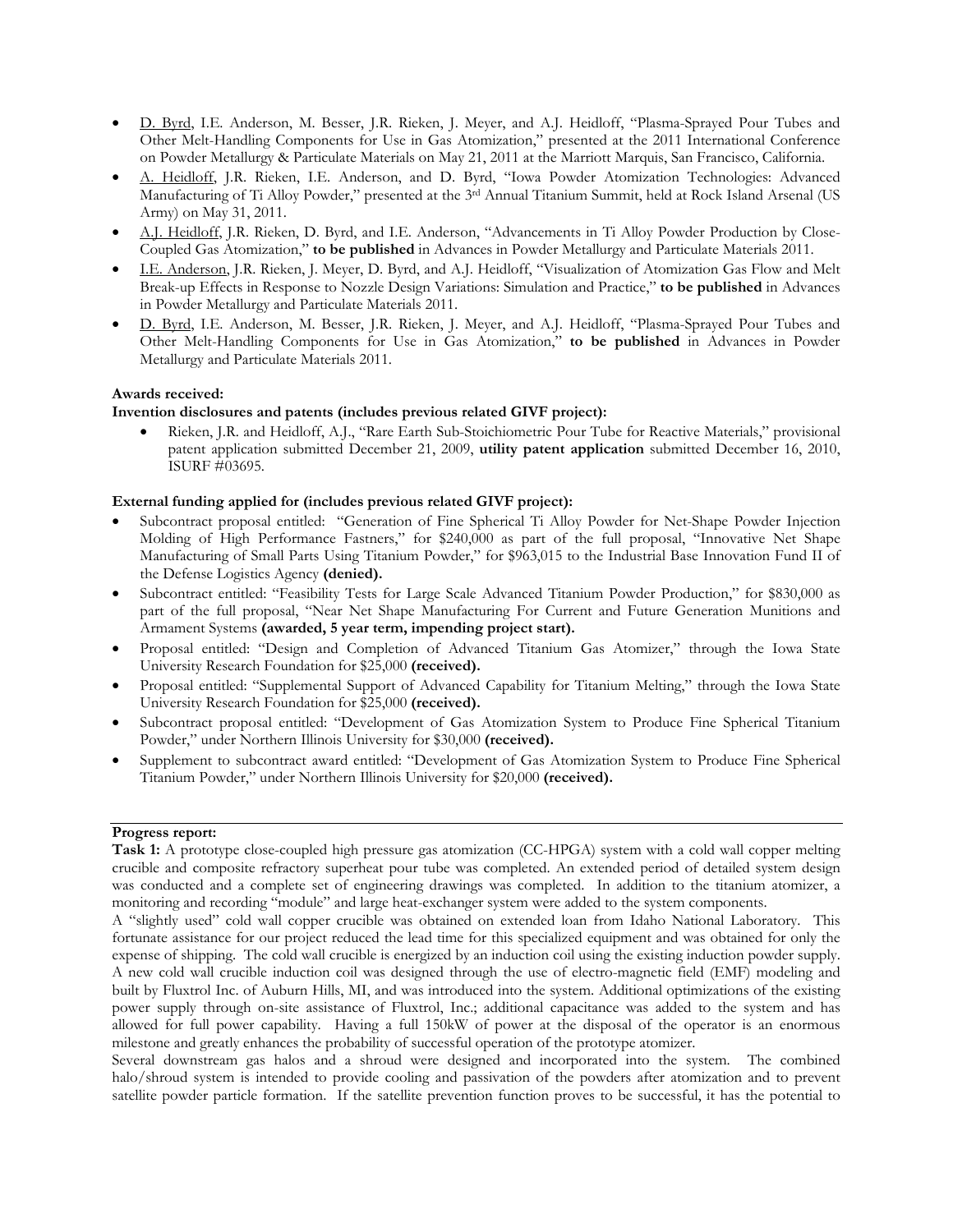generate new intellectual property. In addition to the gas halos, a liquid nitrogen chilling system was attached to the powder collection system. Thermocouple measurements indicated collection system temperatures of  $\sim$ -50°C, which will also aid in cooling of the fine powders down to safe levels.

**Task 2:** During our recent preliminary trials, the design and operation of the new water cooling and vacuum system additions were demonstrated to be successful, providing sufficient water cooling to the interior of the system while maintaining excellent operational vacuum levels. The pour tube coil system was turned on for an initial "heat-up trial". This test was conducted without the presence of the complex and expensive atomization nozzle to protect against damage in case of unforeseen results. This test was deemed successful as pour tube interior temperatures reached  $\sim$ 2100°C while other components were maintained at sufficiently cool temperatures. This allowed for a subsequent "full on" heat up trial where all cooling components were circulating while all atomization components necessary for atomization were included. This run also was deemed a success, giving confidence that all components of the complex system were working properly and that sufficient cooling is present for ALL systems simultaneously.

After the Fluxtrol improvement of the main melting power supply to permit full power operation at the proper frequency, a Ti-6Al-4V charge was heated and melted in the cold copper crucible in the most recent trial. Melting of the charge occurred at ~110kW, which indicated additional power available, when required. Sensitive thermocouple measurements and local video imaging gave indications that melting of the titanium had occurred. The molten titanium charge was held within the water-cooled copper crucible in a stable thermal condition, indicating sufficient cooling capacity and control. As the power was increased, electric arcing took place between the melting coil and the atomization chamber (which is a ground source). This arcing prevented full melting and atomization of the charge despite sufficient power. The damage done to the coil is being repaired at this time and a method for arc prevention has already been determined and is in-progress at Fluxtrol.

It was determined during the melting trial described above that there was insufficient visualization of the developing melt surface. It is of primary importance that visualization of the melt be available to allow for proper charge melting and skull formation. A CCD camera with proper lenses and filters has been ordered to allow for the proper visualization of the melt to take place. A full atomization trial of the completed prototype CC-HPGA system will be conducted to produce metal injection molding (MIM) quality powder from a Ti-6Al-4V alloy charge in January 2011. Of the many obstacles for successful operation of the prototype system, sufficient power from the available power supply to melt the titanium alloy charge was the most critical. With this unknown now eliminated and the arcing sources suppressed, there are no other apparent obstacles for successful atomization in the next trial.

**Task 3:** The yield of the prototype CC-HPGA system for high quality titanium alloy powders will be compared to other commercial powders (derived from samples, available data, and informed estimates) in terms of purity and the portion (wt.%) of each batch that is suitable for powder injection molding (dia.<45µm). Several samples of commercial Ti powders have been obtained, as well as chemical analysis data and some information for estimating yield of PIM grade powder for these sources.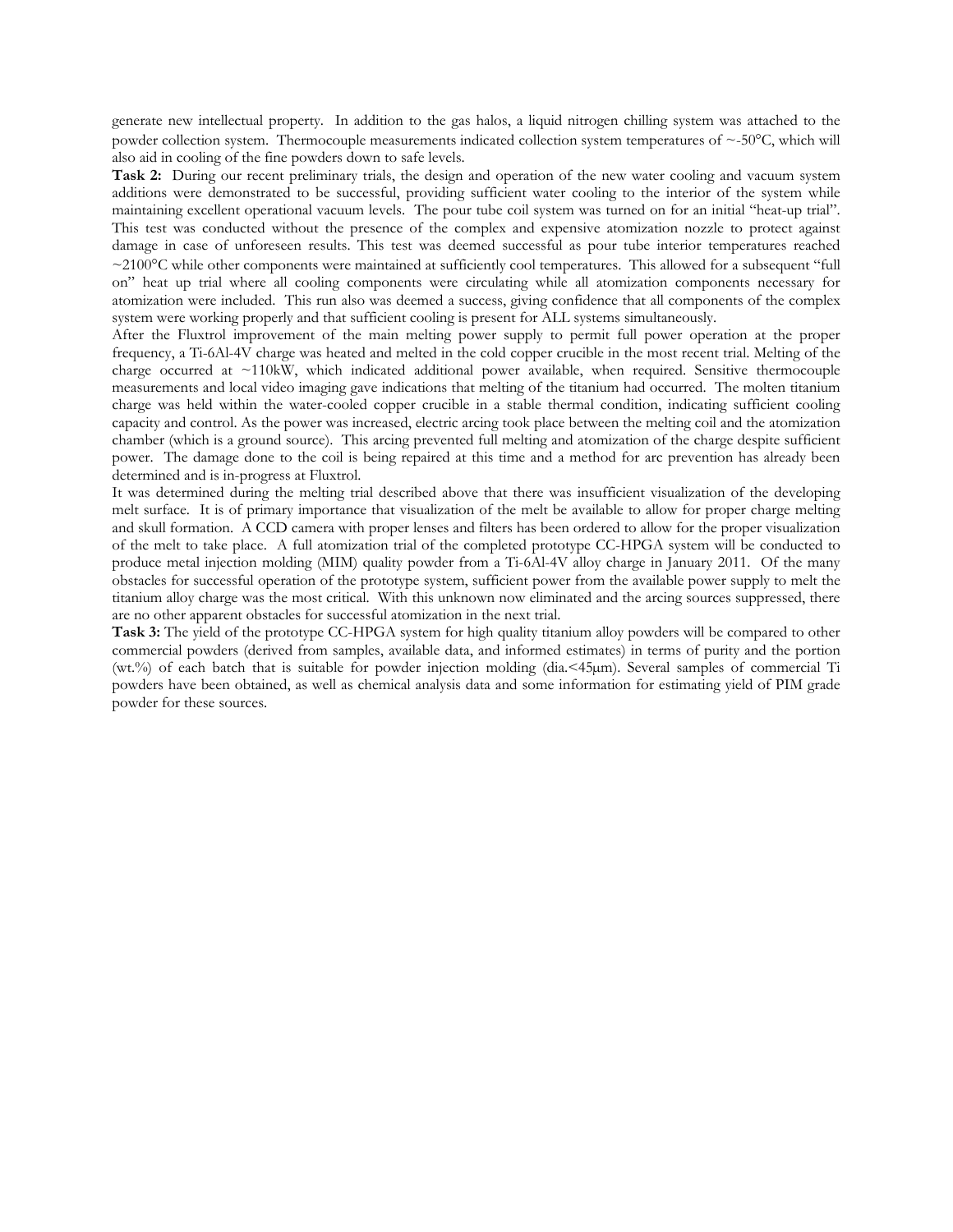**Title:** Pultruded Window Frames from Agricultural Oils **PI:** Michael R. Kessler

**Company Partners (company names only):** Pella Corp.

**Project Goal:** To develop resins and composites for pultrusion manufacturing to produce fiberglass reinforced biorenewable composite window frames.

#### **Invention disclosures:**

#### **Publications/presentations based on project:**

- Y. Xia, Y. Lu, R. C. Larock: *Ring-opening metathesis polymerization (ROMP) of norbornenyl-functionalized fatty alcohols*, **Polymer**; 2010; 51, 53-61.
- Y. Xia, R. C. Larock: *Castor oil-based thermosets with varied crosslink densities prepared by ring-opening metathesis polymerization (ROMP)*, **Polymer**; 2010; 51, 2508-2514.
- M. Valverde, S. Yoon, S. Bhuyan, R. C. Larock, M. R. Kessler, S. Sundararajan: *Conjugated Soybean Oil-Based Rubbers: Synthesis and Characterization*, **Macromolecular Materials and Engineering**, Submitted.
- D. D. Andjelkovic, Y. Lu, M. R. Kessler, R. C. Larock: *Novel Rubbers from Cationic Copolymerization of Soybean Oils and Dicyclopentadiene, 2* – *Mechanical and Damping Properties*, **Macromolecular Materials and Engineering**; 2009; 294, 472-483.
- W. Jeong, T. C. Mauldin, R. C. Larock, M. R. Kessler: *Bio-based Rubbers by Concurrent Cationic and Ring-Opening Metathesis Polymerization of Modified Linseed Oil*, **Macromolecular Materials and Engineering**, 2009; 294, 756-761.
- P. Badrinarayanan, Y. Lu, R. C. Larock, M. R. Kessler: *Cure Characterization of Soybean Oil-Styrene-Divinylbenzene Thermosetting Copolymers*, **Journal of Applied Polymer Science**; 2009; 113, 1042-1049.
- K. Haman, P. Badrinarayanan, M. R. Kessler: *Cure Characterization of the Ring-Opening Metathesis Polymerization of Linseed Oil-Based Thermosetting Resins*, **Polymer International**, 2009; 58(7), 738-744
- T. C. Mauldin, M. R. Kessler: *Latent Catalytic Systems for Ring-Opening Metathesis-Based Thermosets*, **Journal of Thermal Analysis and Calorimetry**, 2009; 96, 705-713.
- Mahendra Thunga, Ying Xia, Uwe Gohs, Gert Heinrich, Richard C. Larock, Michael R. Kessler "Influence of electron beam irradiation on mechanical properties of vegetable oil-based biopolymers" 1st International Symposium on **POLY**mer modification **W**ith **H**igh **E**nergy **El**ectrons (POLYWHEEL 2010), Nov. 24-26, 2010, Dresden, Germany, **Invited**.
- Hongyu Cui and Michael R. Kessler "Effect of silane coupling agent on interfacial properties of glass fiber reinforced bio-renewable resin" 47th Annual Technical Meeting of the Society of Engineering Science, October 4-6, 2010. Ames, IA.
- M. R. Kessler, X. Sheng, T. C. Mauldin, W. Jeong, J. K. Lee "Thermal Analysis of Ring-Opening Metathesis-Based Thermosets" Proceedings of the North American Thermal Analysis Society Annual Conference (NATAS 2010). August. 15-18, 2010. Philadelphia, PA.
- M. R. Kessler, R. Larock, Y. Lu "Polymer and Composites from Agricultural Oils" 68th Annual Technical Conference for the Society of Plastics Engineers, May 16-20, 2010. Orlando, FL. Bioplastics Technical Program— **Invited Keynote Lecture**.
- Mahendra Thunga, Ying Xia, Uwe Gohs, Gert Heinrich, Richard C. Larock, Michael R. Kessler "Engineering the mechanical properties of vegetable oil based biopolymers with electron beam irradiation" Midwest Biopolymers & Biocomposites Workshop, May 11, 2010. Ames, IA.
- Hungyu Cui, Michael R. Kessler "Effect of silane coupling agent on interfacial properties of glass fiber reinforced biorenewable resin" Midwest Biopolymers & Biocomposites Workshop, May 11, 2010. Ames, IA.
- David Grewell, Maria Vlad, Gowrishankar Srinivasan, Michael Kessler, Richard Larock "Investigation of processability of protein based plastics and composites for industrial applications" Pacific Rim (PACRIM) Summit on Industrial Biotechnology & Bioenergy, November 8-11, 2009. Honolulu, HI, **Invited**.
- Michael R. Kessler, Richard Larock, Yongshang Lu "Polymers and Composites from Agricultural Oils" 100th AOCS Annual Meeting and Exposition, May 3-6, 2009, Orlando, FL, **Invited.**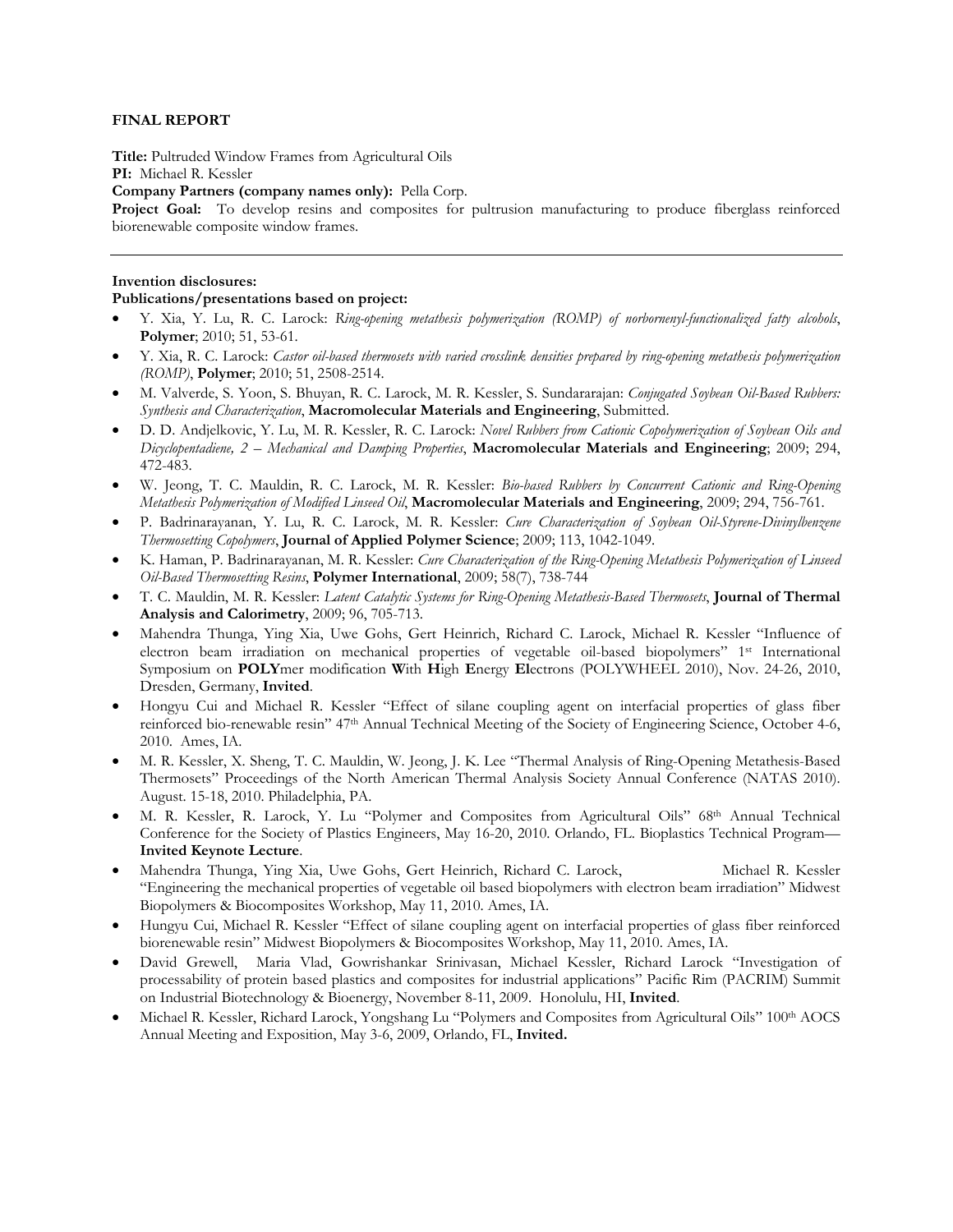#### **Awards received:**

- Professor Kessler was awarded a CAREER award from the National Science Foundation to continue the science initiated by this GIVF project, July 2010.
- Professor Kessler was awarded the Elsevier Young Composites Researcher Award from the American Society for Composites, September 2009

## **External funding applied for (indicate received/denied/pending):**

- Michael Kessler "CAREER: Multifunctional Biorenewable Polymers" National Science Foundation, July 2010-June 2015, **Received** \$401,000.
- Michael Kessler with Richard Larock "Fiberglass Reinforced Polymers from Agricultural Oils", The Consortium for Plant Biotechnology Research, 2010-2011 **Received** \$205,000 plus \$205,000 matching contribution from Iowa State and Ashland Performance Materials.
- Max Porter and Michael Kessler "Basalt Fiber FRP Reinforcement Strength and Durability in Concrete Environments", NSF, August 2010 to July 2013, **Pending**, \$387,968.
- Principal Investigator with co-PI David Grewell, Iver Anderson, and Malika Jeffries-EL "Acquisition of an Instrumented Small Scale Production Suite for Processing of Functional Nanocomposites and Bio-based Fibers" Department of Defense University Research Instrumentation Program (DURIP), 1 April 2010 to 31 March 2011, **Denied** \$361,136.
- Michael Kessler, David Grewell and Richard Larock "Composites from Vegetable Oil Resins and Lignin-derived Carbon Fibers" Department of Energy EPSCoR program, 1 July 2010 to 30 June 2013, **Denied** \$2,244,817.
- Co-Principal Investigator with Max Porter "Fiber Reinforced Polymer Bars with a Bio-Matrix Resin for Concrete Reinforcement", NIST Technology Innovation Program (TIP), September 2009 to August 2013, **Denied**, \$5,202,636.
- Richard Larock and Michael Kessler "Replacing Petroleum in Plastics by Renewable Oil / Biofuel By-product Composites" The Consortium for Plant Biotechnology Research, 2010-2011, **Denied** \$199,272 plus \$199,272 matching contribution from Iowa State and Suganit Systems, Inc.
- David Grewell, Michael Kessler, Richard Larock, and Krishna Rajan "Bio-based coatings and adhesives", USDA Cooperative State Research, Education, and Extension Service (CSREES), January 2010 to December 2013, **Denied** 996,517.
- Michael Kessler, Richard Larock and David Grewell "Composites from Vegetable Oil Resins and Lignin-derived Carbon Fibers", Strategic Environmental Research and Development Program (SERDP), Department of Defense, 1 January 2010 to 31 December 2012, **Denied** \$945,000.

#### **Progress report (300 word maximum, please focus on results in non-technical terms and commercialization progress):**

We are making good progress in developing and characterizing polymer composites processed by the pultrusion processing of fiberglass/bio-resin for composite window frame applications. These bio-based resins are made from soybean and linseed oils by two different processes: cationic polymerization and ring-opening metathesis polymerization (ROMP). Our initial efforts had been directed at decreasing the cure times and characterizing the cure kinetics of the resins made by the cationic polymerization of soybean oil (with different loadings of the styrene and divinylbenzene comonomers). In that work, we found that the room temperature gel times vary from 35 to 70 min while the gel times at 160 °C vary from 40 to 80 s, depending on composition.

Our more recent effort has focused on increasing the thermo-mechanical properties of the ROMP-based resins and improving the interfacial shear strength (IFSS) between the glass fiber and ROMP-based matrix using several different silane coupling agents. With the help of a senior design team from the Department of Materials Science and Engineering, we have designed and built a table top pultrusion machine that can be used to produce small scale fiberglass/bio-resin rods which can then be characterized to see how they compare to the petroleum-based fiberglass/unsaturated polyester resin materials that are currently used by our partner company, Pella Corp., in their doors and window frames.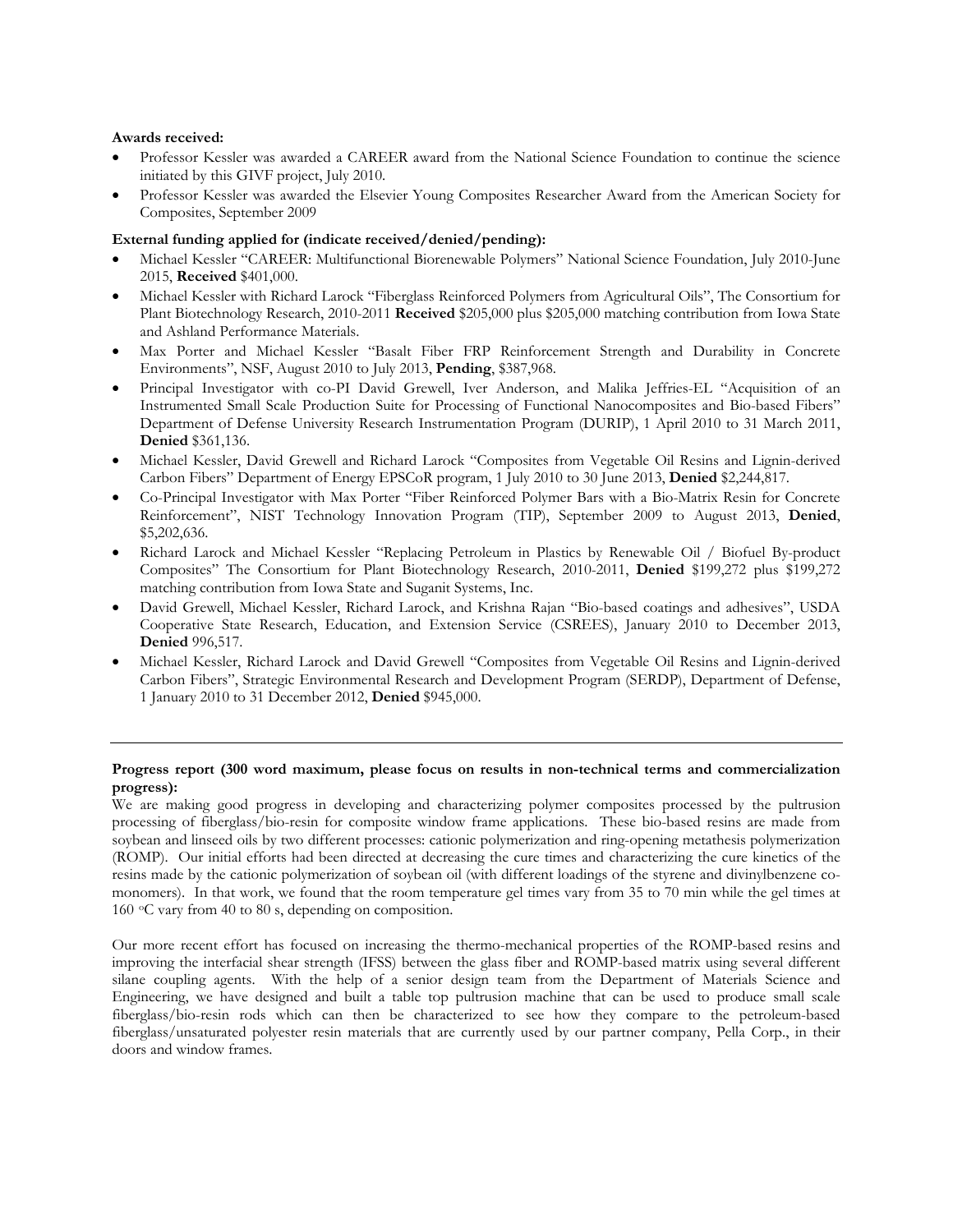**Title:** Protein Polymer Product Development

#### **PI:** David Grewell

**Company Partners (company names only):** Creative Composites, Pella Corporation, Soy Works Corporation, Vermeer Corporation, Plano

# **Project Goal:**

The main thrust of the proposed work is to cooperate with several industrial partners to develop and commercialize novel biobased products that impact Iowa's economy. These products will include hay bale wrapping, pots for plants, dry wall application, construction panels, lubrication sticks and temporary cards.

## **Publications/presentations based on project:**

- G. Srinivashan, S. Carolan, D. Grewell, Enhanced water stability of soy protein plastics using acid anhydrides, 68th Annual Technical Conference for the Society of Plastic Engineers Proceedings (2010), Society of Plastic Engineers, Brookfield, CT
- M. Helgeson, W. R. Graves, D. Grewell, G. Srinivasan. Zein-based bioplastic containers alter root-zone chemistry and growth of geranium. *Journal of Environmental Horticulture*, 28(2), 74-80, June 2010.
- D. Grewell, S. Carolan, G. Srinivasan, Soy protein based plastics: Improving water stability utilizing functional chemistry and fiber additives*, Polymer Engineering and Science*. Submitted December 2009
- G. Srinivashan, S. Carolan, D. Grewell, Enhanced water stability of soy protein plastics using acid anhydrides, 68th Annual Technical Conference for the Society of Plastic Engineers Proceedings (2010), Society of Plastic Engineers, Brookfield, CT
- J. Vogel, D. Grewell Comparison of beneficial and non beneficial effects of end product treatment options of bioplastics and petroleum based plastics, Global Plastics Environmental Conference, Orlando Florida, March, 2010
- G. Srinivashan, D. Grewell, Investigation of Processability of Zein Based Plastics and Composites, *67th Annual Technical Conference for the Society of Plastic Engineers Proceedings* (2009), Society of Plastic Engineers, Brookfield, CT
- D. Grewell, The Technology of Bioplastics, Bioplastic Container Cropping Systems Conference, Iowa State University, January 2009
- D. Grewell, M. Vlad, G. Srinivasan, Investigation of Processability of Protein Based Plastics and Composites, Presentation at 25th Annual Meeting of The Polymer Processing Society, Goa, India 2009, Invited Lecture
- D. Grewell, The Technology of Bioplastics and Applications, Engineers for a Sustainable World meeting, ISU, January, 2009

## **External funding applied for (indicate received/denied/pending):**

- \$43,243 Grant to Letica Corporation (Pending)
- \$60,023 Grant to United Soy Bean Board (Pending)
- \$60,000 Grant to United Soy Bean Board (Funded)
- \$83,595, Grant to USDA Office of Energy Policy and New Uses, Characterization of commercial Biodegradable Plastics for Biodegradation and Compostability (Funded)
- \$ 996,516, Gant to USAD, Bio-based coatings and adhesives (Not Funded)
- \$980,000 Grant to ARI-R² NSF ISU Internal Pre-proposal, ISU (Not Funded)
- \$1,508,998 Grant to USDA, Bioplastic Container Cropping Systems: Green Technology for the Green Industry (Not Funded)

**Awards received:** None to date **Invention disclosures:** None to date

#### **Progress report (300 word maximum, please focus on results in non-technical terms and commercialization progress):**

Two products are currently being tested by the industrial sponsors; soy protein plastic pellets by SoyWorks and soy based lubrication sticks by Creative Composites. In more detail, we have worked with SoyWorks to develop a soy plastic formulation and pellet geometry to match their product specifications. This involved indentifying proper mixing sequence, material ratio and design, and fabrication of an extrusion die. To date, nearly 2,000 pounds of soy protein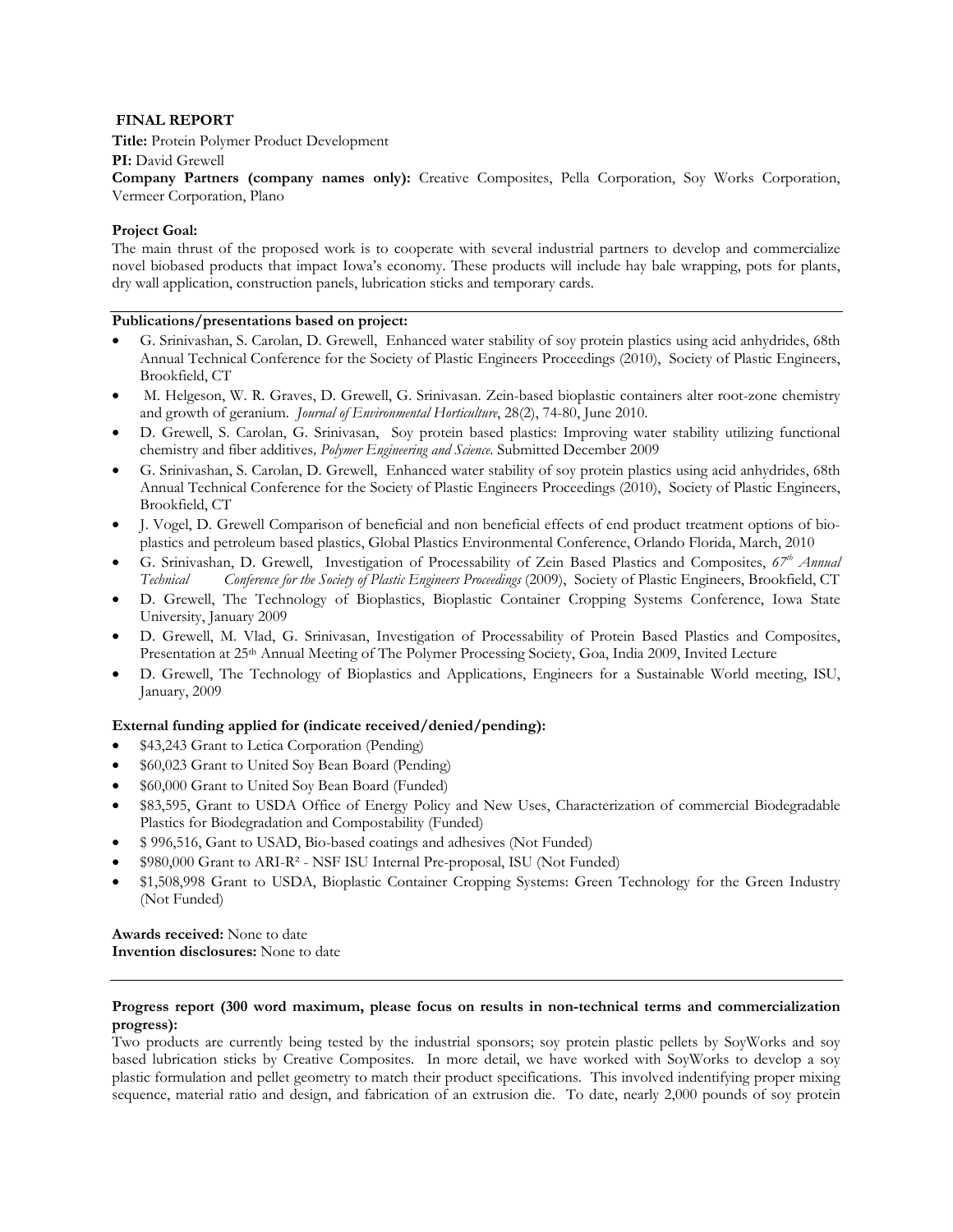based plastic were supplied to SoyWorks. Soy Works has indicated that our ability to accommodate several difficult specification changes requested by their customer was critical to setting the stage for commercialization. The customer has committed to sub-licensing the technology from Soy Works to build a production facility. As of this month, forecast sales are from to 20,000 to 50,000 pounds of resin in the first year of operation, climbing to a million or more pounds by 2012, three million pounds by 2015.

In addition, we have worked with Creative Composites in developing a soy reinforced lubrication stick that is soy based solid lubricant. To date we have tested a wide range of formulation and they are working with a large compounding company to produce the new product.

We have not completed the welding trials with Pella Windows however the samples are prepared and we are working with Pella to determine a date of the welding trials at their facility. In addition, we have not provided samples to Plano as they joined the project with the last few months. All of these efforts will be completed by late August, 2010 and no cost extension has been requested.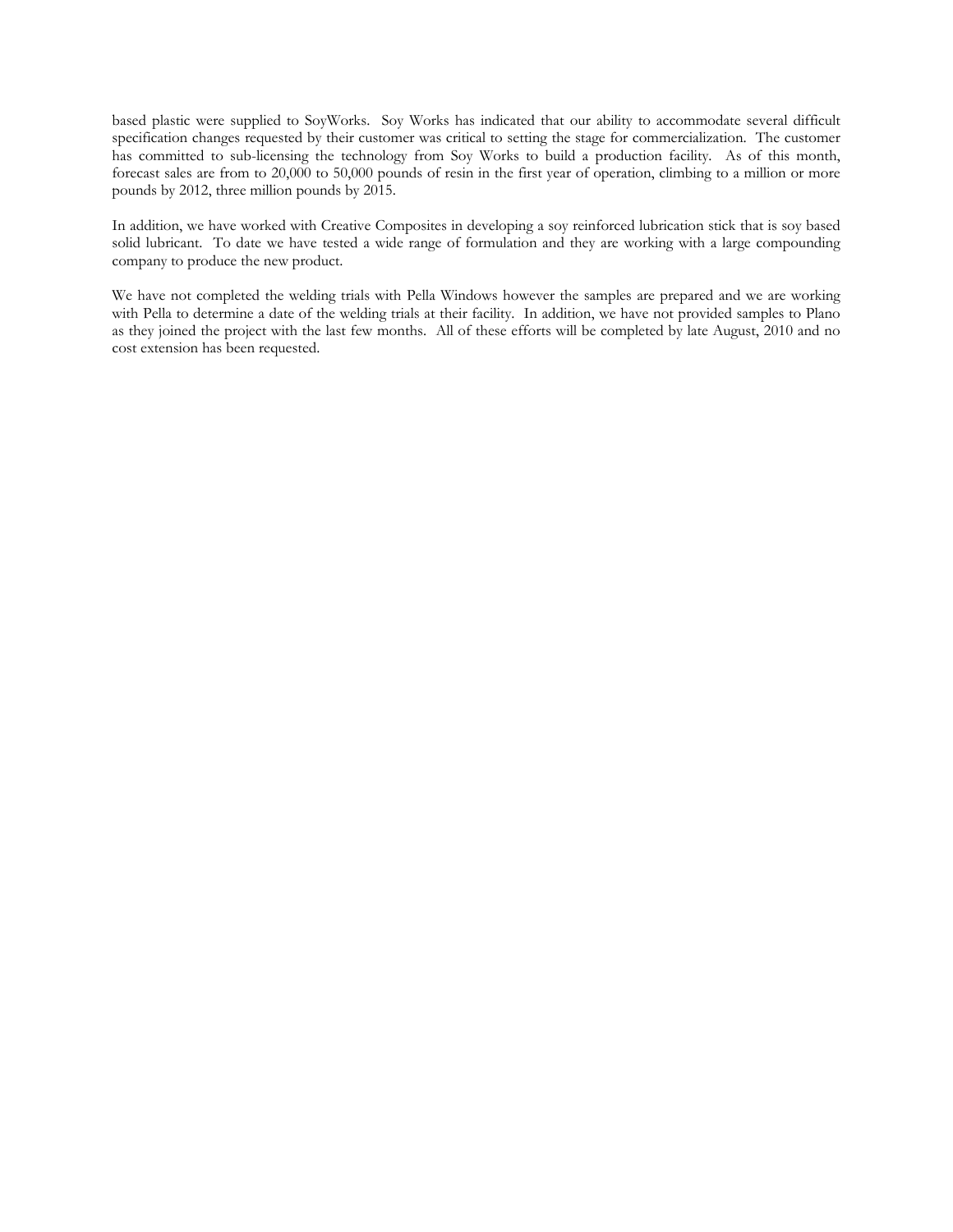**Title:** Waste Plastics, Crude Oil Sludge, and Tar Sand to Diesel – Capturing Energy from Waste **PI:** Atul G. Kelkar

**Company Partners (company names only):** Innovative Energy Solutions, Inc., Ames, IA 50010

Project Goal: To conduct research related to thermo-catalytic conversion of Waste Hydrocarbons to useful fuels. Specific goal of this GIVF project is to enhance and fine-tune the proof-of-concept technology developed by IES for converting waste hydrocarbons to high grade fuel by investigating various catalyst and process parameters.

#### **Publications/presentations based on project:**

- Presentation to Iowa Business Plan Competition, Sept 2008.
- Presentation to AGAS International, Bahrain, March 2009.
- Presentation to Hyvee Corporate Office, West Des Moines, IA, Oct 2008.
- Presentation at Iowa Cleantech Venture Capital and Entrepreneur Event, August 2008.
- Teleconference presentation to Communications-Electronics Research Development and Engineering Center (CERDEC), 22 Feb 2010, entitled, 'Waste to Energy'.
- Invited Presentation at 2010 World Wide Energy Conference, 'Transformation of Waste to Energy', May 10-12, 2010, Gaylord National Hotel and Convention Center, National Harbor, Maryland.
- Several pilot plant demonstration in 2011 for prospective customers from all over the country.

**Awards received:** IES Won 2nd Place in 2009 Iowa Business Plan Competition. **Invention Disclosures:** None

# **External funding applied for (indicate received/denied/pending):**

- Agency: EPA, Title: Waste Hydrocarbons to Fuel Technology Capturing Energy from Waste Denied
- Agency Iowa Power Fund, Title: Harnessing energy from waste hydrocarbons, Denied.
- Proposal submitted for Federal Appropriations request denied in 2009. Applied for 2010. Placed on the top priority by Congressman Latham's office but House Republicans decided to boycott appropriations that year.
- IES's proposal to DLA for designing, fabrication, commissioning, and operation of Mobile Demonstration Unit at one of the Army bases. Submitted in July 2, 2010. Proposal was among the short listed but did not get awarded as IES did not pass DCAA approval due to lack of past federal funding history.

## **Progress report (300 word maximum, please focus on results in non-technical terms and commercialization progress):**

The accomplishments to date on the project are:

1. Based on the data given by IES from their proof-of-concept trials a new set of catalyst compositions and trial matrix was developed for various feedstocks in first half of 2009. Using this matrix different trials were conducted for different feedstock combinations and catalyst combinations. More trials continue for generating more exhaustive database.

2. Several trials were conducted on two types of feedstocks – refinery residue and different types of plastics. The samples of outputs were given to Chemistry lab on campus for detailed component and mass analysis. The samples were compared with commercially available diesel sample taken from gas station. For the most part all samples compared reasonably well with diesel. Although samples contained some other carbon chains which are attributed to un-distilled samples.

3. IES made some modifications to the plant to enable quick cycle time for plant trials. In order to analyze process effectiveness for different feedstocks different industrial plastic waste generators as well as collectors were contacted and some waste plastic samples were also collected for processing.

4. In August 2009, a demonstration was arranged for various dignitaries including Congressman Latham at BECON. Other guests included potential users of the technology such as Hy-Vee, city and state officials, university personnel, and local representatives.

5. A significant progress has been made on commercialization of this technology. IES has been engaged in communication with various potential users of the technology. The list of users include refinery residue processing company in middle east, Hy-Vee, Ames and Des Moines City Officials, Waste Management, and a company in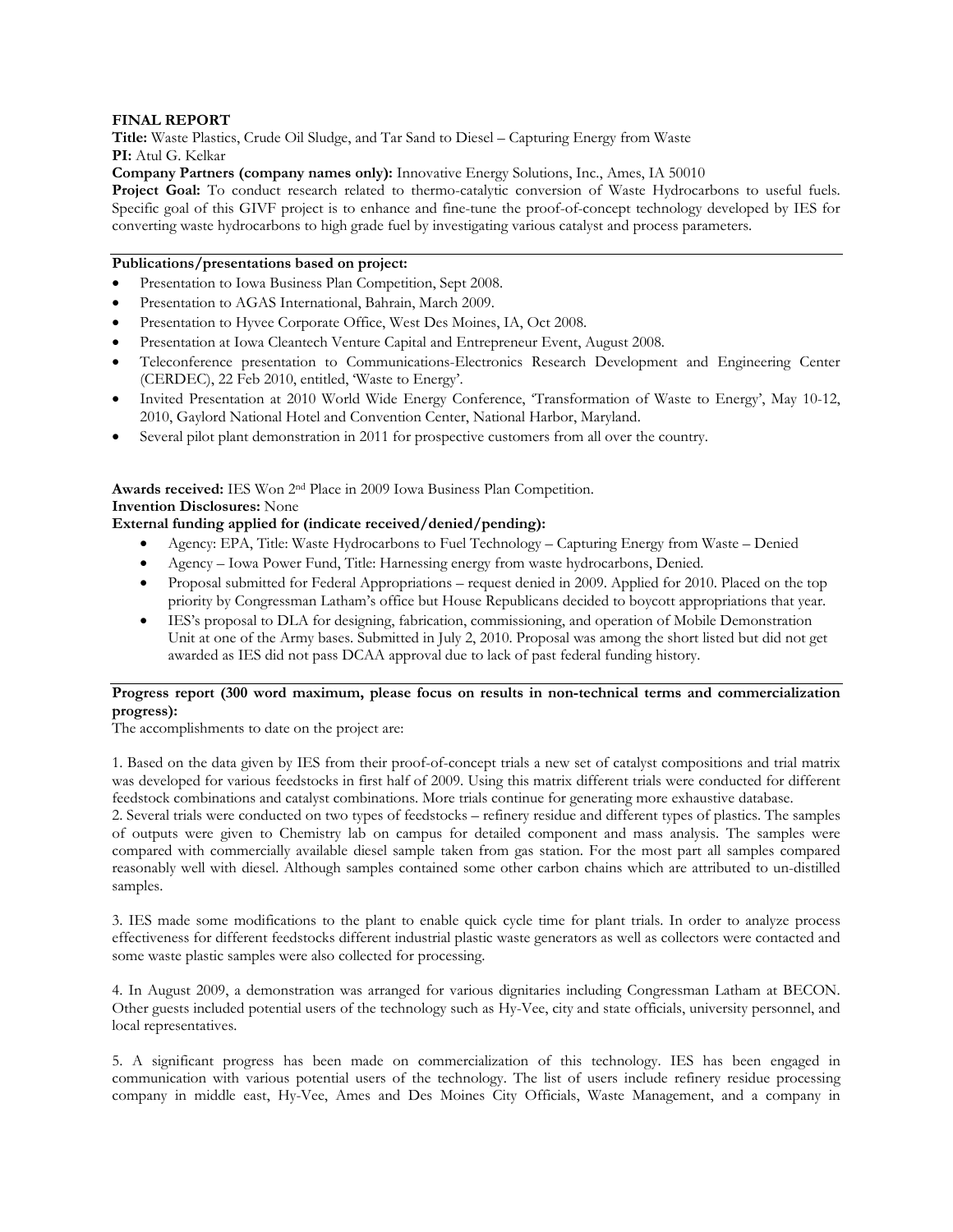Mauritius. Few of these potential users have asked for a formal techno-commercial offer (proposal) for a commercial scale plant to suite their need.

6. During the period Aug 2009 through March 2010, there has been close interaction with several DoD offices dealing with Waste to Energy initiatives inside DoD. In particular, the two offices of DoD who have been in close communication with Dr. Kelkar and IES team for potential R&D activity with DoD are Army Power Division, Power Technology and Alternative Energy Branch and Defense Logistics Agency, Defense Energy Support Center, Product Technology and Standardization.

7. Currently IES has submitted proposal to DLA, DESC for construction and operation of mobile demonstration unit at one of DLA's bases. If funded, IES will be responsible in designing, building, commissioning, and operating the Waste to Energy demonstration unit at one of the Army bases in U.S. for the period of 12 months. Upon successful completion of the project there is potential of military order for several such units across DoD operating bases. This will give tremendous boost to Iowa-based company and contribute to new employment and economy.

8. IES has attracted interest from foreign refinery servicing company for the purpose of investment in this new technology as well as for building a 50 metric tons per day capacity plant to process refinery residue into diesel fuel. The company has witnessed over 10 successful trials during which their refinery residue (feedstock) was processed to diesel in the Becon's Pilot Plant facility. The negotiations are still underway.

9. The experimental research on process and catalyst requirements for bio-mixed feedstock continues as the feedstock such as municipal solid waste typically contains such heterogeneous feedstock.

10. Los Angeles county has recently approached IES and seeking information on the technology for potential deployment of Waste to Fuel plants in the county.

11. Another company from Bay Area (Phoenix Fuels) has also witnessed the demonstration of plastic to diesel conversion technology and are interested in exclusive distributorship opportunity.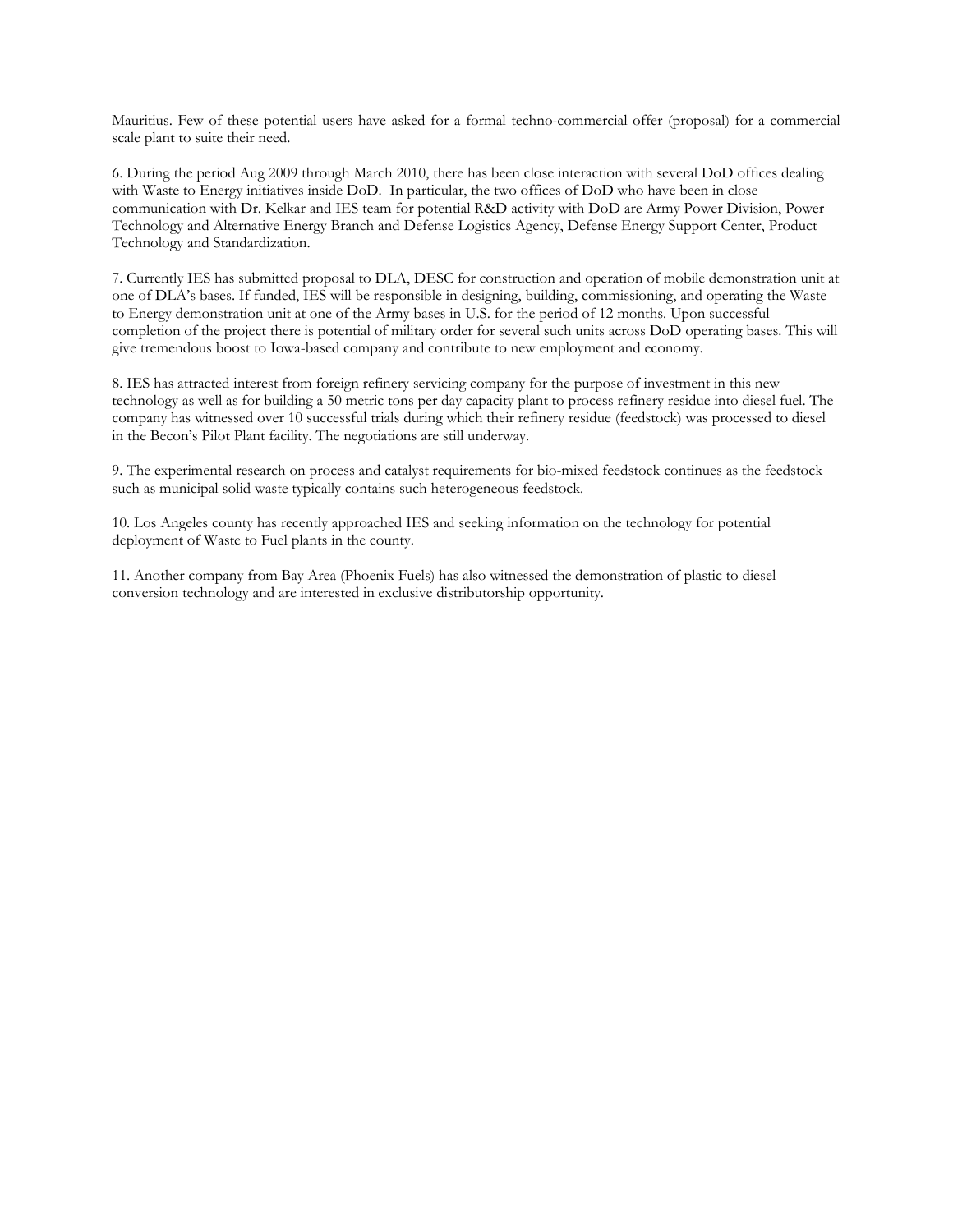# **FY11 Projects (to finish May 31, 2012)**

| Principal<br>Investigator             | <b>Project Title</b>                                                                                                                               | <b>Award Amount</b> |          |
|---------------------------------------|----------------------------------------------------------------------------------------------------------------------------------------------------|---------------------|----------|
| Diane Janvrin                         | Market Research for Prioritizing Market Segments for<br>Product Development                                                                        | \$                  | 40,590   |
| Hui Hu                                | Development of Advanced Flow Diagnostic Techniques to<br>Characterize Next Generation Fuel Nozzles                                                 |                     | 78,305   |
| Patrick Halbur                        | Development of a Novel Genetic Test for Inherited Bovine<br>Diseases and Its Application to Embryos                                                | \$                  | 83,000   |
| <b>Rick Sharp</b>                     | Efficacy of a new Delivery System for B-Hydroxy-B-<br>Methylbutyrate                                                                               | \$                  | 99,883   |
| <b>Byron Brehm-</b><br><b>Stecher</b> | Advances in Food Safety: Fast Fragment Analysis for<br>Differentiation and Tracking of Foodborne Pathogens                                         | \$                  | 106,961  |
| Sri Sritharan*                        | Design Verification and Cost Evaluation of UHPC Towers<br>for Enhancing Iowa's Wind Energy Production                                              | \$                  | 109,000  |
| Vasant Honavar                        | Data Mining Tools for Healthcare Informatics                                                                                                       | \$                  | 109,243  |
| Ayman Fayed                           | Battery Life Enhancement in Portable and<br>Remotely0Deployed Systems Using Spread-Spectrum<br>Switching Power Regulators                          | \$                  | 117,944  |
| Sanjeevi Sivansankar                  | Commercialization of an integrated, single molecule Atomic<br>Force Microscope-Fluorescence Microscope for academic<br>and industrial applications | \$                  | 120,075  |
| Suraj Kothari*                        | A Programmable Software Pattern Analyzer (PSPA); Critical<br>Safety Improvement for Transportation Control Systems                                 | \$                  | 77,388   |
| <b>Matt Frank</b>                     | Innovative methods for the manufacturing of patient specific<br>bone implants                                                                      |                     | \$50,000 |

\*No update received this period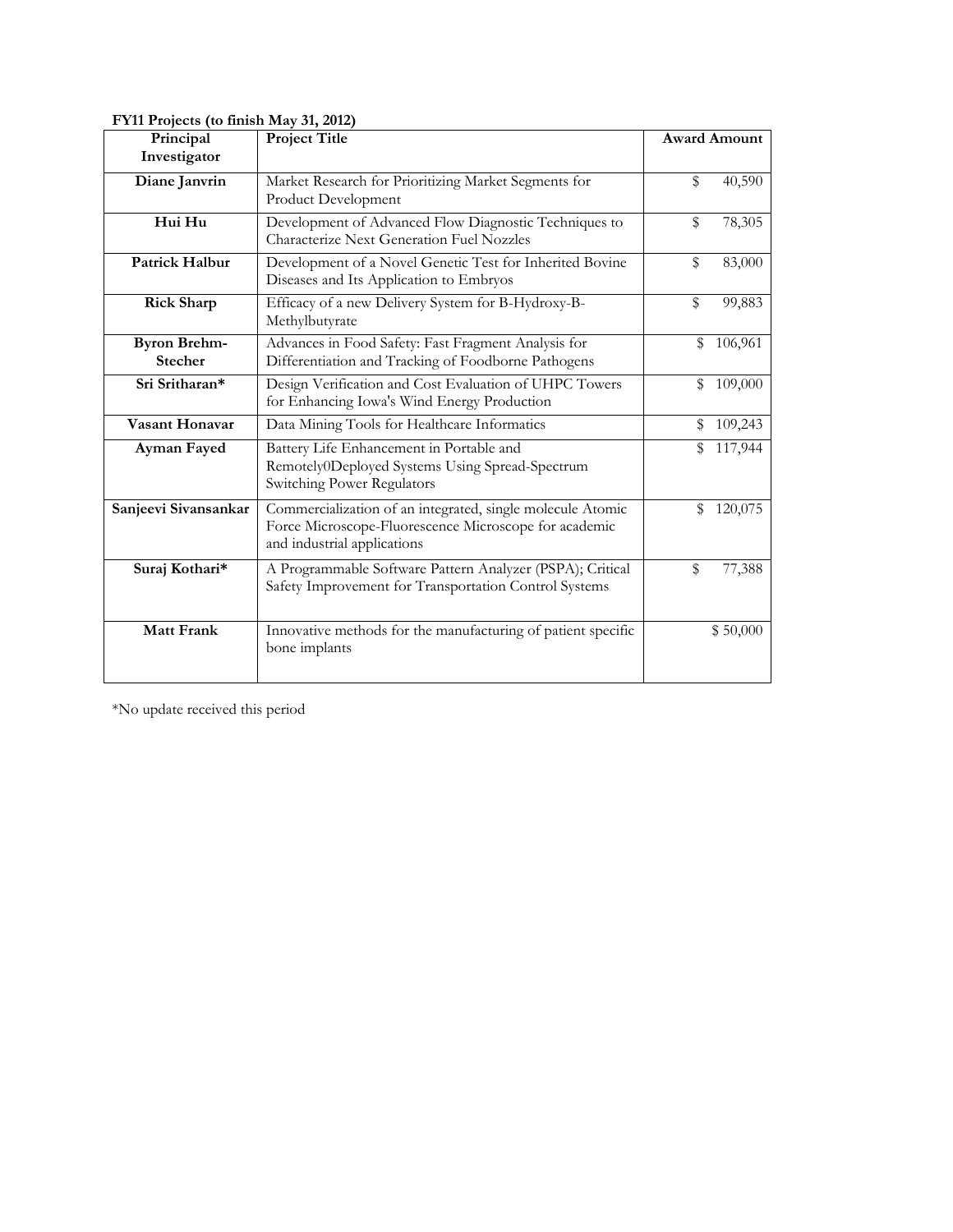## **FINAL REPORT Title:** Market Research for Prioritizing Market Segments for Product Development and Marketing Diane Ianyrin (Accounting): Sanieev Agwaral (Marketing) Diane Janvrin (Accounting); Sanjeev Agwaral (Marketing) **Company Partners (company names only):** WebFilings **Project Goal:** Provide WebFilings management with a broad understanding of potential markets for their product and an in-depth analysis of a single market segment.

#### **Publications/presentations based on project:**

Included high level findings (sanitized to remove all company identification) in Re-examining the Financial Close Process continuing education presentation for Contemporary Issues in Accounting workshop, December 17, 2010.

Included high level findings (sanitized to remove all company identification) in Janvrin, D., and M. Mascha. Reexamining the Financial Close Process: How You Can Benefit co-authored with M. Mascha, submitted to *Strategic Finance*, May 9, 2011.

**Awards received:** None to date **Invention disclosures:** None to date **External funding applied for (indicate received/denied/pending):** None to date

#### **Progress report (300 word maximum, please focus on results in non-technical terms and commercialization progress):**

WebFilings is an Iowa based startup company that has developed a cloud-based software application to assist publicly traded companies with developing reports for the Securities and Exchange Commission (SEC). We were asked to identify up to twelve industry segments where significant and perpetual reporting requirements exist for regulators, customers or stakeholders. Based on discussions with WebFilings management, we were then directed to conduct an indepth market analysis of one market segment.

We identified seven industry segments that may be able to use WebFilings' software application and presented our initial (Phase I) results to WebFilings management. After meeting to discuss our results on November 2, 2010, WebFilings management directed us to concentrate on one market segment. During late November and early December, we conducted 17 interviews with chief financial officers for firms in this market segment. The firms we interviewed ranged in revenues from less than \$50 million annual sales to greater than \$200 million annual sales. We analyzed the results of our interviews and submitted the final report on January 22, 2011.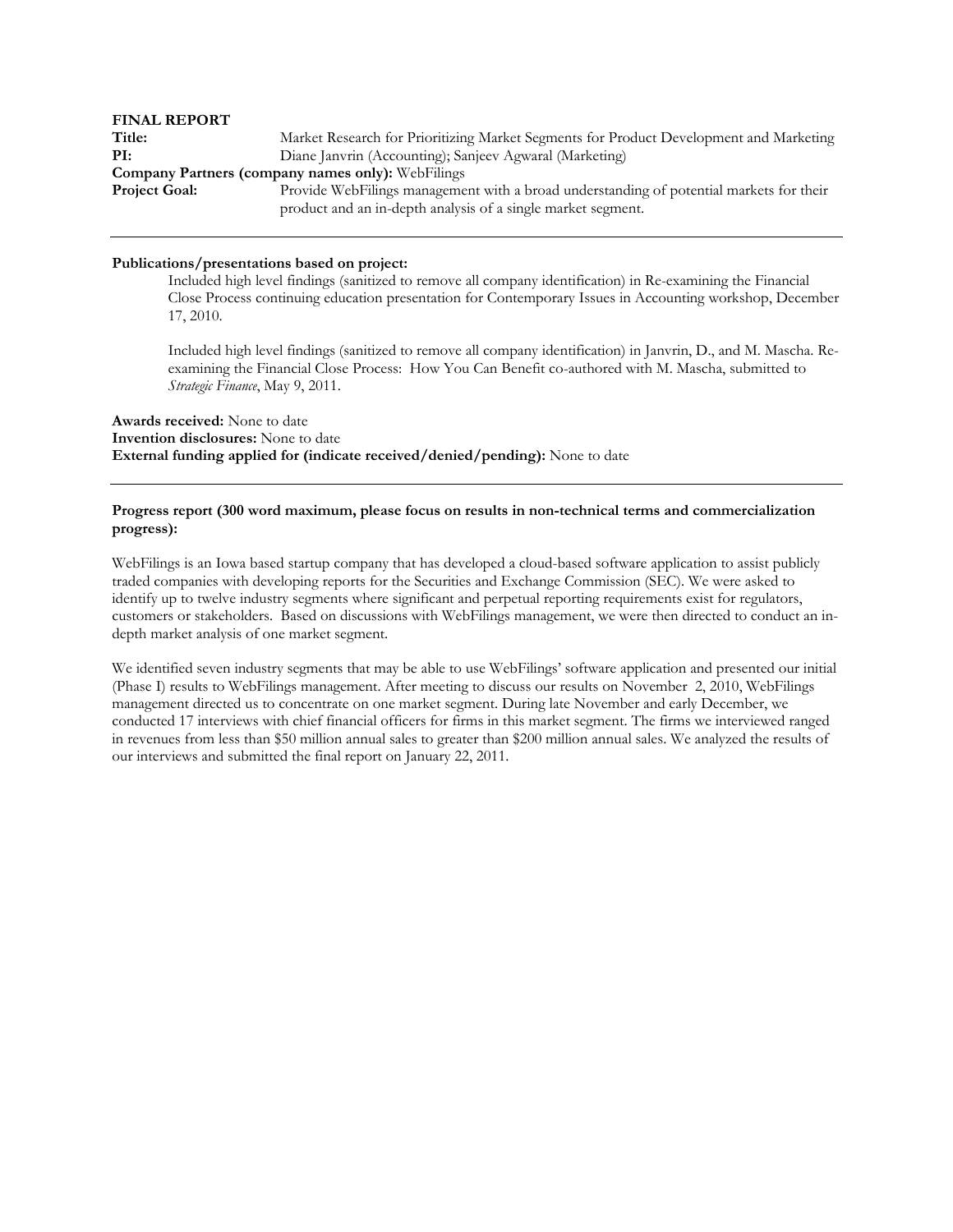# **INTERIM REPORT**

Development of Advanced Flow Diagnostic Techniques to Characterize Next Generation Fuel Nozzles **PI:** Dr. Hui Hu, Aerospace Engineering Dept. Iowa State University

**Company Partners (company names only):** Goodrich Engine Components Division (GECD)

**Project Goal:** The goal of this research project is to develop advanced diagnostics to quantify spray characteristics and to elucidate important processes in spray flows, such as the breakup of liquid jets and sheets, atomization and evaporation of fuel droplets, and air/fuel mixing in order to assist GECD in developing next generation fuel nozzles for maximized energy efficiency while minimizing pollutant emissions, and maintaining the operability requirements.

**Publications/presentations based on project:** None to date **Awards received:** \$78,305 **Invention disclosures:** None to date

**External funding applied for (indicate received/denied/pending):** We are working with GECD engineer to try to submit a joint research proposal to NSF-GOALI program soon.

#### **Progress report (300 word maximum, please focus on results in non-technical terms and commercialization progress):**

This GIVF project has an official starting date of 07/01/2010 with the actual fund (account number) available to the PI on 10/08/2010. Following progresses have been made on this GIVF project since the proposed project was awarded:

- 1). The system design of the experimental rig needed to carry out the proposed research work has been finished. Some of the hardware parts and test models are being manufactured.
- 2). The theoretical framework of the proposed advanced flow diagnostic techniques has been finished. The highenergy laser system, high-speed imaging system and associated the optics and optic-mechanic devices have already been allocated for this GIVF project.
- 3). A comprehensive literature review of previous research work related to this GIVF research project has already been finished.
- 4). A GECD fuel injector/atomizer nozzle has been already been received for the preliminary measurements.
- 5). A research team has been formed to conduct the proposed research. The team members include: Dr. Hu Huthe PI; Dr. Zifeng Yang- Post-doctoral Research Associate; and Mr. Daniel Dvorak - a Graduate Research Assistance.
- 6). A preliminary experimental study has been conducted, and some PIV measurements of the spray flows has already been conducted.
- 7). The measurement results of the preliminary study of the spray flows are being processed and analyzed.
- 8). A conference paper about the spray flow characteristics based on the measurement results of the preliminary study is being prepared.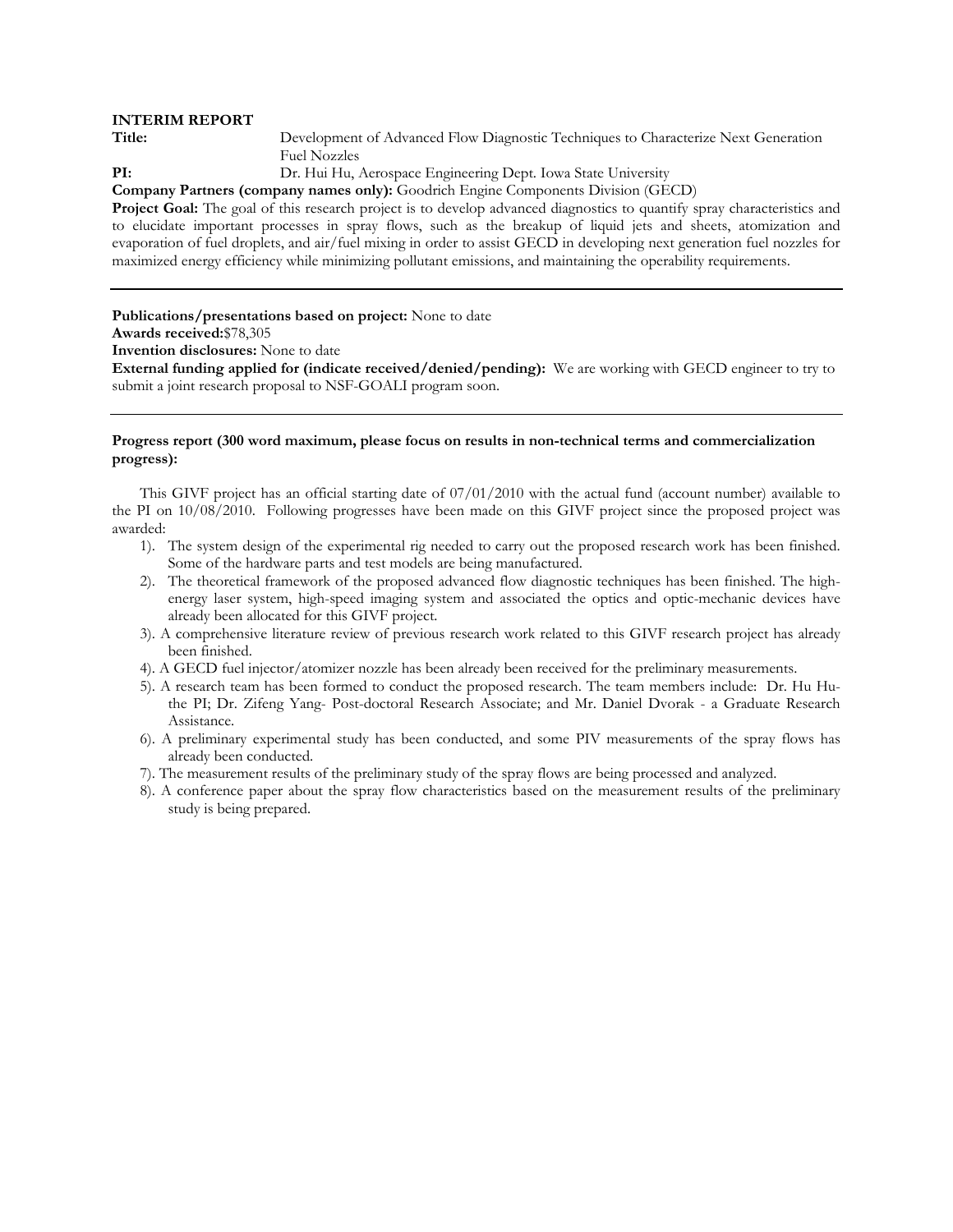#### **INTERIM REPORT**

**Title:** Development of a novel genetic test for inherited bovine diseases and its application to tissues and embryos PI: Patrick G. Halbur

**Company Partners (company names only):** Ames Center for Genetic Technologies (ACGT)

**Project Goal:** Develop and commercialize a panel of molecular diagnostic assays for detection of genetic diseases and production traits sensitive enough to use on biopsies from bovine embryos. This will benefit the Iowa beef and dairy industries by decreasing costs associated with maintaining the pregnancies of genetically diseased animals and accelerating the selection of genetically superior seed stock Iowa cattle producers.

**Publications/presentations based on project:** None to date. **Awards received:** None to date. **Invention disclosures:** None to date. **External funding applied for (indicate received/denied/pending):** None to date

#### **Progress report (300 word maximum, please focus on results in non-technical terms and commercialization progress):**

Our partner on this grant, Ames Center for Genetic Technologies (ACGT) went out of business in May, 2011. After searching for another partner we elected to work with Radix BioSolutions Ltd. We have bought this new partner to our laboratory for a work session and in the process feel we have made substantial progress.Primer pairs and probes have been designed and tested for gender determination and genetic disorders including **Bovine Leukocyte Adhesion Deficiency, Complex Vertebral Malformation**, **Arthrogryposis Multiplex**, **Neuropathic Hydrocephalus and coat color**. We have confirmed PCR conditions and product size for each of the reactions. Using a DNA dilution series, we are able to detect samples with less than 10 fentamoles of DNA consistent with the amount available in a biopsied bovine fetus. With our new partner, we have successfully moved the testing to the Luminex bead platform and have the gender determination assay working. We are now in the process of optimizing the assays for coat color, BLAD, CVM and AGM on the Luminex platform. Our embryo biopsy technique has been further adapted and validated to achieve acceptable pregnancy rates (50%) following post-biopsy genetic testing and freezing. Several embryos have been collected, biopsied to provide genetic materials for testing, and frozen. Embryo transfers with frozen-biospied-thawed embryos are being performed. We hope to be able to produce our first multiplex kits for gender, coat color and the most important genetic diseases (Arthrogryposis Multiplex/Curley Calf Syndrome) by December of 2011. We will then begin to focus on adding virus detection components to the assay menu.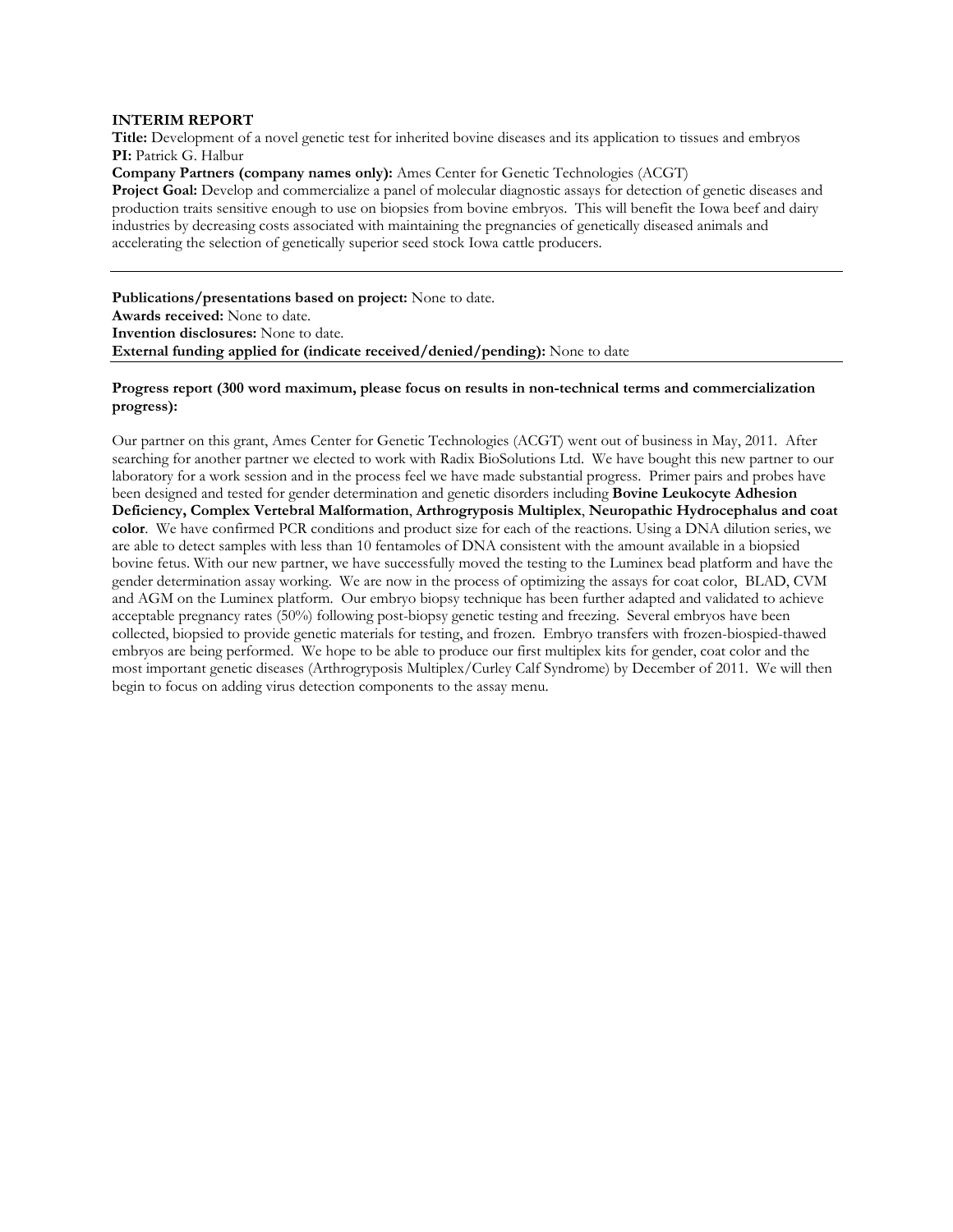# **INTERIM REPORT**<br>**Title:** Efficacy of a

**Title:** Efficacy of a new Delivery System for B-Hydroxy-B-Methylbutyrate **PI:** Rick Sharp

**Company Partners (company names only):** Metabolic Technologies, Inc

**Project Goal:** There is evidence that intramuscular and intravenous injection of ATP is effective in restoring muscle function after injury and as result of chronic muscle fatigue such as low-back pain. Although oral supplements of ATP are available as non-prescription dietary supplements, there is presently no evidence of their efficacy. Our purpose is to determine if providing an oral dose of ATP (adenosine triphosphate) will influence human muscle strength or endurance.

**Publications/presentations based on project:** Fuller J.C., R.L. Sharp, H.F. Angus, S. Baier, J.A. Rathmacher. Free acid gel form of β-hydroxy-β-methylbutyrate (HMB) improves HMB clearance from plasma in human subjects compared with the calcium HMB salt. British Journal of Nutrition. 7:1-6, 2010. **Awards received:** None to date **Invention disclosures:** Patent disclosure filed by MTI in December, 2010 **External funding applied for (indicate received/denied/pending):** NIH SBIR grant proposal in preparation.

#### **Progress report (300 word maximum, please focus on results in non-technical terms and commercialization progress):**

All human subject testing trials have been completed and analysis of blood samples has been completed. We are currently conducting analyses of clinical chemistry markers to document safety of the product and preparing to conduct statistical analyses on the measures related to muscle performance (strength and endurance). We anticipate submitting additional papers for publication and SBIR grant proposal during spring of 2012.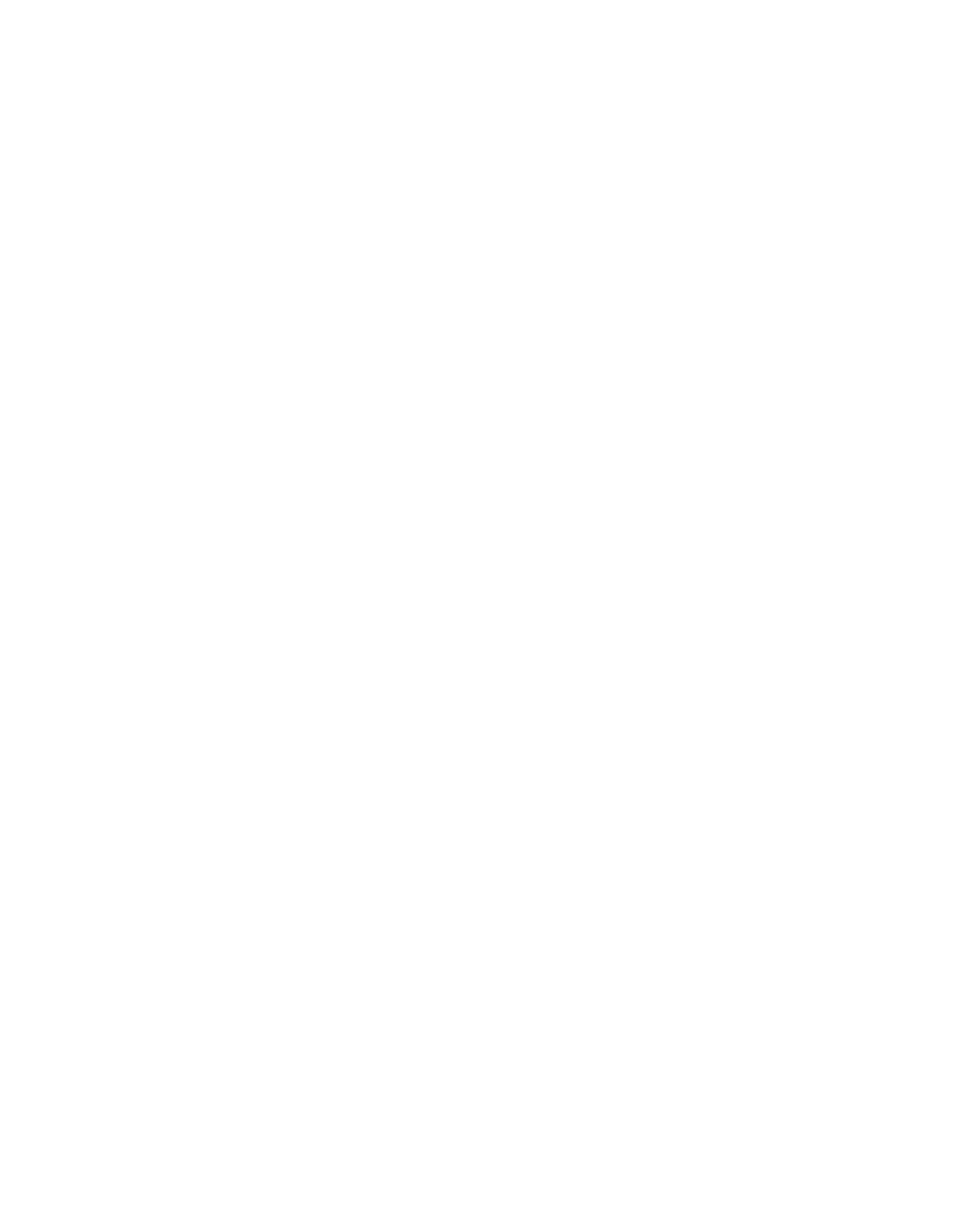**Title:** *AdvanCE*s in Food Safety: Fast Fragment Analysis for Differentiation and Tracking of Foodborne Pathogens **PI:** Byron Brehm-Stecher

**Company Partners (company names only):** Advanced Analytical Technologies, Inc.

**Project Goal:** Develop improved DNA fragment-based analyses using an advanced capillary electrophoresis platform; to apply this approach to practical problems of pathogen ecology in layer hen and related agricultural environments of critical importance to Iowan agribusiness.

#### **Publications/presentations based on project:**

- Byron Brehm-Stecher spoke at the "Single Cell Analysis Summit", held 28-29 October, 2010, San Diego, CA
- Byron Brehm-Stecher gave an invited talk at SamplePrep 2011, held April 4-5, 2011, San Diego, CA
- Byron Brehm-Stecher gave an invited talk at the Institute for Food Technologists (IFT) Annual Meeting and Expo's symposium on "Emerging and Novel Trends in Rapid Diagnostics and Subtyping Methods for Foodborne Pathogens", June 13, 2011
- Byron Brehm-Stecher gave an invited talk at the NSF Workshop on Novel Sampling and Sensing for Improving Food Safety, Georgia Tech, Atlanta, GA, June 16-17, 2011
- Byron Brehm-Stecher gave an invited talk at Cornell University June 20<sup>th</sup> on "The Food Safety Curriculum at Iowa State University"; Robert Gravani, President of IFT and other Cornell faculty, as well as our Romanian and Slovenian partners in our Tu-Be-Safe Department of Education ATLANTIS grant and ISU colleagues L. Wilson and A. Mendonca were present.
- Byron Brehm-Stecher gave an invited talk at Select Biosciences' "Advances In Biodetection & Biosensors" conference in Hamburg, Germany, June 30- July 1, 2011. Met at conference with Steve Lasky, CEO, Advanced Analytical Technologies, Inc. and Lutz Büchner, Director of European Operations, Advanced Analytical Technologies, GmbH. Presentation was helpful in driving interest to Advanced Analytical booth, providing several sales leads.
- **Two abstracts** presented at the American Society for Microbiology 2011 General Meeting (New Orleans, LA):
	- o High-Throughput Capillary Electrophoresis for DNA-Based Typing of *Salmonella* spp.
	- o Combination of Multiplex PCR and Electrophoretic Detection for Identification of *Salmonella*, with Subspecies Differentiation
- **One abstract** accepted for presentation at the 2011 International Association for Food Protection (IAFP) Annual Meeting (Milwaukee, WI):
	- o Application of Multiplex PCR for Rapid Differentiation of *Salmonella* Subspecies I, *S*. Typhimurium and *S*. Enteritidis from Biochemically-Similar Enterobacteriaceae Isolated from Layer Hen Production Facilities

**Symposium proposal accepted for development as full 3.5 hour symposium at IAFP 2011:** Symposium entitled "From Farm to Fork to Physician: Detection of Human Pathogens Across the Production to Consumption to Disease Continuum", submitted in collaboration with Dr. Mary Lou Tortorello, Chief, Food Technology Branch, U.S. Food and Drug Administration (FDA). Gary Procop, Chair, Clinical Pathology, Director, Molecular Microbiology, Mycology and Parisitology, Cleveland Clinic Foundation (also a partner from our 2009 GIVF award) will be speaking at this event.

**Awards received:** Dr. Brehm-Stecher awarded the Early Achievement in Teaching Award, College of Human Sciences, 2011

**Invention disclosures:** None to date

**External funding applied for (indicate received/denied/pending): Funding Received:** 

- 1. **Midwest Poultry Research Program (MPRP, H. Xin, PI). USDA-NIFA \$438,345.** USDA grant for enhancing safety and animal welfare in Midwest Poultry production systems. **My Role:** Co-PI responsible for development of molecular detection and characterization techniques as rapid alternatives to current methods for screening of egg production facilities for the presence of *Salmonella*. Work will be carried out in close coordination with an Iowan partner company, a leading producer of layer hens to the world market.
- 2. **Assessment of Alternative Production Systems for Laying Hens to Safeguard Animal Welfare and Sustainable Egg Supply (H. Xin, PI).** USDA grant to investigate cage-free layer systems from a holistic perspective (hen behavior and health, environmental impact and food safety). **USDA-NIFA: \$699,906**. **My**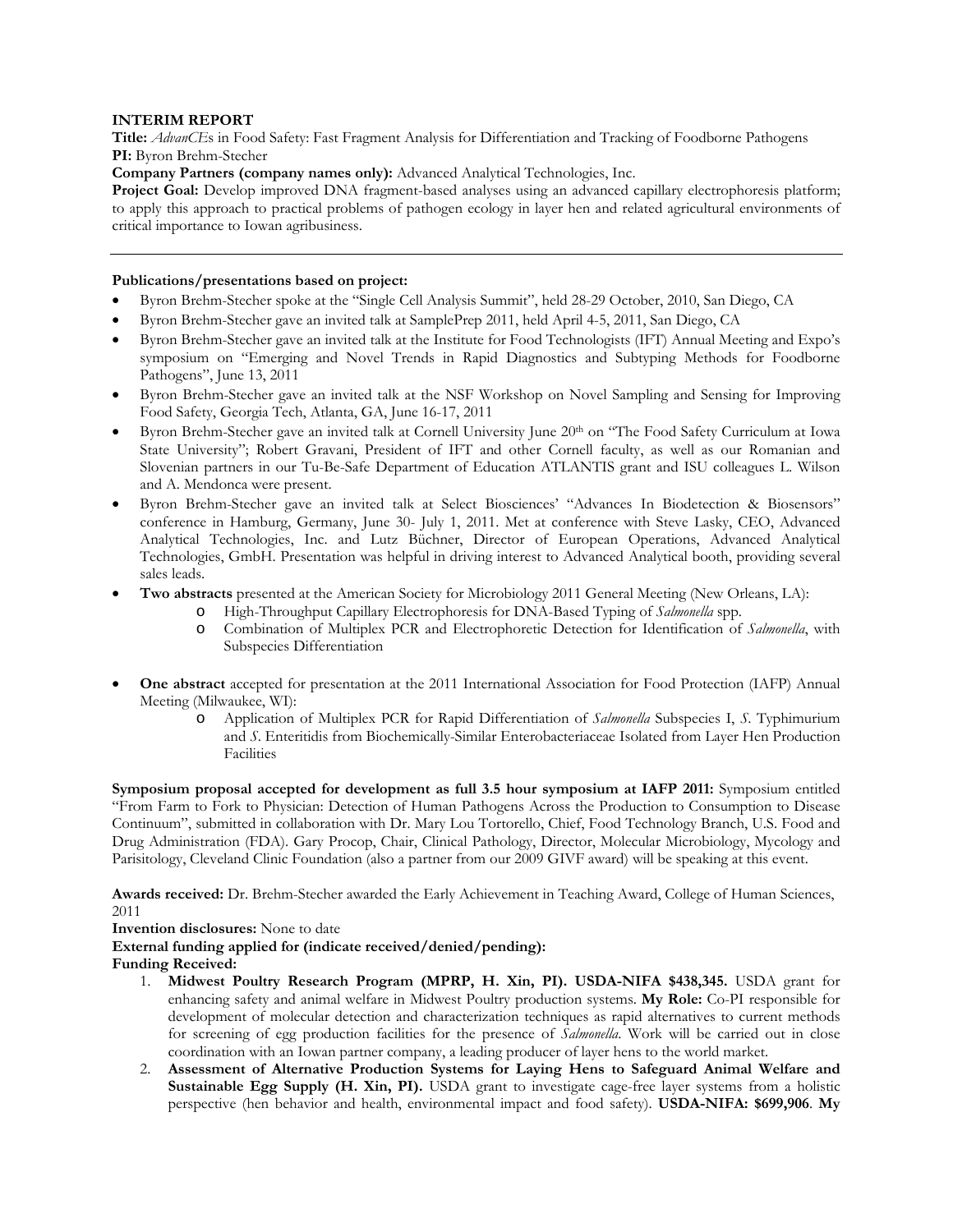**Role:** Co-PI responsible for classical microbiological testing and development of new molecular tests for *Salmonella* spp. in environmental and aerosol samples taken from traditional and alternative layer hen housing.

- 3. **Tuning and Upgrading the Food Safety Education Curricula for BSc (TU-BE-Safe; L. Wilson, PI).** ATLANTIS grant awarded for harmonizing of EU-US food safety regulations through exchange of ideas between regulators, educators, industry and students and through tuning of Bachelor of Science food safety curricula. EU-US Department of Education**: 70,000€ (\$89,000). My Role:** Co-PI serving as member of the U.S. team travelling to Romania and Slovenia to provide scientific expertise on rapid detection of pathogens and on development of educational curricula related to this topic.
- 4. **Funded Research Visit, Spanish National Research Council.** Antonio Martinez Abad, a Spanish PhD student in the Group of New Materials and Nanotechnology at Instituto de Agroquimica y Technologia de Alimentos (IATA) in Valencia, Spain, was funded by the Spanish government **(~\$10,000**) to visit my lab April  $1 -$  July 31<sup>st</sup>, 2011 to study rapid detection and characterization of bacterial pathogens.

#### **Funding Pending:**

- 1. **Midwest Poultry Research Program (MPRP, H. Xin, PI). USDA-NIFA \$438,345.** USDA grant for enhancing safety and animal welfare in Midwest Poultry production systems. **My Role:** Co-PI responsible for development of molecular detection and characterization techniques as rapid alternatives to current methods for screening of egg production facilities for the presence of *Salmonella*. Work will be carried out in close coordination with an Iowan partner company, a leading producer of layer hens to the world market.
- 2. **Assessment of Alternative Production Systems for Laying Hens to Safeguard Animal Welfare and Sustainable Egg Supply (H. Xin, PI).** USDA grant to investigate cage-free layer systems from a holistic perspective (hen behavior and health, environmental impact and food safety). **USDA-NIFA: \$699,906**. **My Role:** Co-PI responsible for classical microbiological testing and development of new molecular tests for *Salmonella* spp. in environmental and aerosol samples taken from traditional and alternative layer hen housing.
- 3. **Tuning and Upgrading the Food Safety Education Curricula for BSc (TU-BE-Safe; L. Wilson, PI).** ATLANTIS grant awarded for harmonizing of EU-US food safety regulations through exchange of ideas between regulators, educators, industry and students and through tuning of Bachelor of Science food safety curricula. EU-US Department of Education**: 70,000€ (\$89,000). My Role:** Co-PI serving as member of the U.S. team travelling to Romania and Slovenia to provide scientific expertise on rapid detection of pathogens and on development of educational curricula related to this topic.
- 4. **Funded Research Visit, Spanish National Research Council.** Antonio Martinez Abad, a Spanish PhD student in the Group of New Materials and Nanotechnology at Instituto de Agroquimica y Technologia de Alimentos (IATA) in Valencia, Spain, was funded by the Spanish government **(~\$10,000**) to visit my lab April  $1 -$  July 31<sup>st</sup>, 2011 to study rapid detection and characterization of bacterial pathogens.

**Progress report (300 word maximum, please focus on results in non-technical terms and commercialization progress):** The project is focused on use of AATI's FS-96 instrument for DNA fragment-based detection and characterization of pathogenic bacteria occurring in layer hen production facilities and other environments of critical importance to Iowan agribusiness. The project is being carried out in close consultation with an Iowan company that is a lead supplier of layer hens to world markets. Additional collaboration in support of this project's technology transfer goals includes partnership with Dr. Hongwei Xin, Director of Iowa State University's Egg Industry Center. In addition to the above list, important milestones for the project include:

- Took delivery of FS-96 instrument, valued at \$70,000.
- Accepted Zongyu Zhang, FSHN PhD student began work in my lab in May, 2011

This project has served as an essential backdrop for high-visibility collaborative work between the Brehm-Stecher Rapid Microbial Detection and Control Laboratory and Advanced Analytical Technologies, Inc., Specifically:

- We have been invited by the editors of Journal of Visualized Experiments to co-author (with AATI) a video article on application of the FS-96 instrument for DNA-fragment-based analyses of *Salmonella* spp. Experiments for this paper are currently underway.
- AATI personnel presented data from this project during the LabAutomation2011 meeting in late January 2011 in a session on high-throughput methods for the analysis of foods, chaired by Dr. Brehm-Stecher.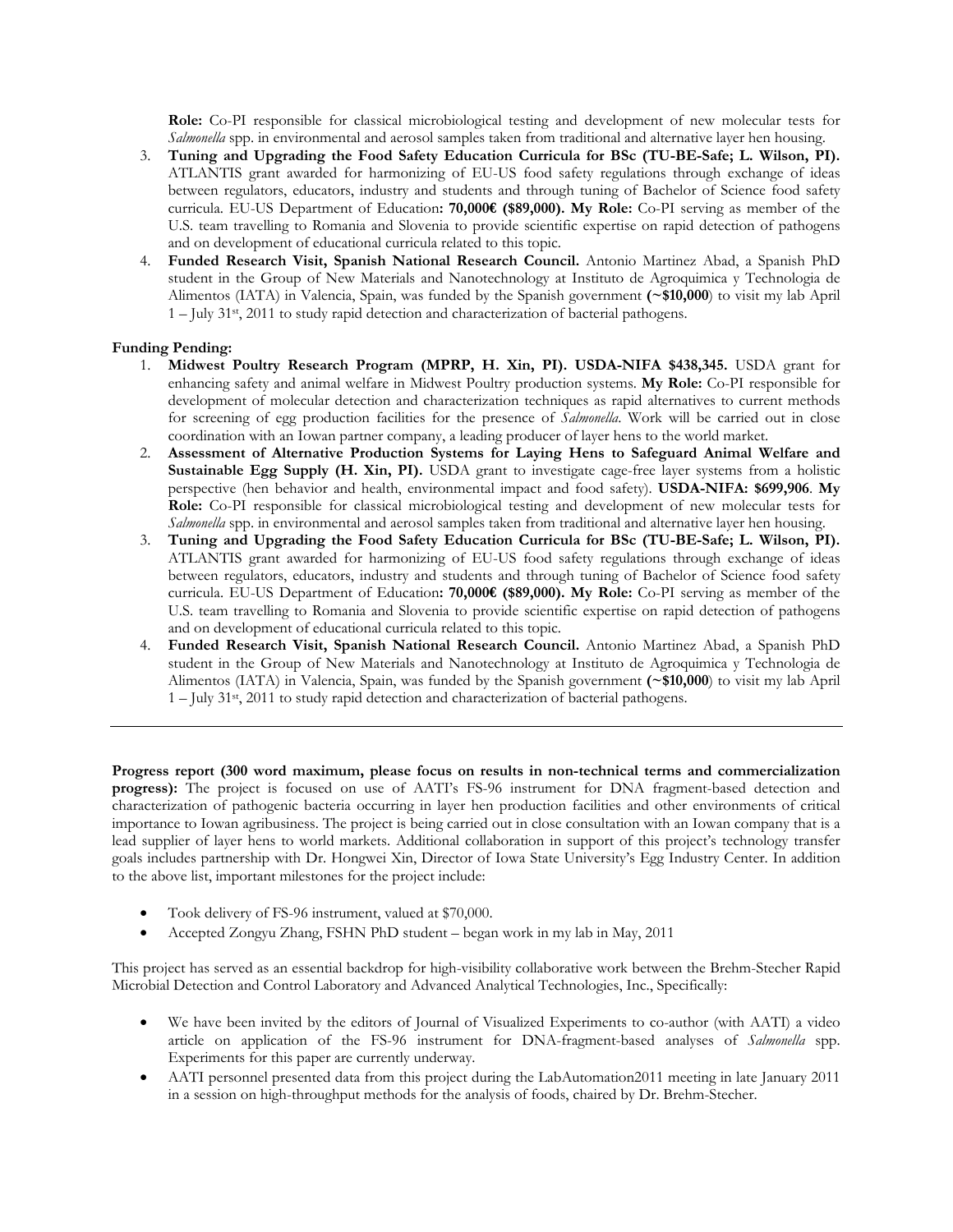Dr. Brehm-Stecher was invited to speak at the "Advances In Biodetection & Biosensors" conference to be held in Hamburg, Germany (July, 2011). The conference was held within the greater European Lab Automation meeting. Visit was coordinated with Lutz Büchner, Director of European Operations for Advanced Analytical Technologies. Met with Lutz Büchner and Steve Lasky, CEO of Advanced Analytical Technologies, Inc. during this visit. My talk helped drive interest in AATI's technology, leading to increased traffic to their booth. This visit has enabled us to maximize exposure of our GIVF-funded work with the FS-96 system to potential AATI customers in Europe.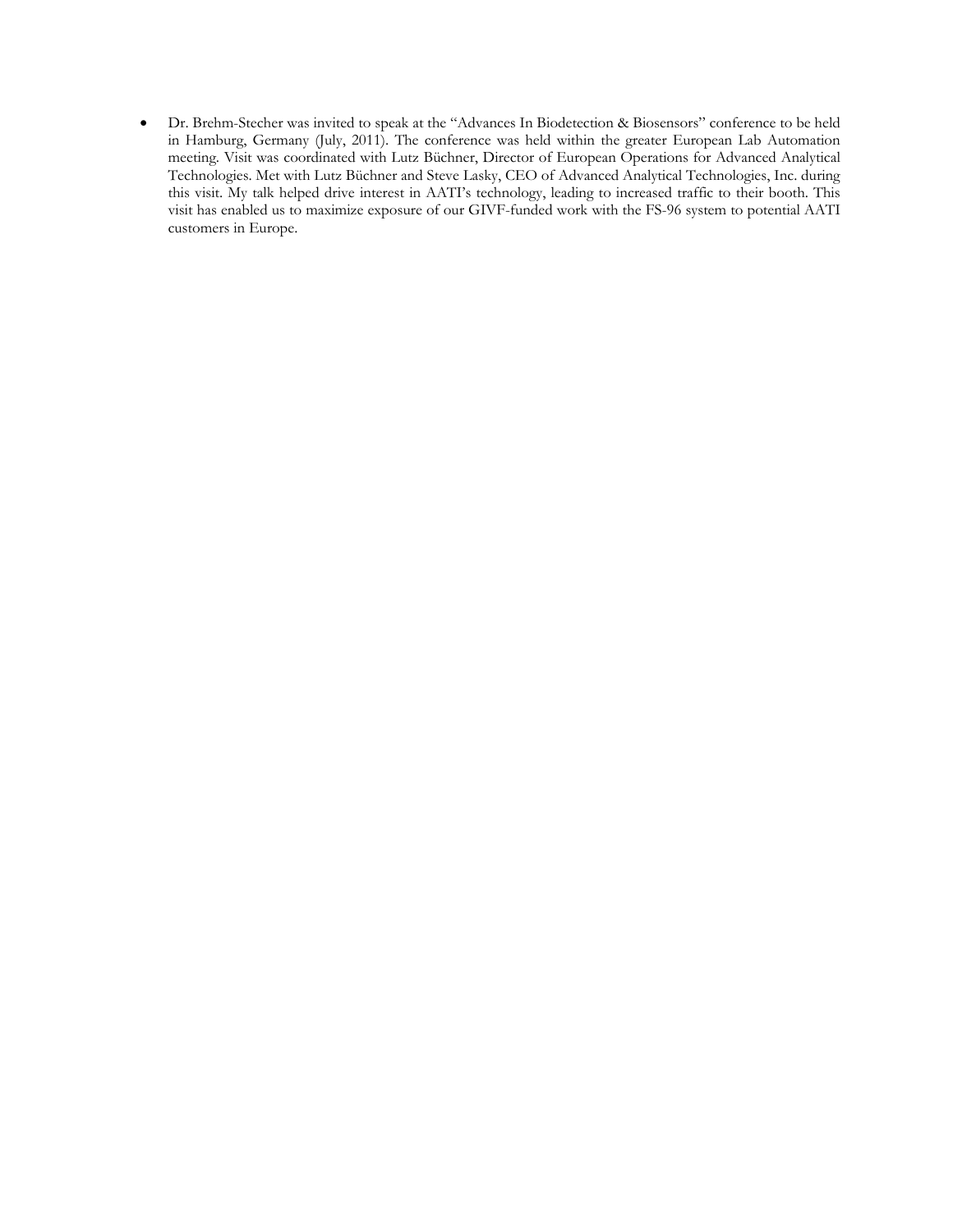**Title: Design Verification and Cost Evaluation of UHPC Towers for Enhancing Iowa's Wind Energy Production PI: Sri Sritharan Company Partners (company names only):**.Iowa Prestressed Concrete, Clipper Windpower, Inc, Lafarge North America **Project Goal:** Complete a concrete system suitable for wind turbine power**.**

**Publications/presentations based on project:** None to date **Awards received:** None to date **Invention disclosures:** None to date **External funding applied for (indicate received/denied/pending):** None to date **Funding Pending:** None to date

**Progress report (300 word maximum, please focus on results in non-technical terms and commercialization progress):** Only limited progress has been made on the project due to the difficulty in bringing all three industry partners to the same table. A part of the problem has been due to Lafarge not have signed a NDA with ISU. The PI met with the Vice President of Lafarge last week discussed the issues. They are ready to sign the NDA and this will hopefully take place within the next two weeks. As soon as this is done, all three industry partners and PI will meet and organize the next step. In the mean time, Grant Schmitz has been recruited for the project as a concurrent/graduate student. Grant and a post-doc (Sriram Aaleti) have been working on the project. So far, we have developed basic details for the first experimental test and working on the existing literature that has dealt with lateral load behavior of concrete wall piers designed with end columns. We have also identified suitable connection details between Ultra-High Performance Concrete (UHPC) columns and precast concrete panels that may be suitable for the concrete wind turbine tower. As the next step, the details will be presented to the industry partners and their approval will be sought. Once the necessary changes and approval are completed the testing will begin.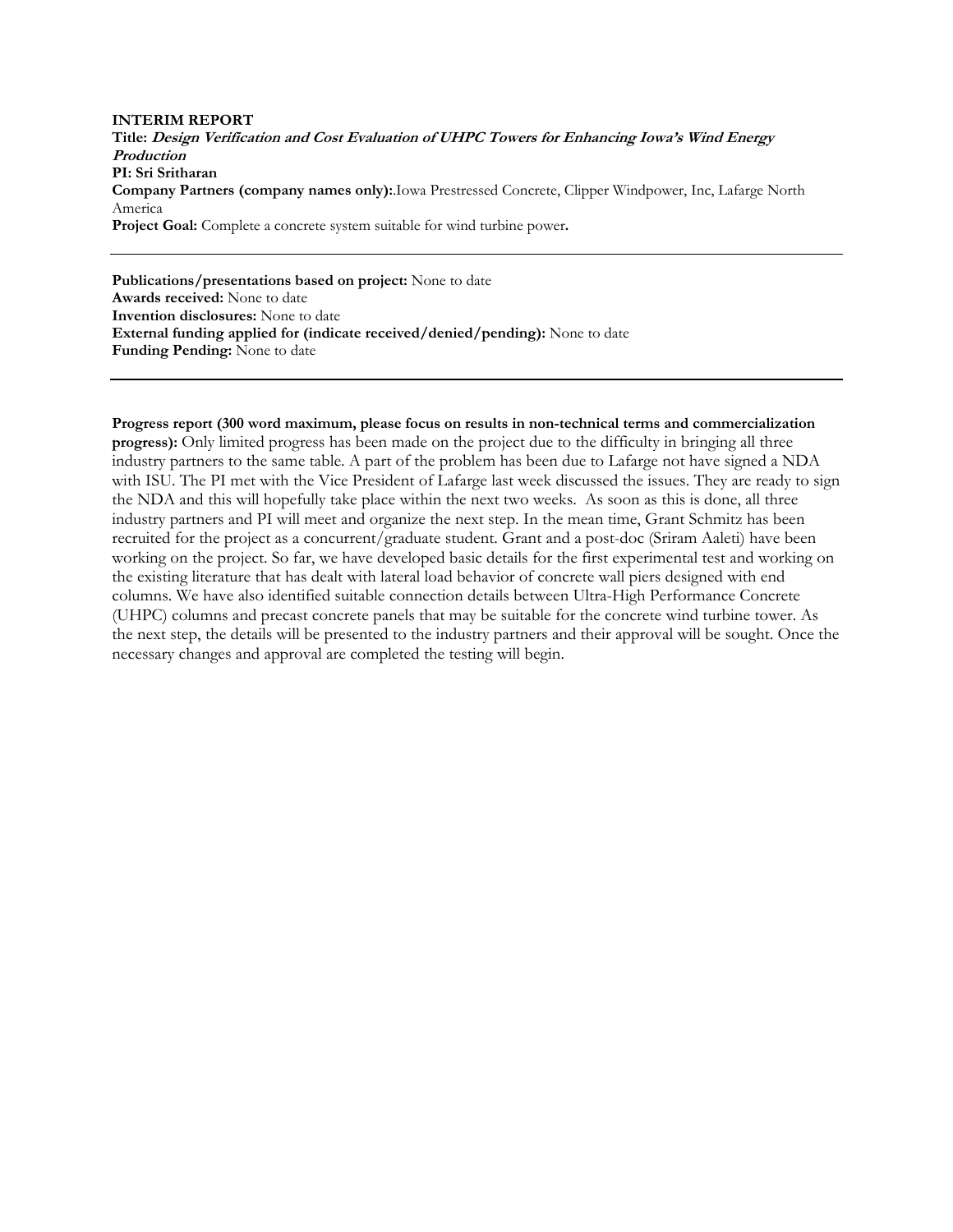**Title:** Data Mining Tools for Healthcare Informatics **PI:** Vasant Honavar

**Company Partners (company names only):** Collaborative Health Solutions, LLC

**Project Goal:** To demonstrate the feasibility of applying statistically based artificial intelligence algorithms for improving the quality of healthcare.

#### **Publications/presentations based on project:**

- 1. Tu, K., and Honavar, V. (2011). Exemplar-based Robust Coherent Biclustering. In: Proceedings of the SIAM Conference on Data Mining (SDM 2011). SIAM Press, pp. 884-895.
- 2. Caragea, C., Silvescu, A., Caragea, D. and Honavar, V. (2010). Abstraction-Augmented Markov Models. In: Proceedings of the IEEE Conference on Data Mining (ICDM 2010). IEEE Press. pp. 68-77.
- 3. Koul, N., Bui, N., and Honavar, V. (2010). Scalable, Updatable Predictive Models for Sequence Data. In Proceedings of the IEEE International Conference on Bioinformatics and Biomedicine (BIBM 2010).
- 4. Koul, N. and Honavar, V. (2010). Learning in the Presence of Ontology Mapping Errors. In: Proceedings of the IEEE/WIC/ACM International Conference on Web Intelligence and Intelligent Agent Technology. pp. 291-296. ACM Press.
- 5. Pandit, S., and Honavar, V. (2010). Ontology-Guided Extraction of Complex Nested Relationships from Text. IEEE Conference on Tools With Artificial Intelligence (ICTAI 2010). pp. 173-178.
- 6. Sanghvi, B., Koul, N., and Honavar, V. (2010). Identifying and Eliminating Inconsistencies in Mappings across Hierarchical Ontologies. In: Springer-Verlag Lecture Notes in Computer Science Vol. 6427, pp. 999-1008. Berlin: Springer.

**Awards received:** None to date **Invention disclosures:** None to date **External funding applied for (indicate received/denied/pending):** None to date

#### **Progress report (300 word maximum, please focus on results in non-technical terms and commercialization progress):**

No funds have yet been spent on this project because the start of the project was delayed in part because of delay on the part of Collaborative Health Solutions (CHS) in gathering some of the patient data and making it available to the ISU team working on the project and in part because of the delay in obtaining an account number for the project. The account for the project was set up on June 28, 2011.

The delay on the part of Collaborative Health Solutions, LLC has been mainly due to the challenges of coping with nonstandard encodings and nomenclature used in the illness knowledge base as well as the patient health records. Hence, the efforts of CHS have been focused on standardizing the vocabulary used to represent the data in illness knowledge base and patient database. We had anticipated having the first set of data by March 2011. In the mean time, the ISU team focused on developing strategies for data analysis and mining tasks in patient-patient matching, patient-illness matching, and computer-assisted diagnosis and related tasks using illness knowledge base and patient health records. We are wellpositioned to take advantage of the illness knowledge base and patient data as soon as they are made available by CHS. While we continue to develop the data analytics tools, we have also begun to explore partnerships with other companies that could provide us with access to other data sets in case CHS does not come through.

Additionally, because some of the data analysis and mining technologies being developed have applications beyond healthcare, we have begun to explore partnerships with companies that focus on other application domains. Based on preliminary discussions, Canrig Drilling Technology has expressed an interest in using our expertise in prediction of events of interest from complex multi-dimensional time series data. This problem shares similarities with some of the data mining problems that arise in a healthcare setting.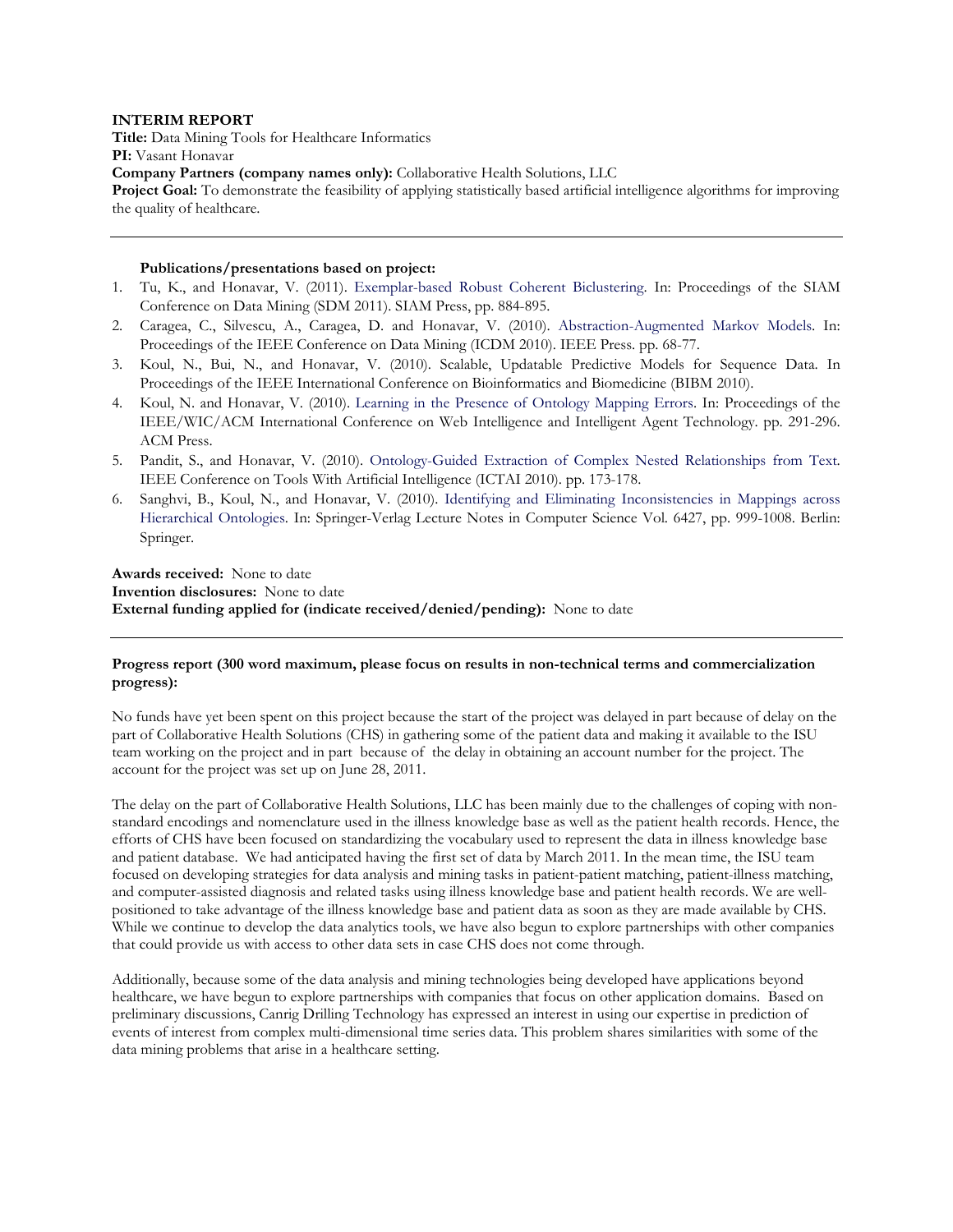**Title:** Battery Life Enhancement in Portable and Remotely-Deployed Systems using Spread-Spectrum Switching Power Regulators

PI: Ayman Fayed

**Company Partners (company names only):** Rockwell Collins Inc.

#### **Project Goal:**

The development of energy-efficient buck switching power regulators using innovative random spread-spectrum control schemes to convert their switching output noise into an analog/RF friendly noise spectrum. This will enable using them to directly power sensitive analog/RF modules in battery-operated portable electronic devices, hence eliminating energy inefficient linear regulators and/or expensive noise filtering. This new technology can result in significant reduction in system power consumption, which translates in extended battery life or reduced number of batteries needed by the system in both military and commercial applications.

#### **Publications/presentations based on project:**

Three papers have been presented, or accepted and will be presented and published in 2011:

[3] Chengwu Tao, and Ayman Fayed, "Analysis and Modeling of Buck Converters Output Spectrum in CCM with PWM Control," *IEEE Midwest Symp. on Circuits and Systems (MWSCAS)*, to be presented Aug. 2011.

[2] Chengwu Tao, and Ayman Fayed, "Noise Spectrum Manipulation Techniques in Switching Power Converters for Analog and RF Loads," *Government Microcircuit Applications* & *Critical Technology Conference (GOMACTech 2011)*, Mar. 2011.

[1] Chengwu Tao, and Ayman Fayed, "Spurious-Noise-Free Buck Regulator for direct-powering of Analog/RF loads using PWM Control with Random Frequency Hopping and Random Phase Chopping," *IEEE International Solid-State Circuits Conference (ISSCC 2011)*, to be presented Feb. 2011.

Four presentations have been made to companies about the new technology and how it can be developed and possible adoption by the industry:

[4] National Semiconductors Inc. on April 4, 2011.

- [3] Texas Instruments Inc. on Nov. 22, 2010.
- [2] Rockwell Collins Inc. on Nov. 18, 2010.

[1] Skyworks Inc. on Nov. 17, 2010.

#### **Awards received:** None to date

**Invention disclosures:** One invention disclosure has been submitted to the US Patent office as follows: Ayman Fayed and Chengwu Tao, "System and Method for Providing Power via a Spurious-Noise-Free Switching Device", *US Patent Pending*, Application # 61/444,459 Feb. 2011.

#### **External funding applied for (indicate received/denied/pending):**

\$20K in cash and \$20K in-kind support from Rockwell Collins. So far \$9,062 in-kind has been provided through using lab facilities and test equipment provided by Rockwell Collins. The rest is still pending.

#### **Progress report (300 word maximum, please focus on results in non-technical terms and commercialization progress):**

In the past 6 months, we have been focusing to trying our design with actual RF loads to assess the performance with real-life products. We have visited both Rockwell Collins Inc. as well as Skyworks Inc. and used their labs to test our design with some of their RF Power Amplifiers (PA). The results showed superior low-noise performance when our design is incorporated to power the PAs, which further validated our theory. Our engagement with industry showed that in order to make our design more valuable and suitable for commercialization, we must be able to achieve this low-noise and high-efficiency performance in light-load conditions as well and not only in high-load conditions. To cover this condition, we have designed a new controller that is used only at low-load conditions. A new testchip has been designed and sent to fabrication. We are currently waiting for it to come back in order to evaluate the performance. Our next step would be to integrate this new controller with our original one in a single design. With that, we will be able to have a design that covers all load conditions with very high efficiency.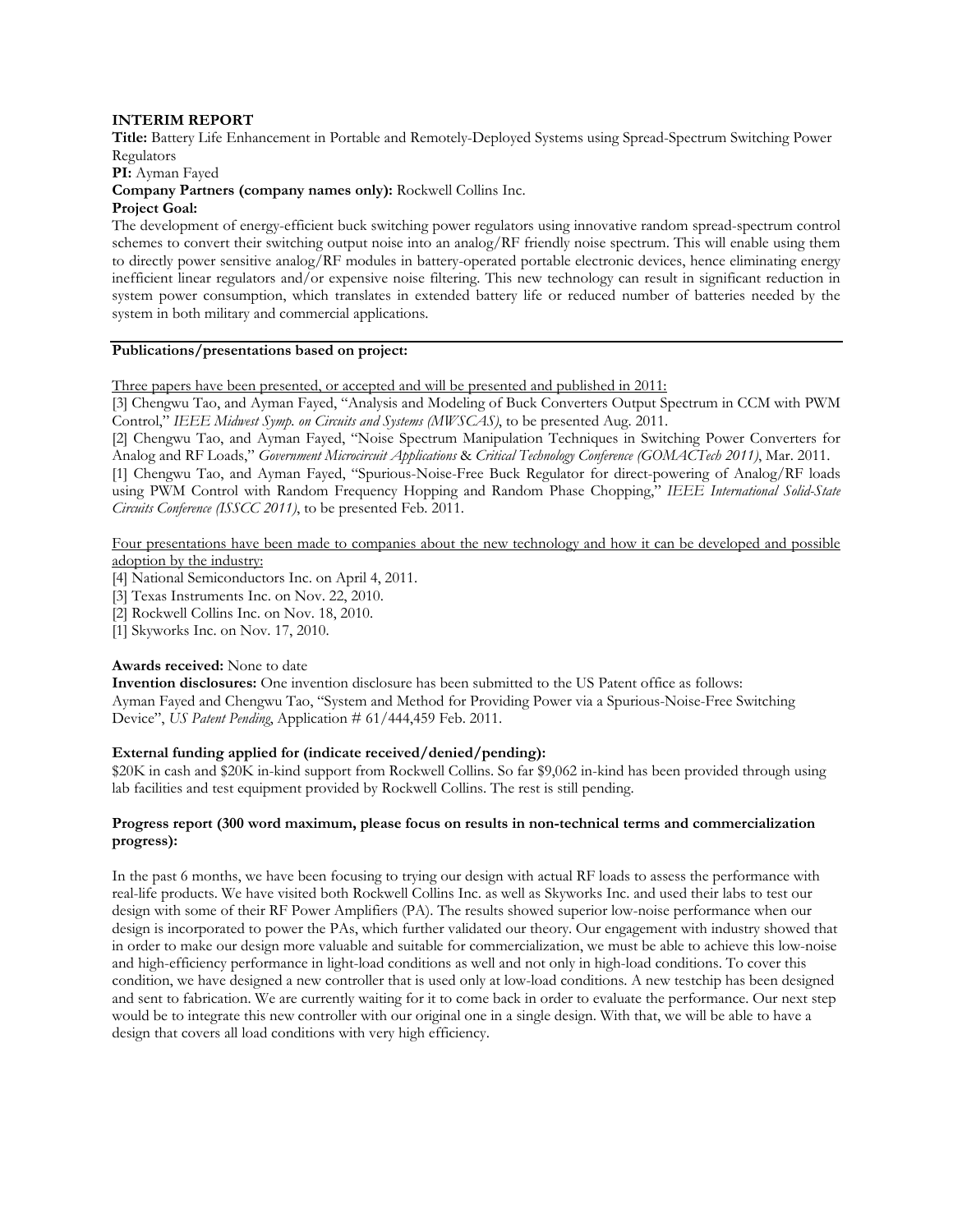**Title:** Commercialization of an integrated, single molecule Atomic Force Microscope-Fluorescence Microscope for academic and industrial applications.

**PI:** Sanjeevi Sivasankar

**Company Partners (company names only):** Novascan Technologies

**Project Goal:** The objective of this proposal is to build a highly integrated and modular single molecule Atomic Force Microscope-Fluorescence Microscope (smAFM-FM) for academic and industrial applications.

#### **Publications/presentations based on project: Publications**

1. Choi, C.L., Li, H., Olson, A.C.K., Jain, P.K., Sivasankar, S.+, Alivisatos, A.P.+, (2011) Spatially Indirect Emission in a Luminescent Nanocrystal Molecule, Nano Lett., 11, 2358–2362 +Corresponding author, *[Impact Factor: 9.6]* 

#### **Presentations**

- 1. Li, H., Yen, C.-F., and Sivasankar, S., "Simultaneous AFM force spectroscopy and FRET measurements on single biological molecules", American Physical Society, March Meeting, 2011
- 2. Li, H., Yen, C.-F., and Sivasankar, S., "Simultaneous AFM force spectroscopy and FRET measurements on single biological molecules", Biophysical Society, 55<sup>th</sup> Annual Meeting, 2011
- 3. Li, H., and Sivasankar, S., "Simultaneous single molecule AFM and FRET", Midwest Single Molecule Meeting, 2010

#### **Awards received:** None to date

**Invention disclosures:** ISURF #03855 - Microscope for Simultaneous Single Molecule AFM and Fluorescence Measurements

#### **External funding applied for (indicate received/denied/pending):**

NSF CAREER: Declined American Heart Association: Declined American cancer Society: Pending 2011 NSF CAREER: Planned 2011 American Heart Association: Planned

#### **Progress report (300 word maximum, please focus on results in non-technical terms and commercialization progress):**

Since award of the GIVF funding, we have made significant progress in four areas.

- 1. We have refined the smAFM-FM instrument by introducing a feedback system that improves measurement accuracy. We have also built and tested an instrument module that permits simultaneous AFM-spectral measurements . We have upgraded to a closed-loop AFM to minimize mechanical drifts.
- 2. We have performed "proof of concept" simultaneous single molecule AFM-spectral measurements. In these experiments, we used smAFM-FM to measure the force dependent of optical properties of CdS/CdSe tetrapod, a technologically important semiconductor nanocrystal. We were able to demonstrate, for the first time in the world, that a single tetrapod changes its optical properties when subjected to an external force.
- 3. We have invented a novel technology to localize fluorescent molecules in the z direction with nm accuracy: We will be filing an invention disclosure on this technology with ISURF and publishing this work shortly.
- 4. We have begun working with Novascan Technologies to integrate their VErtigo AFM platform on the single molecule fluorescence microscope. When this integration is complete, we will acquire data that will be used for generating sales and marketing material to commercialize the instrument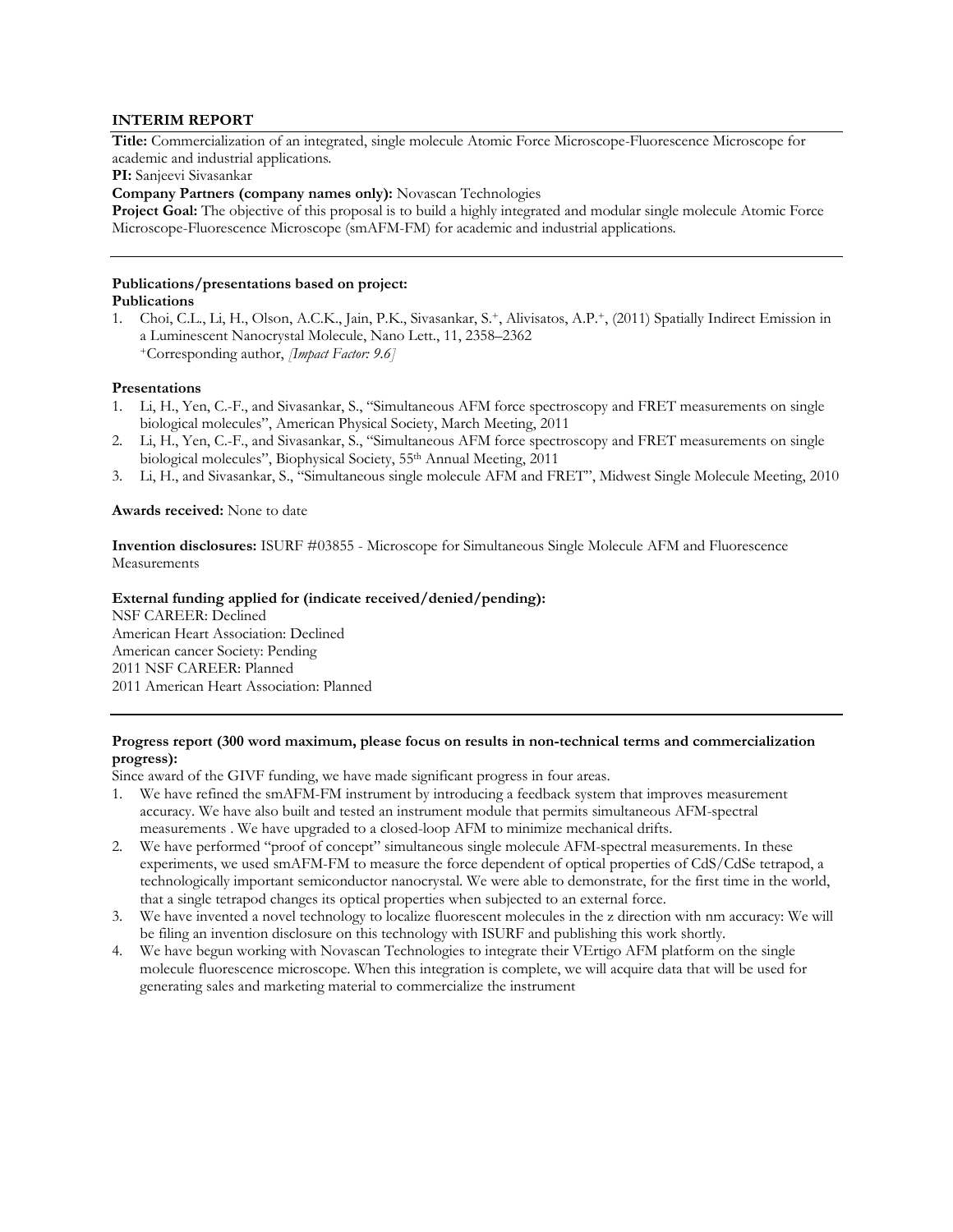**Title:** A Programmable Software Pattern Analyzer (PSPA); Critical Safety Improvement for Transportation Control Systems

**PI:** Suraj Kothari

#### **Company Partners (company names only):** EnSoft

**Project Goal:** The project is aimed at developing the Programmable Software Pattern Analyzer (PSPA). The PSPA will be useful to discover underlying programming patterns and use those to validate mission-critical software. Specific applications are targeted at two areas of software: (a) the safety-critical control system software such as the flight control software, (b) operating systems at all levels from small systems for smart devices to large systems for cloud computing. The PSPA will offer the programming capability to perform thousands of program analysis instances in few seconds as opposed to several hours it currently takes to do a single instance.

#### **Publications/presentations based on project:**

- 1.Kang Gui, Suraj Kothari, "A 2-Phase Method for Validation of Matching Pair Property with Case Studies of Operating Systems," pp.151-160, 2010 IEEE 21st International Symposium on Software Reliability Engineering, 2010.
- 2. Kang Gui, Suraj Kothari, "An empirical study to discover patterns for checking the matching pair property," IEEE International Conference on Computational Intelligence and Software Engineering, Wuhan, China, December, 2010
- 3. Kothari Suraj, and Jeremias Sauceda, "How tracking Byzantine bugs in the Linux kernel led to a new way of thinking about complex software," Embedded World Conference, Germany, March, 2011.

Invited Talks:

- 1. "Efficient and unified approach to validating large C programs," at Cisco, Cisco Campus, California, September 10, 2010
- 2. "Efficient and unified approach to validating large C programs," at VMware, California, November 5, 2010.
- 3. "Intelligence amplifying tools for software," at Principal Financial, Des Moines, March 8, 2011.
- 4. "Intelligence amplifying tools for software," at Tata Automotive Software Development Center, Pune, India, June 6, 2011.
- 5. "A 2-Phase Validation Method Based on a New Approach to Program Comprehension," at Tata Research Development and Design Centre (TRDDC), Pune, India, June 15, 2011

**Awards received:** None to date **Invention disclosures:** None to date **External funding applied for (indicate received/denied/pending):** None to date

**Progress report (300 word maximum, please focus on results in non-technical terms and commercialization progress):** A query-based programming environment for analyzing software patterns has been developed. Two graduate students are currently testing the prototype.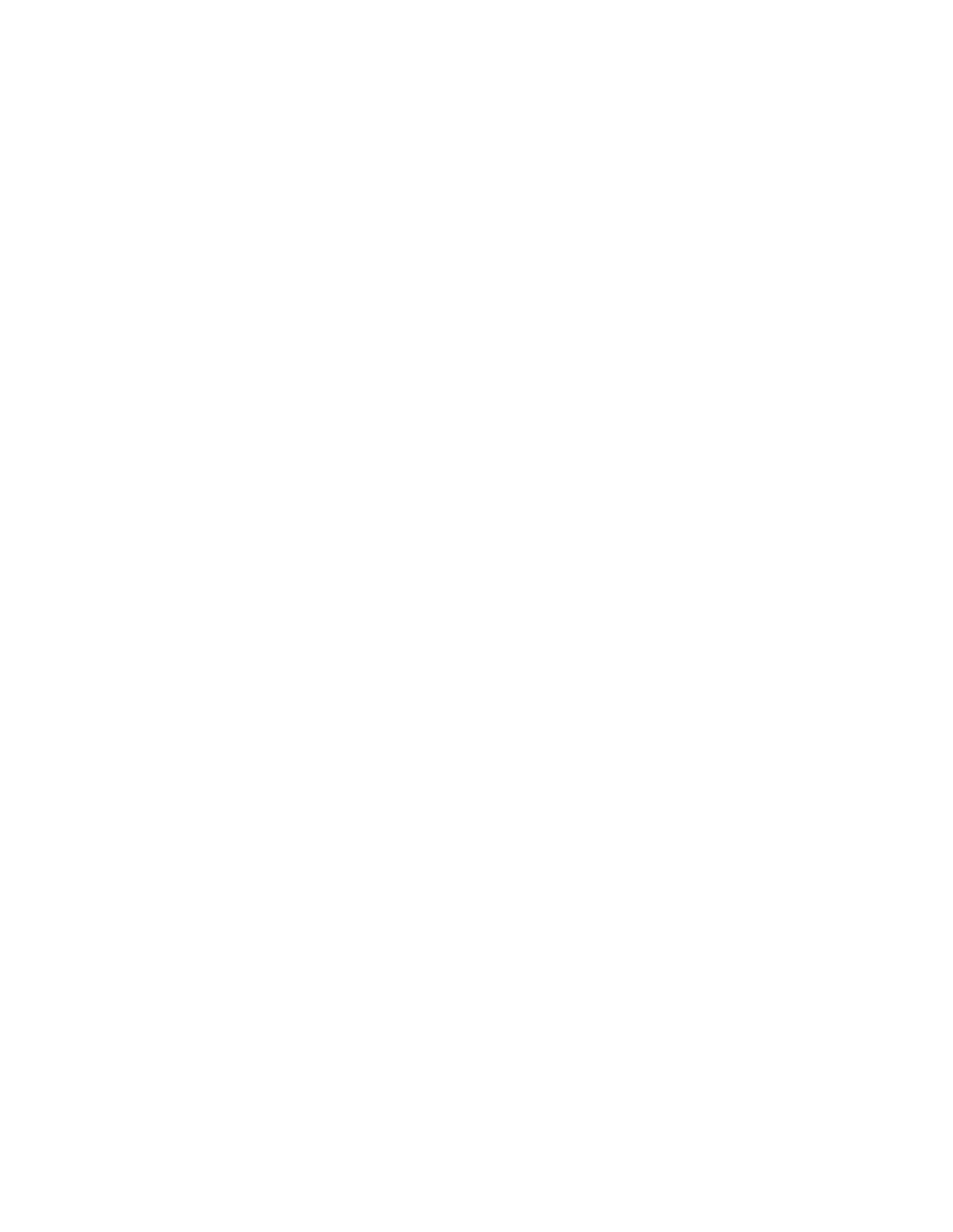**Title:** Innovative methods for the manufacturing of patient specific bone implants **PI:** Matt Frank **Company Partners (company names only):** 

Project Goal: To develop methods for bone implant manufacturing, provide pilot testing results, and move toward commercialization of a software product for surgery planning and rapid implant production.

**Publications/presentations based on project:** None to date

**Awards received:** None to date

**Invention disclosures:** None to date

**External funding applied for (indicate received/denied/pending):** White Paper submitted: "Automated Shape-Manufactured Allograft Bone Implants to Fit Anatomic Irregularities", Funding source: The Musculoskeletal Research Foundation, Amount: \$224,000, Status: Pending

#### **Progress report (300 word maximum, please focus on results in non-technical terms and commercialization progress):**

We have completed numerous successful tests of "harvesting" bone implants from a representative donor leg bone. Personnel at the Musculoskeletal Transplant Foundation (MTF), upon visiting the team (ISU and U of Iowa partners in the Orthopaedic Biomechanics Laboratory) in Summer 2010, indicated that an open question was to the efficacy of using our proposed methods with donor bones, rather than from stock material (rods or squares of artificial/natural bone samples). Since December, the ISU lab has been running trials testing an artificial bone sample, a commercially available bone surrogate for the distal (far) end of the human Tibia (shin bone). This bone represents what an organization like MTF would start with for creating an implant. The process was summarized in our January report and shown in Figures A-D. These figures show how a donor bone (FigA) can be used to "harvest" a custom shaped bone implant (FigD). The overarching goal of this method is to improve the fixation strength and accuracy of surgical techniques used to treat traumatic fracture and/or missing bone due to tumor removal, etc.



Late in Spring, we (ISU and the U. of Iowa) submitted a white paper proposal to MTF and are waiting for feedback. The ISU team is in the process of generating the first version of CNC-RPbio , a process planning software package that will make the planning of the process in Figs A-D completely automatic. This software can be used in conjunction with software developed at the University of Iowa, and offered commercially as a solution for fracture reconstruction. The process would be able to start with a CT scan of the fractured bone/joint, aid in developing a plan for reconstructive surgery, and, if desired, a creating custom implant for the surgical procedure.

As a first step toward commercialization, a company is in the process of forming. As of June, FxRedux Solutions, LLC was filed with the State of Iowa and the IRS. Dr. Matt Frank will serve as a co-owner, along with 5 collaborators at the University of Iowa.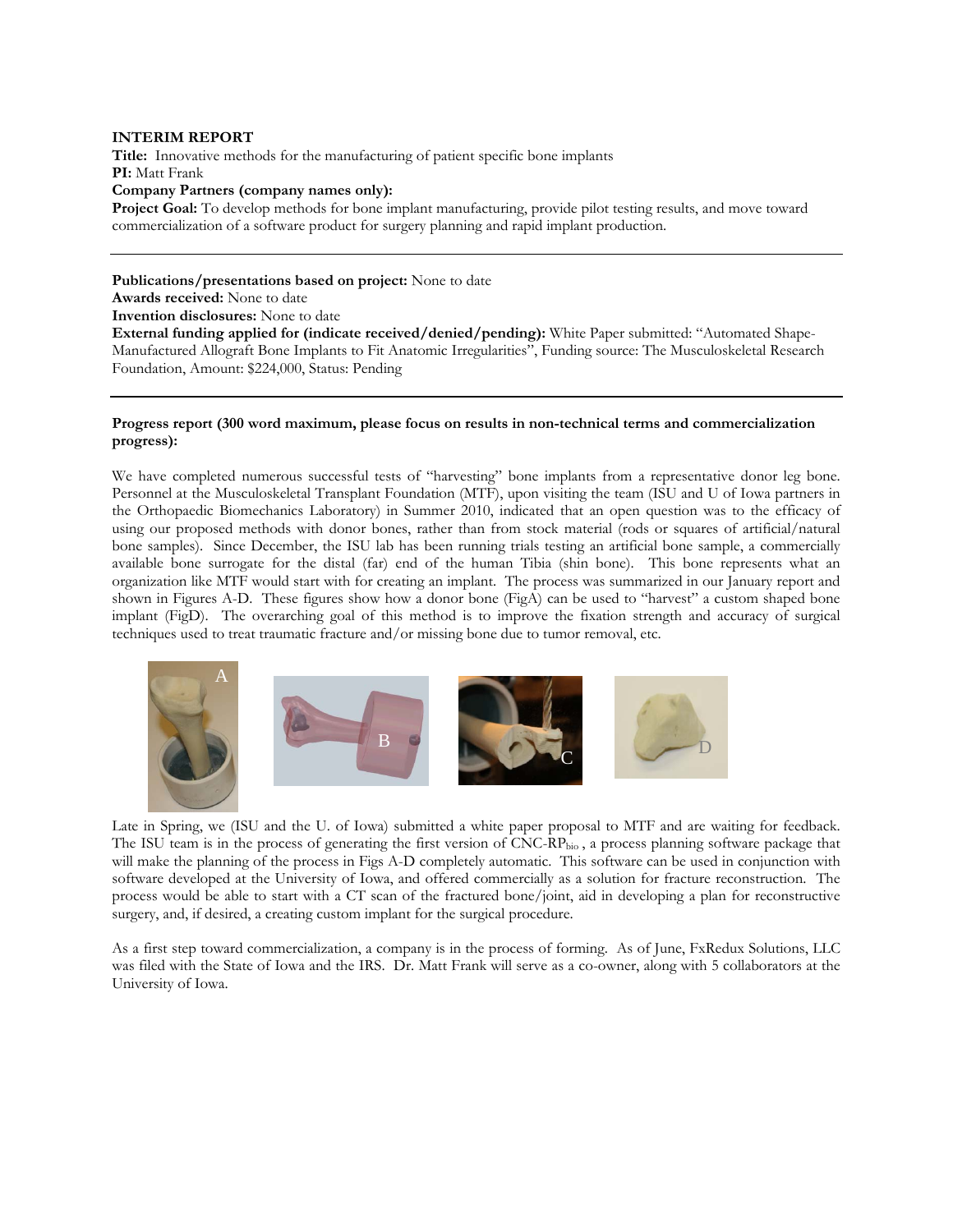#### Grow Iowa Values Fund Appropriations Iowa State University - as of December 31, 2010

|                                                                          | FY 2010 GIVF Appropriation | \$1,732,500 Board of Regents approved August 2009 |
|--------------------------------------------------------------------------|----------------------------|---------------------------------------------------|
| Commercialization Infrastructure and Campus-Wide Entrepreneurial Culture | \$600,000                  |                                                   |
| <b>Commercialization Program</b>                                         | \$1,132,500                |                                                   |
|                                                                          |                            |                                                   |

|                                 |                                                                                                                                                                                                         |                                                   | <b>Revenue Dollars</b>                             | <b>Amount of</b>                      |
|---------------------------------|---------------------------------------------------------------------------------------------------------------------------------------------------------------------------------------------------------|---------------------------------------------------|----------------------------------------------------|---------------------------------------|
| <b>Iowa State University</b>    | Project                                                                                                                                                                                                 |                                                   | for                                                | FY 2010 State Appropriations Expended |
|                                 |                                                                                                                                                                                                         | List of all FY 2010 Revenue Sources               | FY 2010                                            | as of 6/30/2011                       |
|                                 |                                                                                                                                                                                                         | FY 2010 State Appropriations (GIVF)               | \$600,000                                          | \$600,000                             |
|                                 |                                                                                                                                                                                                         | FY 2010 Matching Funds (General Fund)             | \$577,596                                          |                                       |
|                                 | Commercialization Infrastructure and Campus-Wide Entrepreneurial Culture $\frac{1}{[FY 2010 \text{ Matching Fund}]}$ (In-Kind)                                                                          |                                                   | \$200,000                                          |                                       |
|                                 |                                                                                                                                                                                                         | FY 2010 Matching Funds (Other)                    | \$31,659                                           |                                       |
| <b>Description of Project</b>   |                                                                                                                                                                                                         |                                                   |                                                    |                                       |
| <b>Anticipated End Results</b>  |                                                                                                                                                                                                         |                                                   |                                                    |                                       |
| <b>Results achieved to Date</b> |                                                                                                                                                                                                         |                                                   |                                                    |                                       |
| <b>Plans</b>                    |                                                                                                                                                                                                         |                                                   |                                                    |                                       |
|                                 |                                                                                                                                                                                                         |                                                   |                                                    |                                       |
|                                 |                                                                                                                                                                                                         |                                                   |                                                    |                                       |
| <b>Iowa State University</b>    | Project                                                                                                                                                                                                 |                                                   | <b>Revenue Dollars</b>                             | <b>Amount of</b>                      |
|                                 |                                                                                                                                                                                                         |                                                   | for                                                | FY 2010 State Appropriations Expended |
|                                 |                                                                                                                                                                                                         | <b>List of all FY 2010 Revenue Sources</b>        | FY 2010                                            | as of 6/30/2011                       |
|                                 |                                                                                                                                                                                                         | FY 2010 State Appropriations (GIVF)               | \$1,132,500                                        | \$1,132,500                           |
|                                 |                                                                                                                                                                                                         | FY 2010 Matching Funds (General Fund)             | \$1,004,442                                        |                                       |
|                                 | <b>Commercialization Program</b>                                                                                                                                                                        | FY 2010 Matching Funds (Federal Support)          | \$0                                                |                                       |
|                                 |                                                                                                                                                                                                         | FY 2010 Matching Funds (Cash)                     | \$96,286                                           |                                       |
|                                 |                                                                                                                                                                                                         | FY 2010 Matching Funds (In-Kind)                  | \$433,546                                          | \$1,534,274                           |
| <b>Description of Project</b>   |                                                                                                                                                                                                         |                                                   |                                                    |                                       |
| <b>Anticipated End Results</b>  |                                                                                                                                                                                                         |                                                   |                                                    |                                       |
| <b>Results achieved to Date</b> |                                                                                                                                                                                                         |                                                   |                                                    |                                       |
|                                 |                                                                                                                                                                                                         |                                                   |                                                    |                                       |
|                                 |                                                                                                                                                                                                         |                                                   |                                                    | Amount of                             |
| Iowa State University           | Project                                                                                                                                                                                                 |                                                   | <b>Allocated Dollars</b>                           | FY 2010 Allocation Expended as of     |
|                                 |                                                                                                                                                                                                         | <b>Total Project Budget</b>                       | FY 2010                                            | 6/30/2011                             |
| Principal Investigator          | Anumantha Kanthasamy (Jim Bloedel)                                                                                                                                                                      | \$128,100                                         | \$128,100                                          | \$128,100                             |
| <b>Description of Project</b>   | Testing of lead PK compounds in preclinical animal models of Parkinson's disease                                                                                                                        |                                                   |                                                    |                                       |
| Anticipated End December        | the state of the state of the state of the state of the state of the state of the state of the state of the state of<br>the contract of the contract of the contract of the contract of the contract of | .<br>$\sim$ $\sim$ $\sim$ $\sim$<br>$\sim$ $\sim$ | <b>Contract Contract Contract</b><br>$\sim$ $\sim$ |                                       |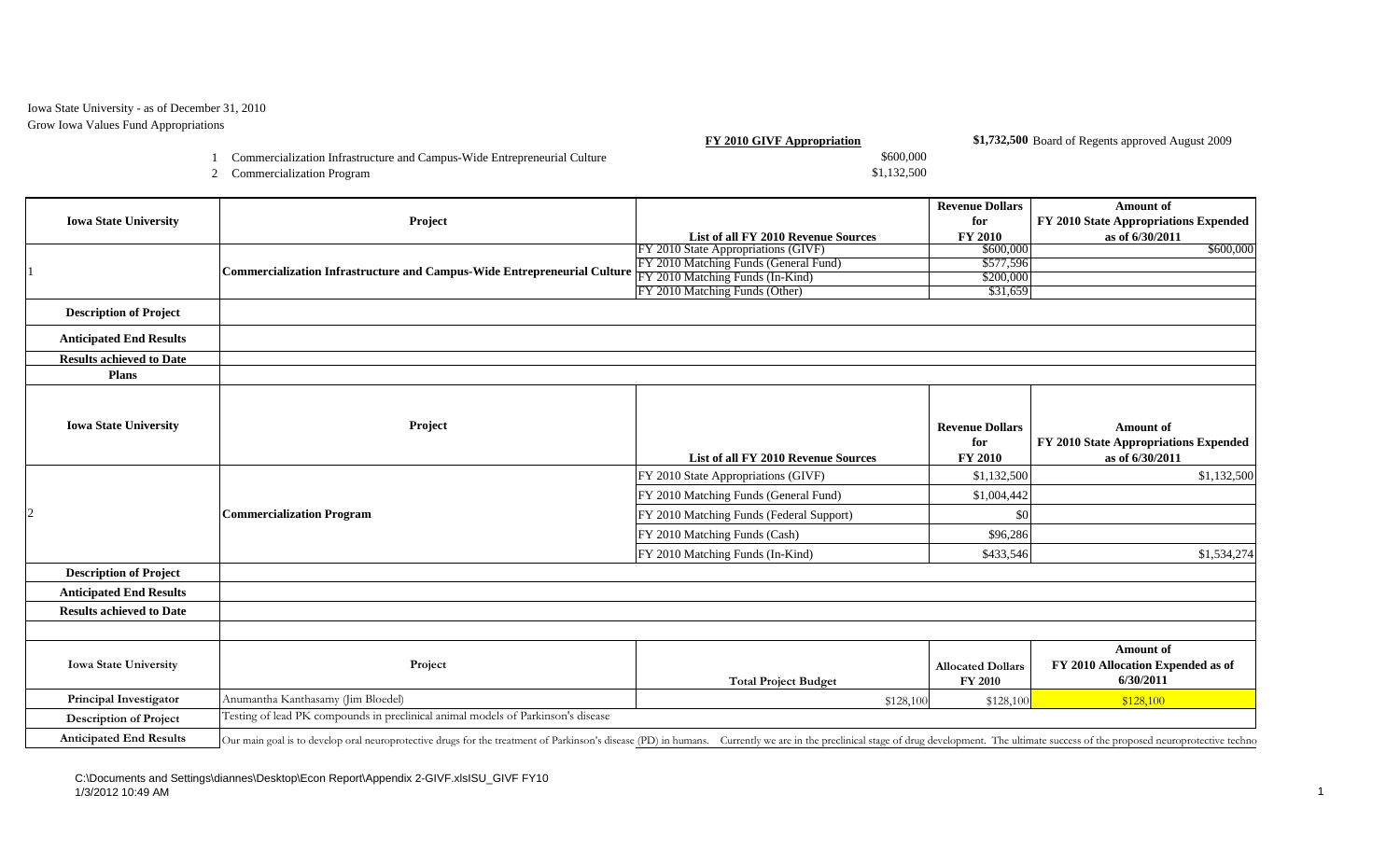| <b>Results achieved to Date</b>   | Results<br>In the previous funding period (Jan-Dec 2010), we had synthesized 4th generation analogs derived from PK302 structure, in which meta-phenols containing Michael acceptors were protected by methoxy groups and<br>other chemically reactive groups were modified. In this funding period generated a new set of 12 analogs designated RM analogs against Fyn kinase a new therapeutic target that regulates PKC kinase activity. We<br>identified a lead RM analog, RM101, which was neuroprotective in cell culture Parkinson's disease (PD) models, with IC50s in the nM levels for its intended therapeutic target Fyn kinase at 725nm. We will these novel                                                                                                                                                                                       |                             |                                            |                                                                    |
|-----------------------------------|-----------------------------------------------------------------------------------------------------------------------------------------------------------------------------------------------------------------------------------------------------------------------------------------------------------------------------------------------------------------------------------------------------------------------------------------------------------------------------------------------------------------------------------------------------------------------------------------------------------------------------------------------------------------------------------------------------------------------------------------------------------------------------------------------------------------------------------------------------------------|-----------------------------|--------------------------------------------|--------------------------------------------------------------------|
| Plans                             |                                                                                                                                                                                                                                                                                                                                                                                                                                                                                                                                                                                                                                                                                                                                                                                                                                                                 |                             |                                            |                                                                    |
| Iowa State University             | Project                                                                                                                                                                                                                                                                                                                                                                                                                                                                                                                                                                                                                                                                                                                                                                                                                                                         | <b>Total Project Budget</b> | <b>Allocated Dollars</b><br><b>FY 2010</b> | <b>Amount of</b><br>FY 2010 Allocation Expended as of<br>6/30/2011 |
| Principal Investigator            | Jesse Goff (Jim Bloedel)                                                                                                                                                                                                                                                                                                                                                                                                                                                                                                                                                                                                                                                                                                                                                                                                                                        | \$89,657                    | \$89,657                                   | \$89,657                                                           |
| <b>Description of Project</b>     | Use of Beta-Glucuronides of Vitamin D to treat inflammatory bowel disease                                                                                                                                                                                                                                                                                                                                                                                                                                                                                                                                                                                                                                                                                                                                                                                       |                             |                                            |                                                                    |
| <b>Anticipated End Results</b>    | Develop products based on vitamin D to treat and prevent a number of human and animal diseases. The basis for these products is a plant of the Solanaceae family that contains a number of vitamin D-related<br>compounds that have been shown to have unique activities affecting both calcium metabolism and cell growth and immune function. The native hormone form of vitamin D has been shown to ameliorate the                                                                                                                                                                                                                                                                                                                                                                                                                                           |                             |                                            |                                                                    |
| <b>Results achieved to Date</b>   | In a mouse model utilizing dextran sodium sulfate to induce inflammatory bowel disease (IBD), we previously demonstrated our 1,25-vitamin D -glucuronide reduced severity of disease. Though 1,25-<br>dihydroxyvitamin D had a similar effect, it caused severe hypercalcemia. We focused on our compound's ability to "target" deliver 1,25-dihydroxyvitamin D, the active hormone, to the colon. 1,25-dihydroxyvitamin D<br>acts on tissues to cause up-regulation of an enzyme known as 24-hydroxylase. Measuring 24-hydroxylase mRNA levels allows a very sensitive indicator of the degree to which a tissue has responded to a vitamin D<br>compound. Administering 24 pmoles of 1,25-dihydroxyvitamin D up-regulated colon 24-hydroxylase 5-8 fold. Giving 24 pmoles of our 1,25-dihydroxyvitamin D glucuronide up-regulated colon 24-hydroxylase almost |                             |                                            |                                                                    |
| Plans                             |                                                                                                                                                                                                                                                                                                                                                                                                                                                                                                                                                                                                                                                                                                                                                                                                                                                                 |                             |                                            |                                                                    |
| <b>Iowa State University</b>      | Project                                                                                                                                                                                                                                                                                                                                                                                                                                                                                                                                                                                                                                                                                                                                                                                                                                                         | <b>Total Project Budget</b> | <b>Allocated Dollars</b><br><b>FY 2010</b> | <b>Amount of</b><br>FY 2010 Allocation Expended as of<br>6/30/2011 |
| Principal Investigator            | <b>Bryony Bonning</b>                                                                                                                                                                                                                                                                                                                                                                                                                                                                                                                                                                                                                                                                                                                                                                                                                                           | \$107,680                   | \$107,680                                  | \$107,680                                                          |
| <b>Description of Project</b>     | Transgenic Plant Resistance to Invertebrate Pests                                                                                                                                                                                                                                                                                                                                                                                                                                                                                                                                                                                                                                                                                                                                                                                                               |                             |                                            |                                                                    |
| <b>Anticipated End Results</b>    | We have developed a new technology for plant resistance to aphids based on a plant virus coat protein (CP) fused to an insect specific toxin (omega-atracotoxin Hv1a) that acts within the aphid body cavity (Miller and                                                                                                                                                                                                                                                                                                                                                                                                                                                                                                                                                                                                                                        |                             |                                            |                                                                    |
| Results achieved to Date          | Objective 1. As the receptor for the plant virus CP in the aphid gut is unknown, we do not know whether CP-P-toxin fusions will be specific to aphids, or whether the fusion protein will also be delivered into the<br>hemocoel of other insects. Feeding of larvae of the tobacco budworm caterpillar, Heliothis virescens, with 8 ng CP-P-Hv1a and the control fusion protein (CP-P-Hv1am with a mutated, inactive toxin) resulted in lethargy<br>of larvae that ingested CP-P-Hv1a but not those in the control treatment. This result indicates that higher concentrations of the fusion protein may be toxic to lepidopteran larvae. Transgenic plants developed in objective                                                                                                                                                                             |                             |                                            |                                                                    |
| Plans                             |                                                                                                                                                                                                                                                                                                                                                                                                                                                                                                                                                                                                                                                                                                                                                                                                                                                                 |                             |                                            |                                                                    |
| <b>Iowa State University</b>      | Project                                                                                                                                                                                                                                                                                                                                                                                                                                                                                                                                                                                                                                                                                                                                                                                                                                                         | <b>Total Project Budget</b> | <b>Allocated Dollars</b><br>FY 2010        | <b>Amount of</b><br>FY 2010 Allocation Expended as of<br>6/30/2011 |
| Principal Investigator            | Byron Brehm-Stecher                                                                                                                                                                                                                                                                                                                                                                                                                                                                                                                                                                                                                                                                                                                                                                                                                                             | \$106,690                   | \$106,690                                  | \$106,690                                                          |
| <b>Description of Project</b>     | Rapid Sequence- based Detection of Human Pathogens: From Farm to Fork to                                                                                                                                                                                                                                                                                                                                                                                                                                                                                                                                                                                                                                                                                                                                                                                        |                             |                                            |                                                                    |
| <b>Anticipated End Results</b>    |                                                                                                                                                                                                                                                                                                                                                                                                                                                                                                                                                                                                                                                                                                                                                                                                                                                                 |                             |                                            |                                                                    |
| Results achieved to Date<br>Plans | This work is synergistic with our other Grow Iowa Values Fund project, AdvanCEs in Food Safety: Fast Fragment Analysis for Differentiation and Tracking of Foodborne Pathogens. Both projects are collaborative<br>with Advanced Analytical Technologies, Inc. (AATI) and both focus on capillary electrophoresis-based methods for analysis of biological materials, yet each project retains distinct individual goals. Parallel work on both<br>projects has facilitated excellent interactions with AATI and have resulted in unique opportunities to eain additional market exposure for the company. For example, AATI will present data from this project during                                                                                                                                                                                         |                             |                                            |                                                                    |
|                                   |                                                                                                                                                                                                                                                                                                                                                                                                                                                                                                                                                                                                                                                                                                                                                                                                                                                                 |                             |                                            |                                                                    |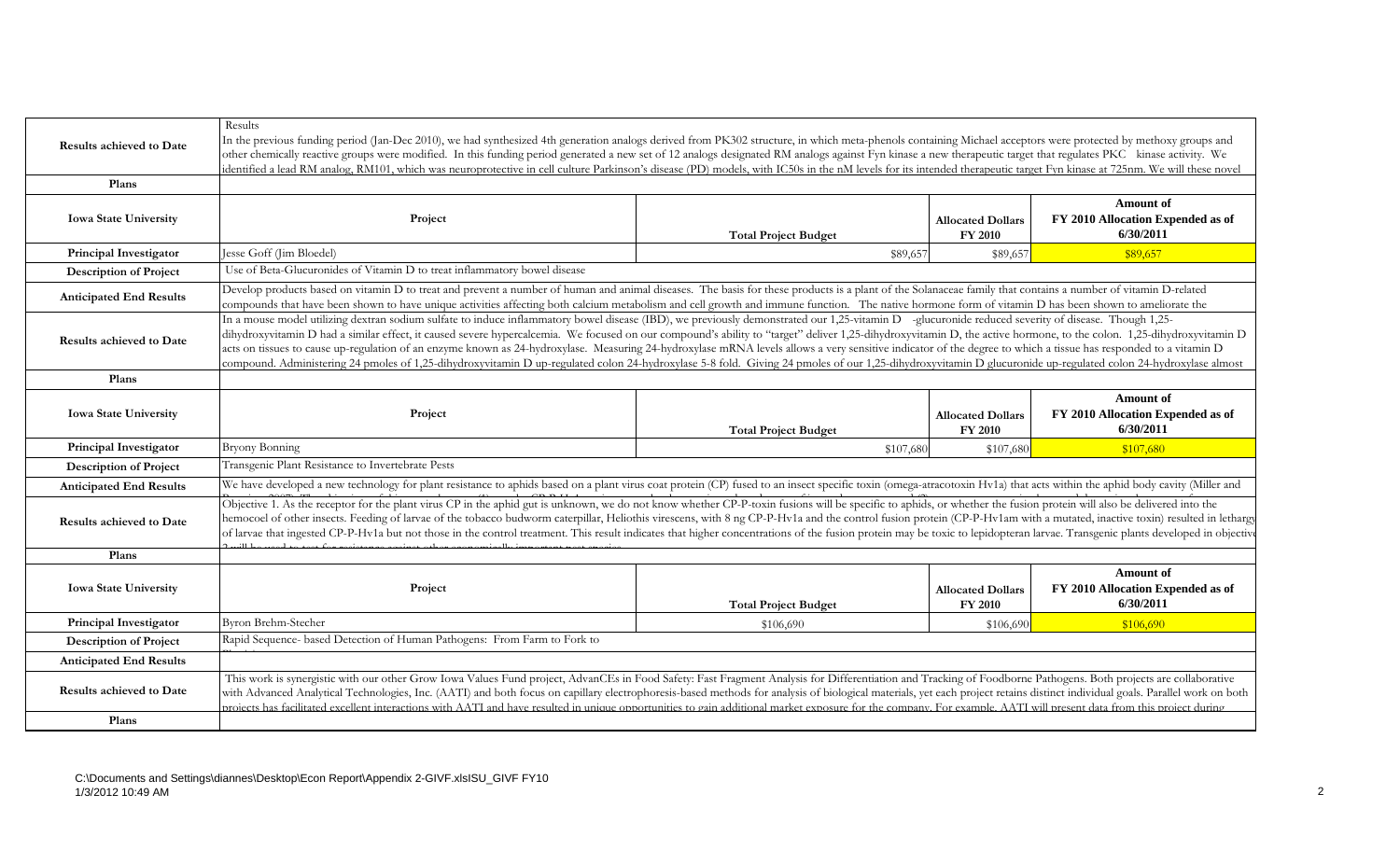| <b>Iowa State University</b>    | Project                                                                                                                                                                                                                                                                                                                                                                                                                                                                                                                                                                                                                                                       | <b>Total Project Budget</b> | <b>Allocated Dollars</b><br><b>FY 2010</b> | <b>Amount of</b><br>FY 2010 Allocation Expended as of<br>6/30/2011 |  |
|---------------------------------|---------------------------------------------------------------------------------------------------------------------------------------------------------------------------------------------------------------------------------------------------------------------------------------------------------------------------------------------------------------------------------------------------------------------------------------------------------------------------------------------------------------------------------------------------------------------------------------------------------------------------------------------------------------|-----------------------------|--------------------------------------------|--------------------------------------------------------------------|--|
| Principal Investigator          | Pat Halbur                                                                                                                                                                                                                                                                                                                                                                                                                                                                                                                                                                                                                                                    | \$69,500                    | \$69,500                                   | \$69,500                                                           |  |
| <b>Description of Project</b>   | Development of a novel Genetic Test fo Inerited Bovine Diseases and its application to tissues and embryos                                                                                                                                                                                                                                                                                                                                                                                                                                                                                                                                                    |                             |                                            |                                                                    |  |
| <b>Anticipated End Results</b>  | Develop and commercialize a panel of molecular diagnostic assays for detection of genetic diseases and production traits sensitive enough to use on biopsies from bovine embryos. This will benefit the Iowa beef and                                                                                                                                                                                                                                                                                                                                                                                                                                         |                             |                                            |                                                                    |  |
| <b>Results achieved to Date</b> | See 2011 Update. The project received some funding in both years.                                                                                                                                                                                                                                                                                                                                                                                                                                                                                                                                                                                             |                             |                                            |                                                                    |  |
| Plans                           |                                                                                                                                                                                                                                                                                                                                                                                                                                                                                                                                                                                                                                                               |                             |                                            |                                                                    |  |
| <b>Iowa State University</b>    | Project                                                                                                                                                                                                                                                                                                                                                                                                                                                                                                                                                                                                                                                       | <b>Total Project Budget</b> | <b>Allocated Dollars</b><br><b>FY 2010</b> | <b>Amount of</b><br>FY 2010 Allocation Expended as of<br>6/30/2011 |  |
| Principal Investigator          | Brad Bosworth / Hank Harris                                                                                                                                                                                                                                                                                                                                                                                                                                                                                                                                                                                                                                   | \$146,610                   | \$146,610                                  | \$146,610                                                          |  |
| <b>Description of Project</b>   | Prevention of swine influenza: Commercialization of replicon particle and replicon subunit vaccines                                                                                                                                                                                                                                                                                                                                                                                                                                                                                                                                                           |                             |                                            |                                                                    |  |
| <b>Anticipated End Results</b>  | The goal of this project is to develop replicons that express various influenza HA genes and to determine their immunogenicity and efficacy as SIV vaccine candidates                                                                                                                                                                                                                                                                                                                                                                                                                                                                                         |                             |                                            |                                                                    |  |
| <b>Results achieved to Date</b> | Since its introduction, novel H1N1 virus has been a concern for the swine industry. For a novel H1N1 vaccine efficacy study, we produced novel H1 replicon particle (RP) and replicon subunit (RS) vaccines within two<br>months of the outbreak being reported. Following challenge, both H1 RS and RP vaccinated pigs demonstrated reduced viral shedding and lung pathology, and increased average daily gain, when compared to non-                                                                                                                                                                                                                       |                             |                                            |                                                                    |  |
| Plans                           |                                                                                                                                                                                                                                                                                                                                                                                                                                                                                                                                                                                                                                                               |                             |                                            |                                                                    |  |
| <b>Iowa State University</b>    | Project                                                                                                                                                                                                                                                                                                                                                                                                                                                                                                                                                                                                                                                       | <b>Total Project Budget</b> | <b>Allocated Dollars</b><br><b>FY 2010</b> | <b>Amount of</b><br>FY 2010 Allocation Expended as of<br>6/30/2011 |  |
| Principal Investigator          | David Grewell                                                                                                                                                                                                                                                                                                                                                                                                                                                                                                                                                                                                                                                 | \$34,504                    | \$34,504                                   | \$34,504                                                           |  |
| <b>Description of Project</b>   | Naturally Controlled Gelatinization of Corn Starch                                                                                                                                                                                                                                                                                                                                                                                                                                                                                                                                                                                                            |                             |                                            |                                                                    |  |
| <b>Anticipated End Results</b>  | The main thrust of the proposed work was to characterize, demonstrate, and scale-up the use of high powered ultrasonics to partially and controllably gelatinize corn starch application. The new processing method would                                                                                                                                                                                                                                                                                                                                                                                                                                     |                             |                                            |                                                                    |  |
| <b>Results achieved to Date</b> | PREVIOUS REPORT: Two products are currently being tested by the industrial sponsors; soy protein plastic pellets by SoyWorks and soy based lubrication sticks by Creative Composites. In more detail, we have<br>worked with SoyWorks to develop a soy plastic formulation and pellet geometry to match their product specifications. This involved indentifying proper mixing sequence, material ratio and design, and fabrication of an<br>rivior die To date nearly 2000 nounds of sou protein besed plastic were supplied to SouWorks. Sou Works has indicated that our ability to accommodate several difficult specification changes requested by their |                             |                                            |                                                                    |  |
| Plans                           |                                                                                                                                                                                                                                                                                                                                                                                                                                                                                                                                                                                                                                                               |                             |                                            |                                                                    |  |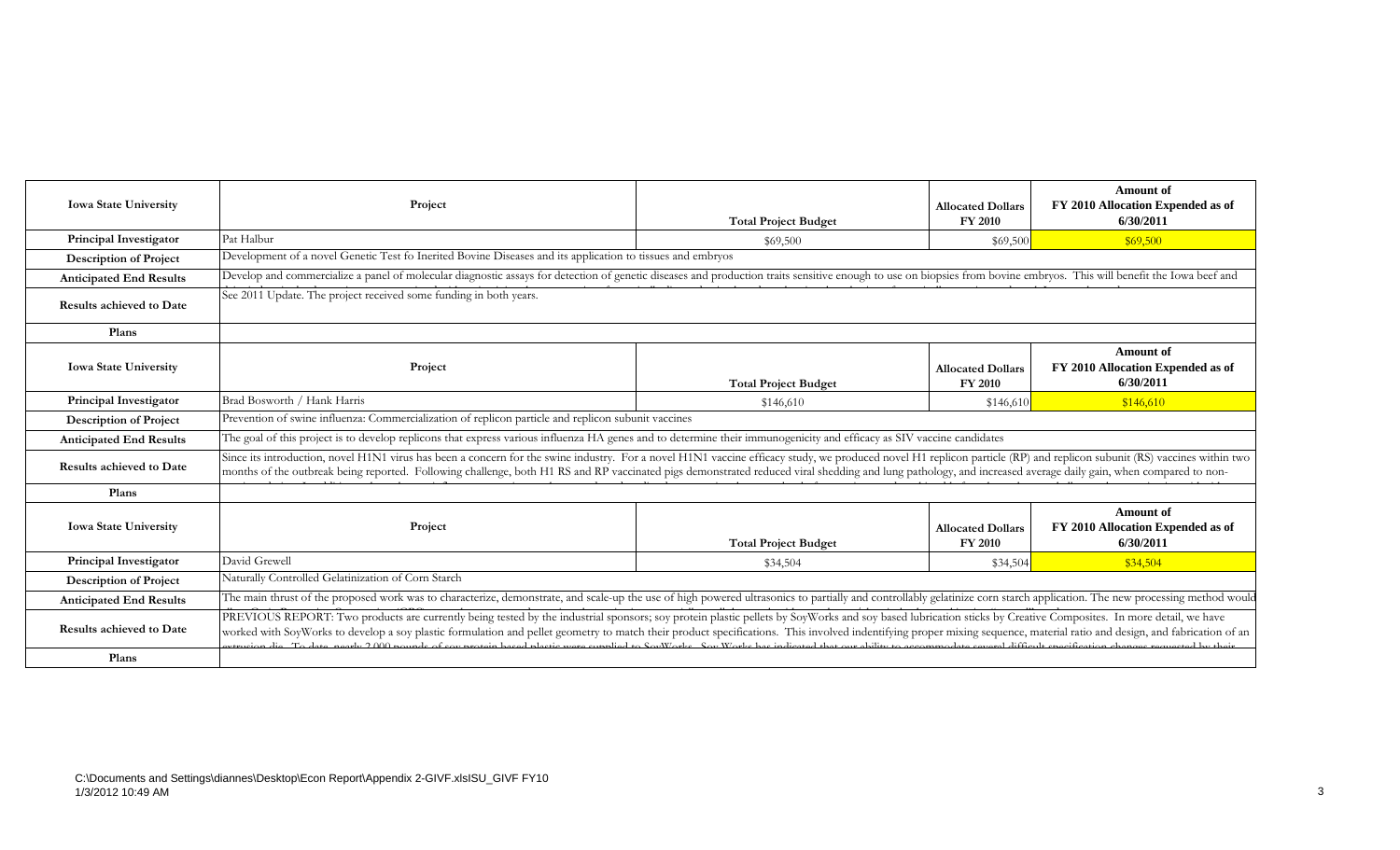| Iowa State University           | Project                                                                                                                                                                                                                                                                                                                                                                                                                                                                                                                                                                                                                                                           | <b>Total Project Budget</b> | <b>Allocated Dollars</b><br>FY 2010        | <b>Amount of</b><br>FY 2010 Allocation Expended as of<br>6/30/2011 |
|---------------------------------|-------------------------------------------------------------------------------------------------------------------------------------------------------------------------------------------------------------------------------------------------------------------------------------------------------------------------------------------------------------------------------------------------------------------------------------------------------------------------------------------------------------------------------------------------------------------------------------------------------------------------------------------------------------------|-----------------------------|--------------------------------------------|--------------------------------------------------------------------|
| Principal Investigator          | Rick Sharp                                                                                                                                                                                                                                                                                                                                                                                                                                                                                                                                                                                                                                                        | \$29,890                    | \$29,890                                   | \$29,890                                                           |
| <b>Description of Project</b>   | Effect of oral ATP on human muscle performance                                                                                                                                                                                                                                                                                                                                                                                                                                                                                                                                                                                                                    |                             |                                            |                                                                    |
| <b>Anticipated End Results</b>  | There is evidence that intramuscular and intravenous injection of ATP is effective in restoring muscle function after injury and as result of chronic muscle fatigue such as low-back pain. Although oral supplements of                                                                                                                                                                                                                                                                                                                                                                                                                                          |                             |                                            |                                                                    |
| <b>Results achieved to Date</b> | All human subject testing trials have been completed and analysis of blood samples has been completed. We are currently conducting analyses of clinical chemistry markers to document safety of the product and are<br>onducting statistical analyses on the measures related to muscle performance (strength and endurance). In our analysis of results, we found a marginally promising effect of ATP supplementation in reducing the amount                                                                                                                                                                                                                    |                             |                                            |                                                                    |
| Plans                           |                                                                                                                                                                                                                                                                                                                                                                                                                                                                                                                                                                                                                                                                   |                             |                                            |                                                                    |
| <b>Iowa State University</b>    | Project                                                                                                                                                                                                                                                                                                                                                                                                                                                                                                                                                                                                                                                           | <b>Total Project Budget</b> | <b>Allocated Dollars</b><br>FY 2010        | <b>Amount of</b><br>FY 2010 Allocation Expended as of<br>6/30/2011 |
| Principal Investigator          | Tanja Opriessnig                                                                                                                                                                                                                                                                                                                                                                                                                                                                                                                                                                                                                                                  | \$80,000                    | \$80,000                                   | \$80,000                                                           |
| <b>Description of Project</b>   | <b>Cross Protective Immunity</b>                                                                                                                                                                                                                                                                                                                                                                                                                                                                                                                                                                                                                                  |                             |                                            |                                                                    |
| <b>Anticipated End Results</b>  | The objective of the current project is to further explore a novel PRRSV vaccine candidate, and to validate the results from the previous pilot study while concurrently evaluating details of the immune response and cross                                                                                                                                                                                                                                                                                                                                                                                                                                      |                             |                                            |                                                                    |
| Results achieved to Date        | In two previous proof-of-concept studies, we have injected antibody-virus complexes using IgG purified from sera taken at various times after infection. Upon challenge with heterologous virus, the animals were<br>examined for a variety of correlates of lessened virus replication and pathogenesis and the reductions in lung lesions observed grossly, in histopathological scores of stained lung tissues, and reduced viral RNA<br>contrations suggested that the AIM treated animals had developed broadened protective responses compared to the other groups. In the lest study performed in 2010-2011 utilizing AIM vaccination and beterology       |                             |                                            |                                                                    |
| Plans                           |                                                                                                                                                                                                                                                                                                                                                                                                                                                                                                                                                                                                                                                                   |                             |                                            |                                                                    |
| <b>Iowa State University</b>    | Project                                                                                                                                                                                                                                                                                                                                                                                                                                                                                                                                                                                                                                                           | <b>Total Project Budget</b> | <b>Allocated Dollars</b><br><b>FY 2010</b> | <b>Amount of</b><br>FY 2010 Allocation Expended as of<br>6/30/2011 |
| Principal Investigator          | George Kraus / Eliot Winer                                                                                                                                                                                                                                                                                                                                                                                                                                                                                                                                                                                                                                        | \$100,000                   | \$100,000                                  | \$100,000                                                          |
| <b>Description of Project</b>   | Volumetric Model Analysis for Bariatric Medicine                                                                                                                                                                                                                                                                                                                                                                                                                                                                                                                                                                                                                  |                             |                                            |                                                                    |
| <b>Anticipated End Results</b>  | Research visualization strategies that can aid in bariatric medicine for diagnosis and treatment of patients.                                                                                                                                                                                                                                                                                                                                                                                                                                                                                                                                                     |                             |                                            |                                                                    |
| <b>Results achieved to Date</b> | We have developed multiple tools to assess the physical characteristics of patient's in diagnosis and treatment from a bariatric specialist. These advances include:<br>Basic segmentation of organs and structures to allow visual examination                                                                                                                                                                                                                                                                                                                                                                                                                   |                             |                                            |                                                                    |
| <b>Iowa State University</b>    | Project                                                                                                                                                                                                                                                                                                                                                                                                                                                                                                                                                                                                                                                           | <b>Total Project Budget</b> | <b>Allocated Dollars</b><br><b>FY 2010</b> | <b>Amount of</b><br>FY 2010 Allocation Expended as of<br>6/30/2011 |
| Principal Investigator          | Mike Kessler                                                                                                                                                                                                                                                                                                                                                                                                                                                                                                                                                                                                                                                      | \$40,000                    | \$28,275                                   | \$28,275                                                           |
| <b>Description of Project</b>   | Pultruded Window Frames from Agricultural Oils                                                                                                                                                                                                                                                                                                                                                                                                                                                                                                                                                                                                                    |                             |                                            |                                                                    |
| <b>Anticipated End Results</b>  | To develop resins and composites for pultrusion manufacturing to produce fiberglass reinforced biorenewable composite window frames.                                                                                                                                                                                                                                                                                                                                                                                                                                                                                                                              |                             |                                            |                                                                    |
| <b>Results achieved to Date</b> | PREVIOUS REPORT: We are making good progress in developing and characterizing polymer composites processed by the pultrusion processing of fiberglass/bio-resin for composite window frame applications.<br>These bio-based resins are made from soybean and linseed oils by two different processes: cationic polymerization and ring-opening metathesis polymerization (ROMP). Our initial efforts had been directed at decreasing<br>the cure times and characterizing the cure kinetics of the resins made by the cationic polymerization of soybean oil (with different loadings of the styrene and divinylbenzene co-monomers). In that work, we found that |                             |                                            |                                                                    |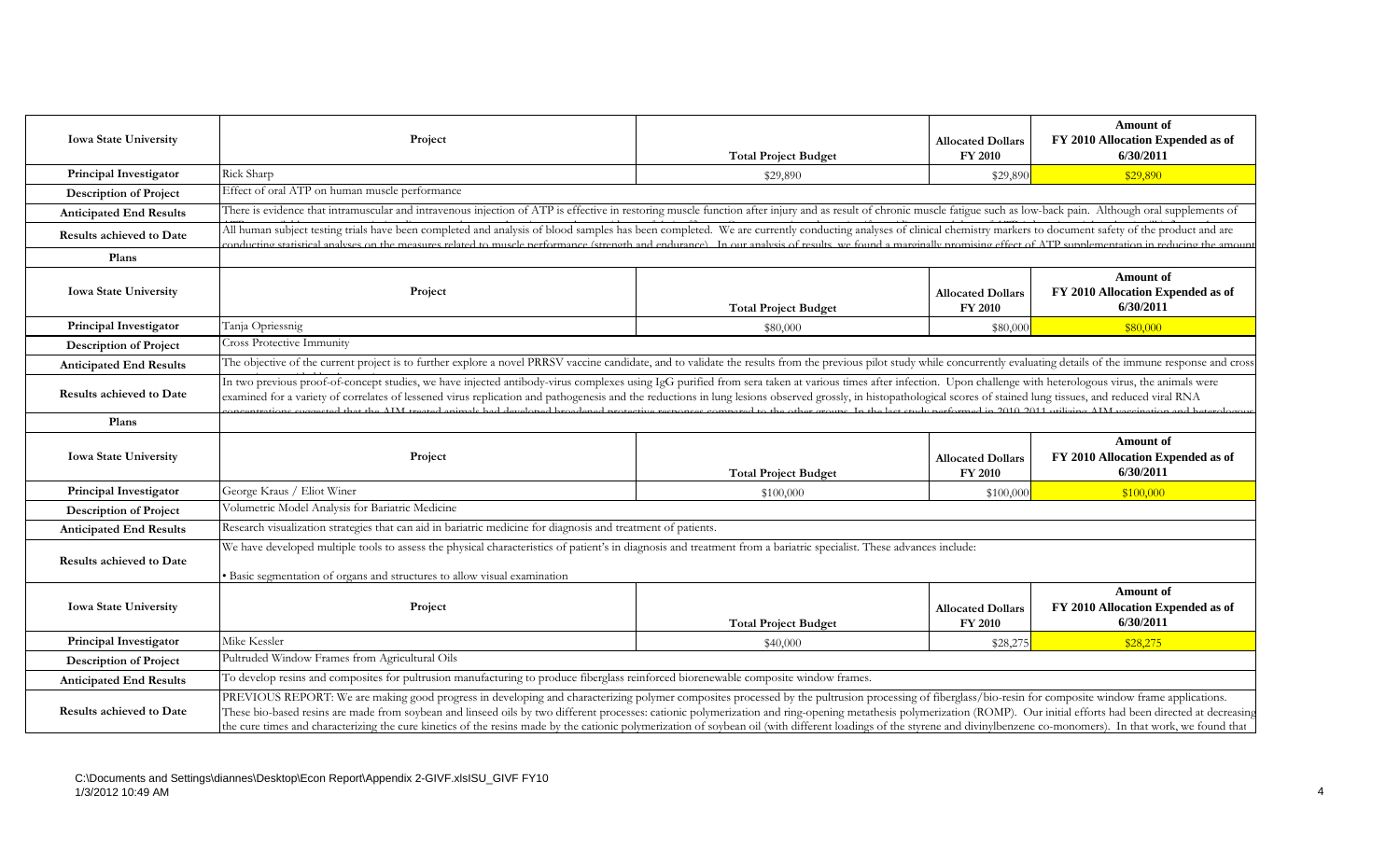| <b>Iowa State University</b>    | Project                                                                                                                                                                                                                                                                                                                                                                                                                                                         | <b>Total Project Budget</b> | <b>Allocated Dollars</b><br><b>FY 2010</b> | <b>Amount of</b><br>FY 2010 Allocation Expended as of<br>6/30/2011 |  |
|---------------------------------|-----------------------------------------------------------------------------------------------------------------------------------------------------------------------------------------------------------------------------------------------------------------------------------------------------------------------------------------------------------------------------------------------------------------------------------------------------------------|-----------------------------|--------------------------------------------|--------------------------------------------------------------------|--|
| <b>Principal Investigator</b>   | Mike Olsen                                                                                                                                                                                                                                                                                                                                                                                                                                                      | \$104,690                   | \$4,804                                    | \$4,804                                                            |  |
| <b>Description of Project</b>   | Development of the Next Generation of Vortex Flow Meters for Engine Applications                                                                                                                                                                                                                                                                                                                                                                                |                             |                                            |                                                                    |  |
| <b>Anticipated End Results</b>  | To assist J-TEC in developing their next generation of vortex flowmeters, the proposed research seeks to: 1) experimentally study the basic physics of vortex flows generated by struts in automotive applications, 2)                                                                                                                                                                                                                                          |                             |                                            |                                                                    |  |
| <b>Results achieved to Date</b> | The project was complete June 30, 2010 and the final report submitted then.                                                                                                                                                                                                                                                                                                                                                                                     |                             |                                            |                                                                    |  |
| <b>Iowa State University</b>    | Project                                                                                                                                                                                                                                                                                                                                                                                                                                                         | <b>Total Project Budget</b> | <b>Allocated Dollars</b><br><b>FY 2010</b> | <b>Amount of</b><br>FY 2010 Allocation Expended as of<br>6/30/2011 |  |
| <b>Principal Investigator</b>   | Ted Heindel / Atul Kelkar                                                                                                                                                                                                                                                                                                                                                                                                                                       | \$143,814                   | \$9,337                                    | \$9,337                                                            |  |
| <b>Description of Project</b>   | Waste Plastics, Crude Oil Sludge, and Tar Sand to Diesel - Capturing Energy from                                                                                                                                                                                                                                                                                                                                                                                |                             |                                            |                                                                    |  |
| <b>Anticipated End Results</b>  | To conduct research related to thermo-catalytic conversion of Waste Hydrocarbons to useful fuels. Specific goal of this GIVF project is to enhance and fine-tune the proof-of-concept technology developed by IES for                                                                                                                                                                                                                                           |                             |                                            |                                                                    |  |
| <b>Results achieved to Date</b> | The accomplishments to date on the project are:<br>1. Based on the data given by IES from their proof-of-concept trials a new set of catalyst compositions and trial matrix was developed for various feedstocks in first half of 2009. Using this matrix different trials were                                                                                                                                                                                 |                             |                                            |                                                                    |  |
| <b>Iowa State University</b>    | Project                                                                                                                                                                                                                                                                                                                                                                                                                                                         | <b>Total Project Budget</b> | <b>Allocated Dollars</b><br><b>FY 2010</b> | Amount of<br>FY 2010 Allocation Expended as of<br>6/30/2011        |  |
| Principal Investigator          | Iver Anderson                                                                                                                                                                                                                                                                                                                                                                                                                                                   | \$221,499                   | \$91,264                                   | \$91,264                                                           |  |
| <b>Description of Project</b>   | Iowa Powder Atomization Technologies (IPAT): Titanium Atomizer Prototype                                                                                                                                                                                                                                                                                                                                                                                        |                             |                                            |                                                                    |  |
| <b>Anticipated End Results</b>  | The primary goal of this project is to design and fabricate a novel prototype atomizer for the production of fine spherical titanium metal powder. Upon completion, this prototype will be used to demonstrate the                                                                                                                                                                                                                                              |                             |                                            |                                                                    |  |
| <b>Results achieved to Date</b> | Task 1: A prototype close-coupled high pressure gas atomization (CC-HPGA) system with a cold wall copper melting crucible and composite refractory superheat pour tube was completed. An extended period of<br>detailed system design was conducted and a complete set of engineering drawings was completed. In addition to the titanium atomizer, a monitoring and recording "module" and large heat-exchanger system were added<br>to the system components. |                             |                                            |                                                                    |  |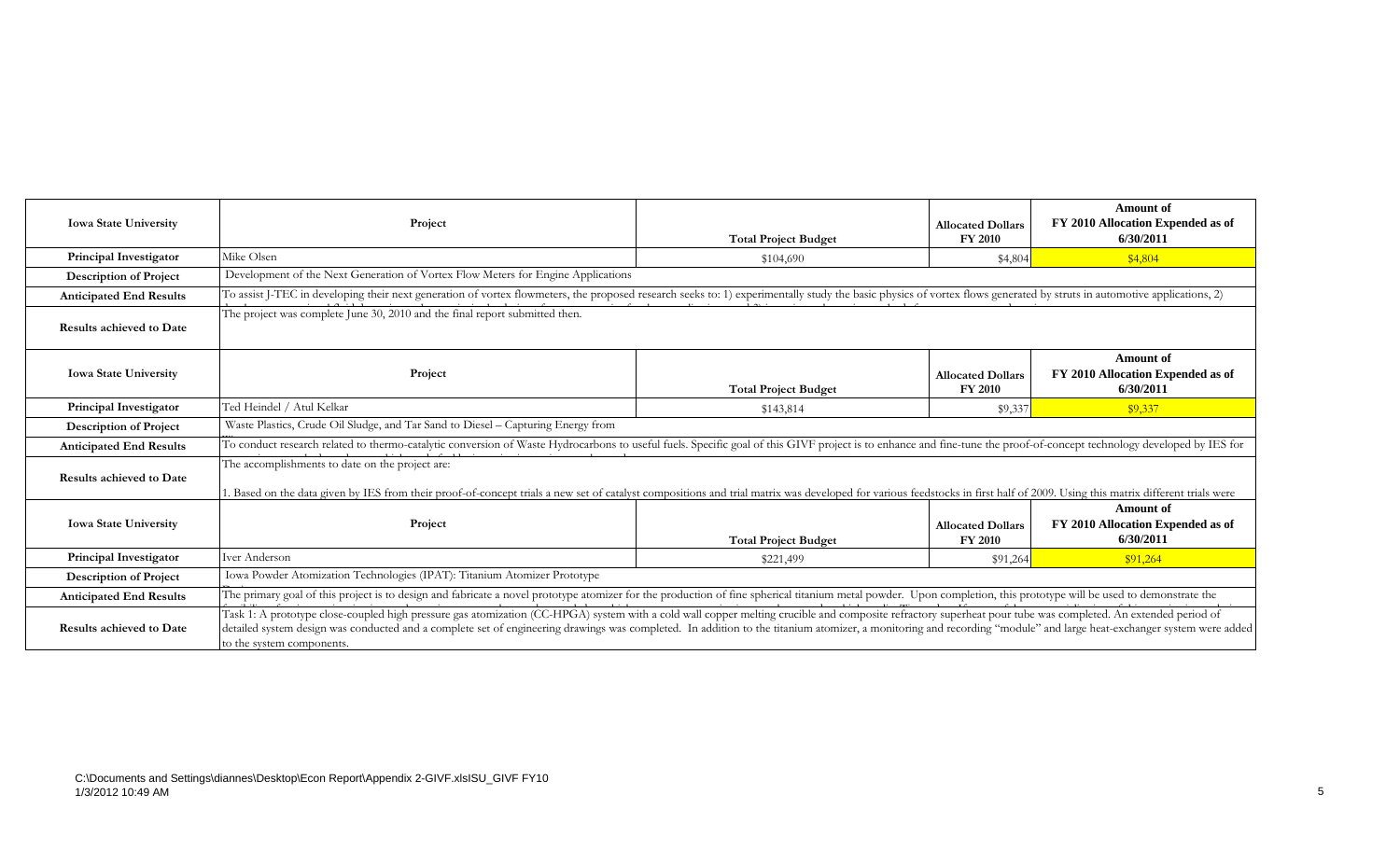logy may create many new o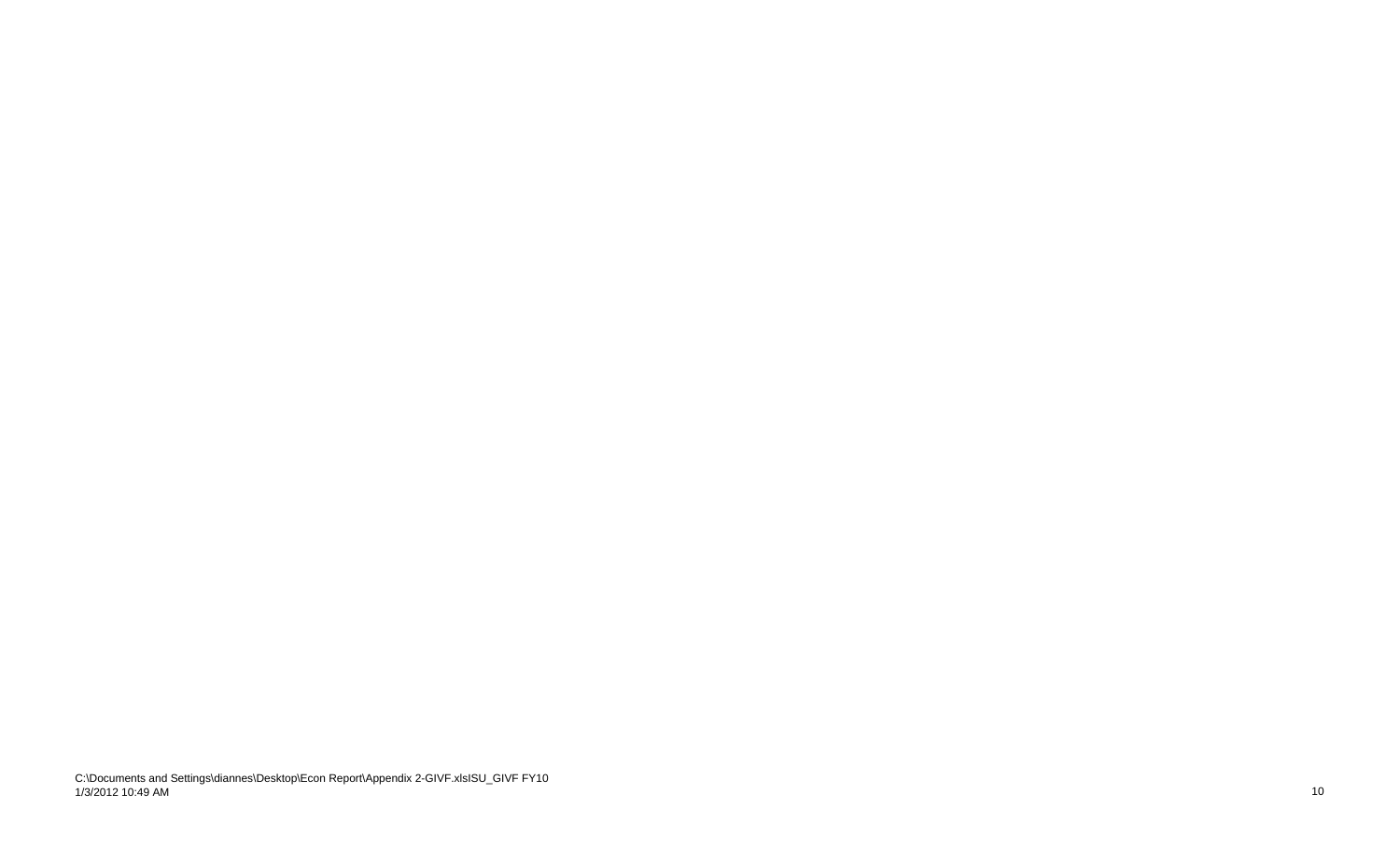### Iowa State University - as of December 31, 2010

Grow Iowa Values Fund Appropriations

**FY 2011 GIVF Appropriation**  $$1,459,200$  Board of Regents approved August 2010

| Commercialization Infrastructure and Campus-Wide Entrepreneurial Culture | \$500.000 |
|--------------------------------------------------------------------------|-----------|
|--------------------------------------------------------------------------|-----------|

<sup>2</sup> Commercialization Program \$959,200

| DUU,UU    |
|-----------|
| \$959,200 |

|                                 |                                                                                                           |                                          | <b>Revenue Dollars</b>              | <b>Amount of</b>                                                   |
|---------------------------------|-----------------------------------------------------------------------------------------------------------|------------------------------------------|-------------------------------------|--------------------------------------------------------------------|
| <b>Iowa State University</b>    | Project                                                                                                   |                                          | for                                 | FY 2011 State Appropriations Expended                              |
|                                 |                                                                                                           | List of all FY 2011 Revenue Sources      | <b>FY 2011</b>                      | as of 6/30/2011                                                    |
|                                 |                                                                                                           | FY 2011 State Appropriations (GIVF)      | \$500,000                           | \$399,850                                                          |
|                                 | Commercialization Infrastructure and Campus-Wide Entrepreneurial Culture FY 2011 Matching Funds (In-Kind) | FY 2011 Matching Funds (General Fund)    | \$143,928                           |                                                                    |
|                                 |                                                                                                           |                                          | \$200,000                           |                                                                    |
|                                 |                                                                                                           | FY 2011 Matching Funds (Other)           | <b>SO</b>                           |                                                                    |
| <b>Description of Project</b>   | See individual projects                                                                                   |                                          |                                     |                                                                    |
| <b>Anticipated End Results</b>  |                                                                                                           |                                          |                                     |                                                                    |
| <b>Results achieved to Date</b> |                                                                                                           |                                          |                                     |                                                                    |
| <b>Plans</b>                    |                                                                                                           |                                          |                                     |                                                                    |
| <b>Iowa State University</b>    | Project                                                                                                   |                                          | <b>Revenue Dollars</b><br>for       | <b>Amount of</b><br>FY 2011 State Appropriations Expended          |
|                                 |                                                                                                           | List of all FY 2011 Revenue Sources      | <b>FY 2011</b>                      | as of 6/30/2011                                                    |
|                                 |                                                                                                           | FY 2011 State Appropriations (GIVF)      | \$959,200                           | \$160,174                                                          |
|                                 |                                                                                                           | FY 2011 Matching Funds (General Fund)    | \$265,659                           |                                                                    |
|                                 | <b>Commercialization Program</b>                                                                          | FY 2011 Matching Funds (Federal Support) |                                     |                                                                    |
|                                 |                                                                                                           | FY 2011 Matching Funds (Cash)            |                                     |                                                                    |
|                                 |                                                                                                           | FY 2011 Matching Funds (In-Kind)         | \$134,011                           |                                                                    |
| <b>Description of Project</b>   | See individual projects                                                                                   |                                          |                                     |                                                                    |
| <b>Anticipated End Results</b>  |                                                                                                           |                                          |                                     |                                                                    |
| <b>Results achieved to Date</b> |                                                                                                           |                                          |                                     |                                                                    |
|                                 |                                                                                                           |                                          |                                     |                                                                    |
| Iowa State University           | Project                                                                                                   | <b>Total Project Budget</b>              | <b>Allocated Dollars</b><br>FY 2011 | <b>Amount of</b><br>FY 2011 Allocation Expended as of<br>6/30/2011 |
| Principal Investigator          |                                                                                                           |                                          | \$200,000                           |                                                                    |
| <b>Description of Project</b>   | Pappajohn Center for Entrepreneurship                                                                     |                                          |                                     |                                                                    |
| <b>Anticipated End Results</b>  |                                                                                                           |                                          |                                     |                                                                    |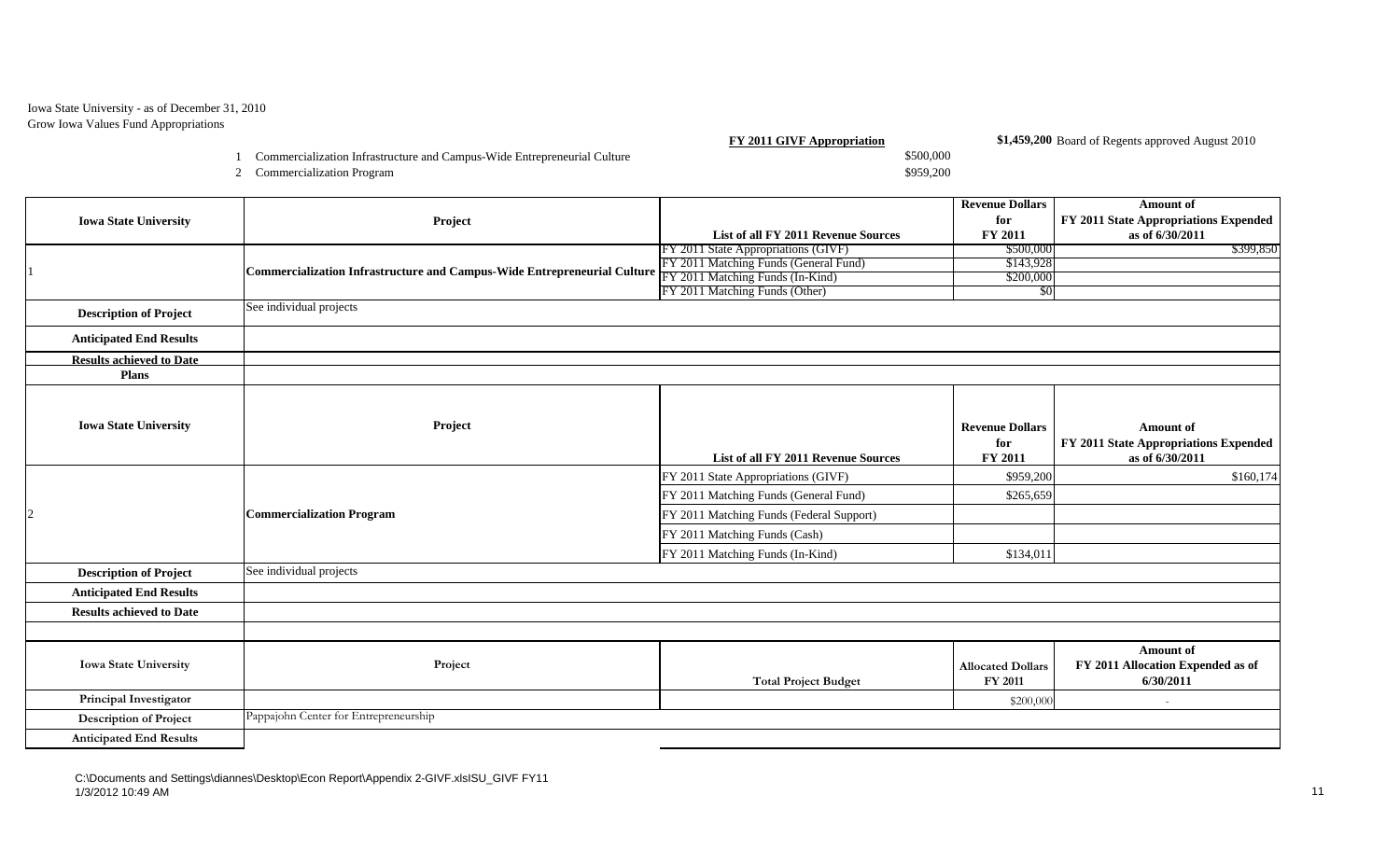| <b>Results achieved to Date</b> | Grow Iowa Values Funds provide student and staff support to assist individuals starting and growing businesses. The funds also support on campus entrepreneurship activities to provide students educational and<br>experiential opportunities in entrepreneurship, including participation in a national student entrepreneurship conference, and supporting coordinating experienced entrepreneurs as student mentors.                                                                                                   |                             |                                            |                                                                    |  |
|---------------------------------|----------------------------------------------------------------------------------------------------------------------------------------------------------------------------------------------------------------------------------------------------------------------------------------------------------------------------------------------------------------------------------------------------------------------------------------------------------------------------------------------------------------------------|-----------------------------|--------------------------------------------|--------------------------------------------------------------------|--|
| Plans                           |                                                                                                                                                                                                                                                                                                                                                                                                                                                                                                                            |                             |                                            |                                                                    |  |
| <b>Iowa State University</b>    | Project                                                                                                                                                                                                                                                                                                                                                                                                                                                                                                                    | <b>Total Project Budget</b> | <b>Allocated Dollars</b><br><b>FY 2011</b> | <b>Amount of</b><br>FY 2011 Allocation Expended as of<br>6/30/2011 |  |
| <b>Principal Investigator</b>   |                                                                                                                                                                                                                                                                                                                                                                                                                                                                                                                            |                             | \$200,000                                  | \$125,481                                                          |  |
| <b>Description of Project</b>   | <b>ISU Research Park</b>                                                                                                                                                                                                                                                                                                                                                                                                                                                                                                   |                             |                                            |                                                                    |  |
| <b>Anticipated End Results</b>  |                                                                                                                                                                                                                                                                                                                                                                                                                                                                                                                            |                             |                                            |                                                                    |  |
| <b>Results achieved to Date</b> | Grow Iowa Values Funds support efforts to provide support and assistance to companies at the Research Park or prospective Research Park companies. The companies assisted include;<br>1. Working with technology startup companies and faculty and students considering forming new companies.<br>2. Assisting technology companies secure the resources they need to be successful and grow.<br>3. Working with state and local economic development officials to recruit existing technology companies to Iowa.          |                             |                                            |                                                                    |  |
| Plans                           |                                                                                                                                                                                                                                                                                                                                                                                                                                                                                                                            |                             |                                            |                                                                    |  |
| <b>Iowa State University</b>    | Project                                                                                                                                                                                                                                                                                                                                                                                                                                                                                                                    | <b>Total Project Budget</b> | <b>Allocated Dollars</b><br>FY 2011        | <b>Amount of</b><br>FY 2011 Allocation Expended as of<br>6/30/2011 |  |
| Principal Investigator          |                                                                                                                                                                                                                                                                                                                                                                                                                                                                                                                            |                             | \$100,000                                  | \$100,000                                                          |  |
| <b>Description of Project</b>   | Vice President for Research                                                                                                                                                                                                                                                                                                                                                                                                                                                                                                |                             |                                            |                                                                    |  |
| <b>Anticipated End Results</b>  |                                                                                                                                                                                                                                                                                                                                                                                                                                                                                                                            |                             |                                            |                                                                    |  |
| <b>Results achieved to Date</b> | Grow Iowa Values Funds support the technology transfer and economic development mission of the Office of the Vice President for Research and Economic Development (VPRED). Specifically, these funds are used<br>to support the Industry Relations effort including salary support and operating budget. The Grow Iowa Values Fund commercilization program is administered in the VPRED office as well as efforts to coordinate<br>industry relations and other tech transfer activities across campus.                   |                             |                                            |                                                                    |  |
| Plans                           |                                                                                                                                                                                                                                                                                                                                                                                                                                                                                                                            |                             |                                            |                                                                    |  |
| <b>Iowa State University</b>    | Project                                                                                                                                                                                                                                                                                                                                                                                                                                                                                                                    | <b>Total Project Budget</b> | <b>Allocated Dollars</b><br>FY 2011        | <b>Amount of</b><br>FY 2011 Allocation Expended as of<br>6/30/2011 |  |
| Principal Investigator          | Diane Janvrin                                                                                                                                                                                                                                                                                                                                                                                                                                                                                                              | \$40,590                    | \$36,521                                   | \$19,307                                                           |  |
| <b>Description of Project</b>   | Market Research for Prioritizing Market Segments for Product Development                                                                                                                                                                                                                                                                                                                                                                                                                                                   |                             |                                            |                                                                    |  |
| <b>Anticipated End Results</b>  | Provide WebFilings management with a broad understanding of potential markets for their product and an in-depth analysis of a single market segment.                                                                                                                                                                                                                                                                                                                                                                       |                             |                                            |                                                                    |  |
| Results achieved to Date        | WebFilings is an Iowa based startup company that has developed a cloud-based software application to assist publicly traded companies with developing reports for the Securities and Exchange Commission (SEC). We<br>were asked to identify up to twelve industry segments where significant and perpetual reporting requirements exist for regulators, customers or stakeholders. Based on discussions with WebFilings management, we were<br>then directed to conduct an in-denth market analysis of one market segment |                             |                                            |                                                                    |  |
| Plans                           |                                                                                                                                                                                                                                                                                                                                                                                                                                                                                                                            |                             |                                            |                                                                    |  |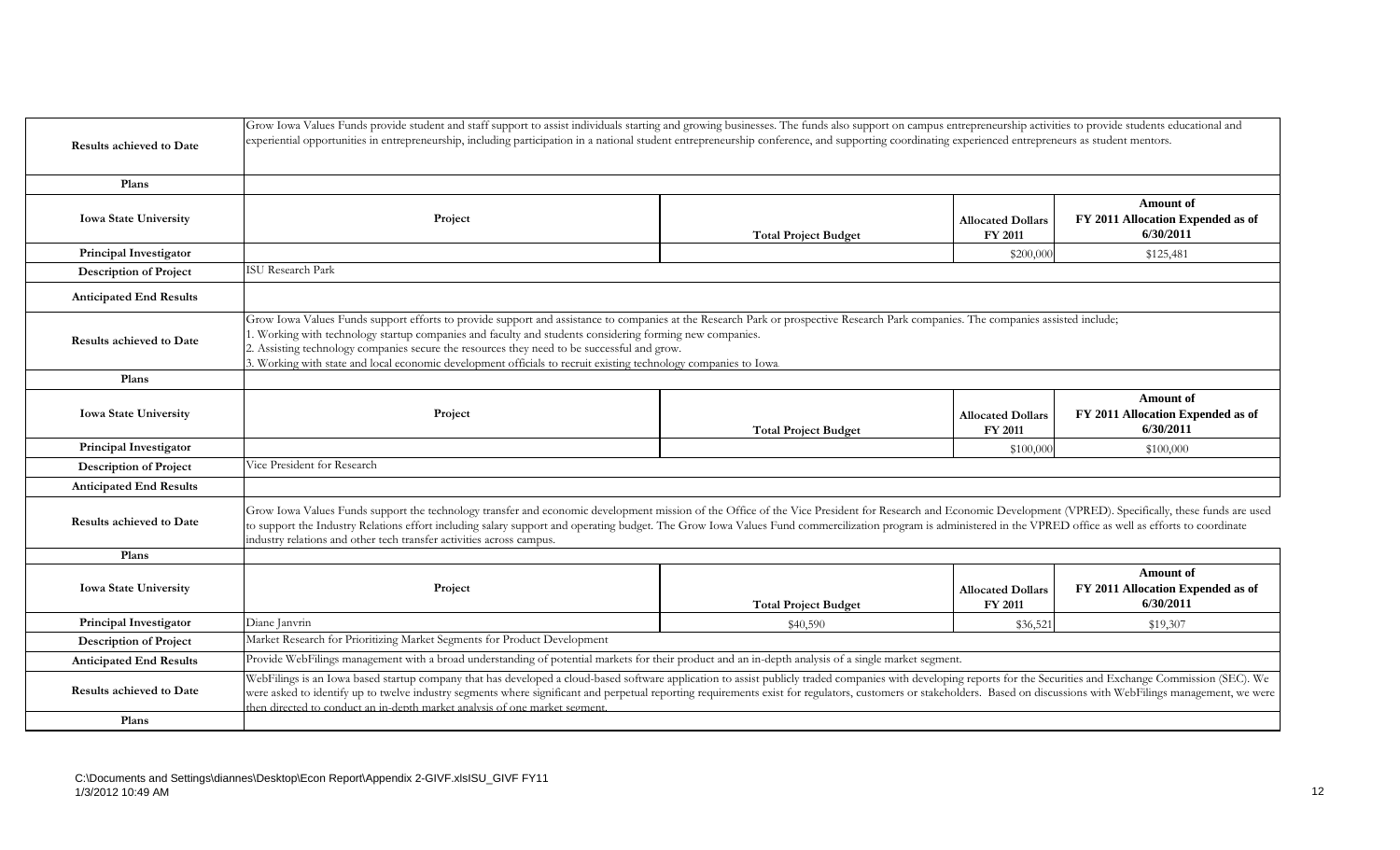| <b>Iowa State University</b>    | Project                                                                                                                                                                                                                                                                                                                                                                                                                                          | <b>Total Project Budget</b> | <b>Allocated Dollars</b><br><b>FY 2011</b> | <b>Amount of</b><br>FY 2011 Allocation Expended as of<br>6/30/2011 |  |
|---------------------------------|--------------------------------------------------------------------------------------------------------------------------------------------------------------------------------------------------------------------------------------------------------------------------------------------------------------------------------------------------------------------------------------------------------------------------------------------------|-----------------------------|--------------------------------------------|--------------------------------------------------------------------|--|
| Principal Investigator          | Hui Hu                                                                                                                                                                                                                                                                                                                                                                                                                                           | \$78,305                    | \$78,305                                   | \$5,393                                                            |  |
| <b>Description of Project</b>   | Development of Advanced Flow Diagnostic Techniques to Characterize Next Generation Fuel Nozzles                                                                                                                                                                                                                                                                                                                                                  |                             |                                            |                                                                    |  |
| <b>Anticipated End Results</b>  | The goal of this research project is to develop advanced diagnostics to quantify spray characteristics and to elucidate important processes in spray flows, such as the breakup of liquid jets and sheets, atomization and                                                                                                                                                                                                                       |                             |                                            |                                                                    |  |
| <b>Results achieved to Date</b> | Following progresses have been made on this GIVF project since the proposed project was awarded:<br>1). The system design of the experimental rig needed to carry out the proposed research work has been finished. Some of the hardware parts and test models are being manufactured.                                                                                                                                                           |                             |                                            |                                                                    |  |
| Plans                           |                                                                                                                                                                                                                                                                                                                                                                                                                                                  |                             |                                            |                                                                    |  |
| <b>Iowa State University</b>    | Project                                                                                                                                                                                                                                                                                                                                                                                                                                          | <b>Total Project Budget</b> | <b>Allocated Dollars</b><br>FY 2011        | <b>Amount of</b><br>FY 2011 Allocation Expended as of<br>6/30/2011 |  |
| Principal Investigator          | Patrick Halbur                                                                                                                                                                                                                                                                                                                                                                                                                                   | \$83,000                    | \$83,000                                   | \$23,580                                                           |  |
| <b>Description of Project</b>   | Developemnt of a Novel Geneti Test for Inherited Bovine Disease and Its Application to Embryos                                                                                                                                                                                                                                                                                                                                                   |                             |                                            |                                                                    |  |
| <b>Anticipated End Results</b>  | Develop and commercialize a panel of molecular diagnostic assays for detection of genetic diseases and production traits sensitive enough to use on biopsies from bovine embryos. This will benefit the Iowa beef and                                                                                                                                                                                                                            |                             |                                            |                                                                    |  |
| <b>Results achieved to Date</b> | Our partner on this grant, Ames Center for Genetic Technologies (ACGT) went out of business in May, 2011. After searching for another partner we elected to work with Radix BioSolutions Ltd. We have bought this<br>new partner to our laboratory for a work session and in the process feel we have made substantial progress. Primer pairs and probes have been designed and tested for gender determination and genetic disorders            |                             |                                            |                                                                    |  |
| Plans                           |                                                                                                                                                                                                                                                                                                                                                                                                                                                  |                             |                                            |                                                                    |  |
| <b>Iowa State University</b>    | Project                                                                                                                                                                                                                                                                                                                                                                                                                                          | <b>Total Project Budget</b> | <b>Allocated Dollars</b><br><b>FY 2011</b> | Amount of<br>FY 2011 Allocation Expended as of<br>6/30/2011        |  |
| Principal Investigator          | Rick Sharp                                                                                                                                                                                                                                                                                                                                                                                                                                       | \$99,883                    | \$75,314                                   | \$19,307                                                           |  |
| <b>Description of Project</b>   | Efficacy of a new delivery system for B-Hydroxy-B-Methylbutyrate                                                                                                                                                                                                                                                                                                                                                                                 |                             |                                            |                                                                    |  |
| <b>Anticipated End Results</b>  |                                                                                                                                                                                                                                                                                                                                                                                                                                                  |                             |                                            |                                                                    |  |
| <b>Results achieved to Date</b> | All human subject testing trials have been completed and analysis of blood samples has been completed. We are currently conducting analyses of clinical chemistry markers to document safety of the product and<br>preparing to conduct statistical analyses on the measures related to muscle performance (strength and endurance). We anticipate submitting additional papers for publication and SBIR grant proposal during spring of<br>2012 |                             |                                            |                                                                    |  |
| Plans                           |                                                                                                                                                                                                                                                                                                                                                                                                                                                  |                             |                                            |                                                                    |  |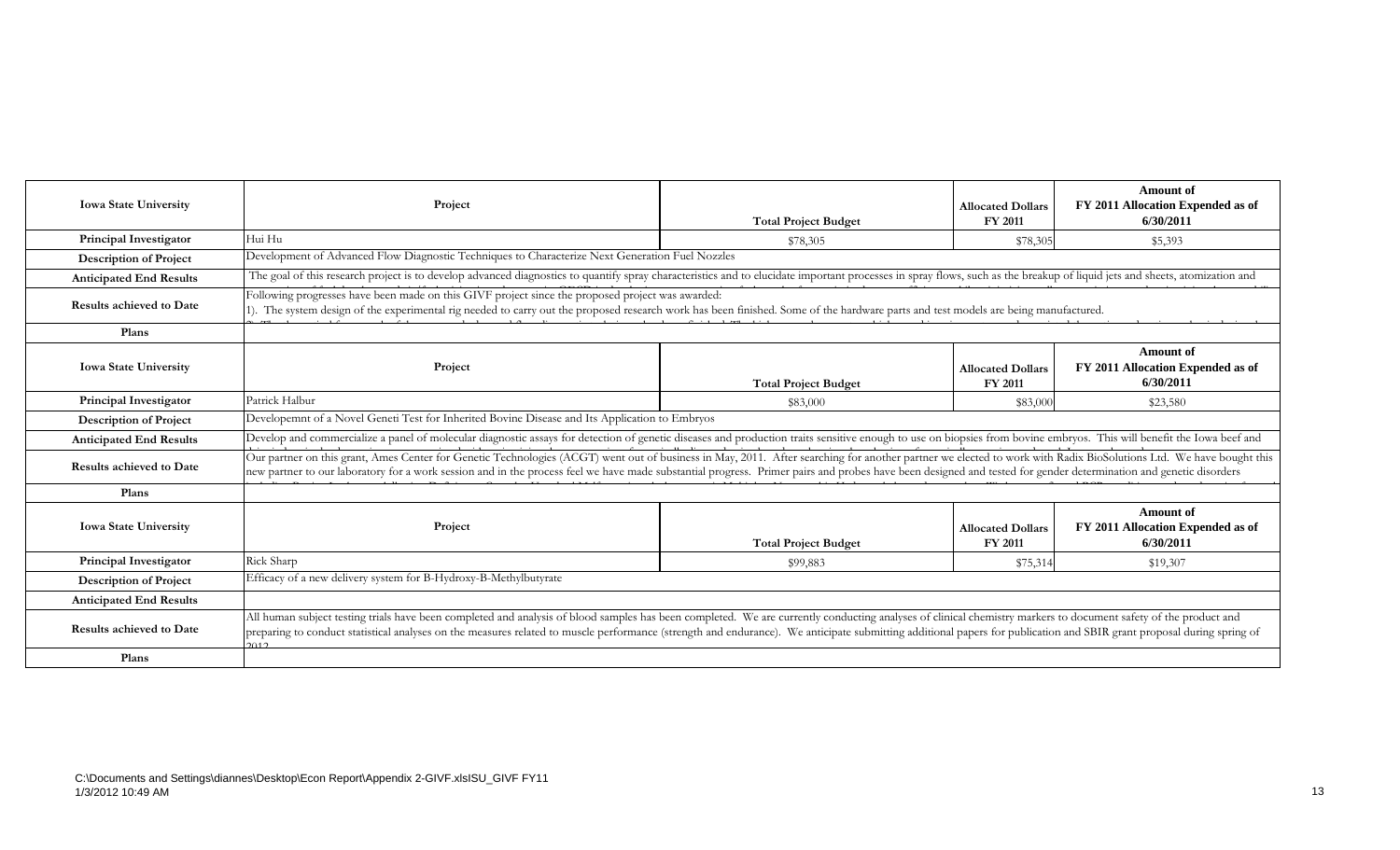| <b>Iowa State University</b>    | Project                                                                                                                                                                                                                                                                                                                                                                                                                                                                                                                                                                                                                                                                     | <b>Total Project Budget</b> | <b>Allocated Dollars</b><br>FY 2011 | <b>Amount of</b><br>FY 2011 Allocation Expended as of<br>6/30/2011 |  |
|---------------------------------|-----------------------------------------------------------------------------------------------------------------------------------------------------------------------------------------------------------------------------------------------------------------------------------------------------------------------------------------------------------------------------------------------------------------------------------------------------------------------------------------------------------------------------------------------------------------------------------------------------------------------------------------------------------------------------|-----------------------------|-------------------------------------|--------------------------------------------------------------------|--|
| Principal Investigator          | Byron Brehm-Stecher                                                                                                                                                                                                                                                                                                                                                                                                                                                                                                                                                                                                                                                         | \$106,961                   | \$91,046                            | \$16,254                                                           |  |
| <b>Description of Project</b>   | Advances in food safety: fast fragment analysis for differentiation and tracking of foodborne pathogens                                                                                                                                                                                                                                                                                                                                                                                                                                                                                                                                                                     |                             |                                     |                                                                    |  |
| <b>Anticipated End Results</b>  | Develop improved DNA fragment-based analyses using an advanced capillary electrophoresis platform; to apply this approach to practical problems of pathogen ecology in layer hen and related agricultural environment                                                                                                                                                                                                                                                                                                                                                                                                                                                       |                             |                                     |                                                                    |  |
| <b>Results achieved to Date</b> | The project is focused on use of AATT's FS-96 instrument for DNA fragment-based detection and characterization of pathogenic bacteria occurring in layer hen production facilities and other environments of critical<br>mportance to Iowan agribusiness. The project is being carried out in close consultation with an Iowan company that is a lead supplier of layer hens to world markets. Additional collaboration in support of this project's                                                                                                                                                                                                                        |                             |                                     |                                                                    |  |
| Plans                           |                                                                                                                                                                                                                                                                                                                                                                                                                                                                                                                                                                                                                                                                             |                             |                                     |                                                                    |  |
| <b>Iowa State University</b>    | Project                                                                                                                                                                                                                                                                                                                                                                                                                                                                                                                                                                                                                                                                     | <b>Total Project Budget</b> | <b>Allocated Dollars</b><br>FY 2011 | <b>Amount of</b><br>FY 2011 Allocation Expended as of<br>6/30/2011 |  |
| Principal Investigator          | Sri Sritharan                                                                                                                                                                                                                                                                                                                                                                                                                                                                                                                                                                                                                                                               | \$109,000                   | \$106,784                           | \$4,183                                                            |  |
| <b>Description of Project</b>   | Design Verification and cost evaluation of UHPC towers for enhancing Iowa's wind                                                                                                                                                                                                                                                                                                                                                                                                                                                                                                                                                                                            |                             |                                     |                                                                    |  |
| <b>Anticipated End Results</b>  |                                                                                                                                                                                                                                                                                                                                                                                                                                                                                                                                                                                                                                                                             |                             |                                     |                                                                    |  |
| <b>Results achieved to Date</b> | Only limited progress has been made on the project due to the difficulty in bringing all three industry partners to the same table. A part of the problem has been due to Lafarge not have signed a NDA with ISU. The PI<br>met with the Vice President of Lafarge last week discussed the issues. They are ready to sign the NDA and this will hopefully take place within the next two weeks. As soon as this is done, all three industry partners and<br>Creat Schmitz has been recruited for the project as a concurrent/oraduate student. Creat and a post dog (Srire<br>rt eten. In the mean tim                                                                      |                             |                                     |                                                                    |  |
| Plans                           |                                                                                                                                                                                                                                                                                                                                                                                                                                                                                                                                                                                                                                                                             |                             |                                     |                                                                    |  |
| <b>Iowa State University</b>    | Project                                                                                                                                                                                                                                                                                                                                                                                                                                                                                                                                                                                                                                                                     | <b>Total Project Budget</b> | <b>Allocated Dollars</b><br>FY 2011 | <b>Amount of</b><br>FY 2011 Allocation Expended as of<br>6/30/2011 |  |
| Principal Investigator          | Vasant Honavar                                                                                                                                                                                                                                                                                                                                                                                                                                                                                                                                                                                                                                                              | \$109,243                   | \$109,243                           |                                                                    |  |
| <b>Description of Project</b>   | Data mining toolsfor healthcare informatics                                                                                                                                                                                                                                                                                                                                                                                                                                                                                                                                                                                                                                 |                             |                                     |                                                                    |  |
| <b>Anticipated End Results</b>  | To demonstrate the feasibility of applying statistically based artificial intelligence algorithms for improving the quality of healthcare.                                                                                                                                                                                                                                                                                                                                                                                                                                                                                                                                  |                             |                                     |                                                                    |  |
| Results achieved to Date        | No funds have yet been spent on this project because the start of the project was delayed in part because of delay on the part of Collaborative Health Solutions (CHS) in gathering some of the patient data and making it<br>available to the ISU team working on the project and in part because of the delay in obtaining an account number for the project. The account for the project was set up on June 28, 2011.                                                                                                                                                                                                                                                    |                             |                                     |                                                                    |  |
| Plans                           |                                                                                                                                                                                                                                                                                                                                                                                                                                                                                                                                                                                                                                                                             |                             |                                     |                                                                    |  |
| <b>Iowa State University</b>    | Project                                                                                                                                                                                                                                                                                                                                                                                                                                                                                                                                                                                                                                                                     | <b>Total Project Budget</b> | <b>Allocated Dollars</b><br>FY 2011 | <b>Amount of</b><br>FY 2011 Allocation Expended as of<br>6/30/2011 |  |
| Principal Investigator          | Ayman Fayed                                                                                                                                                                                                                                                                                                                                                                                                                                                                                                                                                                                                                                                                 | \$117,944                   | \$99,665                            | \$34,655                                                           |  |
| <b>Description of Project</b>   | Battery life enhancement in portable and remotely deployed systems using spread-spectrum switching power regulators                                                                                                                                                                                                                                                                                                                                                                                                                                                                                                                                                         |                             |                                     |                                                                    |  |
| Anticipated End Results         | The development of energy-efficient buck switching power regulators using innovative random spread-spectrum control schemes to convert their switching output noise into an analog/RF friendly noise spectrum. This                                                                                                                                                                                                                                                                                                                                                                                                                                                         |                             |                                     |                                                                    |  |
| <b>Results achieved to Date</b> | In the past 6 months, we have been focusing to trying our design with actual RF loads to assess the performance with real-life products. We have visited both Rockwell Collins Inc. as well as Skyworks Inc. and used their<br>labs to test our design with some of their RF Power Amplifiers (PA). The results showed superior low-noise performance when our design is incorporated to power the PAs, which further validated our theory. Our<br>engagement with industry showed that in order to make our design more valuable and suitable for commercialization, we must be able to achieve this low-noise and high-efficiency performance in light-load conditions as |                             |                                     |                                                                    |  |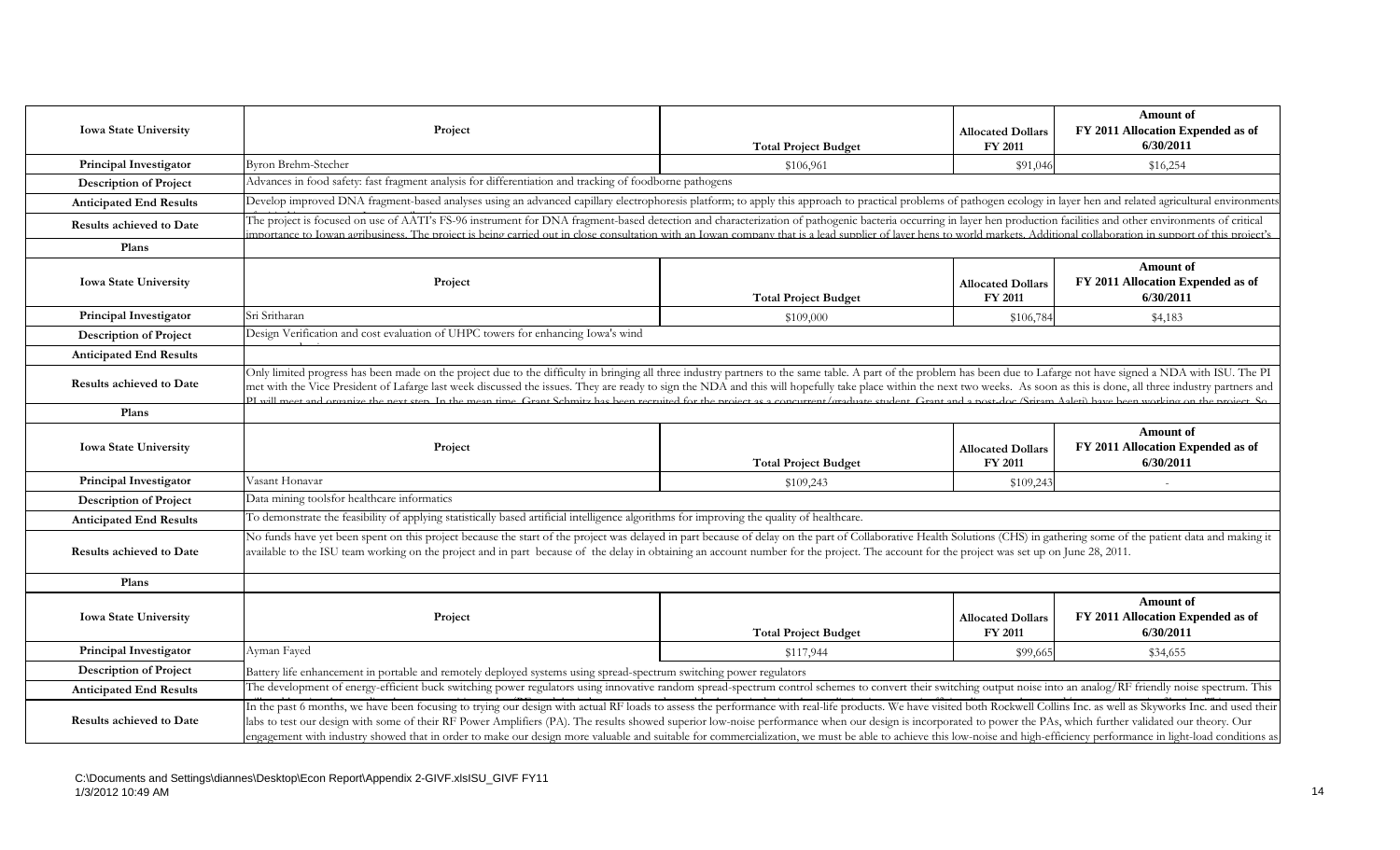| Plans                           |                                                                                                                                                                                                                                                                                                                                                                                      |                             |                                            |                                                                    |
|---------------------------------|--------------------------------------------------------------------------------------------------------------------------------------------------------------------------------------------------------------------------------------------------------------------------------------------------------------------------------------------------------------------------------------|-----------------------------|--------------------------------------------|--------------------------------------------------------------------|
| <b>Iowa State University</b>    | Project                                                                                                                                                                                                                                                                                                                                                                              | <b>Total Project Budget</b> | <b>Allocated Dollars</b><br><b>FY 2011</b> | <b>Amount of</b><br>FY 2011 Allocation Expended as of<br>6/30/2011 |
| <b>Principal Investigator</b>   | Sanjeevi Sivansankar                                                                                                                                                                                                                                                                                                                                                                 | \$120,075                   | \$107,433                                  | \$16,197                                                           |
| <b>Description of Project</b>   | Commercialization of an integrated single molecule atomic force microscope-                                                                                                                                                                                                                                                                                                          |                             |                                            |                                                                    |
| <b>Anticipated End Results</b>  | The objective of this proposal is to build a highly integrated and modular single molecule Atomic Force Microscope-Fluorescence Microscope (smAFM-FM) for academic and industrial applications.                                                                                                                                                                                      |                             |                                            |                                                                    |
| <b>Results achieved to Date</b> | Since award of the GIVF funding, we have made significant progress in four areas.<br>. We have refined the smAFM-FM instrument by introducing a feedback system that improves measurement accuracy. We have also built and tested an instrument module that permits simultaneous AFM-spectral<br>measurements . We have upgraded to a closed-loop AFM to minimize mechanical drifts. |                             |                                            |                                                                    |
| Plans                           |                                                                                                                                                                                                                                                                                                                                                                                      |                             |                                            |                                                                    |
| <b>Iowa State University</b>    | Project                                                                                                                                                                                                                                                                                                                                                                              | <b>Total Project Budget</b> | <b>Allocated Dollars</b><br><b>FY 2011</b> | <b>Amount of</b><br>FY 2011 Allocation Expended as of<br>6/30/2011 |
| <b>Principal Investigator</b>   | Arun Somani / Suraj Kothari                                                                                                                                                                                                                                                                                                                                                          | \$77,388                    | \$76,268                                   | \$8,323                                                            |
| <b>Description of Project</b>   | A programmable software pattern analyzer (PSPA); Critical safety improvement for transportation control systems                                                                                                                                                                                                                                                                      |                             |                                            |                                                                    |
| <b>Anticipated End Results</b>  | The project is aimed at developing the Programmable Software Pattern Analyzer (PSPA). The PSPA will be useful to discover underlying programming patterns and use those to validate mission-critical software.                                                                                                                                                                       |                             |                                            |                                                                    |
| <b>Results achieved to Date</b> | A query-based programming environment for analyzing software patterns has been developed. Two graduate students are currently testing the prototype.                                                                                                                                                                                                                                 |                             |                                            |                                                                    |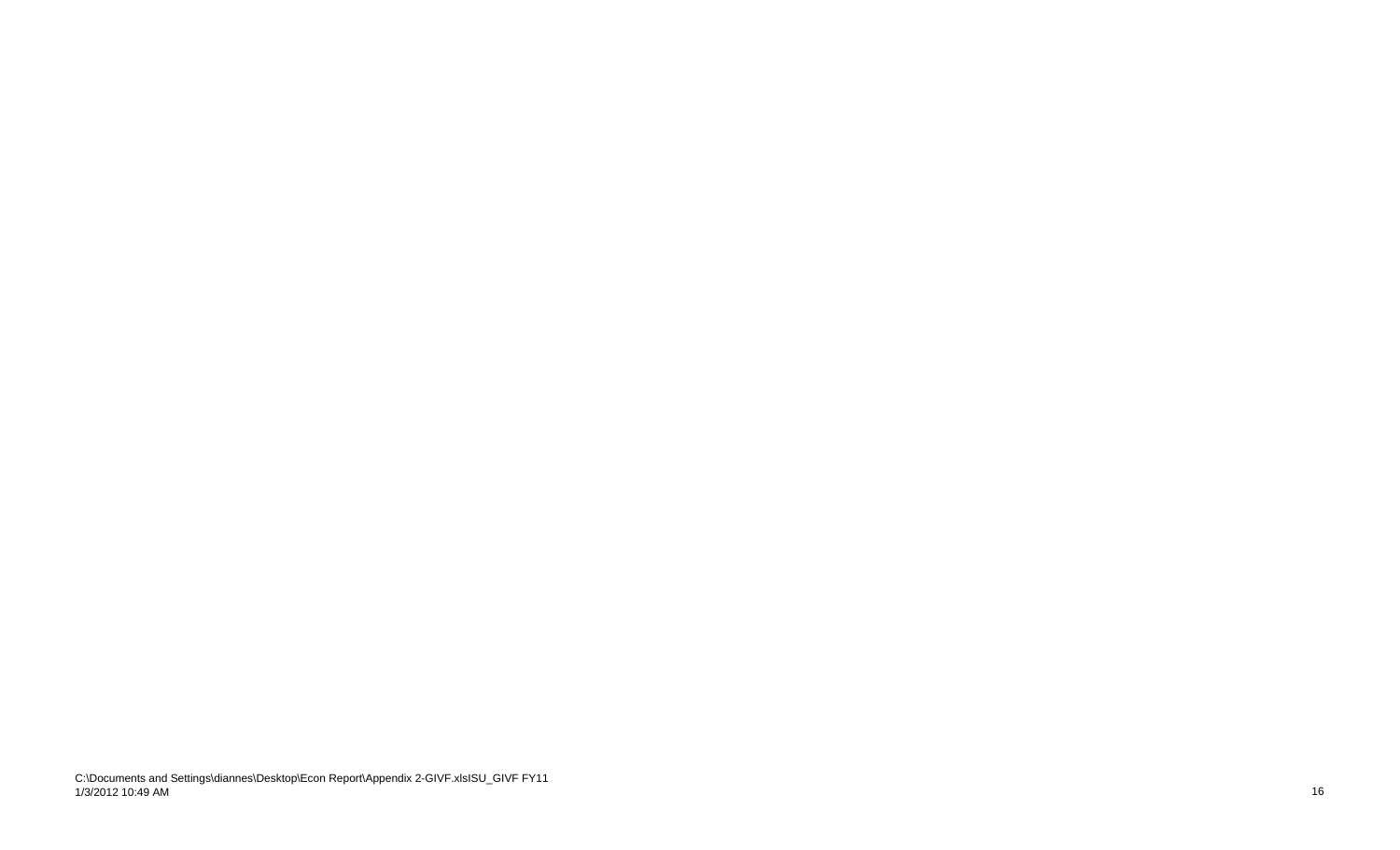**Allocated and Expended FY2010 dollars** \$4,069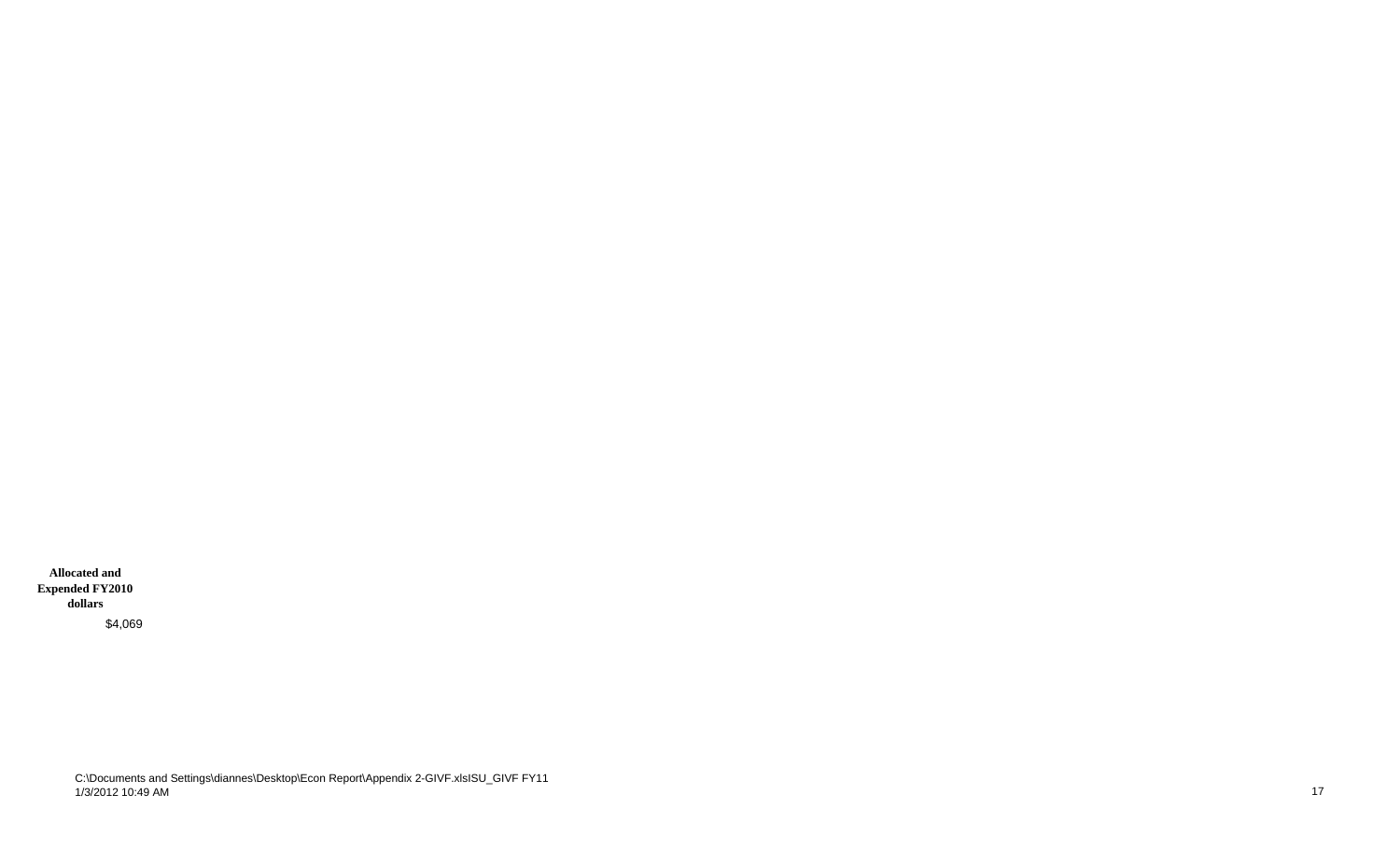**Allocated and Expended FY2010 dollars** \$24,568

> C:\Documents and Settings\diannes\Desktop\Econ Report\Appendix 2-GIVF.xlsISU\_GIVF FY11 1/3/2012 10:49 AMМ РАДИ 18 ОКТАВЛЯ 18 ОКТАВЛЯ 18 ОКТАВЛЯ 18 ОКТАВЛЯ 18 ОКТАВЛЯ 18 ОКТАВЛЯ 18 ОКТАВЛЯ 18 ОКТАВЛЯ 18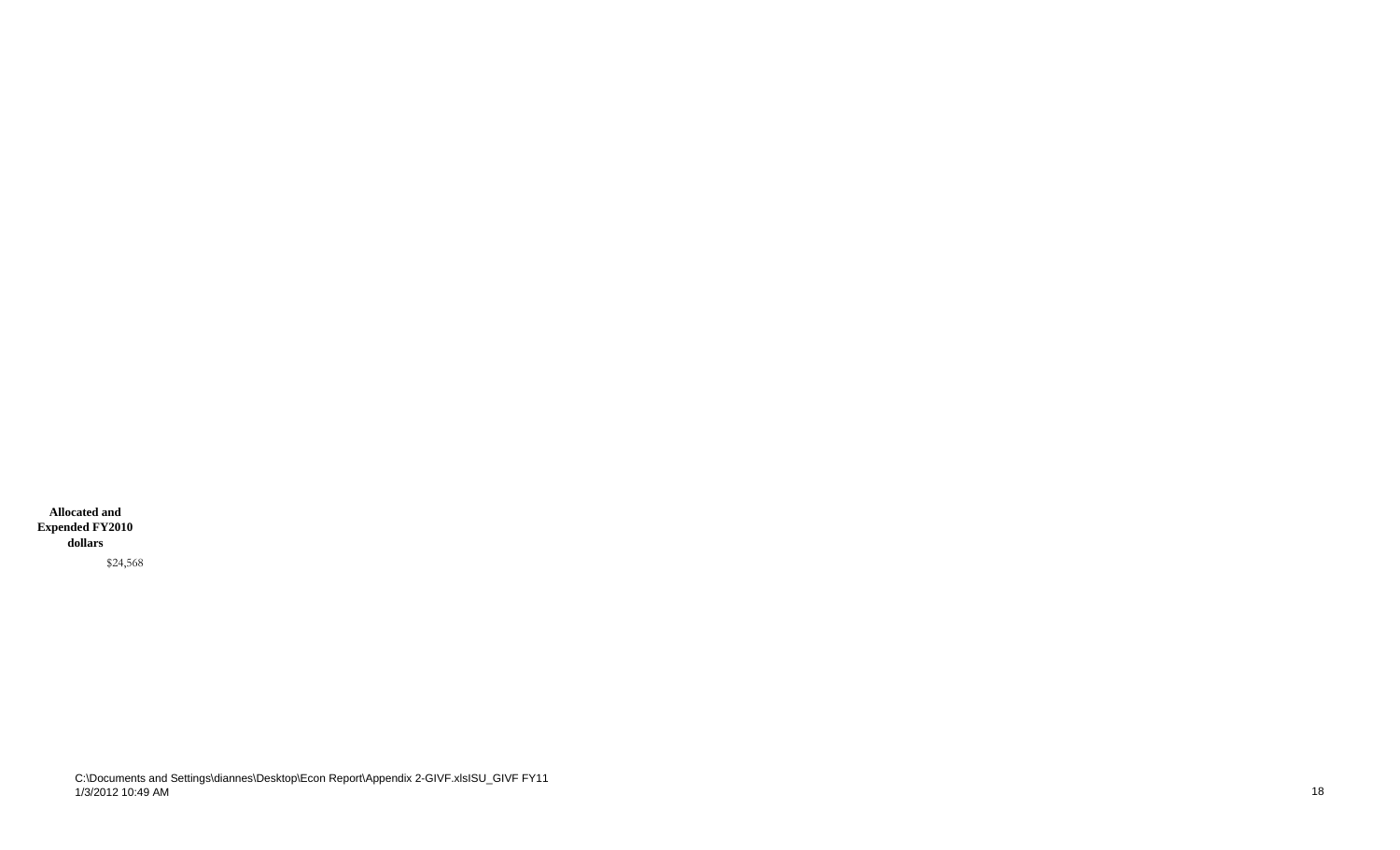**Allocated and Expended FY2010 dollars**

\$15,915

**Allocated and Expended FY2010 dollars** \$2,216

**Allocated and Expended FY2010 dollars**

\$18,279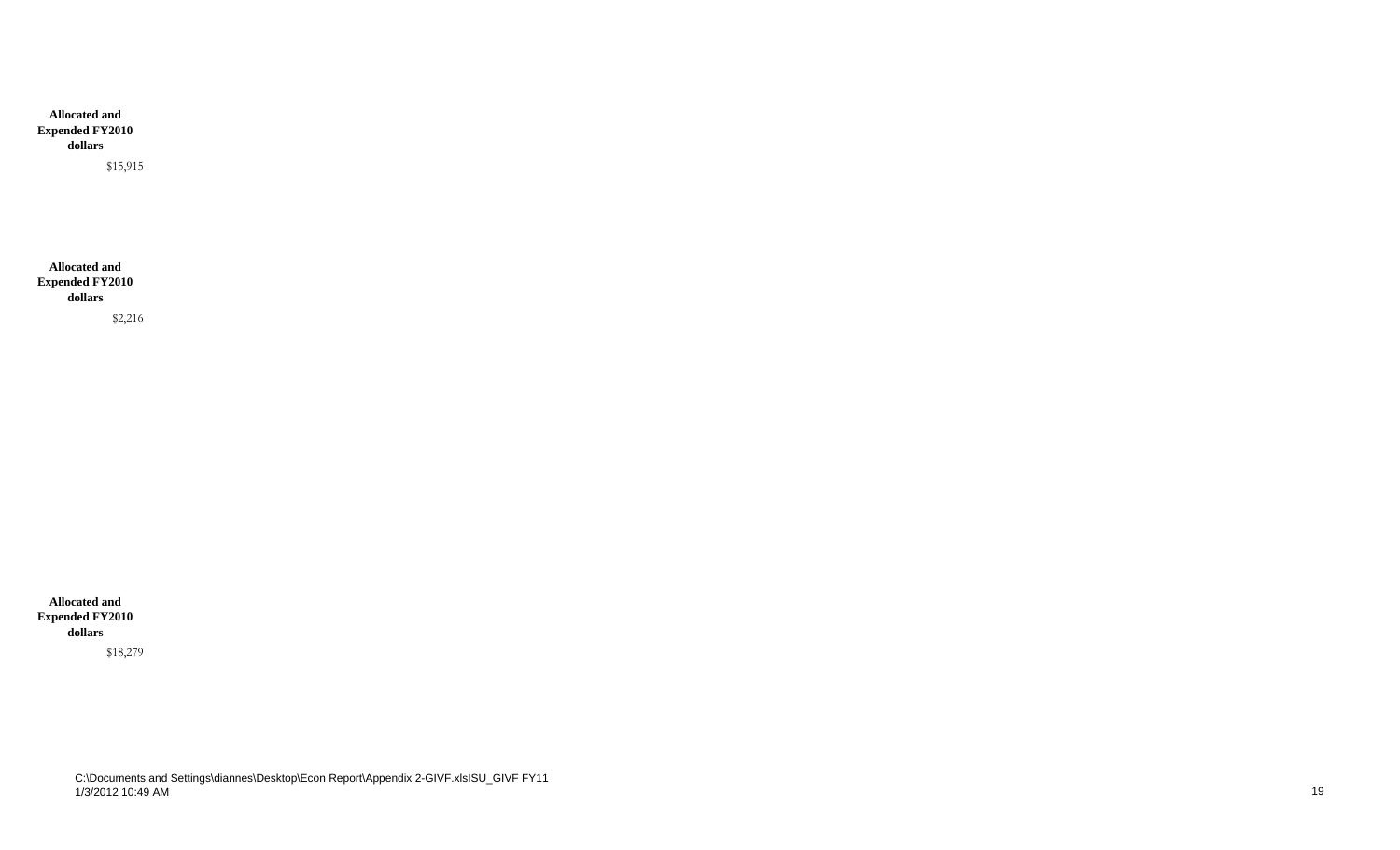**Allocated and Expended FY2010 dollars**

\$12,642

**Allocated and Expended FY2010 dollars**\$1,125

> C:\Documents and Settings\diannes\Desktop\Econ Report\Appendix 2-GIVF.xlsISU\_GIVF FY11 1/3/2012 10:49 AMм на последните последни последни последни последни и се последни последни последни последни се последни последн<br>М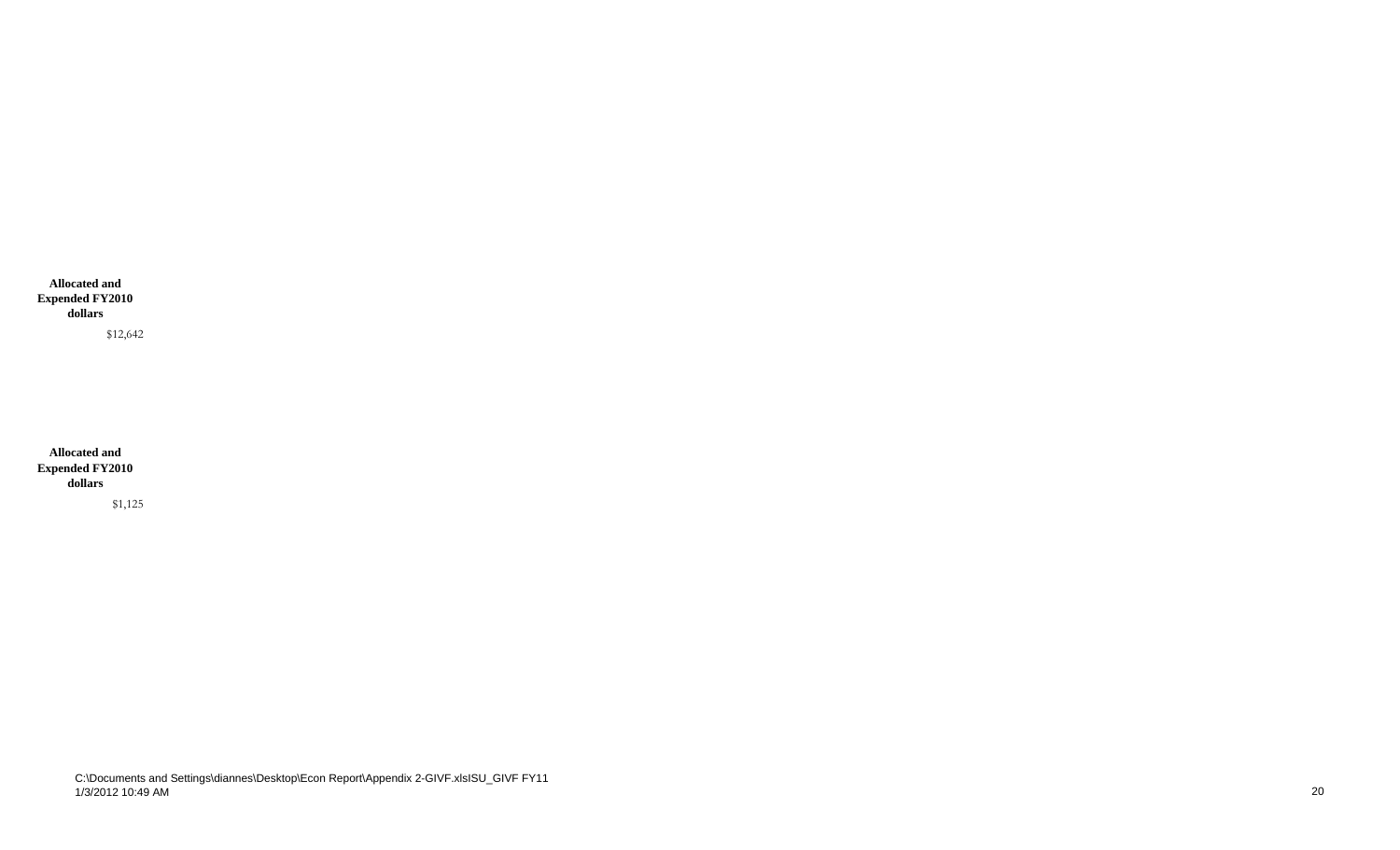

# **University of Northern Iowa Annual Economic Development and Technology Transfer Report FY 2011**

### **Section 1. UNI's Economic Development Activities to Enhance Economic Growth in Iowa**

The past year proved to be a challenging one for the national economy, as well as here in Iowa. Our state was not insulated from the job loss and slow economic growth impacting the entire country. However, with all challenges come opportunities. The economic conditions helped to demonstrate the true character of our state and of all Iowans: a willingness to buckle down and get done what needs to be done. This same character is reflected in the consistent services provided by UNI's economic development programs. UNI has remained a reliable resource for businesses, communities and entrepreneurs throughout the state; not only continuing services, but in many areas, expanding our impact, despite reduced funding. Outcomes realized by key economic development/tech transfer programs during FY 2011 include:

# *Overall*

- Provided service in all 99 counties to nearly 1,300 unique business, community and local government clients; another 10,000 individuals were engaged in the MyEntre.Net entrepreneurial support system.
- Involved 212 faculty members and more than 2,000 students in the delivery of these services.
- Leveraged each \$1 invested by the state with \$6 in private grants, fees or federal funding.

# *Entrepreneurship, Business Incubation and Technology Transfer*

- UNI's 3 incubator/accelerator programs and MyEntre.Net helped start or expand 247 ventures creating 175 FTE jobs.
- Nearly 10,000 individuals are now actively engaged in the MyEntre. Net online community.
- MyEntre.Net provided on-demand business and market information to 311 businesses through its new Business Concierge service; another 243 clients were served by the UNI SBDC.
- 21 student businesses were tenants in the John Pappajohn Entrepreneurial Center's Student Business Incubator and 43 additional student entrepreneurs were assisted by the affiliate program.
- One of the UNI John Pappajohn Center's student incubator tenants has been selected as a winner of the John Pappajohn Collegiate Business Plan Competition and another tenant was one of five national finalists in *Entrepreneur* magazine's Collegiate Entrepreneur of the Year competition.
- UNI faculty and staff submitted 8 new intellectual property disclosures.
- 3 patents were received and 5 new patents were filed.
- 2 new license agreements were approved and a total of 11 license agreements are currently generating income.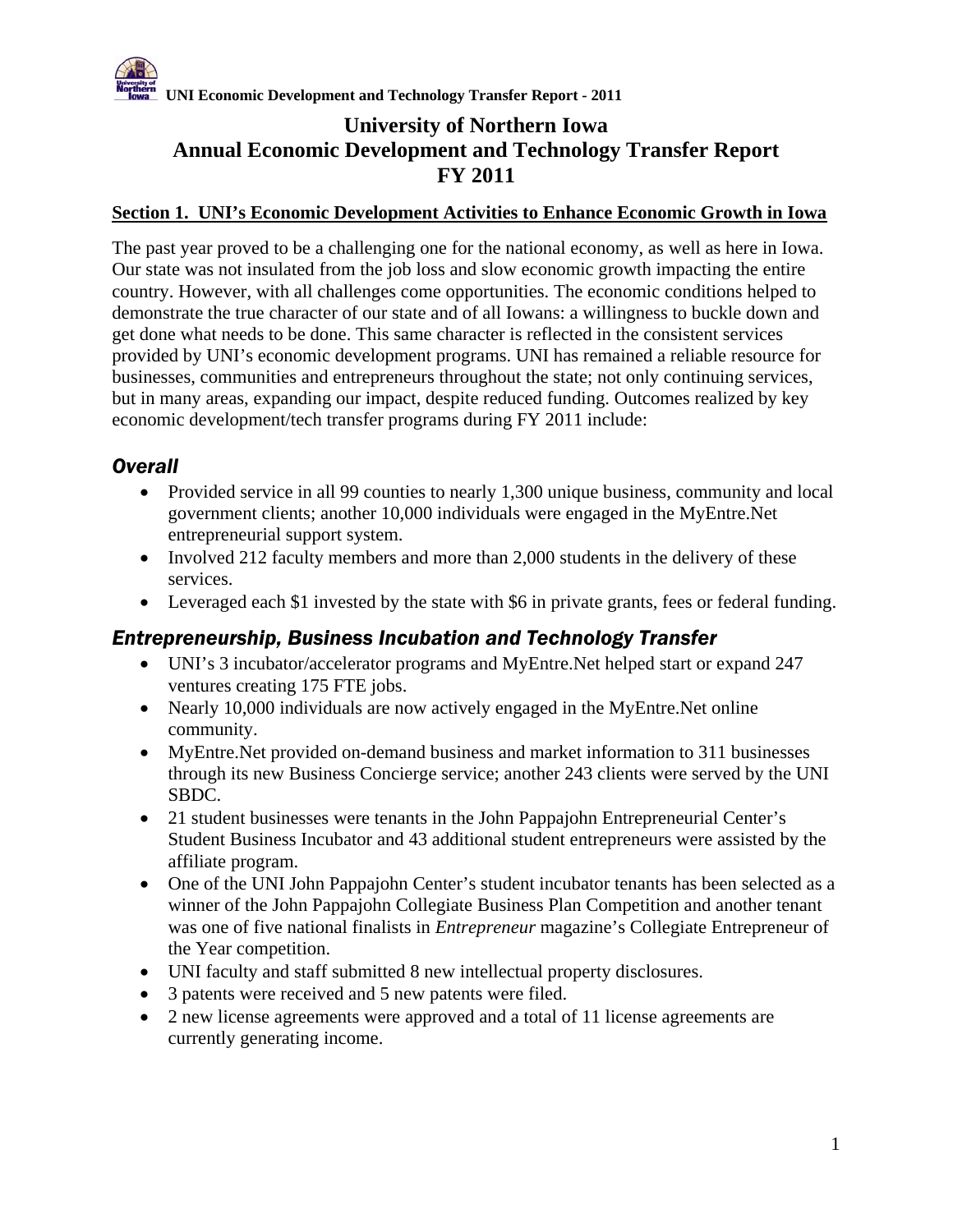

**UNI Economic Development and Technology Transfer Report - 2011** 

### *Waste Reduction, Environmental Assistance and the Bioeconomy*

- Environmental technical assistance and on-site reviews were provided to 191 small businesses.
- The GeoTREE program worked in conjunction with multiple state and local agencies, using geospatial mapping to identify solutions to specific problems including energy efficiency and watershed management.
- Recycling and reuse project funding was provided to 48 companies and organizations; another 160 individuals were provided testing assistance for products using recycled materials.
- The RRTTC provided education and training on recycling, environmental and health sustainability to students, faculty and Cedar Valley residents.
- Energy and environmental education programming reached 48,110 K-12 students.
- The Tallgrass Prairie Center distributed native prairie seeds to 50 Iowa counties as part of its roadside vegetation project.
- NABL contracted with US Department of Navy to develop biobased lubricant specifications for military use.
- NABL-developed technologies were featured on an episode of The History Channel's *Modern Marvels* television program

### *Local Economic Development*

- IDM worked with Iowa Workforce Development to complete a community guide for dealing with mass layoffs and plant closures.
- Community clients report creating approximately 1,500 jobs as a result of local economic development technical assistance from the Institute for Decision Making (IDM).
- Comprehensive technical assistance was provided to 68 community partners and 4 regional groups.
- Strategic marketing Services completed a new regionally-based existing industry report that illustrated the unique economic impact of major employers in the North Central Iowa region.

# *Advanced Manufacturing & Market Research*

- Continued sponsored research was conducted into biobased foundry binder systems resulting in two new patent submissions and license agreements.
- MCC provided custom technical assistance and outreach services to 6 Iowa foundries.
- Market research and analysis services were provided to 9 Iowa companies and 15 national companies.
- Market research clients report an average employment increase of 14%, due in part to the information provided by UNI.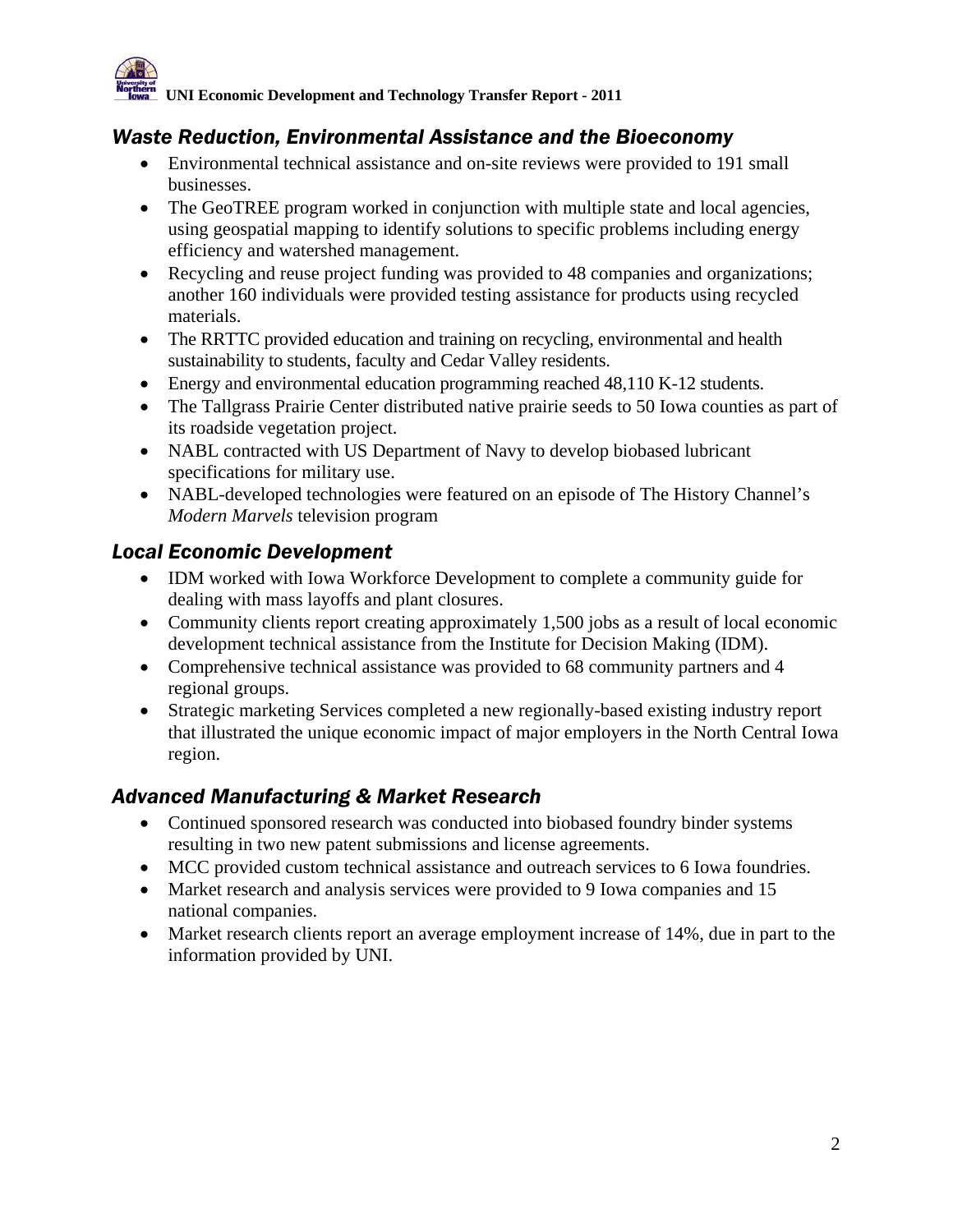

**UNI Economic Development and Technology Transfer Report - 2011** 

### **Section 2. Technology Transfer and Intellectual Property**

|                |                                                                                                                                                | <b>UNI</b>             |
|----------------|------------------------------------------------------------------------------------------------------------------------------------------------|------------------------|
| a.             | Number of disclosures of intellectual property                                                                                                 | 8                      |
| b.             | Number of patent applications filed                                                                                                            | 5                      |
| $\mathbf{c}$ . | Number of patents awarded                                                                                                                      | 3                      |
| d.             | Number of license and option agreements executed on institutional<br>intellectual property                                                     | $\overline{2}$         |
| e.             | Number of license and option agreements yielding income                                                                                        | 11                     |
| f.             | Revenue to Iowa companies as a result of licensed technologies                                                                                 | \$2,400,000            |
| g.             | Number of start-up companies formed, in total and in Iowa                                                                                      | 61/61                  |
| h.             | Number of companies in research parks and incubators                                                                                           | 23                     |
| i.             | Number of new companies in research parks and incubators                                                                                       | 15                     |
| $\mathbf{j}$ . | Number of employees in companies in research parks and<br>incubators                                                                           | 45                     |
| k.             | Royalties/license fee income                                                                                                                   | \$99,074               |
| 1.             | Total sponsored funding                                                                                                                        | \$43,000,000           |
| m.             | Corporate-sponsored funding for research and economic<br>development and revenue generation (excludes corporate<br>philanthropy - all in Iowa) | \$2,070,500            |
| n.             | i. Annual appropriations for economic development<br>ii. Grow Iowa values appropriation                                                        | \$549,606<br>\$729,600 |

### **FY 2011**

### **Section 3. Overview of UNI's Economic Development Programs**

UNI outreach services for community and economic development activities are outlined in a table format on the following seven pages. The format provides a brief overview of each program, its purpose, those served and outcomes. Together, the programs served approximately 1,300 unique businesses and organizations in the past year and another 10,000 individuals through the MyEntre.Net entrepreneurial development system.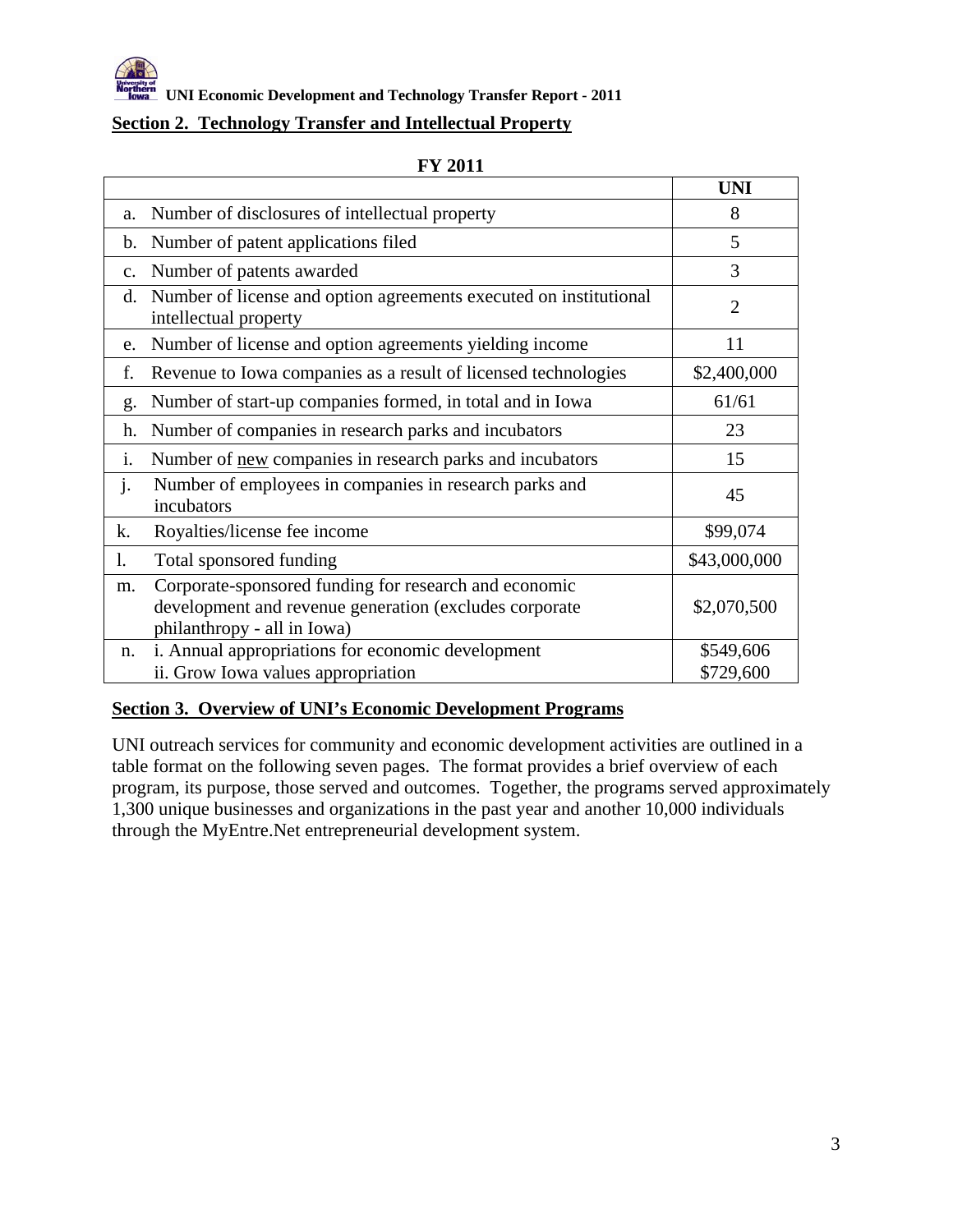# **Section 3. Overview of UNI's Economic Development Programs (continued)**

| <b>Programs</b>                                                                           | <b>Services</b>                                                                                                                                               | <b>Those Typically</b><br><b>Served</b>                                                                                                                     | FY 2011 Results                                                                                                                                                                                                                                                                                                                                                                                                                                                                                 | <b>Cumulative Results</b>                                                                                                                                                                                                                                                                                                                            |
|-------------------------------------------------------------------------------------------|---------------------------------------------------------------------------------------------------------------------------------------------------------------|-------------------------------------------------------------------------------------------------------------------------------------------------------------|-------------------------------------------------------------------------------------------------------------------------------------------------------------------------------------------------------------------------------------------------------------------------------------------------------------------------------------------------------------------------------------------------------------------------------------------------------------------------------------------------|------------------------------------------------------------------------------------------------------------------------------------------------------------------------------------------------------------------------------------------------------------------------------------------------------------------------------------------------------|
| Institute for<br><b>Decision Making</b><br>(IDM)<br>Iowa Waste<br><b>Reduction Center</b> | Hands-on community<br>and economic<br>development<br>guidance and<br>research<br>Free, confidential,<br>environmental                                         | Economic<br>development<br>organizations,<br>chambers of<br>commerce, city<br>councils,<br>communities and<br>others<br>Small businesses<br>throughout Iowa | Completed a new type of existing industry<br>report outlining economic impact of<br>regional employers.<br>Assistance and research provided to 68<br>$\checkmark$<br>community partners and 4 regional<br>development groups.<br>Provided assistance to two communities<br>impacted by tornado disasters.<br>Developed a state-wide guide to dealing<br>$\checkmark$<br>with mass layoffs and plant closures.<br>Environmental technical assistance and<br>on-site reviews were provided to 191 | Served 641 communities,<br>counties and groups in nearly<br>all of Iowa's counties.<br>Community clients report<br>$\checkmark$<br>$1,500 - 2,000$ new jobs<br>annually as a result of IDM<br>assistance.<br>Trained over 760 economic<br>$\checkmark$<br>development professionals.<br>$\checkmark$ Provided 5,244 on-site<br>reviews to Iowa small |
| (IWRC)                                                                                    | assistance for small<br>businesses                                                                                                                            |                                                                                                                                                             | small businesses.<br>387 military painters, supervisors and<br>Department of Defense personnel trained<br>by the STAR4Defense paint training<br>program.                                                                                                                                                                                                                                                                                                                                        | businesses.<br>$\checkmark$ 1,740 individuals trained in<br>efficient spray painting<br>techniques through the<br>STAR4Defense program.                                                                                                                                                                                                              |
| National Ag-<br><b>Based Lubricants</b><br>(NABL) Center                                  | <b>Biobased lubricants</b><br>research, testing<br>services,<br>development of<br>performance<br>standards and<br>biobased lubricant<br>product certification | Companies and<br>individuals<br>developing biobased<br>lubricants, traditional<br>lubricant companies,<br>and lubricant<br>consumers                        | Provided fee-based testing and biolubricant<br>product development services to clients in<br>multiple countries and states.<br>Contracted with US Department of Navy<br>✓<br>to develop military-compatible, biobased<br>lubricant specifications<br>Published text on biolubricant technology:<br>✓<br><b>Biobased Lubricants and Greases.</b>                                                                                                                                                 | Over 40 soy lubricants,<br>greases, metalworking fluids<br>and specialty lubricants<br>developed to date.<br>A national testing and<br>$\checkmark$<br>certification center, leading<br>the nation's biobased<br>lubricants industry.                                                                                                                |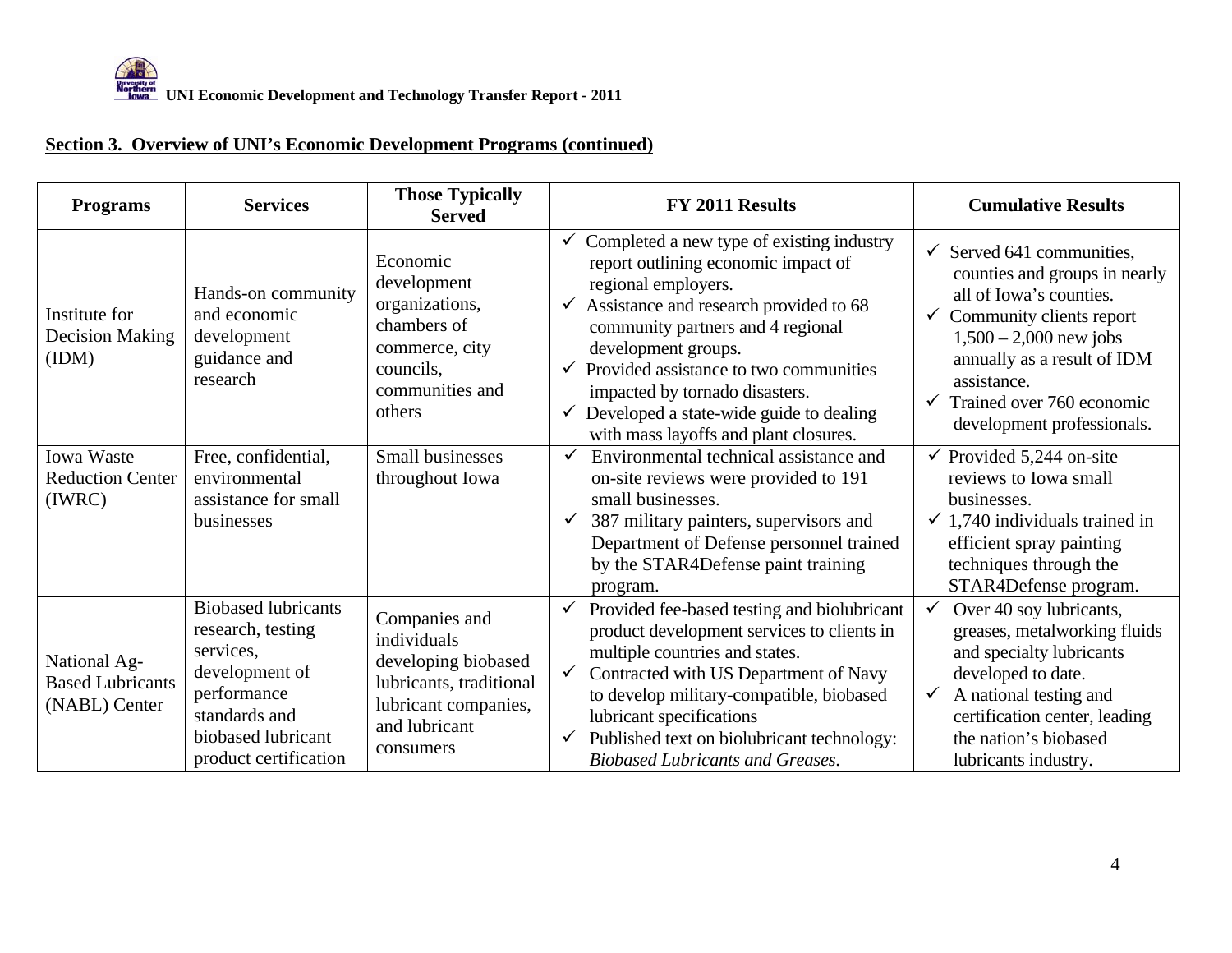

UNI Economic Development and Technology Transfer Report - 2011<br>Northern UNI Economic Development and Technology Transfer Report - 2011

### **Section 3. Overview of UNI's Economic Development Programs (continued)**

| <b>Programs</b>                                    | <b>Services</b>                                                                                        | <b>Those Typically</b><br><b>Served</b>                                                                                                          | FY 2011 Results                                                                                                                                                                                                                                                                                                                                                                                                                                                                                                                                                                    | <b>Cumulative Results</b>                                                                                                                                                                                                                                                                                                                                                                                                             |
|----------------------------------------------------|--------------------------------------------------------------------------------------------------------|--------------------------------------------------------------------------------------------------------------------------------------------------|------------------------------------------------------------------------------------------------------------------------------------------------------------------------------------------------------------------------------------------------------------------------------------------------------------------------------------------------------------------------------------------------------------------------------------------------------------------------------------------------------------------------------------------------------------------------------------|---------------------------------------------------------------------------------------------------------------------------------------------------------------------------------------------------------------------------------------------------------------------------------------------------------------------------------------------------------------------------------------------------------------------------------------|
| Strategic<br>Marketing<br>Services (SMS)           | Market research and<br>analysis                                                                        | Businesses,<br>entrepreneurs and<br>non-profit<br>organizations                                                                                  | Market research and analysis services<br>✓<br>were provided to 9 Iowa companies and<br>15 national companies.                                                                                                                                                                                                                                                                                                                                                                                                                                                                      | Since 1990, market research<br>and analysis services have<br>been provided to 281 Iowa<br>companies.                                                                                                                                                                                                                                                                                                                                  |
| Executive<br>Development<br>Center (EDC)           | Management and<br>professional training<br>workshops and<br>certificate programs                       | Iowa businesses and<br>organizations                                                                                                             | Specialized business management training<br>provided in 66 workshops to 538 business<br>professionals representing 53 businesses.                                                                                                                                                                                                                                                                                                                                                                                                                                                  | $\checkmark$ Since 1998, has provided<br>training in 1,142 workshops<br>to 19,034 business<br>professionals.                                                                                                                                                                                                                                                                                                                          |
| John Pappajohn<br>Entrepreneurial<br>Center (JPEC) | Research,<br>entrepreneurship<br>education, technology<br>transfer, and capital<br>investment programs | Students interested in<br>entrepreneurship,<br>UNI faculty and staff<br>entrepreneurs, new<br>ventures and rapidly<br>growing small<br>companies | One UNI student entrepreneur was selected<br>$\checkmark$<br>as one of five finalists for <i>Entrepreneur</i><br>magazine's student entrepreneur of the<br>year.<br>UNI Entrepreneurs (student organization)<br>$\checkmark$<br>took second place nationally in the<br>environmental sustainability challenge<br>sponsored by Sam's Club.<br>21 student business owners were tenants in<br>$\checkmark$<br>the student business incubator.<br>43 student business owners were provided<br>$\checkmark$<br>services as part of the student business<br>affiliate incubator program. | The JPEC Student Business<br>$\checkmark$<br>Incubator has provided space<br>to more than 52 business<br>owners since FY05.<br>The JPEC has consulted with<br>$\checkmark$<br>192 faculty and staff from<br>colleges and universities from<br>around the U.S. and the<br>world on student business<br>incubation since FY08.<br>The Cedar Valley Venture<br>$\checkmark$<br>Fund, managed by JPEC, has<br>invested in 6 new ventures. |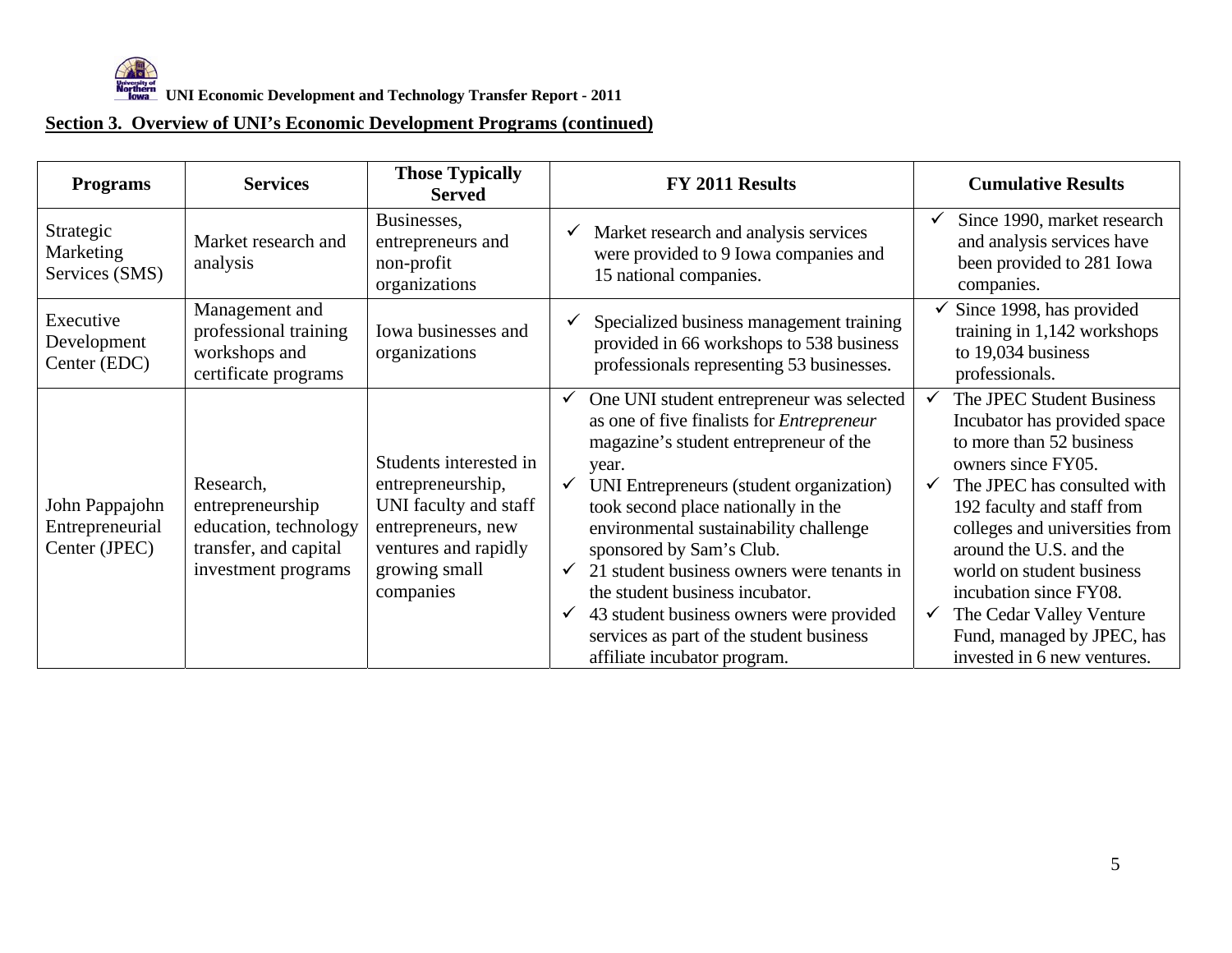

UNI Economic Development and Technology Transfer Report - 2011<br>Northern UNI Economic Development and Technology Transfer Report - 2011

# **Section 3. Overview of UNI's Economic Development Programs (continued)**

| <b>Programs</b>                                                                                                | <b>Services</b>                                                                                                                                                     | <b>Those Typically</b><br><b>Served</b>                                                                               | FY 2011 Results                                                                                                                                                                                                                                                                                                                                                                                                                                                                                                                                                            | <b>Cumulative Results</b>                                                                                                                                                                                                                                                                                           |
|----------------------------------------------------------------------------------------------------------------|---------------------------------------------------------------------------------------------------------------------------------------------------------------------|-----------------------------------------------------------------------------------------------------------------------|----------------------------------------------------------------------------------------------------------------------------------------------------------------------------------------------------------------------------------------------------------------------------------------------------------------------------------------------------------------------------------------------------------------------------------------------------------------------------------------------------------------------------------------------------------------------------|---------------------------------------------------------------------------------------------------------------------------------------------------------------------------------------------------------------------------------------------------------------------------------------------------------------------|
| Iowa Center for<br>Immigrant<br>Leadership and<br>Integration<br>(ICILI)                                       | Helping Iowa<br>communities and<br>businesses<br>accommodate the<br>needs of newcomers                                                                              | Communities, faith-<br>based organizations<br>and businesses                                                          | Created a new handbook entitled New<br>$\checkmark$<br>Americans, New Iowans.<br>Created a manual for effectively using<br>$\checkmark$<br>interpreters in health care settings.<br>Worked with 20 companies, health care<br>$\checkmark$<br>providers, social service providers and<br>communities to better meet the needs of<br>newcomers.                                                                                                                                                                                                                              | Assistance in accommodating<br>$\checkmark$<br>the needs of newcomers has<br>been provided to more than<br>200 Iowa companies and<br>organizations.<br>More than 25,000 print<br>$\checkmark$<br>copies of 4 different manuals<br>(and countless electronic<br>copies) have been distributed<br>throughout Iowa.    |
| <b>UNI Regional</b><br><b>Business Center/</b><br><b>Small Business</b><br>Development<br>Center<br>(RBC/SBDC) | Rural/ Urban<br>Entrepreneurship<br>development, online<br>entrepreneurship<br>support system,<br>business consulting,<br>business training,<br>business incubation | Small and medium<br>sized businesses,<br>entrepreneurs,<br>entrepreneurial<br>service providers,<br>community leaders | 3,339 new members of MyEntre.Net.<br>Business Concierge services were<br>provided to 311 businesses.<br>2011 MyEntre.Net statewide small<br>$\checkmark$<br>business survey results show 183 new or<br>expanded businesses, 174.5 new FTE jobs<br>and \$10,861,381 in new commercial/<br>equity investment.<br>Incubation Services engaged 9 new<br>tenants, graduated 1 business and added 20<br>new employees.<br>243 clients served by UNI SBDC with<br>$\checkmark$<br>technical assistance, 164 served with<br>classroom training.<br>100,000+ visits to MyEntre.Net. | $\checkmark$ 9,776 entrepreneurs are<br>engaged online at<br>MyEntre.Net as of June 2011.<br>EntreFest! traveling<br>conference has hosted 993<br>attendees from 78 Iowa<br>counties.<br>MyEntre.Net webinars have<br>$\checkmark$<br>been hosted twice monthly<br>since 2003; 153 webinars are<br>archived online. |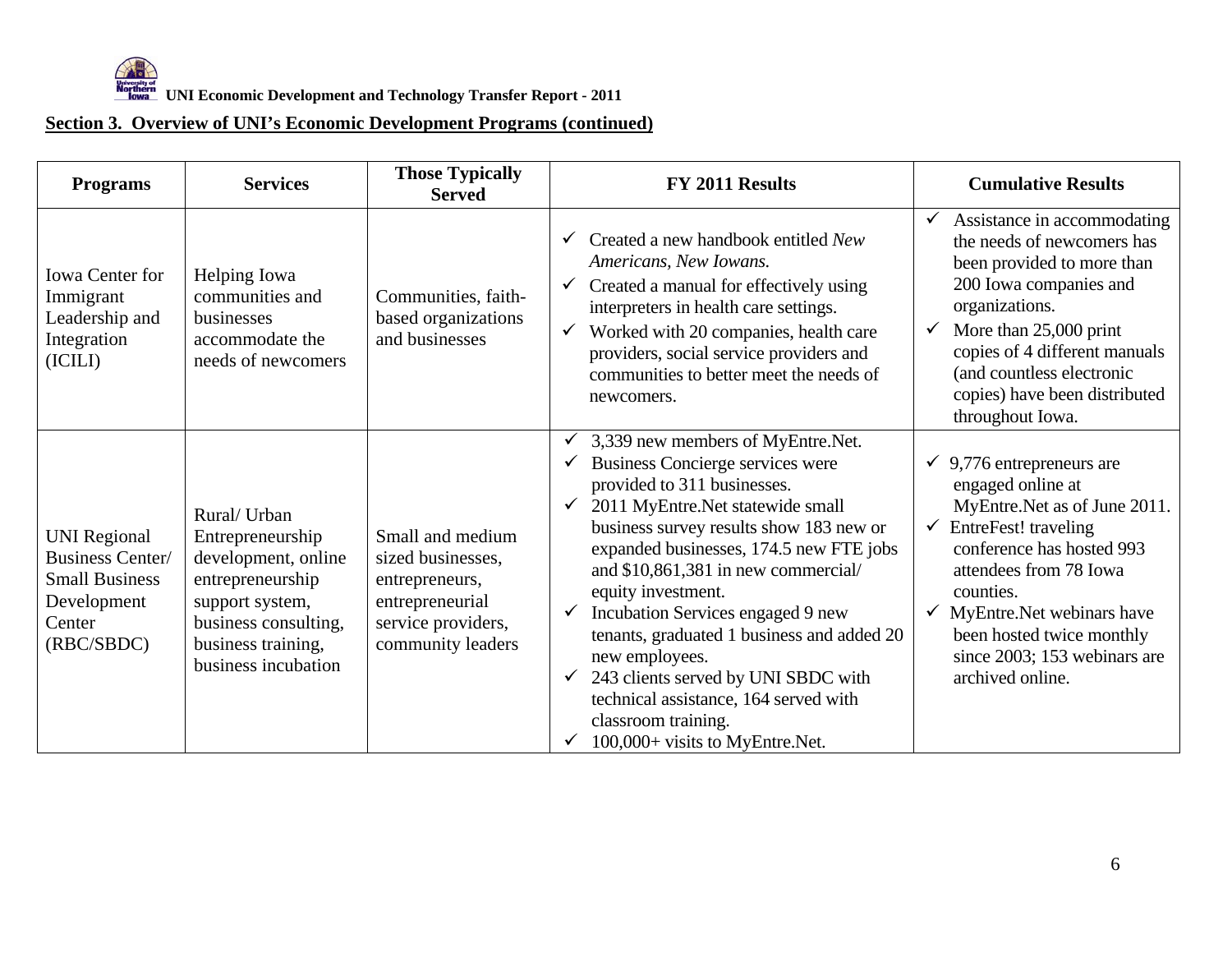

# **Section 3. Overview of UNI's Economic Development Programs (continued)**

| <b>Programs</b>                                                  | <b>Services</b>                                                                                                                                                                              | <b>Those Typically</b><br><b>Served</b>                                                                                                                              | FY 2011 Results                                                                                                                                                                                                                                                                                                                                                                                                                                                                                                                                                                                                                                             | <b>Cumulative Results</b>                                                                                                                                                                                                                                                                                                                                                                                                                  |
|------------------------------------------------------------------|----------------------------------------------------------------------------------------------------------------------------------------------------------------------------------------------|----------------------------------------------------------------------------------------------------------------------------------------------------------------------|-------------------------------------------------------------------------------------------------------------------------------------------------------------------------------------------------------------------------------------------------------------------------------------------------------------------------------------------------------------------------------------------------------------------------------------------------------------------------------------------------------------------------------------------------------------------------------------------------------------------------------------------------------------|--------------------------------------------------------------------------------------------------------------------------------------------------------------------------------------------------------------------------------------------------------------------------------------------------------------------------------------------------------------------------------------------------------------------------------------------|
| <b>Tallgrass Prairie</b><br>Center (TPC)                         | Research, techniques,<br>education and source-<br>identified seed for<br>restoration and<br>preservation of native<br>vegetation                                                             | Iowa counties, state<br>and federal agencies,<br>commercial native<br>seed producers, the<br>community,<br>educators, students<br>and prairie<br>enthusiasts         | Roadside vegetation research for<br>restoring right-of-ways was provided to<br>the Iowa DOT and native seeds were<br>distributed to 50 counties in Iowa.<br>Continued applied research to determine<br>prairie species mix for optimal biomass<br>electrical generation.<br>Published by U of I Press Tallgrass<br>Prairie Center's Guide to Prairie<br>Restoration in the Upper Midwest,<br>Tallgrass Prairie Centers Guide to Seed<br>and Seedling Identification.<br>Hosted 23 <sup>rd</sup> North American Prairie<br>Conference.                                                                                                                       | $\checkmark$ More than 17,000 acres of<br>roadway right-of-way have<br>been restored to native<br>vegetation.<br>$\checkmark$ Provided information for<br>Iowa DOT to change seeding<br>regulations.<br>$\checkmark$ Demonstration projects on<br>effectiveness of<br>hydroseeding.<br>$\checkmark$ Prairie Power Project<br>completes 2nd year.<br>$\checkmark$ Three major publications by<br>staff.                                     |
| Center for<br>Energy and<br>Environmental<br>Education<br>(CEEE) | Technical assistance,<br>educational programs<br>and leadership in<br>energy conservation<br>and renewable<br>energy,<br>environmental<br>conservation and<br>community-based<br>agriculture | Iowa cities, counties,<br>Iowa schools,<br>teachers, farmers,<br>businesses, elected<br>officials, state<br>agencies, community<br>leaders, citizen<br>organizations | $\checkmark$ Green Iowa AmeriCorps sites weatherized<br>114 homes in the state.<br>$\checkmark$ The CEEE FREE loan program reached<br>10,072 students, 9,445 adults, and 447<br>teachers, increasing energy understanding.<br>√ Iowa School Energy Challenge engaged<br>20 secondary schools in energy efficiency.<br>$\checkmark$ Buy Fresh, Buy Local participating<br>restaurants and institutional buyers in the<br>Black Hawk County area spent \$2.65<br>million on locally grown foods.<br>✓ Iowa Farm Energy Working Group helped<br>reduce fossil fuel use on small to mid-<br>sized farms this year through meetings for<br>60 farmers/advocates. | Green Iowa AmeriCorps has<br>$\checkmark$<br>weatherized 365 homes,<br>conducted 250 education<br>programs that reached over<br>17,000 people. 23,000 homes<br>have been provided with<br>energy efficiency<br>advice/improvements and<br>over 7,400 volunteers have<br>been recruited since the<br>program began in 2009.<br>Since 1998, CEEE's Northern<br>Iowa Food & Farm<br>Partnership has facilitated<br>purchase of \$12.5 million |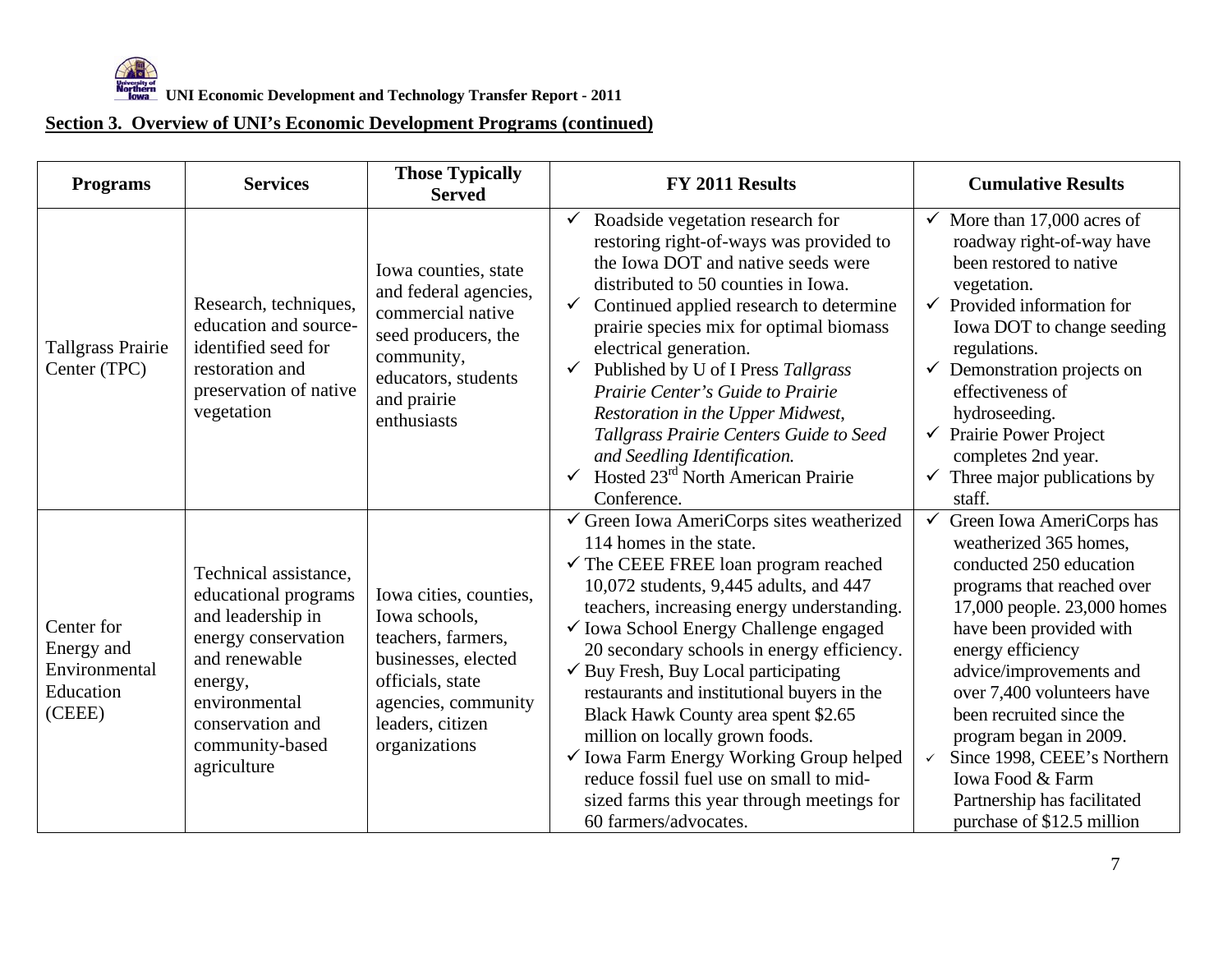

# **Section 3. Overview of UNI's Economic Development Programs (continued)**

| <b>Programs</b>                                                                                                            | <b>Services</b>                                                                                    | <b>Those Typically</b><br><b>Served</b>                                                                     | FY 2011 Results                                                                                                                                                                                                                                                                                                                                                                                              | <b>Cumulative Results</b>                                                                      |
|----------------------------------------------------------------------------------------------------------------------------|----------------------------------------------------------------------------------------------------|-------------------------------------------------------------------------------------------------------------|--------------------------------------------------------------------------------------------------------------------------------------------------------------------------------------------------------------------------------------------------------------------------------------------------------------------------------------------------------------------------------------------------------------|------------------------------------------------------------------------------------------------|
|                                                                                                                            |                                                                                                    |                                                                                                             | $\checkmark$ In 2011, CEEE's waste reduction initiative<br>reached 391 teachers, impacting roughly<br>7,500 students.                                                                                                                                                                                                                                                                                        | worth of meat and produce<br>from hundreds of area<br>farmers by food vending<br>institutions. |
| Recycling and<br>Reuse<br>Technology<br><b>Transfer Center</b><br>(RRTTC)                                                  | Recycling and by-<br>products research,<br>environmental<br>education and<br>outreach.             | Serving Iowa<br>businesses, the<br>recycling industry,<br>University, K-12<br>schools and Iowa<br>citizens. | Research project funding and outreach<br>services related to recycling and reuse<br>were provided to 48 companies and<br>organizations.<br>Outreach services provided to more than<br>$\checkmark$<br>10,455 individuals this year, including<br>business/industry, K-12 students and<br>teachers, and Iowa citizens.                                                                                        | Over 43 RRTTC funded<br>research projects.<br>Over 170 reports and<br>publications available.  |
| <b>Metal Castings</b><br>Center (MCC)<br>and Center for<br>Advanced<br><b>Biobased</b><br><b>Foundry Binders</b><br>(CABB) | Metal casting<br>technologies, applied<br>research, testing and<br>training                        | Iowa casting users,<br>foundries and<br>foundry suppliers                                                   | $\checkmark$ Maintained active contracts with 24<br>companies, provided outreach projects to<br>6 Iowa foundries and technical assistance<br>to 30 additional foundries.<br>Sponsored research into bio-based foundry<br>binders $-2$ patents submitted.<br>Sponsored commercialization of bio-based<br>foundry binders.<br>Assisted University of Iowa and Rock<br>Island Arsenal in technology development | Over 50 industry funded<br>research projects have been<br>completed to date.                   |
| Materials<br>Innovation<br>Service (MIS)                                                                                   | Mechanical, physical<br>and chemical tests of<br>metals, polymers and<br>cementitious<br>materials | Serving Iowa<br>manufacturers and<br>suppliers                                                              | Technical assistance and testing services<br>provided to more than 160 individuals,<br>primarily for products using recycled<br>materials.<br>Continued active testing contracts with<br>five companies.                                                                                                                                                                                                     | More than 2,000 hours of<br>testing provided since the<br>beginning of the program.            |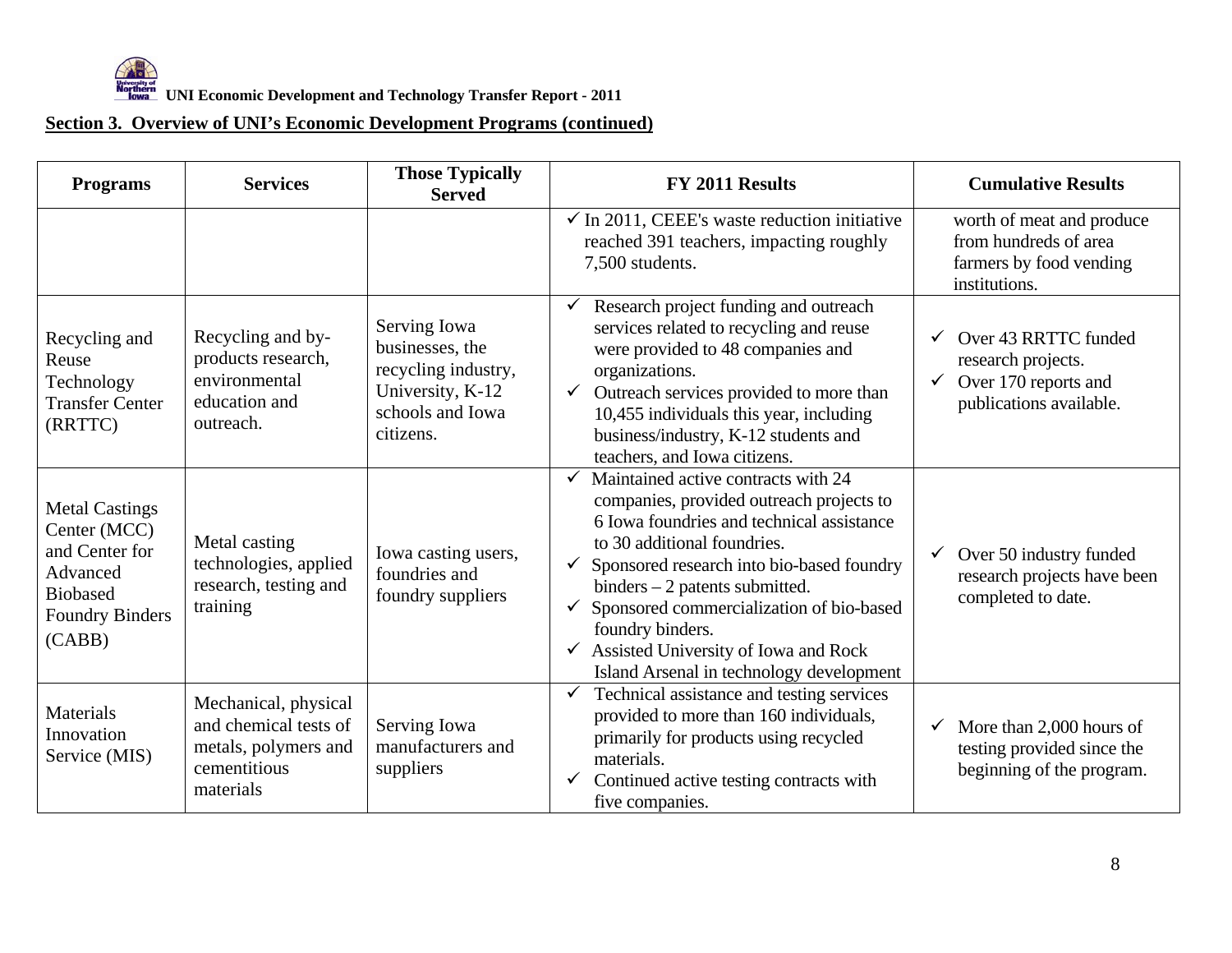

# **Section 3. Overview of UNI's Economic Development Programs (continued)**

| <b>Programs</b>                                                                                   | <b>Services</b>                                                                                                                       | <b>Those Typically</b><br><b>Served</b>                                     | FY 2011 Results                                                                                                                                                                                                                                                                                                  | <b>Cumulative Results</b>                                                                                             |
|---------------------------------------------------------------------------------------------------|---------------------------------------------------------------------------------------------------------------------------------------|-----------------------------------------------------------------------------|------------------------------------------------------------------------------------------------------------------------------------------------------------------------------------------------------------------------------------------------------------------------------------------------------------------|-----------------------------------------------------------------------------------------------------------------------|
| Geoinformatics<br>Training,<br>Research,<br>Education and<br><b>Extension Center</b><br>(GeoTREE) | Geospatial<br>technologies,<br>education, research,<br>and outreach<br>activities for federal,<br>state, local and tribal<br>agencies | Federal, state, local<br>and tribal (FSLT)<br>government agencies<br>(NASA) | Worked with Iowa DNR and Iowa<br>Department of Public Health to apply<br>geospatial data for solving problems.<br>Worked with Cedar Falls Utilities on<br>identifying areas most in need of energy<br>conservation and efficiency assistance.<br>Worked with the City of Cedar Falls on<br>watershed management. | GeoTREE has provided<br>training to over 100 people<br>and collaborated with<br>multiple state and local<br>agencies. |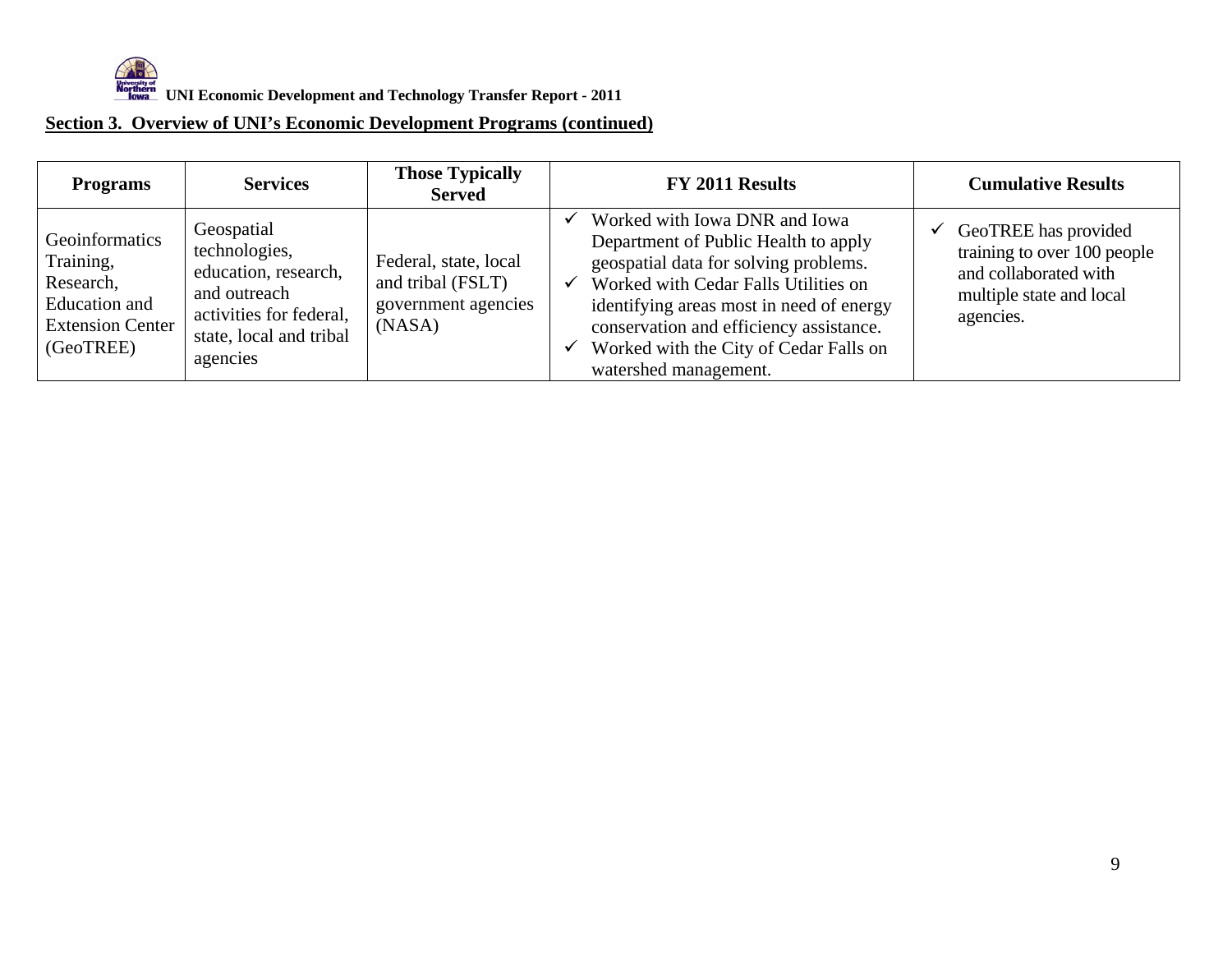

## **Section 4: Grow Iowa Values Funding Project**

See attached spreadsheet highlighting outcomes from UNI's Grow Iowa Values Fund projects in 2011.

## **Section 5: Collaborative Projects**

## *Entrepreneurship, Business Incubation and Technology Transfer*

 **Regional Business Center (RBC), The Iowa Bankers Association, The Technology Association of Iowa, Renew Rural Iowa, Iowa Department of Economic Development, Iowa Area Development Group, the Community Vitality Center and multiple regional economic development groups**

In early FY11, the RBC and collaborative partners launched a statewide contest entitled Dream Big Grow Here, featuring \$1,000 monthly grants awarded online to emerging and existing Iowa small business owners who uploaded their 'dreams,' then encouraged friends, family and other business owners to vote for them. In response to the initial contest's popularity, a regional competition was initiated with additional service provider partners. This statewide team identifies regional economic development groups willing to host a \$5,000 regional Dream Big Grow Here Contest. All regional contest winners will be invited to participate in a statewide pitch-off party hosted via live video streaming this fall for a \$10,000 grand prize judged and awarded by the sponsorship team.

## *Waste Reduction, Environmental Assistance and the Bioeconomy*

#### **NABL Center and the U.S. Department of the Navy**

In FY11, the NABL Center began a long-term collaborative project with the US Department of the Navy, to evaluate current standardized testing metrics for biobased lubricants, and to develop appropriate biobased product specifications and testing methodologies which would assure biobased lubricant performance levels. The goal of this collaboration is to provide the US Navy with useful standards and guidelines for adopting biobased products in naval equipment and operations.

 **Metal Casting Center (MCC)- Center for Advanced Biobased Binders (CABB) and multiple Iowa firms** 

The CABB program is continuing to refine and develop biobased foundry binders in an effort to replace current petrochemical urethane systems. The CABB program is currently working with several Iowa manufacturers including Deere & Company, ATEK Precision Castings, Clow Valves, Viking Pump Corp and Sivyer Steel castings in efforts to replace current adhesive systems with an environmentally friendly renewable source material. To date the center has developed several new technologies that will positively affect the foundry industry in Iowa.